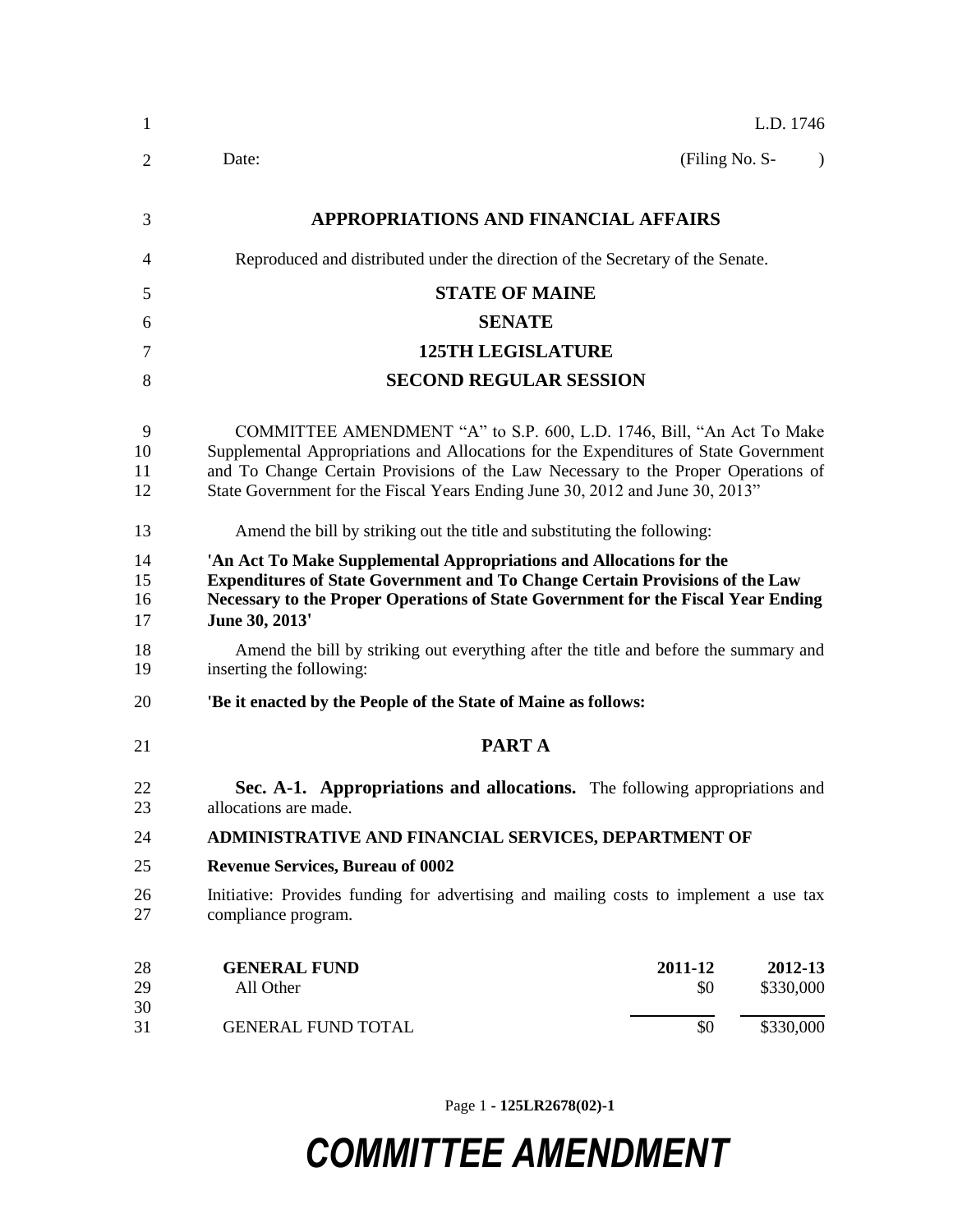#### 1 **Revenue Services, Bureau of 0002**

2 Initiative: Provides funding to initiate an overtime project to enhance revenue discovery 3 and revenue collections. The project will increase gross revenue from income and sales 4 and use taxes by an estimated \$2,000,000 in fiscal year 2012-13.

|          | <b>GENERAL FUND</b>       | 2011-12 | 2012-13   |
|----------|---------------------------|---------|-----------|
| 6        | <b>Personal Services</b>  | \$0     | \$210,000 |
|          | All Other                 | \$0     | \$20,000  |
| 8        |                           |         |           |
| $\Omega$ | <b>GENERAL FUND TOTAL</b> |         | \$230,000 |

#### 10 **Solid Waste Management Fund 0659**

11 Initiative: Provides funding for the operation of the Dolby Landfill in the Town of East 12 Millinocket.

| 13<br>14 | <b>GENERAL FUND</b><br>All Other    | 2011-12<br>\$0 | 2012-13<br>\$320,000 |
|----------|-------------------------------------|----------------|----------------------|
| 15       |                                     |                |                      |
| 16       | <b>GENERAL FUND TOTAL</b>           | \$0            | \$320,000            |
| 17       | <b>ADMINISTRATIVE AND FINANCIAL</b> |                |                      |
| 18       | <b>SERVICES, DEPARTMENT OF</b>      |                |                      |
| 19       | <b>DEPARTMENT TOTALS</b>            | 2011-12        | 2012-13              |
| 20       |                                     |                |                      |
| 21       | <b>GENERAL FUND</b>                 | \$0            | \$880,000            |

22 23 **DEPARTMENT TOTAL - ALL FUNDS \$0 \$880,000**

#### 24 **CONSERVATION, DEPARTMENT OF**

#### 25 **Office of the Commissioner 0222**

26 Initiative: Reduces funding by eliminating one Commissioner of Conservation position. 27 This initiative relates to the creation of the new Department of Agriculture, Conservation 28 and Forestry.

| 29<br>30 | <b>GENERAL FUND</b><br>POSITIONS - LEGISLATIVE COUNT | 2011-12<br>0.000 | 2012-13<br>(1.000) |
|----------|------------------------------------------------------|------------------|--------------------|
| 31       | <b>Personal Services</b>                             | \$0              | (\$107,688)        |
| 32<br>33 | <b>GENERAL FUND TOTAL</b>                            |                  | (\$107,688)        |

Page 2 **- 125LR2678(02)-1**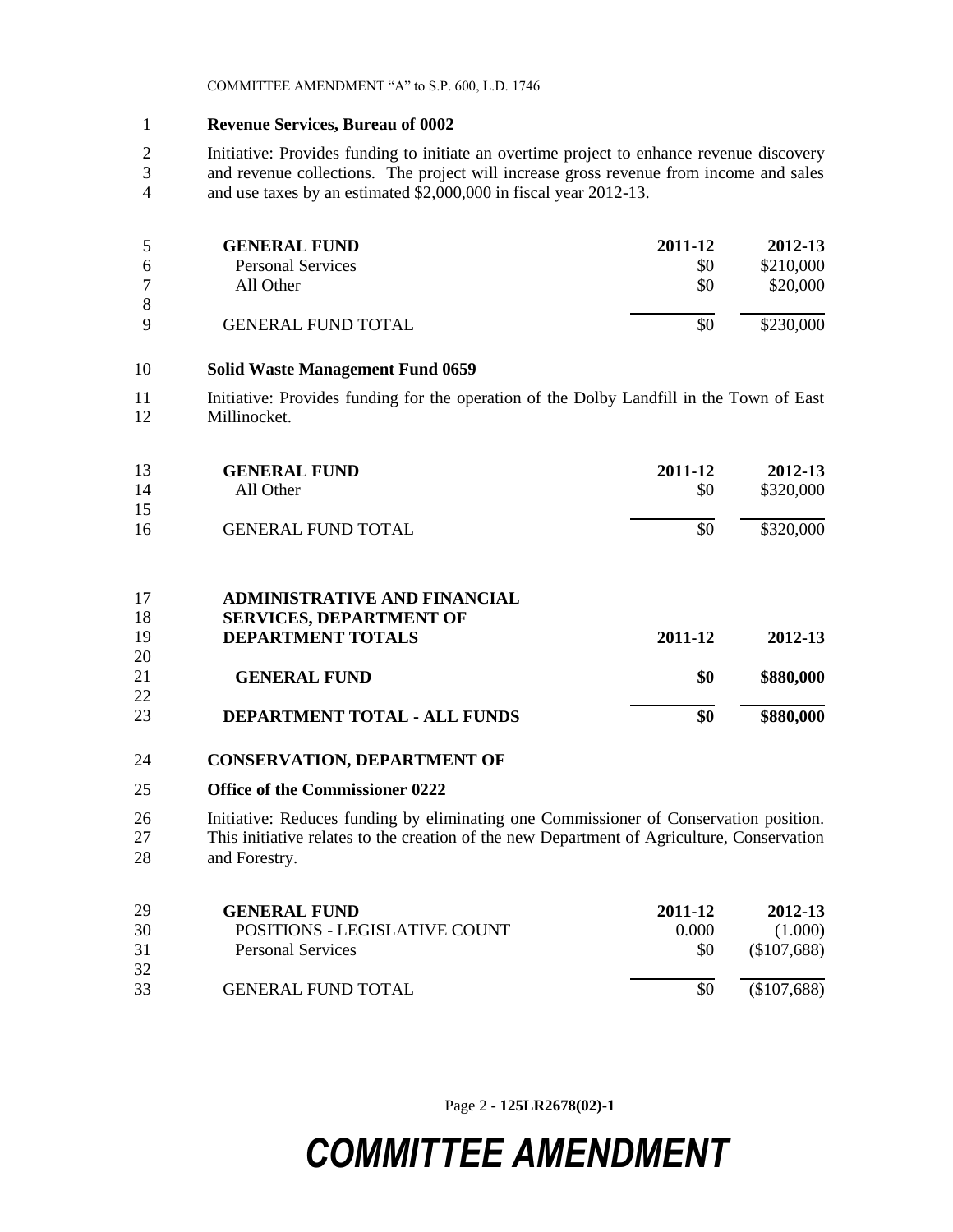|                | <b>CONSERVATION, DEPARTMENT OF</b> |         |               |
|----------------|------------------------------------|---------|---------------|
|                | <b>DEPARTMENT TOTALS</b>           | 2011-12 | 2012-13       |
|                |                                    |         |               |
| $\overline{4}$ | <b>GENERAL FUND</b>                | \$0     | $(\$107,688)$ |
|                |                                    |         |               |
| 6              | DEPARTMENT TOTAL - ALL FUNDS       | \$0     | $(\$107,688)$ |

#### **HEALTH AND HUMAN SERVICES, DEPARTMENT OF (FORMERLY BDS)**

**Developmental Services - Community 0122**

 Initiative: Provides for the restructuring of the Department of Health and Human Services, Office of Elder and Adult Services and Office of Adults with Cognitive and Physical Disability Services.

| 12 | <b>GENERAL FUND</b>           | 2011-12 | 2012-13       |
|----|-------------------------------|---------|---------------|
| 13 | POSITIONS - LEGISLATIVE COUNT | 0.000   | (3.000)       |
| 14 | Personal Services             | \$0     | $(\$224,577)$ |
| 15 |                               |         |               |
| 16 | <b>GENERAL FUND TOTAL</b>     | \$0     | $(\$224,577)$ |

#### **Developmental Services Waiver - MaineCare 0987**

18 Initiative: Provides funding in the MaineCare and MaineCare-related accounts necessary to make cycle payments through the remainder of the 2012-2013 biennium.

| <b>20</b> | <b>GENERAL FUND</b>       | 2011-12 | 2012-13     |
|-----------|---------------------------|---------|-------------|
| 21        | All Other                 | \$0     | \$6,299,768 |
| 22        |                           |         |             |
| 23        | <b>GENERAL FUND TOTAL</b> | \$0     | \$6,299,768 |

#### **Developmental Services Waiver - MaineCare 0987**

 Initiative: Adjusts funding for Medicaid services as a result of the decrease of the Federal Medical Assistance Percentage.

| 27 | <b>GENERAL FUND</b>       | 2011-12 | 2012-13     |
|----|---------------------------|---------|-------------|
| 28 | All Other                 | \$0     | \$1,190,669 |
| 29 |                           |         |             |
| 30 | <b>GENERAL FUND TOTAL</b> | \$0     | \$1,190,669 |

#### **Developmental Services Waiver - Supports Z006**

 Initiative: Provides funding in the MaineCare and MaineCare-related accounts necessary to make cycle payments through the remainder of the 2012-2013 biennium.

Page 3 **- 125LR2678(02)-1**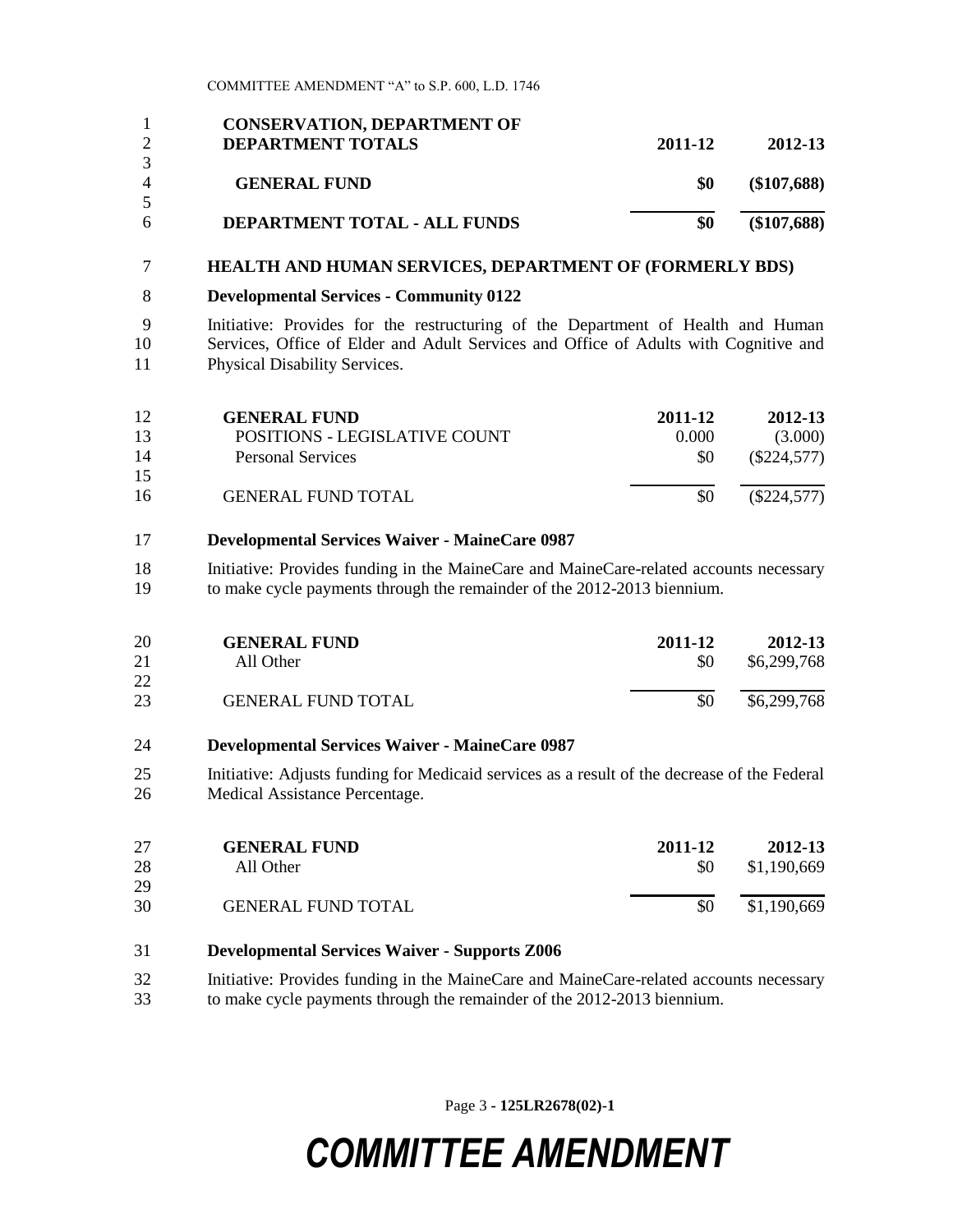|               | <b>GENERAL FUND</b>       | 2011-12 | 2012-13     |
|---------------|---------------------------|---------|-------------|
|               | All Other                 | \$0     | \$5,658,034 |
| 3<br>$\Delta$ | <b>GENERAL FUND TOTAL</b> | \$0     | \$5,658,034 |

#### **Developmental Services Waiver - Supports Z006**

 Initiative: Adjusts funding for Medicaid services as a result of the decrease of the Federal Medical Assistance Percentage.

|    | <b>GENERAL FUND</b>       | 2011-12 | 2012-13  |
|----|---------------------------|---------|----------|
| Q  | All Other                 | \$0     | \$91,346 |
| 10 |                           |         |          |
| 11 | <b>GENERAL FUND TOTAL</b> | \$0     | \$91,346 |

#### **Developmental Services Waiver - Supports Z006**

 Initiative: Provides funds to serve individuals on the waiting list for services under the MaineCare Benefits Manual, Chapter II, Section 29, Support Benefits for Adults with Intellectual Disabilities or Autistic Disorder.

| 16 | <b>GENERAL FUND</b>       | 2011-12 | 2012-13   |
|----|---------------------------|---------|-----------|
| 17 | All Other                 | \$0     | \$500,000 |
| 18 |                           |         |           |
| 19 | <b>GENERAL FUND TOTAL</b> | \$0     | \$500,000 |

#### **Disproportionate Share - Dorothea Dix Psychiatric Center 0734**

 Initiative: Adjusts funding for Medicaid services as a result of the decrease of the Federal Medical Assistance Percentage.

| 23 | <b>GENERAL FUND</b>       | 2011-12 | 2012-13  |
|----|---------------------------|---------|----------|
| 24 | Personal Services         | \$0     | \$73,700 |
| 25 |                           |         |          |
| 26 | <b>GENERAL FUND TOTAL</b> | \$0     | \$73,700 |

#### **Disproportionate Share - Riverview Psychiatric Center 0733**

 Initiative: Adjusts funding for Medicaid services as a result of the decrease of the Federal Medical Assistance Percentage.

| 30 | <b>GENERAL FUND</b>      | 2011-12 | 2012-13   |
|----|--------------------------|---------|-----------|
| 31 | <b>Personal Services</b> | \$0     | \$111,280 |
| 32 | All Other                | \$0     | \$40,232  |
| 33 |                          |         |           |

Page 4 **- 125LR2678(02)-1**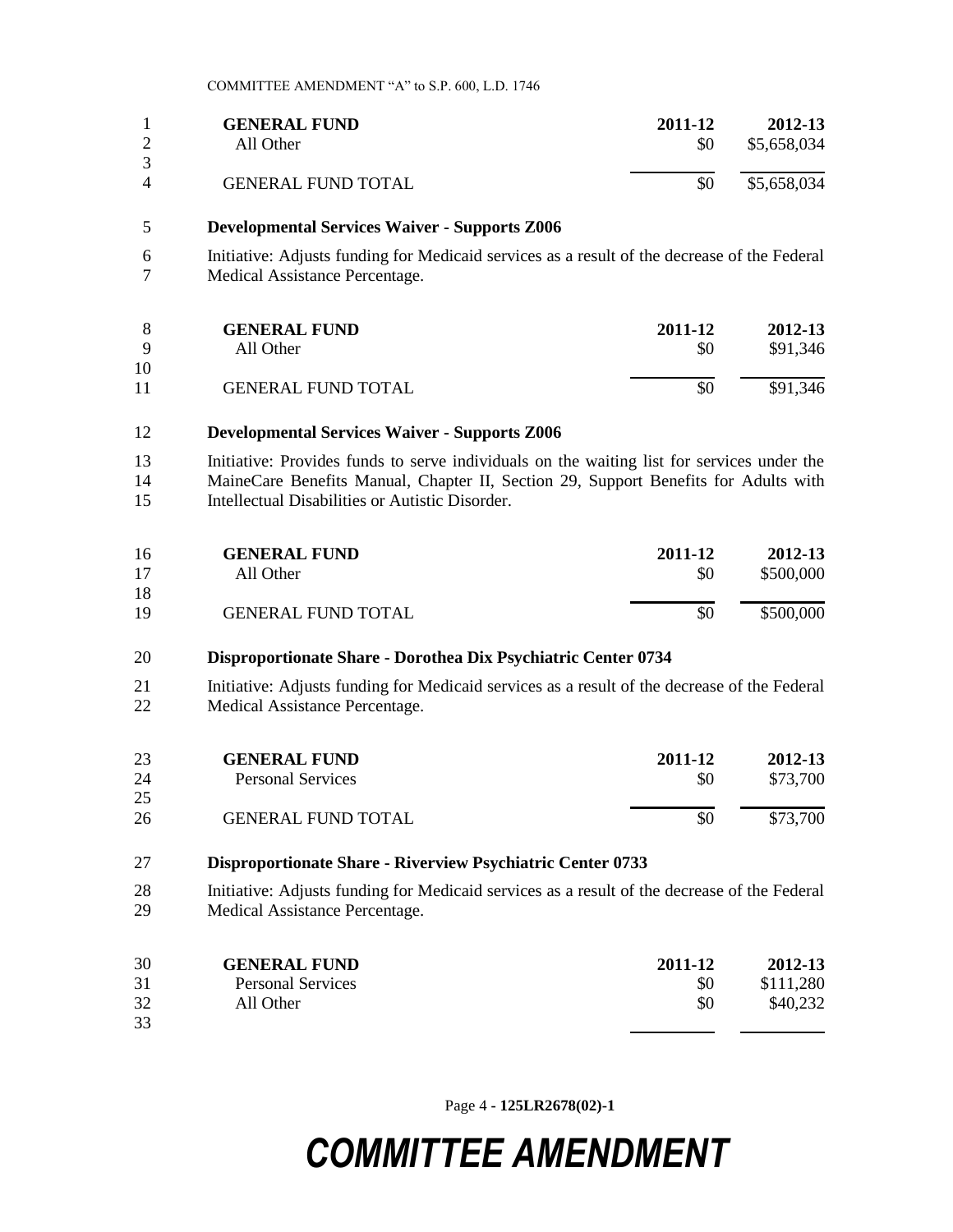| 1              | <b>GENERAL FUND TOTAL</b>                                                                                                                                         | \$0            | \$151,512               |
|----------------|-------------------------------------------------------------------------------------------------------------------------------------------------------------------|----------------|-------------------------|
| $\overline{2}$ | Dorothea Dix Psychiatric Center 0120                                                                                                                              |                |                         |
| 3<br>4         | Initiative: Adjusts funding for Medicaid services as a result of the decrease of the Federal<br>Medical Assistance Percentage.                                    |                |                         |
| 5<br>6<br>7    | <b>OTHER SPECIAL REVENUE FUNDS</b><br><b>Personal Services</b>                                                                                                    | 2011-12<br>\$0 | 2012-13<br>$(\$73,700)$ |
| 8              | OTHER SPECIAL REVENUE FUNDS TOTAL                                                                                                                                 | \$0            | $(\$73,700)$            |
| 9              | <b>FHM - Substance Abuse 0948</b>                                                                                                                                 |                |                         |
| 10<br>11       | Initiative: Adjusts funding for Medicaid services as a result of the decrease of the Federal<br>Medical Assistance Percentage.                                    |                |                         |
| 12<br>13<br>14 | <b>FUND FOR A HEALTHY MAINE</b><br>All Other                                                                                                                      | 2011-12<br>\$0 | 2012-13<br>\$17,976     |
| 15             | FUND FOR A HEALTHY MAINE TOTAL                                                                                                                                    | \$0            | \$17,976                |
| 16             | <b>Medicaid Services - Developmental Services 0705</b>                                                                                                            |                |                         |
| 17<br>18       | Initiative: Provides funding in the MaineCare and MaineCare-related accounts necessary<br>to make cycle payments through the remainder of the 2012-2013 biennium. |                |                         |
| 19<br>20<br>21 | <b>GENERAL FUND</b><br>All Other                                                                                                                                  | 2011-12<br>\$0 | 2012-13<br>\$1,201,050  |
| 22             | <b>GENERAL FUND TOTAL</b>                                                                                                                                         | \$0            | \$1,201,050             |
| 23             | <b>Medicaid Services - Developmental Services 0705</b>                                                                                                            |                |                         |
| 24<br>25       | Initiative: Adjusts funding for Medicaid services as a result of the decrease of the Federal<br>Medical Assistance Percentage.                                    |                |                         |
| 26<br>27<br>28 | <b>GENERAL FUND</b><br>All Other                                                                                                                                  | 2011-12<br>\$0 | 2012-13<br>\$592,079    |
| 29             | <b>GENERAL FUND TOTAL</b>                                                                                                                                         | \$0            | \$592,079               |
| 30             | <b>Mental Health Services - Child Medicaid 0731</b>                                                                                                               |                |                         |

Page 5 **- 125LR2678(02)-1**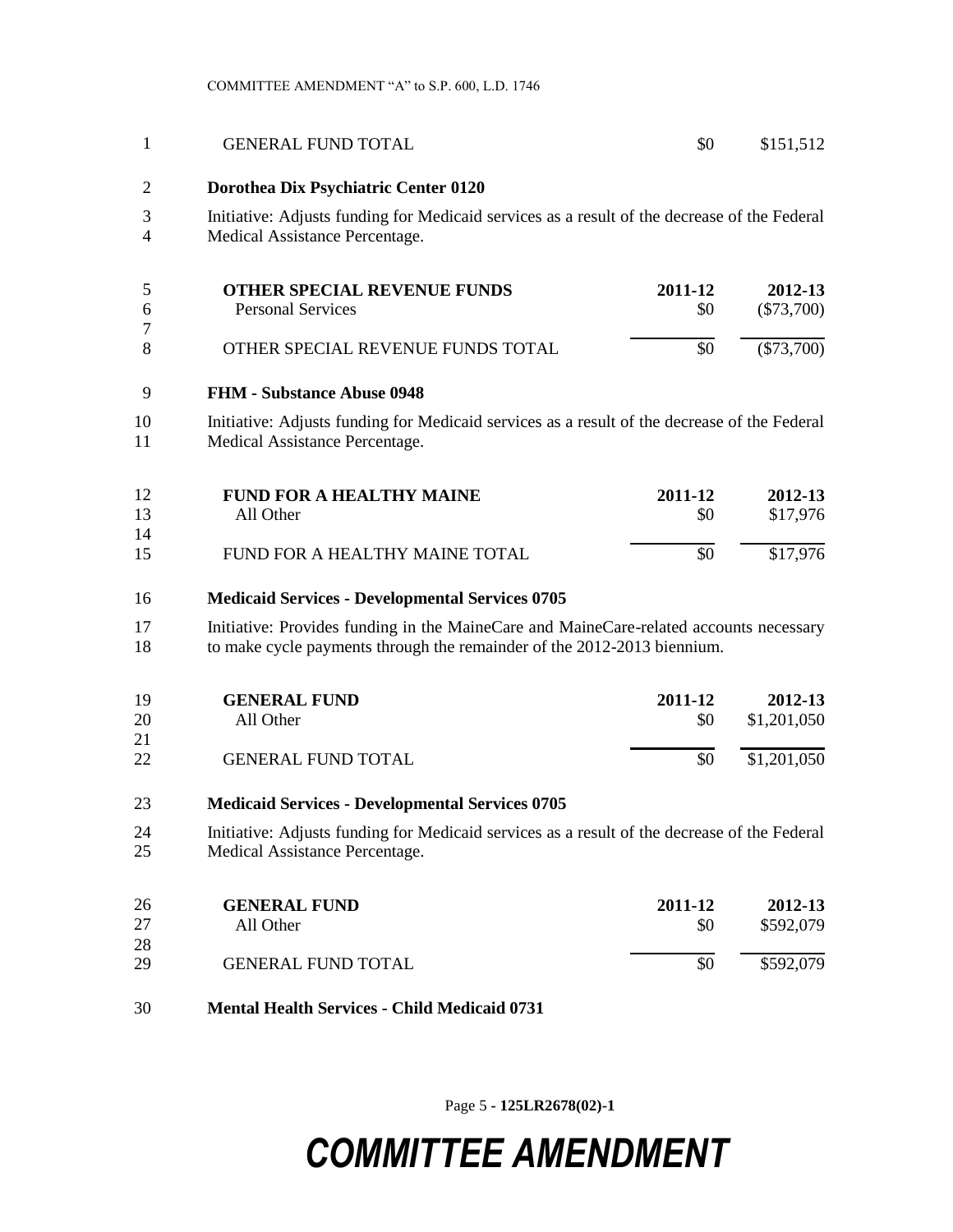Initiative: Reduces funding by eliminating optional coverage under the MaineCare program for persons 19 and 20 years of age with income less than or equal to 150% of the nonfarm income official poverty line.

|    | <b>GENERAL FUND</b>       | 2011-12 | 2012-13       |
|----|---------------------------|---------|---------------|
|    | All Other                 | \$0     | $(\$238,173)$ |
| -6 |                           |         |               |
|    | <b>GENERAL FUND TOTAL</b> |         | $(\$238,173)$ |

#### **Mental Health Services - Child Medicaid 0731**

 Initiative: Provides funding in the MaineCare and MaineCare-related accounts necessary to make cycle payments through the remainder of the 2012-2013 biennium.

| 11 | <b>GENERAL FUND</b>       | 2011-12 | 2012-13     |
|----|---------------------------|---------|-------------|
| 12 | All Other                 | \$0     | \$4,709,869 |
| 13 |                           |         |             |
| 14 | <b>GENERAL FUND TOTAL</b> | \$0     | \$4,709,869 |

#### **Mental Health Services - Child Medicaid 0731**

 Initiative: Adjusts funding for Medicaid services as a result of the decrease of the Federal Medical Assistance Percentage.

| 18 | <b>GENERAL FUND</b>       | 2011-12 | 2012-13   |
|----|---------------------------|---------|-----------|
| 19 | All Other                 | \$0     | \$470,754 |
| 20 |                           |         |           |
| 21 | <b>GENERAL FUND TOTAL</b> | \$0     | \$470,754 |

### **Mental Health Services - Children 0136**

Initiative: Reduces funding by reducing contracts for residential services.

| 24 | <b>GENERAL FUND</b>       | 2011-12   | 2012-13     |
|----|---------------------------|-----------|-------------|
| 25 | All Other                 | <b>SO</b> | \$1,250,000 |
| 26 |                           |           |             |
| 27 | <b>GENERAL FUND TOTAL</b> | \$0       | \$1,250,000 |

### **Mental Health Services - Children 0136**

 Initiative: Provides for the restructuring of the Department of Health and Human Services, Office of Child and Family Services.

Page 6 **- 125LR2678(02)-1**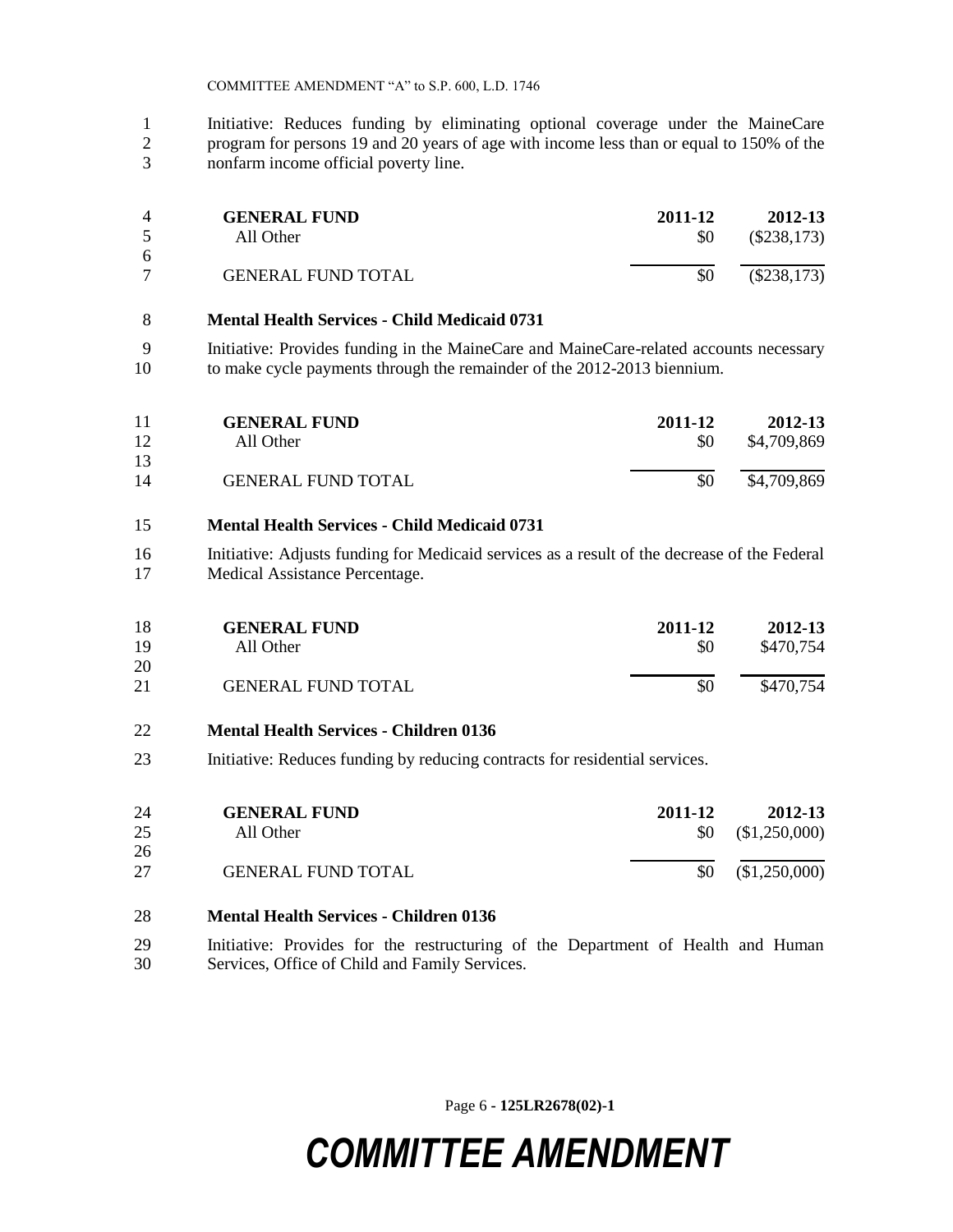|   | <b>GENERAL FUND</b><br>POSITIONS - LEGISLATIVE COUNT | 2011-12<br>0.000 | 2012-13<br>(9.000) |
|---|------------------------------------------------------|------------------|--------------------|
| 4 | <b>Personal Services</b>                             | <b>SO</b>        | $(\$704,020)$      |
|   | <b>GENERAL FUND TOTAL</b>                            | \$0              | $(\$704,020)$      |

#### **Mental Health Services - Community 0121**

 Initiative: Eliminates 17 Intensive Case Manager positions, 2 Mental Health Caseworker Supervisor positions, one Mental Health Worker III position and one Social Services Manager I position in the Mental Health Services - Community program and increases All Other funding to expand the department's Projects for Assistance in Transition from Homelessness program to a statewide model. The remaining savings will be used to 12 contract for case management services.

| <b>GENERAL FUND</b>           | 2011-12 | 2012-13       |
|-------------------------------|---------|---------------|
| POSITIONS - LEGISLATIVE COUNT | 0.000   | (21.000)      |
| <b>Personal Services</b>      | \$0     | (\$1,041,182) |
| All Other                     | \$0     | \$1,041,182   |
|                               |         |               |
| <b>GENERAL FUND TOTAL</b>     | \$0     | \$0           |
|                               |         |               |

#### **Mental Health Services - Community 0121**

 Initiative: Provides for the restructuring of the Department of Health and Human Services, Office of Substance Abuse and Office of Adult Mental Health Services.

| 22 | <b>GENERAL FUND</b>           | 2011-12 | 2012-13       |
|----|-------------------------------|---------|---------------|
| 23 | POSITIONS - LEGISLATIVE COUNT | 0.000   | (4.000)       |
| 24 | <b>Personal Services</b>      | \$0     | $(\$216,208)$ |
| 25 |                               |         |               |
| 26 | <b>GENERAL FUND TOTAL</b>     | \$0     | $(\$216,208)$ |

#### **Mental Health Services - Community 0121**

Initiative: Reduces funding from a 6% reduction in mobile outreach crisis contracts.

| 29 | <b>GENERAL FUND</b>       | 2011-12 | 2012-13       |
|----|---------------------------|---------|---------------|
| 30 | All Other                 | \$0     | $(\$277,500)$ |
| 31 |                           |         |               |
| 32 | <b>GENERAL FUND TOTAL</b> | \$0     | $(\$277,500)$ |

#### **Mental Health Services - Community Medicaid 0732**

 Initiative: Reduces funding by eliminating optional coverage under the MaineCare program for persons 19 and 20 years of age with income less than or equal to 150% of the nonfarm income official poverty line.

Page 7 **- 125LR2678(02)-1**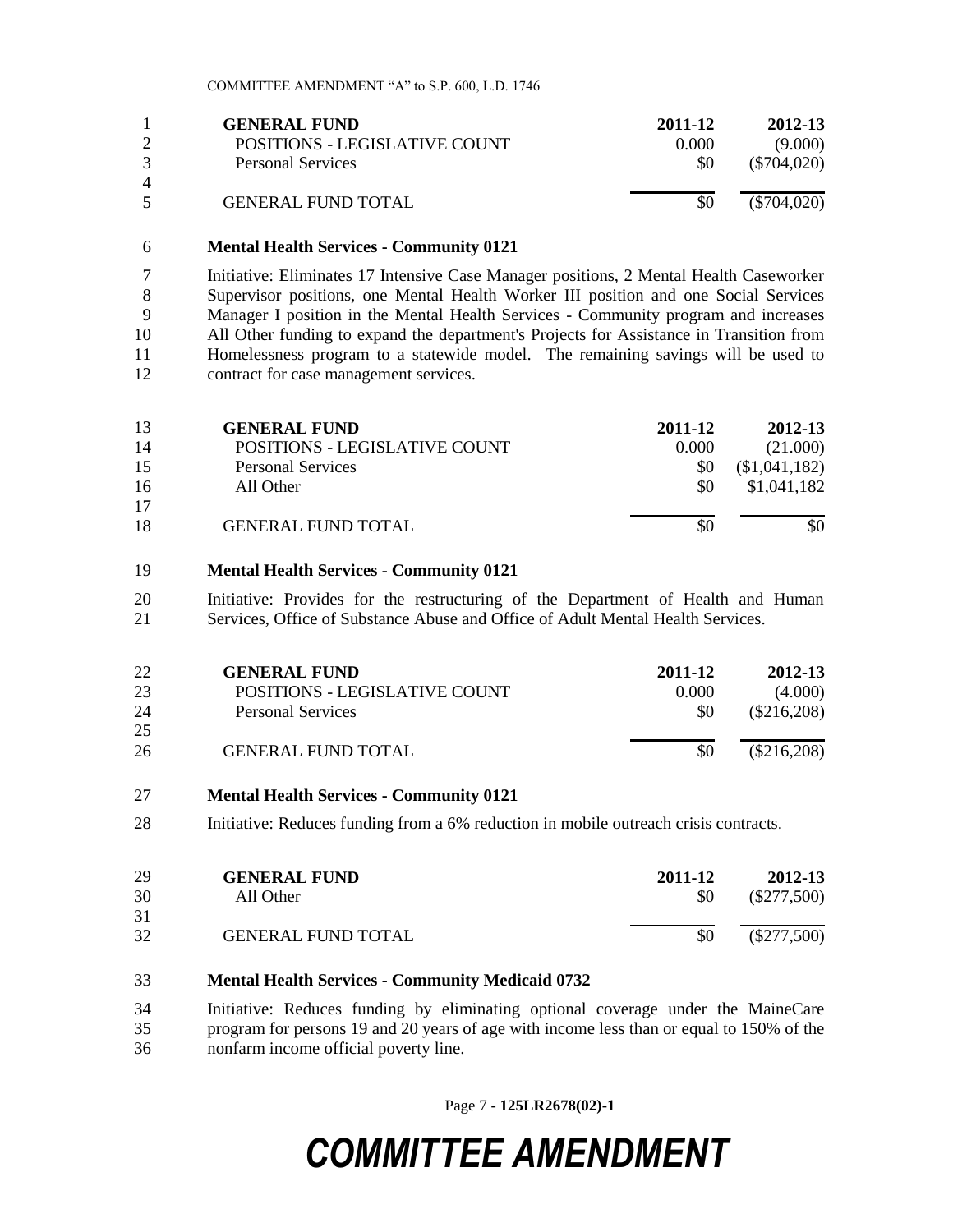|   | <b>GENERAL FUND</b>       | 2011-12 | 2012-13   |
|---|---------------------------|---------|-----------|
|   | All Other                 | \$0     | \$138,229 |
| 4 | <b>GENERAL FUND TOTAL</b> | \$0     | \$138,229 |

#### **Mental Health Services - Community Medicaid 0732**

 Initiative: Adjusts funding for Medicaid services as a result of the decrease of the Federal Medical Assistance Percentage.

| Q        | <b>GENERAL FUND</b>       | 2011-12 | 2012-13   |
|----------|---------------------------|---------|-----------|
|          | All Other                 | \$0     | \$614,409 |
| 10<br>11 | <b>GENERAL FUND TOTAL</b> | \$0     | \$614,409 |

#### **Mental Health Services - Community Medicaid 0732**

 Initiative: Reduces funding from savings from limiting MaineCare reimbursement for methadone for the treatment of addiction to opioids to a lifetime maximum of 24 months except as permitted with prior authorization beyond 24 months.

| 16 | <b>GENERAL FUND</b>       | 2011-12 | 2012-13       |
|----|---------------------------|---------|---------------|
| 17 | All Other                 | \$0     | $(\$491,407)$ |
| 18 |                           |         |               |
| 19 | <b>GENERAL FUND TOTAL</b> | \$0     | $(\$491,407)$ |

#### **Office of Advocacy - BDS 0632**

21 Initiative: Eliminates one Public Service Manager II position and one part-time and 6 full-time Advocate positions to reflect the elimination of the Office of Advocacy and increases the current All Other appropriation of \$38,292 by \$291,763 in order to provide \$330,055 for a contract for advocacy services. This request will reduce General Fund undedicated revenue by \$140,259.

| 26 | <b>GENERAL FUND</b>           | 2011-12 | 2012-13       |
|----|-------------------------------|---------|---------------|
| 27 | POSITIONS - LEGISLATIVE COUNT | 0.000   | (7.500)       |
| 28 | <b>Personal Services</b>      | \$0     | $(\$419,384)$ |
| 29 | All Other                     | \$0     | \$291,763     |
| 30 |                               |         |               |
| 31 | <b>GENERAL FUND TOTAL</b>     | \$0     | (\$127,621)   |

#### **Office of Substance Abuse 0679**

 Initiative: Provides for the restructuring of the Department of Health and Human Services, Office of Substance Abuse and Office of Adult Mental Health Services.

Page 8 **- 125LR2678(02)-1**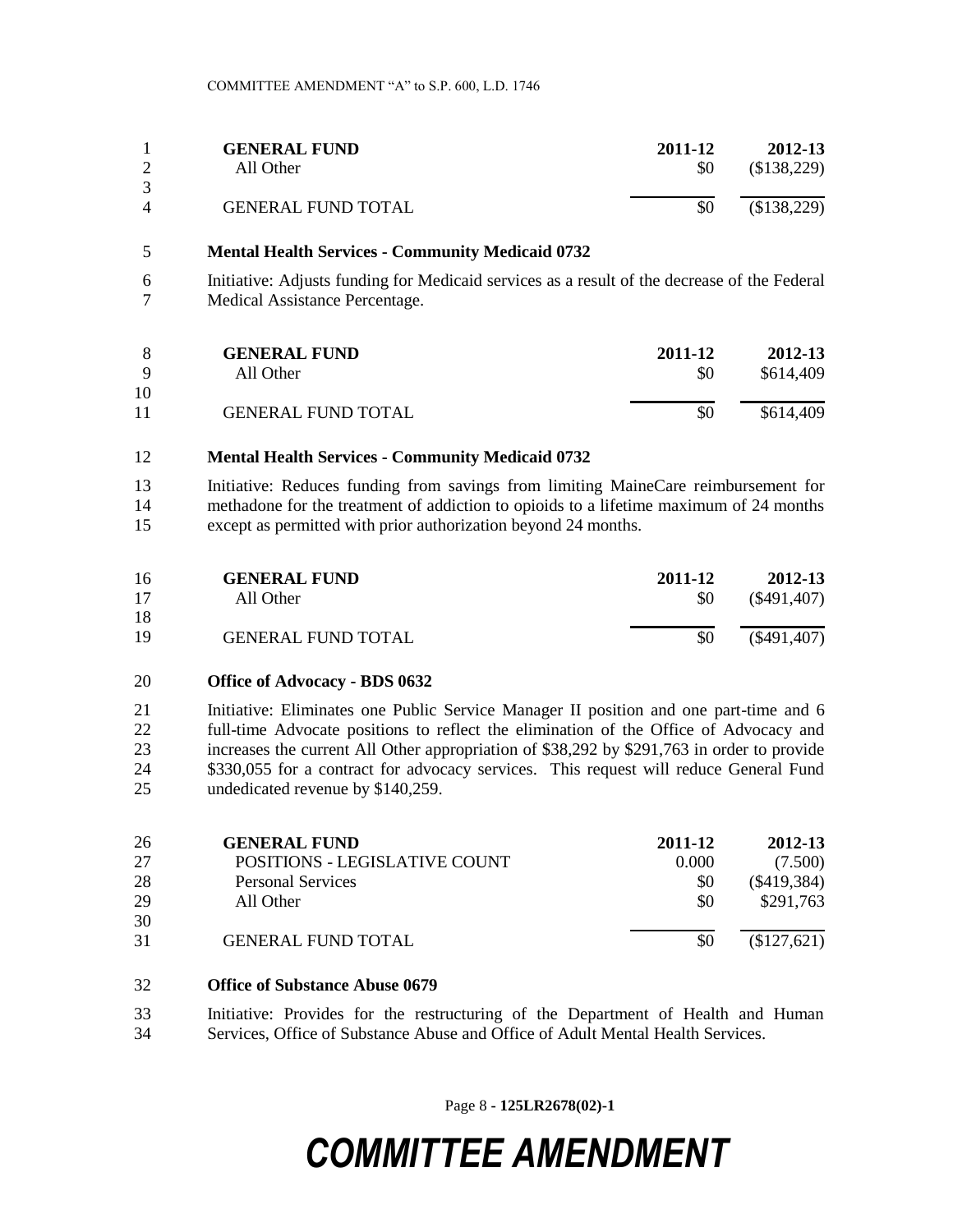| $\overline{2}$      | <b>GENERAL FUND</b><br><b>Personal Services</b> | 2011-12<br>\$0 | 2012-13<br>\$15,000 |
|---------------------|-------------------------------------------------|----------------|---------------------|
| 3<br>$\overline{4}$ | <b>GENERAL FUND TOTAL</b>                       | \$0            | \$15,000            |
| 5                   | FEDERAL BLOCK GRANT FUND                        | 2011-12        | 2012-13             |
| 6<br>7              | <b>Personal Services</b>                        | \$0            | \$5,907             |
| 8                   | FEDERAL BLOCK GRANT FUND TOTAL                  | \$0            | \$5,907             |

#### **Office of Substance Abuse - Medicaid Seed 0844**

10 Initiative: Provides funding in the MaineCare and MaineCare-related accounts necessary to make cycle payments through the remainder of the 2012-2013 biennium.

| 12 | <b>GENERAL FUND</b>       | 2011-12 | 2012-13   |
|----|---------------------------|---------|-----------|
| 13 | All Other                 | \$0     | \$869,928 |
| 14 |                           |         |           |
| 15 | <b>GENERAL FUND TOTAL</b> | \$0     | \$869,928 |

#### **Office of Substance Abuse - Medicaid Seed 0844**

 Initiative: Adjusts funding for Medicaid services as a result of the decrease of the Federal Medical Assistance Percentage.

| 19<br>20 | <b>GENERAL FUND</b>       | 2011-12<br>\$0 | 2012-13<br>\$53,748 |
|----------|---------------------------|----------------|---------------------|
| 21       | All Other                 |                |                     |
| 22       | <b>GENERAL FUND TOTAL</b> | \$0            | \$53,748            |

#### **Office of Substance Abuse - Medicaid Seed 0844**

 Initiative: Reduces funding from savings from limiting MaineCare reimbursement for methadone for the treatment of addiction to opioids to a lifetime maximum of 24 months except as permitted with prior authorization beyond 24 months.

| 27       | <b>GENERAL FUND</b>       | 2011-12 | 2012-13     |
|----------|---------------------------|---------|-------------|
| 28       | All Other                 | \$0     | (\$141,733) |
| 29<br>30 | <b>GENERAL FUND TOTAL</b> | \$0     | (\$141,733) |

**Riverview Psychiatric Center 0105**

Page 9 **- 125LR2678(02)-1**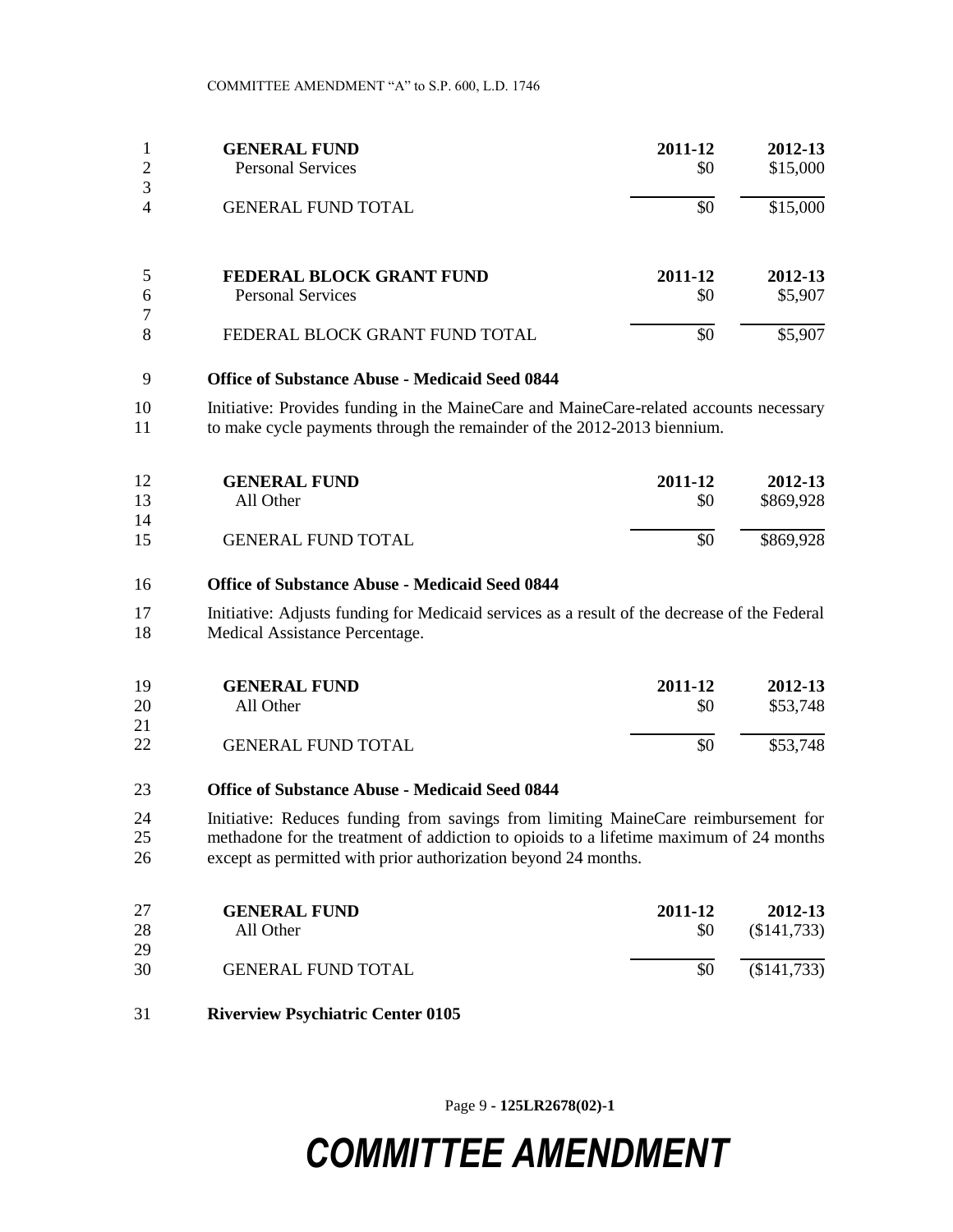Initiative: Adjusts funding for Medicaid services as a result of the decrease of the Federal Medical Assistance Percentage.

|                | <b>OTHER SPECIAL REVENUE FUNDS</b> | 2011-12 | 2012-13      |
|----------------|------------------------------------|---------|--------------|
| $\overline{4}$ | Personal Services                  | \$0     | (\$111,280)  |
| -5             | All Other                          | \$0     | $(\$40,232)$ |
| 6              |                                    |         |              |
|                | OTHER SPECIAL REVENUE FUNDS TOTAL  |         | (\$151,512)  |

#### **Riverview Psychiatric Center 0105**

 Initiative: Provides funding to offset a reduction in disproportionate share payments for individuals transferred from jails or prisons, for individuals for whom the court has ordered evaluations and for individuals determined to be incompetent to stand trial.

| 12 | <b>GENERAL FUND</b>       | 2011-12 | 2012-13     |
|----|---------------------------|---------|-------------|
| 13 | Unallocated               | \$0     | \$3,176,972 |
| 14 |                           |         |             |
| 15 | <b>GENERAL FUND TOTAL</b> | \$0     | \$3,176,972 |

#### **Traumatic Brain Injury Seed Z042**

 Initiative: Adjusts funding for Medicaid services as a result of the decrease of the Federal Medical Assistance Percentage.

| 19 | <b>GENERAL FUND</b>                 | 2011-12 | 2012-13       |
|----|-------------------------------------|---------|---------------|
| 20 | All Other                           | \$0     | \$1,669       |
| 21 |                                     |         |               |
| 22 | <b>GENERAL FUND TOTAL</b>           | \$0     | \$1,669       |
| 23 | <b>HEALTH AND HUMAN SERVICES,</b>   |         |               |
| 24 | <b>DEPARTMENT OF (FORMERLY BDS)</b> |         |               |
| 25 | <b>DEPARTMENT TOTALS</b>            | 2011-12 | 2012-13       |
| 26 |                                     |         |               |
| 27 | <b>GENERAL FUND</b>                 | \$0     | \$21,861,039  |
| 28 | <b>FUND FOR A HEALTHY MAINE</b>     | \$0     | \$17,976      |
| 29 | <b>OTHER SPECIAL REVENUE FUNDS</b>  | \$0     | $(\$225,212)$ |
| 30 | FEDERAL BLOCK GRANT FUND            | \$0     | \$5,907       |
| 31 |                                     |         |               |
| 32 | DEPARTMENT TOTAL - ALL FUNDS        | \$0     | \$21,659,710  |
|    |                                     |         |               |

#### **HEALTH AND HUMAN SERVICES, DEPARTMENT OF (FORMERLY DHS)**

**Bureau of Child and Family Services - Central 0307**

Page 10 **- 125LR2678(02)-1**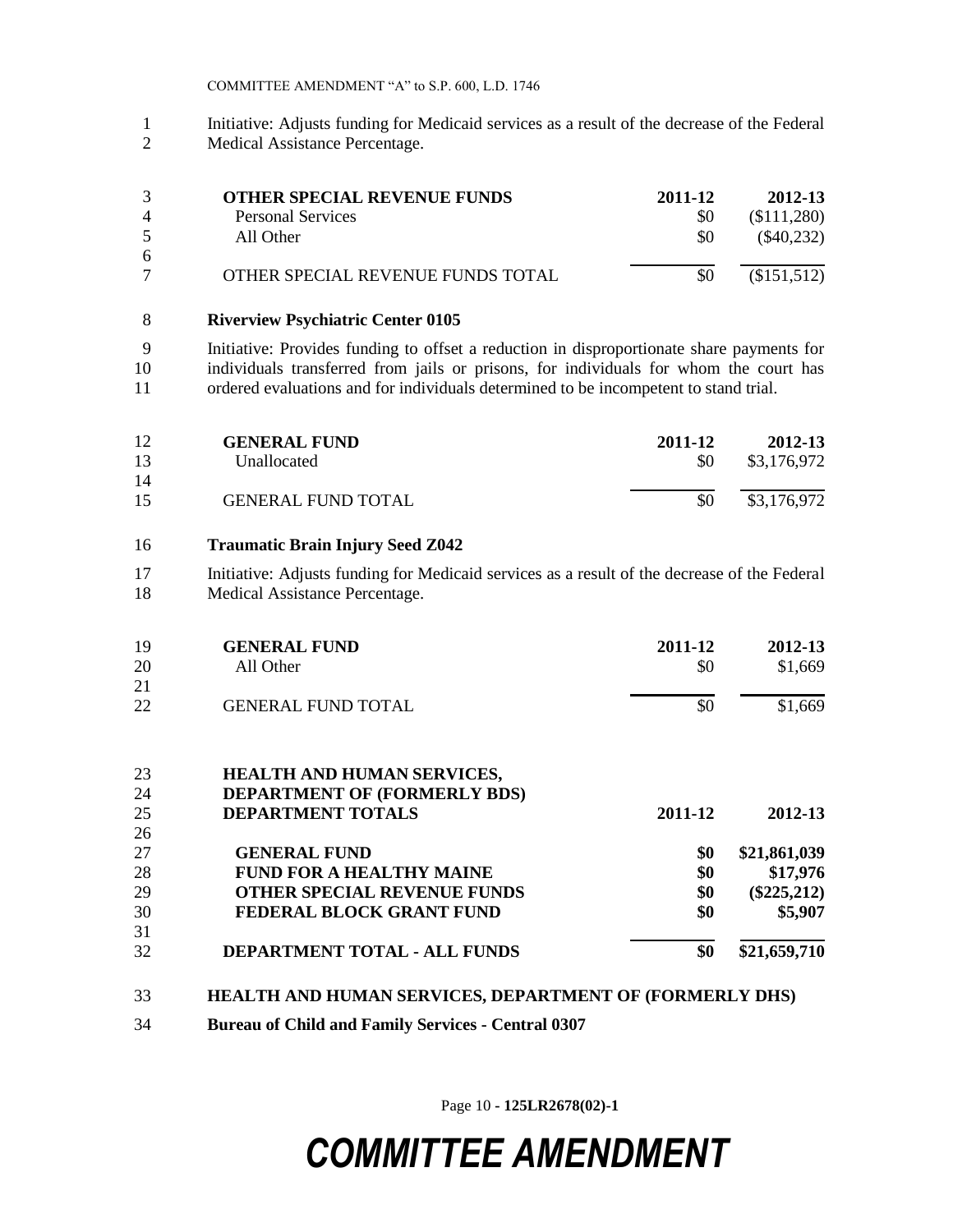1 Initiative: Provides for the restructuring of the Department of Health and Human 2 Services. Office of Child and Family Services. Services, Office of Child and Family Services.

| 3<br>4<br>5<br>6<br>7 | <b>GENERAL FUND</b><br>POSITIONS - LEGISLATIVE COUNT<br><b>Personal Services</b><br>All Other | 2011-12<br>0.000<br>\$0<br>\$0 | 2012-13<br>35.000<br>\$774,988<br>\$1,151,783 |
|-----------------------|-----------------------------------------------------------------------------------------------|--------------------------------|-----------------------------------------------|
| 8                     | <b>GENERAL FUND TOTAL</b>                                                                     | \$0                            | \$1,926,771                                   |
| 9                     | <b>FEDERAL EXPENDITURES FUND</b>                                                              | 2011-12                        | 2012-13                                       |
| 10                    | POSITIONS - LEGISLATIVE COUNT                                                                 | 0.000                          | (27.000)                                      |
| 11                    | <b>Personal Services</b>                                                                      | \$0                            | (\$1,727,713)                                 |
| 12                    | All Other                                                                                     | \$0                            | $(\$2,656,179)$                               |
| 13                    |                                                                                               |                                |                                               |
| 14                    | FEDERAL EXPENDITURES FUND TOTAL                                                               | \$0                            | $(\$4,383,892)$                               |
| 15                    | <b>OTHER SPECIAL REVENUE FUNDS</b>                                                            | 2011-12                        | 2012-13                                       |
| 16                    | <b>Personal Services</b>                                                                      | \$0                            | \$1,479,798                                   |
| 17                    | All Other                                                                                     | \$0                            | $(\$2,668,528)$                               |
| 18                    |                                                                                               |                                |                                               |
| 19                    | OTHER SPECIAL REVENUE FUNDS TOTAL                                                             | \$0                            | (\$1,188,730)                                 |

#### 20 **Bureau of Child and Family Services - Regional 0452**

21 Initiative: Provides for the restructuring of the Department of Health and Human 22 Services, Office of Child and Family Services.

| 23 | <b>GENERAL FUND</b>                  | 2011-12 | 2012-13         |
|----|--------------------------------------|---------|-----------------|
| 24 | <b>POSITIONS - LEGISLATIVE COUNT</b> | 0.000   | 16.000          |
| 25 | <b>Personal Services</b>             | \$0     | $(\$6,230,149)$ |
| 26 | All Other                            | \$0     | \$432,191       |
| 27 |                                      |         |                 |
| 28 | <b>GENERAL FUND TOTAL</b>            | \$0     | $(\$5,797,958)$ |
| 29 | <b>FEDERAL EXPENDITURES FUND</b>     | 2011-12 | 2012-13         |
| 30 | All Other                            | \$0     | $(\$21,372)$    |
| 31 |                                      |         |                 |
| 32 | FEDERAL EXPENDITURES FUND TOTAL      | \$0     | $(\$21,372)$    |

Page 11 **- 125LR2678(02)-1**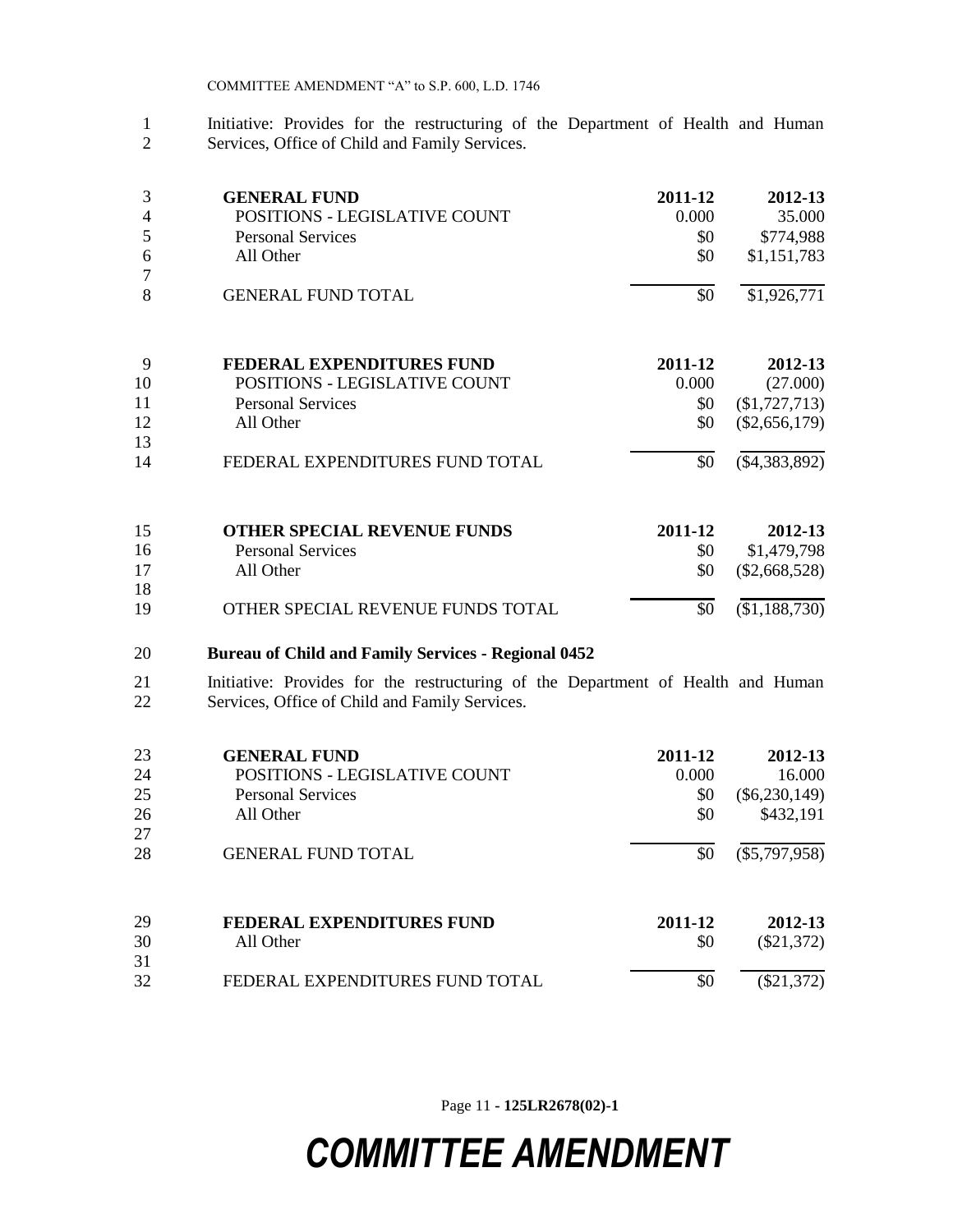| <b>OTHER SPECIAL REVENUE FUNDS</b> | 2011-12 | 2012-13     |
|------------------------------------|---------|-------------|
| <b>Personal Services</b>           |         | \$7,322,251 |
| All Other                          | \$0     | \$975,406   |
|                                    |         |             |
| OTHER SPECIAL REVENUE FUNDS TOTAL  |         | \$8,297,657 |

#### 6 **Bureau of Medical Services 0129**

7 Initiative: Establishes 2 Public Service Coordinator I positions funded 50% General Fund<br>8 and 50% Federal Expenditures Fund in the Bureau of Medical Services. and 50% Federal Expenditures Fund in the Bureau of Medical Services.

| 9<br>10<br>11 | <b>GENERAL FUND</b><br><b>Personal Services</b><br>All Other | 2011-12<br>\$0<br>\$0 | 2012-13<br>\$83,362<br>\$5,000 |
|---------------|--------------------------------------------------------------|-----------------------|--------------------------------|
| 12<br>13      | <b>GENERAL FUND TOTAL</b>                                    | \$0                   | \$88,362                       |
| 14            | <b>FEDERAL EXPENDITURES FUND</b>                             | 2011-12               | 2012-13                        |

|    | TEDENAL EATERDITUNES FURD       | 4011-14 | 2012-1 <i>3</i> |
|----|---------------------------------|---------|-----------------|
| 15 | POSITIONS - LEGISLATIVE COUNT   | 0.000   | 2.000           |
| 16 | Personal Services               | \$0     | \$83,362        |
| 17 | All Other                       | \$0     | \$6,341         |
| 18 |                                 |         |                 |
| 19 | FEDERAL EXPENDITURES FUND TOTAL | \$0     | \$89,703        |

#### 20 **Bureau of Medical Services 0129**

21 Initiative: Provides funding for contract services and other administrative costs of the 22 MaineCare Redesign Task Force established in this Act.

| 23<br>24 | <b>GENERAL FUND</b><br>All Other | 2011-12<br>\$0 | 2012-13<br>\$250,000 |
|----------|----------------------------------|----------------|----------------------|
| 25       |                                  |                |                      |
| 26       | <b>GENERAL FUND TOTAL</b>        | \$0            | \$250,000            |
| 27       | <b>FEDERAL EXPENDITURES FUND</b> | 2011-12        | 2012-13              |
| 28<br>29 | All Other                        | \$0            | \$250,000            |
| 30       | FEDERAL EXPENDITURES FUND TOTAL  | \$0            | \$250,000            |

#### 31 **Child Care Food Program 0454**

32 Initiative: Provides for the restructuring of the Department of Health and Human 33 Services, Office of Child and Family Services.

Page 12 **- 125LR2678(02)-1**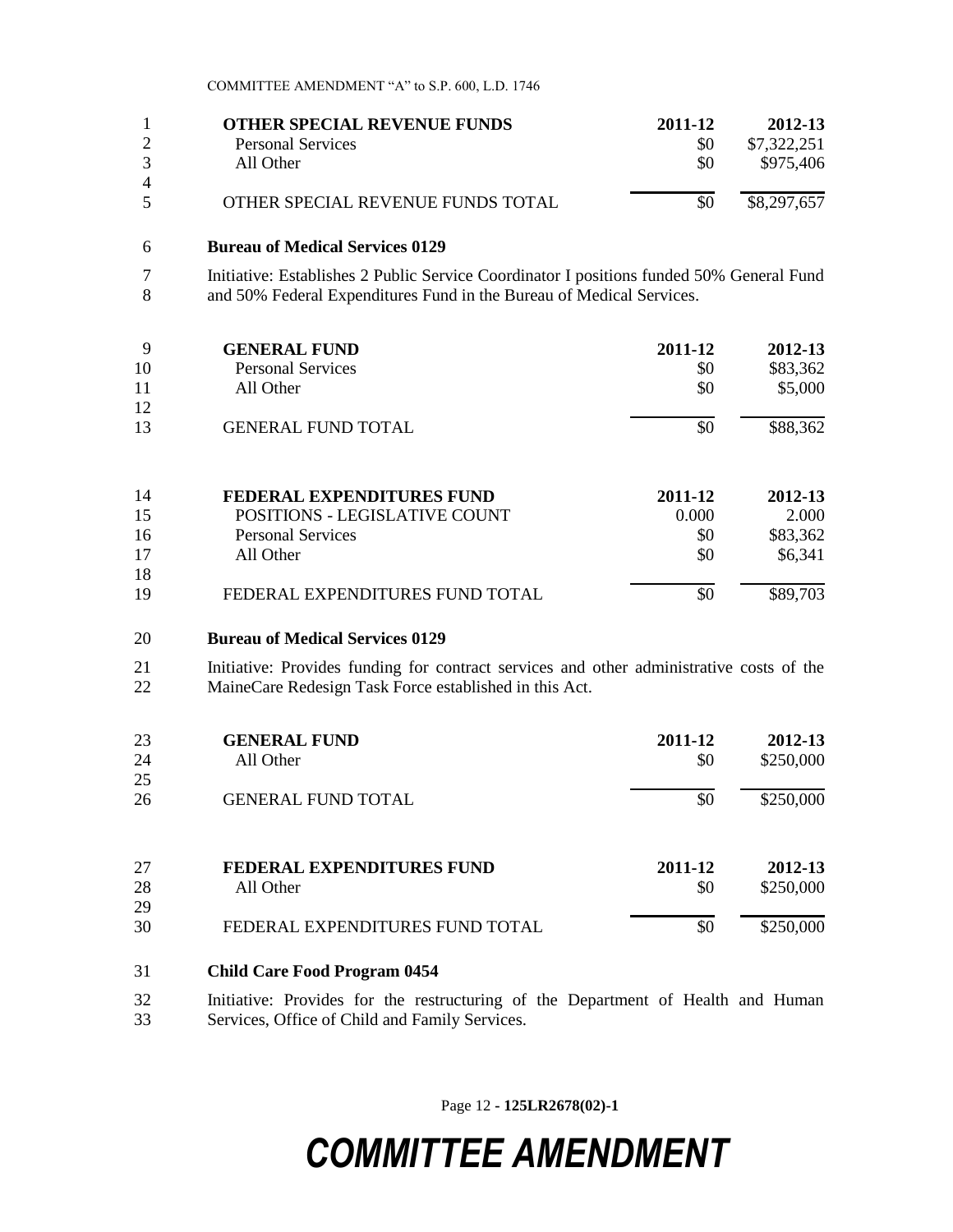|   | FEDERAL EXPENDITURES FUND       | 2011-12 | 2012-13      |
|---|---------------------------------|---------|--------------|
|   | POSITIONS - LEGISLATIVE COUNT   | 0.000   | (2.000)      |
|   | <b>Personal Services</b>        | \$0     | $(\$82,533)$ |
| 4 | All Other                       | \$0     | (\$327)      |
| 5 |                                 |         |              |
| 6 | FEDERAL EXPENDITURES FUND TOTAL | \$0     | $(\$82,860)$ |

#### **Child Care Services 0563**

 Initiative: Provides for the restructuring of the Department of Health and Human Services, Office of Child and Family Services.

| 10 | FEDERAL BLOCK GRANT FUND       | 2011-12 | 2012-13      |
|----|--------------------------------|---------|--------------|
| 11 | POSITIONS - LEGISLATIVE COUNT  | 0.000   | 7.000        |
| 12 | <b>Personal Services</b>       | \$0     | (\$140,825)  |
| 13 | All Other                      | \$0     | \$41,647     |
| 14 |                                |         |              |
| 15 | FEDERAL BLOCK GRANT FUND TOTAL | \$0     | $(\$99,178)$ |

#### **Child Support 0100**

 Initiative: Establishes 8 Human Services Support Enforcement Agent positions funded 34% General Fund and 66% Federal Expenditures Fund in the Child Support program. The General Fund portion of the positions is funded by the additional undedicated revenue generated by these additional positions.

| 21 | <b>GENERAL FUND</b>                  | 2011-12 | 2012-13   |
|----|--------------------------------------|---------|-----------|
| 22 | <b>Personal Services</b>             | \$0     | \$174,240 |
| 23 | All Other                            | \$0     | \$15,000  |
| 24 |                                      |         |           |
| 25 | <b>GENERAL FUND TOTAL</b>            | \$0     | \$189,240 |
| 26 | <b>FEDERAL EXPENDITURES FUND</b>     | 2011-12 | 2012-13   |
| 27 | <b>POSITIONS - LEGISLATIVE COUNT</b> | 0.000   | 8.000     |
| 28 | <b>Personal Services</b>             | \$0     | \$338,240 |
| 29 | All Other                            | \$0     | \$30,667  |
| 30 |                                      |         |           |
| 31 | FEDERAL EXPENDITURES FUND TOTAL      | \$0     | \$368,907 |

#### **Departmentwide 0019**

 Initiative: Reduces funding from salary savings. Notwithstanding any other provision of law, the State Budget Officer shall calculate the amount of savings in this Part that applies to each General Fund account in the Department of Health and Human Services and shall transfer the amounts by financial order upon the approval of the Governor. These transfers are considered adjustments to appropriations in fiscal year 2012-13.

Page 13 **- 125LR2678(02)-1**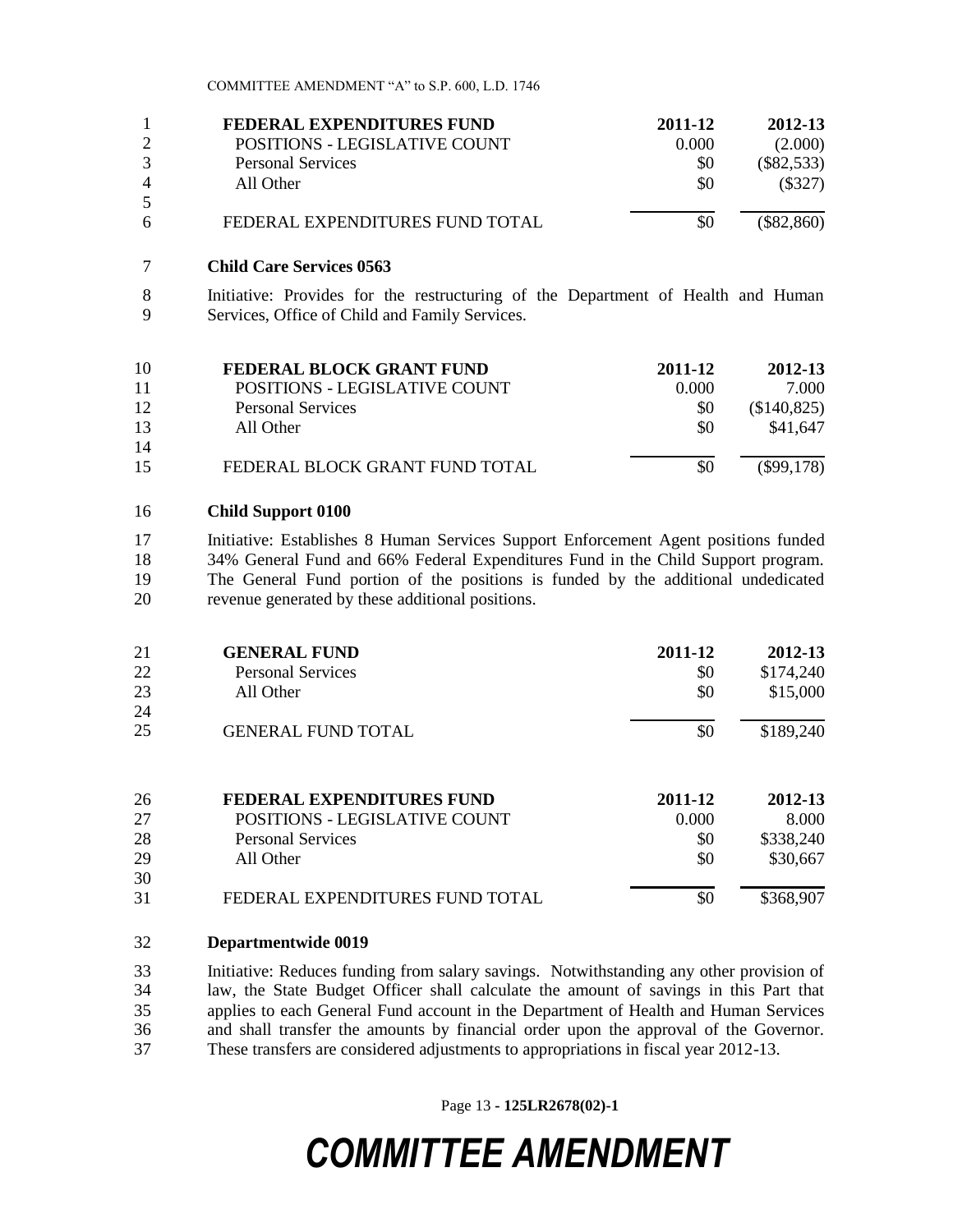|   | <b>GENERAL FUND</b>       | 2011-12 | 2012-13       |
|---|---------------------------|---------|---------------|
|   | <b>Personal Services</b>  | SO.     | (\$1,000,000) |
| Δ | <b>GENERAL FUND TOTAL</b> | \$0     | (\$1,000,000) |

#### **FHM - Bureau of Health 0953**

 Initiative: Reduces funding to reflect a redistribution of funding in the Fund for a Healthy Maine.

|              | <b>FUND FOR A HEALTHY MAINE</b> | 2011-12 | 2012-13                 |
|--------------|---------------------------------|---------|-------------------------|
| $\mathbf{Q}$ | All Other                       |         | $$0 \quad ($5,718,328)$ |
| 10           |                                 |         |                         |
| 11           | FUND FOR A HEALTHY MAINE TOTAL  |         | $$0 \quad ($5,718,328)$ |

#### **FHM - Drugs for the Elderly and Disabled Z015**

 Initiative: Reduces funding from reducing income eligibility levels for the Medicare savings program.

| 15 | <b>FUND FOR A HEALTHY MAINE</b> | 2011-12 | 2012-13                 |
|----|---------------------------------|---------|-------------------------|
| 16 | All Other                       |         | $$0 \quad ($1,219,908)$ |
| 17 |                                 |         |                         |
| 18 | FUND FOR A HEALTHY MAINE TOTAL  |         | $$0 \quad ($1,219,908)$ |

#### **FHM - Family Planning 0956**

 Initiative: Reduces funding to reflect a redistribution of funding in the Fund for a Healthy Maine.

| 22 | <b>FUND FOR A HEALTHY MAINE</b> | 2011-12   | 2012-13       |
|----|---------------------------------|-----------|---------------|
| 23 | All Other                       | <b>SO</b> | $(\$401,430)$ |
| 24 |                                 |           |               |
| 25 | FUND FOR A HEALTHY MAINE TOTAL  | \$0       | $(\$401,430)$ |

#### **FHM - Medical Care 0960**

 Initiative: Adjusts funding for Medicaid services as a result of the decrease in the Federal Medical Assistance Percentage.

| 29 | <b>FUND FOR A HEALTHY MAINE</b> | 2011-12 | 2012-13   |
|----|---------------------------------|---------|-----------|
| 30 | All Other                       | \$0     | \$113,010 |
| 31 |                                 |         |           |

Page 14 **- 125LR2678(02)-1**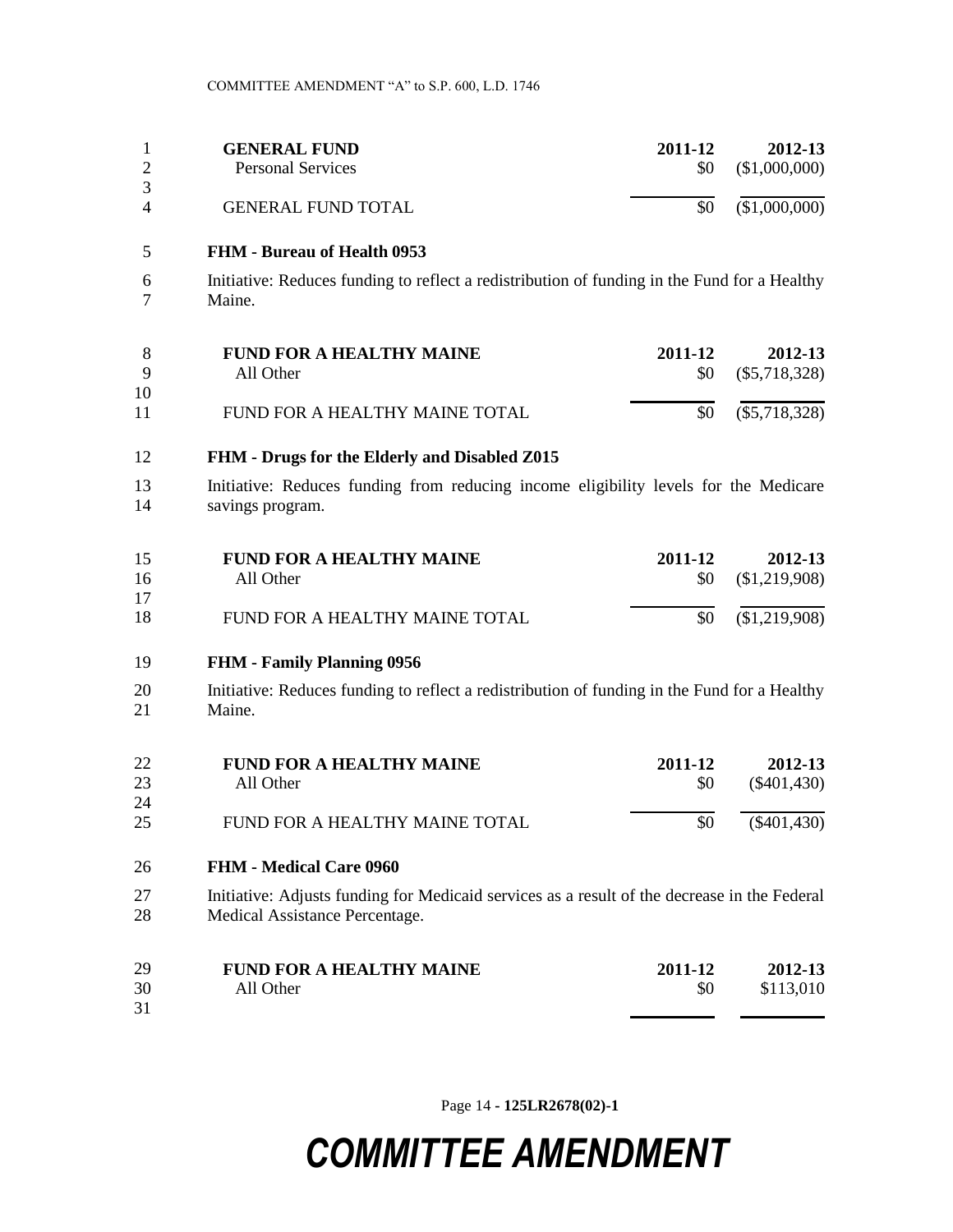#### FUND FOR A HEALTHY MAINE TOTAL \$0 \$113,010

#### **FHM - Medical Care 0960**

 Initiative: Notwithstanding any other provision of law, adjusts funding by increasing funding in the FHM - Medical Care program and decreasing funding in the Medical Care - Payments to Providers program to reflect a redistribution of funding within the Fund for a Healthy Maine.

|              | <b>FUND FOR A HEALTHY MAINE</b> | 2011-12 | 2012-13     |
|--------------|---------------------------------|---------|-------------|
| - 8          | All Other                       | \$0     | \$9,876,575 |
| $\mathbf{Q}$ |                                 |         |             |
| 10           | FUND FOR A HEALTHY MAINE TOTAL  | \$0     | \$9,876,575 |

#### **FHM - Purchased Social Services 0961**

12 Initiative: Reduces funding to reflect a redistribution of funding in the Fund for a Healthy Maine.

| -14 | <b>FUND FOR A HEALTHY MAINE</b> | 2011-12 | 2012-13                 |
|-----|---------------------------------|---------|-------------------------|
| 15  | All Other                       |         | $$0 \quad ($1,971,118)$ |
| 16  |                                 |         |                         |
| 17  | FUND FOR A HEALTHY MAINE TOTAL  |         | $$0 \quad ($1,971,118)$ |

#### **General Assistance - Reimbursement to Cities and Towns 0130**

Initiative: Provides funding for general assistance benefits.

| <b>20</b> | <b>GENERAL FUND</b>       | 2011-12 | 2012-13     |
|-----------|---------------------------|---------|-------------|
| 21        | All Other                 | \$0     | \$4,297,699 |
| 22        |                           |         |             |
| 23        | <b>GENERAL FUND TOTAL</b> | \$0     | \$4,297,699 |

#### **General Assistance - Reimbursement to Cities and Towns 0130**

 Initiative: Provides funding in the General Assistance - Reimbursement to Cities and Towns program to bring allocations into line with anticipated resources.

| 27 | <b>OTHER SPECIAL REVENUE FUNDS</b> | 2011-12 | 2012-13   |
|----|------------------------------------|---------|-----------|
| 28 | All Other                          | \$0     | \$449.846 |
| 29 |                                    |         |           |
| 30 | OTHER SPECIAL REVENUE FUNDS TOTAL  | \$0     | \$449,846 |
|    |                                    |         |           |

**General Assistance - Reimbursement to Cities and Towns 0130**

Page 15 **- 125LR2678(02)-1**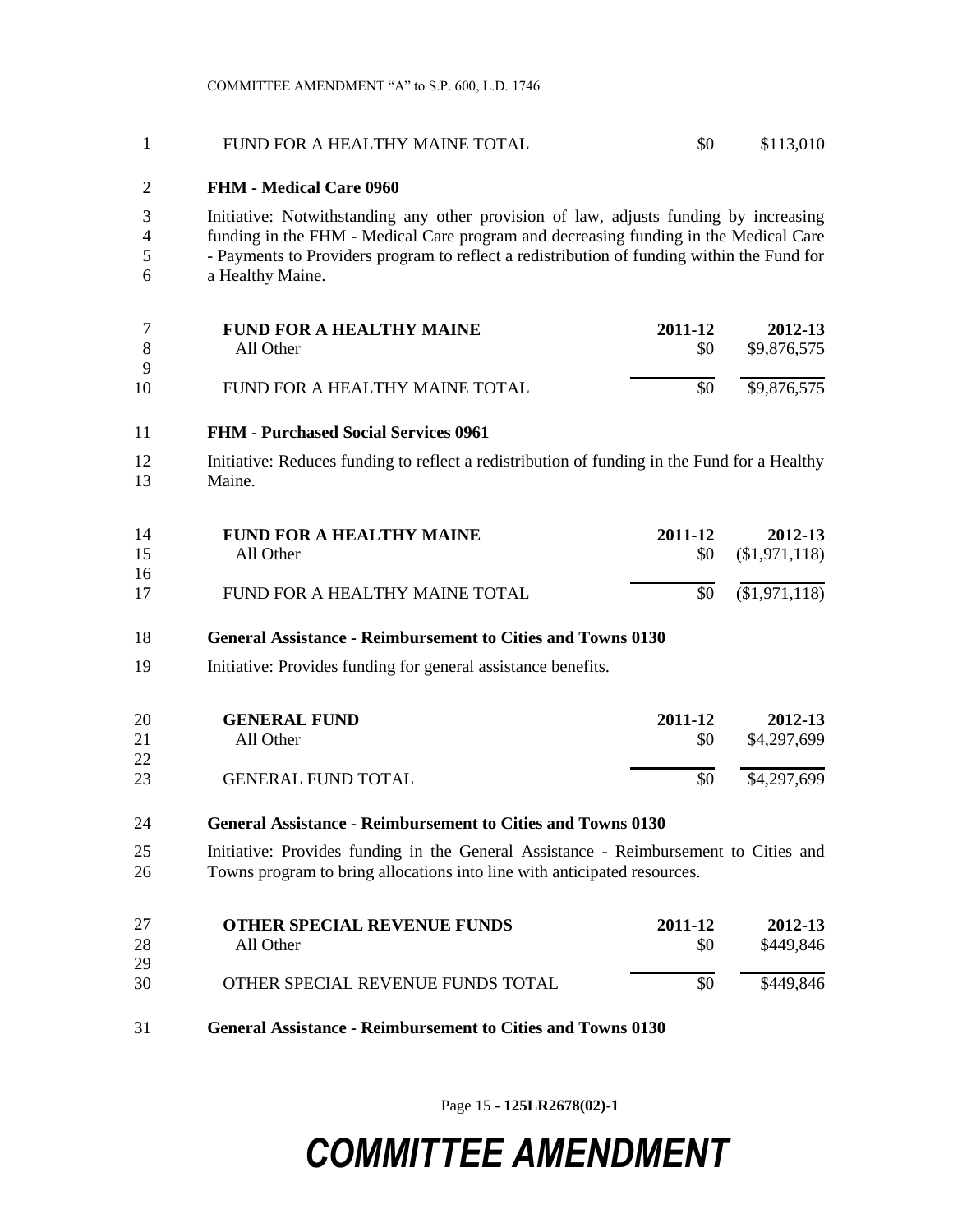Initiative: Allocates funds for 7 limited-period Family Independence Specialist positions in the general assistance program and for other costs of the pilot program to maximize and expedite the award of federal Supplemental Security Income program benefits for recipients of general assistance and to identify and assist veterans who receive assistance through programs administered by the Office for Family Independence who may be eligible for federal Department of Veterans Affairs cash or medical assistance to access those benefits. These positions are established through June 15, 2014. This initiative is estimated to generate \$1,057,903 in 2012-13 in additional dedicated revenue for the general assistance program. Any dedicated revenue in addition to this estimated level must be used to offset the savings target of the general assistance working group established in this Act.

| 12 | <b>OTHER SPECIAL REVENUE FUNDS</b>                      | 2011-12 | 2012-13         |
|----|---------------------------------------------------------|---------|-----------------|
| 13 | <b>Personal Services</b>                                | \$0     | \$469,104       |
| 14 | All Other                                               | \$0     | \$976,874       |
| 15 |                                                         |         |                 |
| 16 | OTHER SPECIAL REVENUE FUNDS TOTAL                       | \$0     | \$1,445,978     |
| 17 | <b>Head Start 0545</b>                                  |         |                 |
| 18 | Initiative: Reduces funding for the Head Start program. |         |                 |
| 19 | <b>GENERAL FUND</b>                                     | 2011-12 | 2012-13         |
| 20 | All Other                                               | \$0     | $(\$2,000,000)$ |
| 21 |                                                         |         |                 |
| 22 | <b>GENERAL FUND TOTAL</b>                               | \$0     | (\$2,000,000)   |
|    |                                                         |         |                 |

#### **IV-E Foster Care/Adoption Assistance 0137**

 Initiative: Adjusts funding for Medicaid services as a result of the decrease in the Federal Medical Assistance Percentage.

| 26 | <b>GENERAL FUND</b>       | 2011-12 | 2012-13  |
|----|---------------------------|---------|----------|
| 27 | All Other                 | \$0     | \$13,579 |
| 28 |                           |         |          |
| 29 | <b>GENERAL FUND TOTAL</b> | \$0     | \$13,579 |

#### **IV-E Foster Care/Adoption Assistance 0137**

 Initiative: Provides for the restructuring of the Department of Health and Human Services, Office of Child and Family Services.

Page 16 **- 125LR2678(02)-1**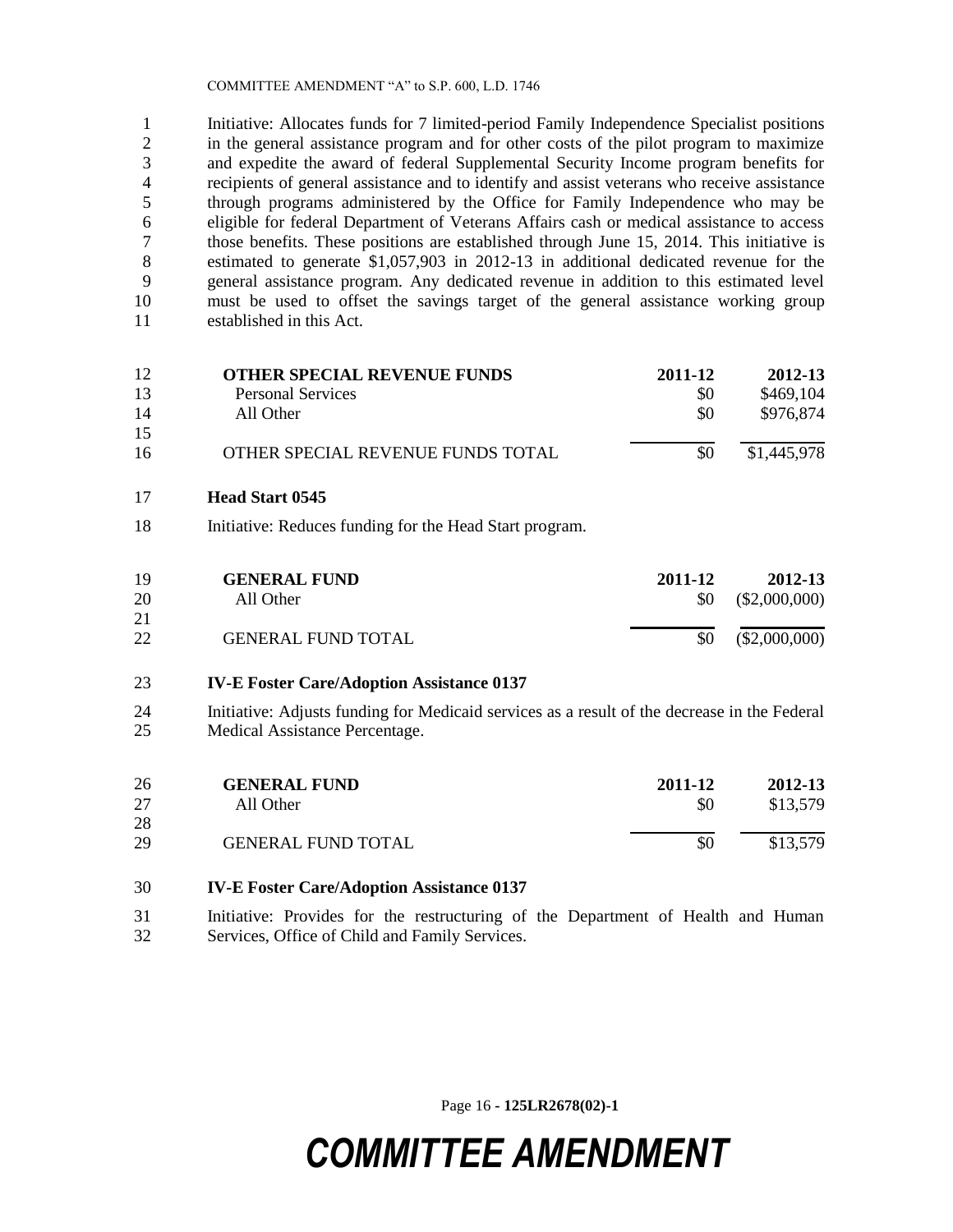| 3<br>\$0<br>4<br><b>GENERAL FUND TOTAL</b><br>5<br>FEDERAL EXPENDITURES FUND<br>2011-12<br>6<br>(\$15,143,042)<br>All Other<br>\$0<br>$\boldsymbol{7}$                                                                            | \$1,418,655     |
|-----------------------------------------------------------------------------------------------------------------------------------------------------------------------------------------------------------------------------------|-----------------|
|                                                                                                                                                                                                                                   |                 |
|                                                                                                                                                                                                                                   | 2012-13         |
|                                                                                                                                                                                                                                   |                 |
| 8<br>\$0<br>FEDERAL EXPENDITURES FUND TOTAL                                                                                                                                                                                       | (\$15,143,042)  |
| 2011-12<br>9<br><b>OTHER SPECIAL REVENUE FUNDS</b>                                                                                                                                                                                | 2012-13         |
| 10<br>All Other<br>\$0                                                                                                                                                                                                            | $(\$72,393)$    |
| 11<br>$\overline{\$0}$<br>12<br>OTHER SPECIAL REVENUE FUNDS TOTAL                                                                                                                                                                 | $(\$72,393)$    |
| <b>Low-cost Drugs To Maine's Elderly 0202</b><br>13                                                                                                                                                                               |                 |
| 14<br>Initiative: Reduces funding from reducing the upper income eligibility level for the Low-<br>cost Drugs To Maine's Elderly program from 185% to175% of the federal poverty level.<br>15                                     |                 |
| 2011-12<br><b>GENERAL FUND</b><br>16                                                                                                                                                                                              | 2012-13         |
| 17<br>All Other<br>\$0                                                                                                                                                                                                            | (\$112, 154)    |
| 18<br>\$0<br>19<br><b>GENERAL FUND TOTAL</b>                                                                                                                                                                                      | (\$112, 154)    |
| <b>Medical Care - Payments to Providers 0147</b><br>20                                                                                                                                                                            |                 |
| 21<br>Initiative: Reduces funding from reducing income eligibility for Medicaid services for a<br>parent or a caretaker relative of an eligible child from a maximum of 133% of the federal<br>22<br>23<br>poverty level to 100%. |                 |
| <b>GENERAL FUND</b><br>2011-12<br>24                                                                                                                                                                                              | 2012-13         |
| 25<br>All Other<br>\$0                                                                                                                                                                                                            | $(\$5,866,833)$ |
| 26<br>\$0<br>27<br><b>GENERAL FUND TOTAL</b>                                                                                                                                                                                      | $(\$5,866,833)$ |

| 28       | FEDERAL EXPENDITURES FUND       | 2011-12 | 2012-13                  |
|----------|---------------------------------|---------|--------------------------|
| 29       | All Other                       |         | $$0 \quad ($10,106,031)$ |
| 30<br>31 | FEDERAL EXPENDITURES FUND TOTAL |         | $$0 \quad ($10,106,031)$ |

**Medical Care - Payments to Providers 0147**

Page 17 **- 125LR2678(02)-1**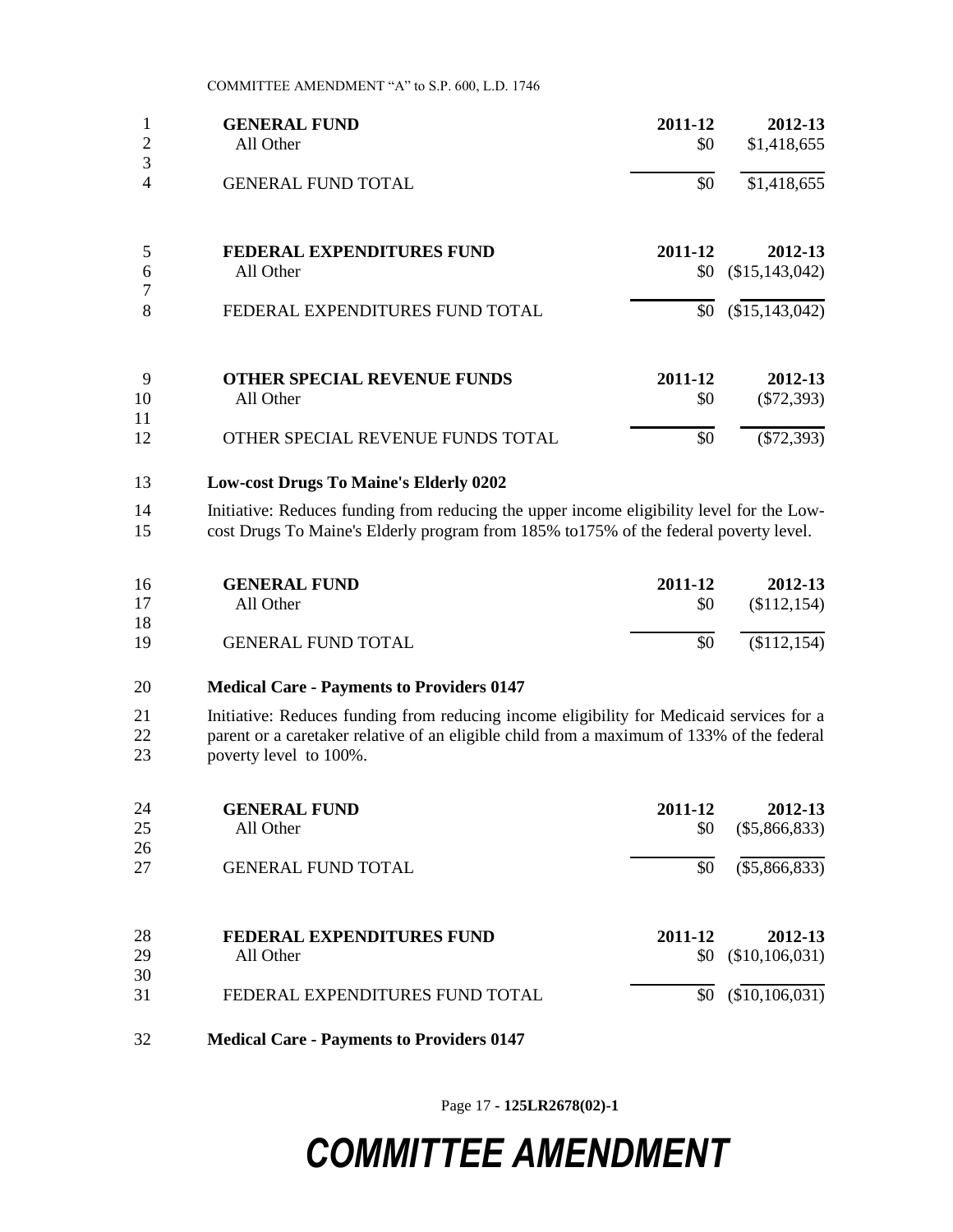Initiative: Reduces funding by eliminating optional coverage under the MaineCare program for persons 19 and 20 years of age with income less than or equal to 150% of the nonfarm income official poverty line.

| $\overline{4}$ | <b>GENERAL FUND</b><br>All Other | 2011-12<br>\$0 | 2012-13<br>$(\$3,653,598)$ |
|----------------|----------------------------------|----------------|----------------------------|
| 6              |                                  |                |                            |
|                | <b>GENERAL FUND TOTAL</b>        | \$0            | $(\$3,653,598)$            |
| 8              | FEDERAL EXPENDITURES FUND        | 2011-12        | 2012-13                    |
| 9              | All Other                        | \$0            | $(\$6,941,958)$            |
| 10             |                                  |                |                            |
| 11             | FEDERAL EXPENDITURES FUND TOTAL  | \$0            | $(\$6,941,958)$            |

#### **Medical Care - Payments to Providers 0147**

 Initiative: Reduces funding by eliminating ambulatory surgical center services as an optional service in the MaineCare program.

| 15  | <b>GENERAL FUND</b>       | 2011-12 | 2012-13      |
|-----|---------------------------|---------|--------------|
| 16  | All Other                 | \$0     | $(\$77,697)$ |
| 17  |                           |         |              |
| -18 | <b>GENERAL FUND TOTAL</b> | \$0     | $(\$77,697)$ |

| 19 | FEDERAL EXPENDITURES FUND       | 2011-12 | 2012-13     |
|----|---------------------------------|---------|-------------|
| 20 | All Other                       | SO.     | (\$133,839) |
| 21 |                                 |         |             |
| 22 | FEDERAL EXPENDITURES FUND TOTAL | \$0     | (\$133,839) |

#### **Medical Care - Payments to Providers 0147**

 Initiative: Reduces funding by eliminating sexually transmitted disease screening clinic services as an optional service in the MaineCare program.

| 26 | <b>GENERAL FUND</b>       | 2011-12 | 2012-13     |
|----|---------------------------|---------|-------------|
| 27 | All Other                 | \$0     | (\$163,463) |
| 28 |                           |         |             |
| 29 | <b>GENERAL FUND TOTAL</b> | \$0     | (\$163,463) |

Page 18 **- 125LR2678(02)-1**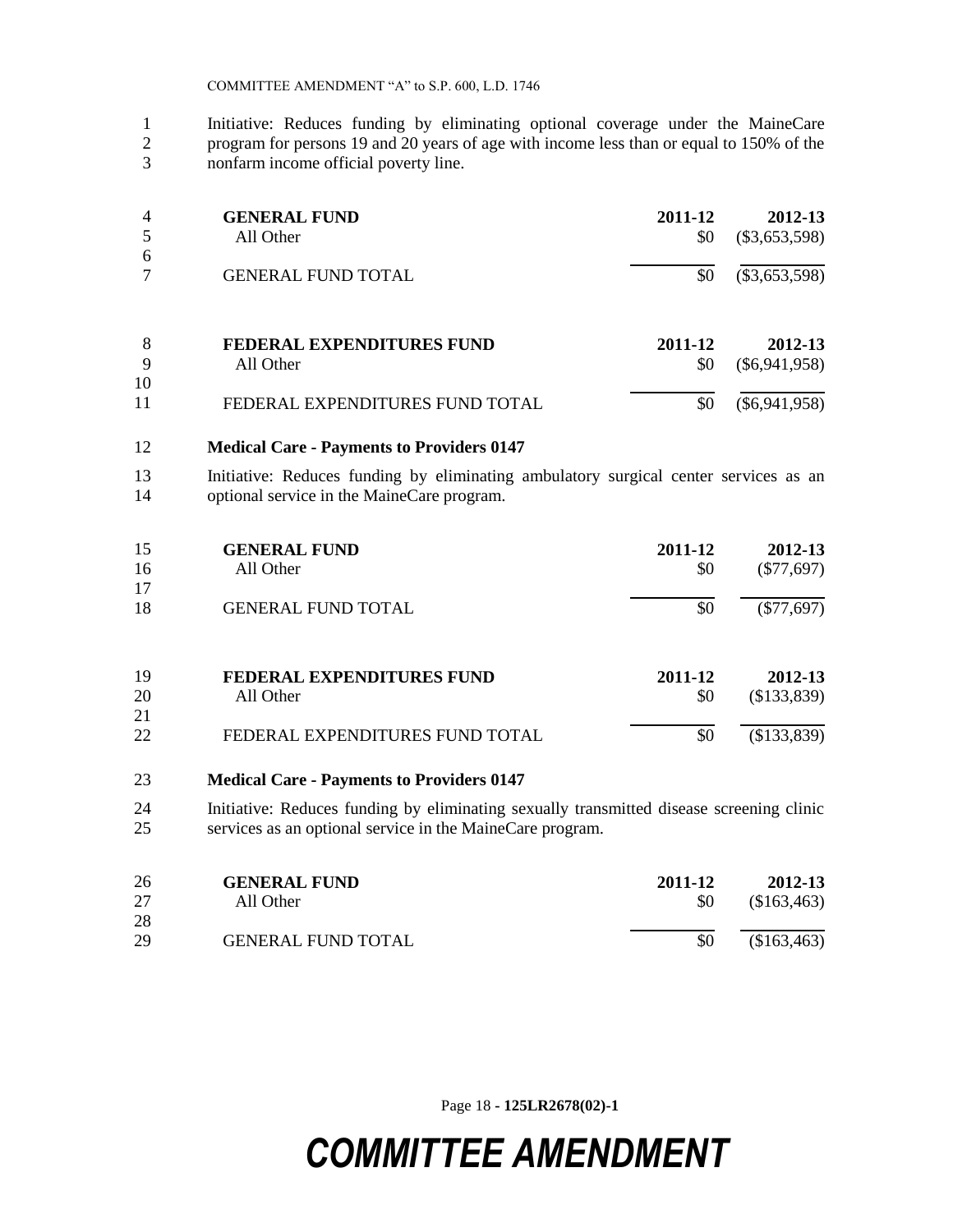|          | FEDERAL EXPENDITURES FUND       | 2011-12 | 2012-13     |
|----------|---------------------------------|---------|-------------|
|          | All Other                       | \$0     | (\$181,178) |
|          |                                 |         |             |
| $\Delta$ | FEDERAL EXPENDITURES FUND TOTAL | \$0     | (\$181,178) |
|          |                                 |         |             |

#### 5 **Medical Care - Payments to Providers 0147**

6 Initiative: Provides funding in the MaineCare and MaineCare-related accounts necessary<br>7 to make cycle payments through the remainder of the 2012-2013 biennium. to make cycle payments through the remainder of the 2012-2013 biennium.

| 8        | <b>GENERAL FUND</b>             | 2011-12 | 2012-13       |
|----------|---------------------------------|---------|---------------|
| 9        | All Other                       | \$0     | \$32,808,234  |
| 10<br>11 | <b>GENERAL FUND TOTAL</b>       | \$0     | \$32,808,234  |
| 12       | FEDERAL EXPENDITURES FUND       | 2011-12 | 2012-13       |
| 13       | All Other                       | \$0     | \$124,626,202 |
| 14<br>15 | FEDERAL EXPENDITURES FUND TOTAL | \$0     | \$124,626,202 |

#### 16 **Medical Care - Payments to Providers 0147**

17 Initiative: Adjusts funding for Medicaid services as a result of the decrease in the Federal 18 Medical Assistance Percentage.

| 19<br><b>20</b><br>21 | <b>GENERAL FUND</b><br>All Other             | 2011-12<br>\$0 | 2012-13<br>\$6,997,873           |
|-----------------------|----------------------------------------------|----------------|----------------------------------|
| 22                    | <b>GENERAL FUND TOTAL</b>                    | \$0            | \$6,997,873                      |
| 23                    | <b>FEDERAL EXPENDITURES FUND</b>             | 2011-12        | 2012-13                          |
| 24<br>25<br>26        | All Other<br>FEDERAL EXPENDITURES FUND TOTAL | \$0<br>\$0     | (\$10,382,324)<br>(\$10,382,324) |

- 27 **Medical Care - Payments to Providers 0147**
- 28 Initiative: Reduces funding by eliminating the reimbursement for smoking cessation 29 products.

Page 19 **- 125LR2678(02)-1**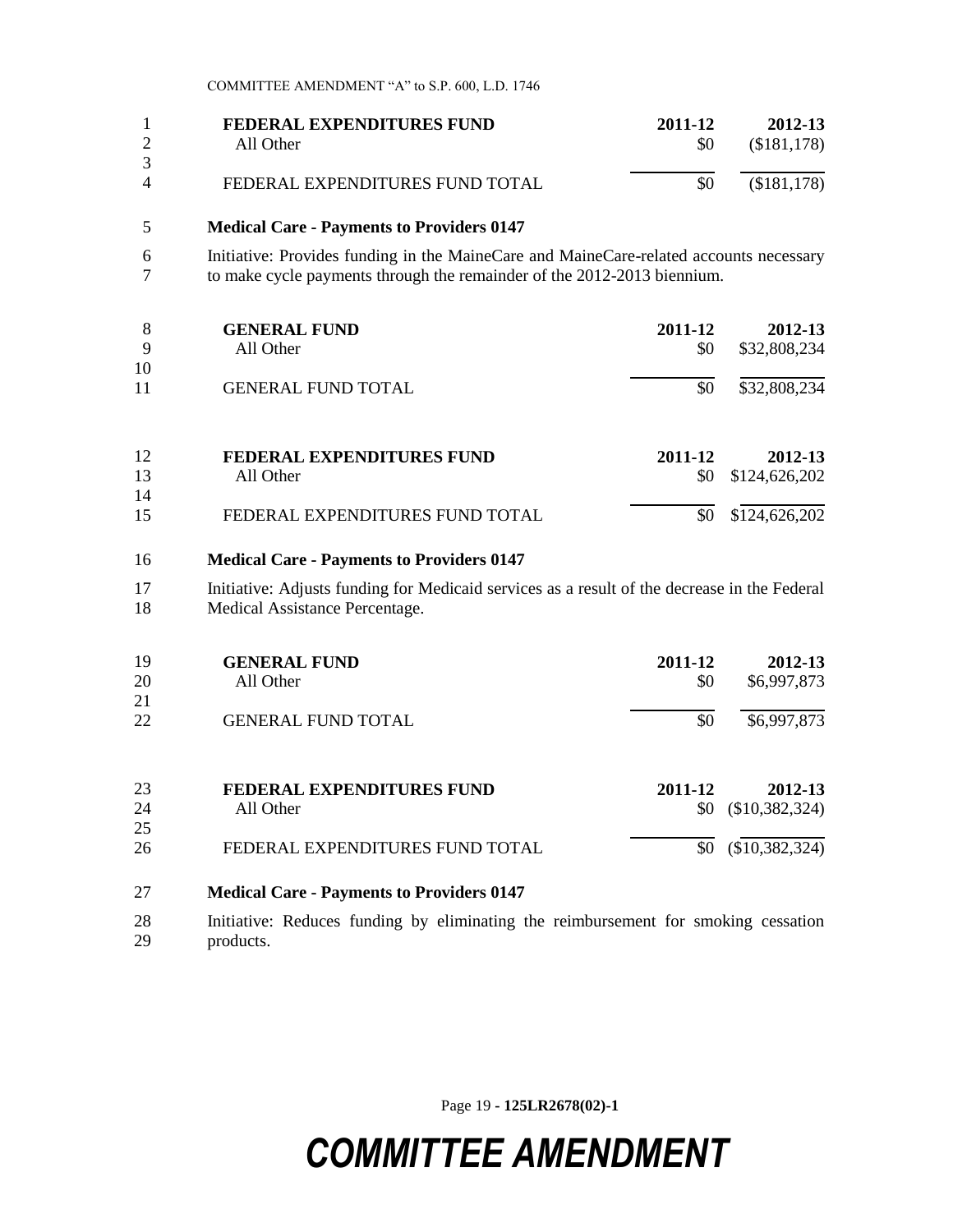|   | <b>GENERAL FUND</b>             | 2011-12 | 2012-13       |
|---|---------------------------------|---------|---------------|
| 2 | All Other                       | \$0     | (\$179,095)   |
| 3 |                                 |         |               |
| 4 | <b>GENERAL FUND TOTAL</b>       | \$0     | (\$179,095)   |
| 5 | FEDERAL EXPENDITURES FUND       | 2011-12 | 2012-13       |
| 6 | All Other                       | \$0     | $(\$308,504)$ |
| 7 |                                 |         |               |
| 8 | FEDERAL EXPENDITURES FUND TOTAL | \$0     | $(\$308,504)$ |

#### **Medical Care - Payments to Providers 0147**

 Initiative: Notwithstanding any other provisions of law, adjusts funding by increasing funding in the FHM - Medical Care program and decreasing funding in the Medical Care - Payments to Providers program to reflect a redistribution of funding within the Fund for a Healthy Maine.

| 14 | <b>GENERAL FUND</b>       | 2011-12   | 2012-13         |
|----|---------------------------|-----------|-----------------|
| 15 | All Other                 | <b>SO</b> | $(\$9,876,575)$ |
| 16 |                           |           |                 |
| 17 | <b>GENERAL FUND TOTAL</b> | \$0       | $(\$9,876,575)$ |

#### **Medical Care - Payments to Providers 0147**

 Initiative: Reduces funding from savings from limiting MaineCare reimbursement for methadone for the treatment of addiction to opioids to a lifetime maximum of 24 months except as permitted with prior authorization beyond 24 months.

| 22 | <b>GENERAL FUND</b>              | 2011-12 | 2012-13         |
|----|----------------------------------|---------|-----------------|
| 23 | All Other                        | \$0     | $(\$730,977)$   |
| 24 |                                  |         |                 |
| 25 | <b>GENERAL FUND TOTAL</b>        | \$0     | $(\$730,977)$   |
| 26 | <b>FEDERAL EXPENDITURES FUND</b> | 2011-12 | 2012-13         |
| 27 | All Other                        | \$0     | $(\$2,297,941)$ |
| 28 |                                  |         |                 |
| 29 | FEDERAL EXPENDITURES FUND TOTAL  | \$0     | $(\$2,297,941)$ |

#### **Medical Care - Payments to Providers 0147**

 Initiative: Reduces funding from savings from utilizing a crisis assessment in emergency departments and savings from initiatives related to institutes for mental disease and psychiatric units in private hospitals.

Page 20 **- 125LR2678(02)-1**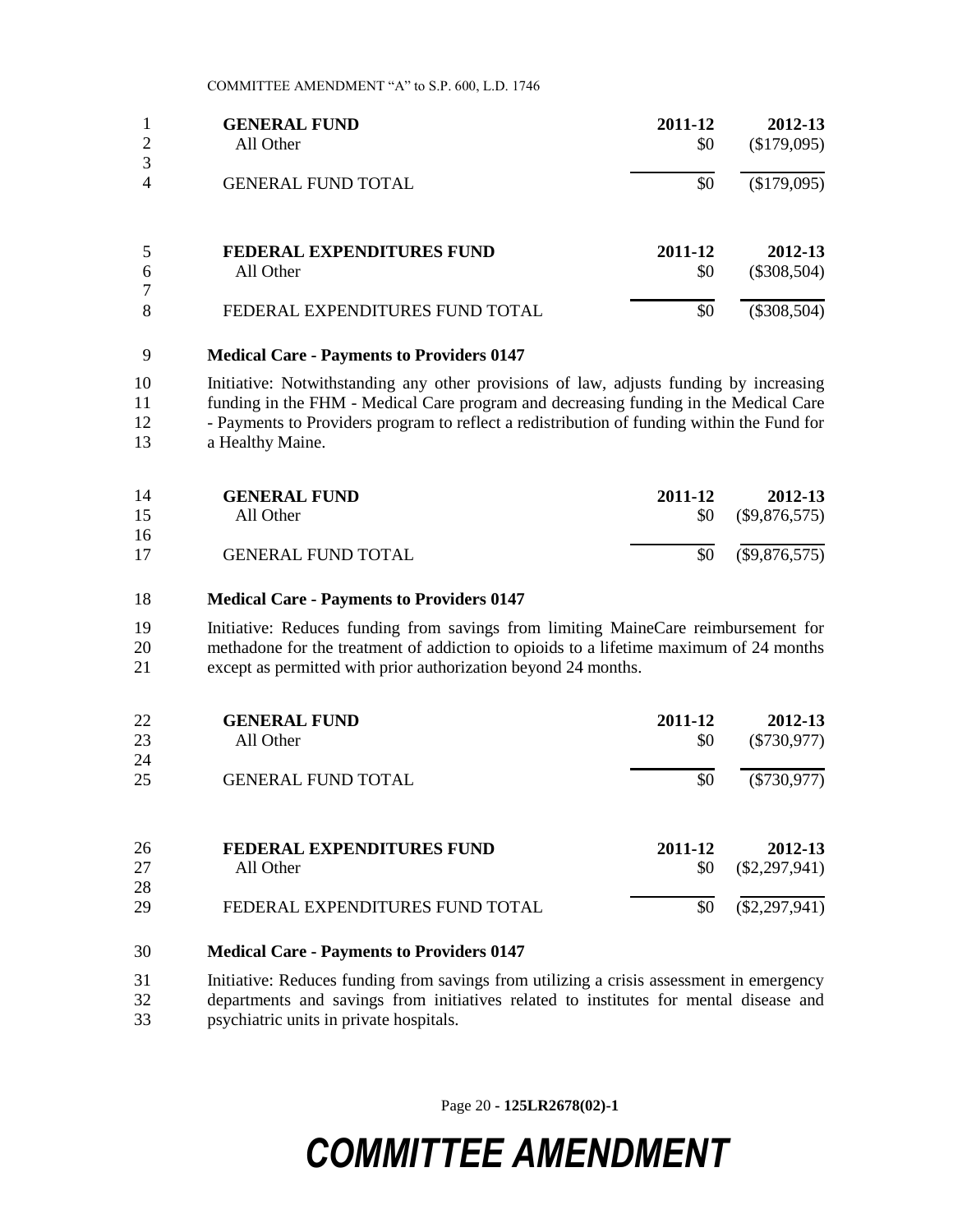|        | <b>GENERAL FUND</b>             | 2011-12 | 2012-13       |
|--------|---------------------------------|---------|---------------|
| 2      | All Other                       | \$0     | $(\$397,500)$ |
| 3      |                                 |         |               |
| 4      | <b>GENERAL FUND TOTAL</b>       | \$0     | $(\$397,500)$ |
|        | FEDERAL EXPENDITURES FUND       | 2011-12 | 2012-13       |
| 6<br>7 | All Other                       | \$0     | $(\$684,722)$ |
| 8      | FEDERAL EXPENDITURES FUND TOTAL | \$0     | $(\$684,722)$ |

#### **Medical Care - Payments to Providers 0147**

 Initiative: Reduces funding by requiring hospital-based primary care practices that also provide mental health services to participate in the Maine Health Access Foundation's integrated care initiative for outpatient mental health and primary care services effective July 1, 2012.

| 14<br>15 | <b>GENERAL FUND</b><br>All Other | 2011-12<br>\$0 | 2012-13<br>(\$1,500,000) |
|----------|----------------------------------|----------------|--------------------------|
| 16       |                                  |                |                          |
| 17       | <b>GENERAL FUND TOTAL</b>        | \$0            | (\$1,500,000)            |
| 18       | FEDERAL EXPENDITURES FUND        | 2011-12        | 2012-13                  |
| 19       | All Other                        | \$0            | $(\$2,583,855)$          |
| 20       |                                  |                |                          |
| 21       | FEDERAL EXPENDITURES FUND TOTAL  | \$0            | $(\$2,583,855)$          |

- **Medical Care - Payments to Providers 0147**
- Initiative: Provides funding to offset the reduction made in PL 2011, c. 380, Part A that proposed to reduce reimbursement for outpatient substance abuse and mental health services to the MaineCare Benefits Manual, Chapter II, Section 65 rates.

| 26<br>27<br>28 | <b>GENERAL FUND</b><br>All Other | 2011-12<br>\$0 | 2012-13<br>\$1,000,000 |
|----------------|----------------------------------|----------------|------------------------|
| 29             | <b>GENERAL FUND TOTAL</b>        | \$0            | \$1,000,000            |
| 30             | <b>FEDERAL EXPENDITURES FUND</b> | 2011-12        | 2012-13                |
| 31             | All Other                        | \$0            | \$1,722,570            |
| 32             |                                  |                |                        |

Page 21 **- 125LR2678(02)-1**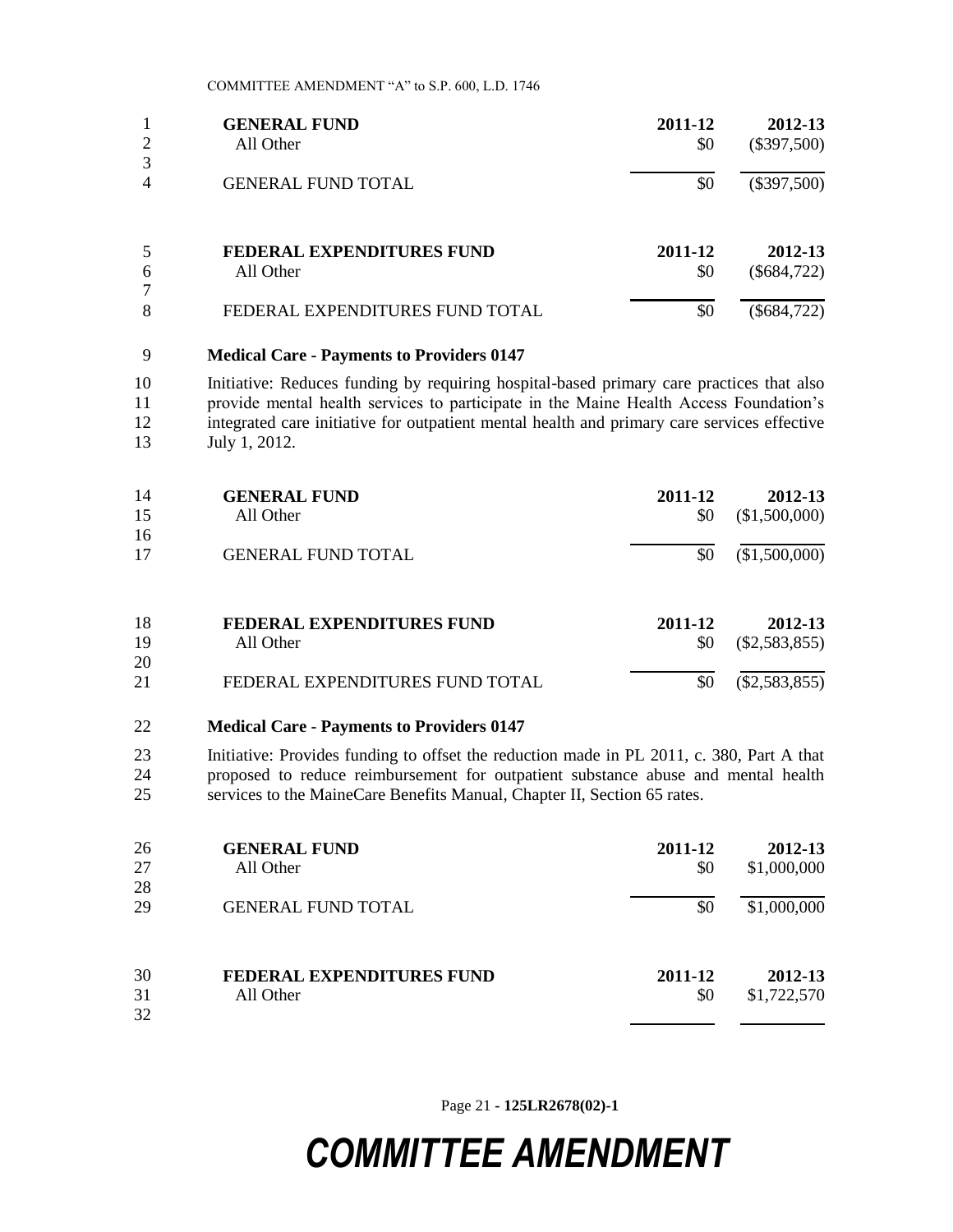#### FEDERAL EXPENDITURES FUND TOTAL \$0 \$1,722,570

#### **Medical Care - Payments to Providers 0147**

 Initiative: Provides funds to serve individuals on the waiting list for services under the MaineCare Benefits Manual, Chapter II, Section 29, Support Benefits for Adults with Intellectual Disabilities or Autistic Disorder.

| -6       | FEDERAL EXPENDITURES FUND       | 2011-12 | 2012-13   |
|----------|---------------------------------|---------|-----------|
|          | All Other                       | \$0     | \$861,285 |
| 8        |                                 |         |           |
| $\Omega$ | FEDERAL EXPENDITURES FUND TOTAL | \$0     | \$861,285 |

#### **Medical Care - Payments to Providers 0147**

11 Initiative: Reduces funding from a reduction in MaineCare hospital crossover payments as a result of decreasing income eligibility levels for the Medicare savings program.

| 13<br>14<br>15 | <b>GENERAL FUND</b><br>All Other              | 2011-12<br>\$0 | 2012-13<br>(\$1,663,554)   |
|----------------|-----------------------------------------------|----------------|----------------------------|
| 16             | <b>GENERAL FUND TOTAL</b>                     | \$0            | (\$1,663,554)              |
| 17<br>18       | <b>FEDERAL EXPENDITURES FUND</b><br>All Other | 2011-12<br>\$0 | 2012-13<br>$(\$2,865,588)$ |

| -20 | FEDERAL EXPENDITURES FUND TOTAL | $$0 \quad ($2,865,588)$ |
|-----|---------------------------------|-------------------------|
|     |                                 |                         |

#### **Medical Care - Payments to Providers 0147**

 Initiative: Reduces funding from savings from implementing the recommendations of the MaineCare Redesign Task Force established in this Act.

| 24 | <b>GENERAL FUND</b>       | 2011-12 | 2012-13         |
|----|---------------------------|---------|-----------------|
| 25 | All Other                 | \$0     | $(\$5,250,000)$ |
| 26 |                           |         |                 |
| 27 | <b>GENERAL FUND TOTAL</b> | \$0     | $(\$5,250,000)$ |
|    |                           |         |                 |
| 28 | FEDERAL EXPENDITURES FUND | 2011-12 | 2012-13         |
| 29 | All Other                 | \$0     | $(\$9,043,493)$ |
| 30 |                           |         |                 |

Page 22 **- 125LR2678(02)-1**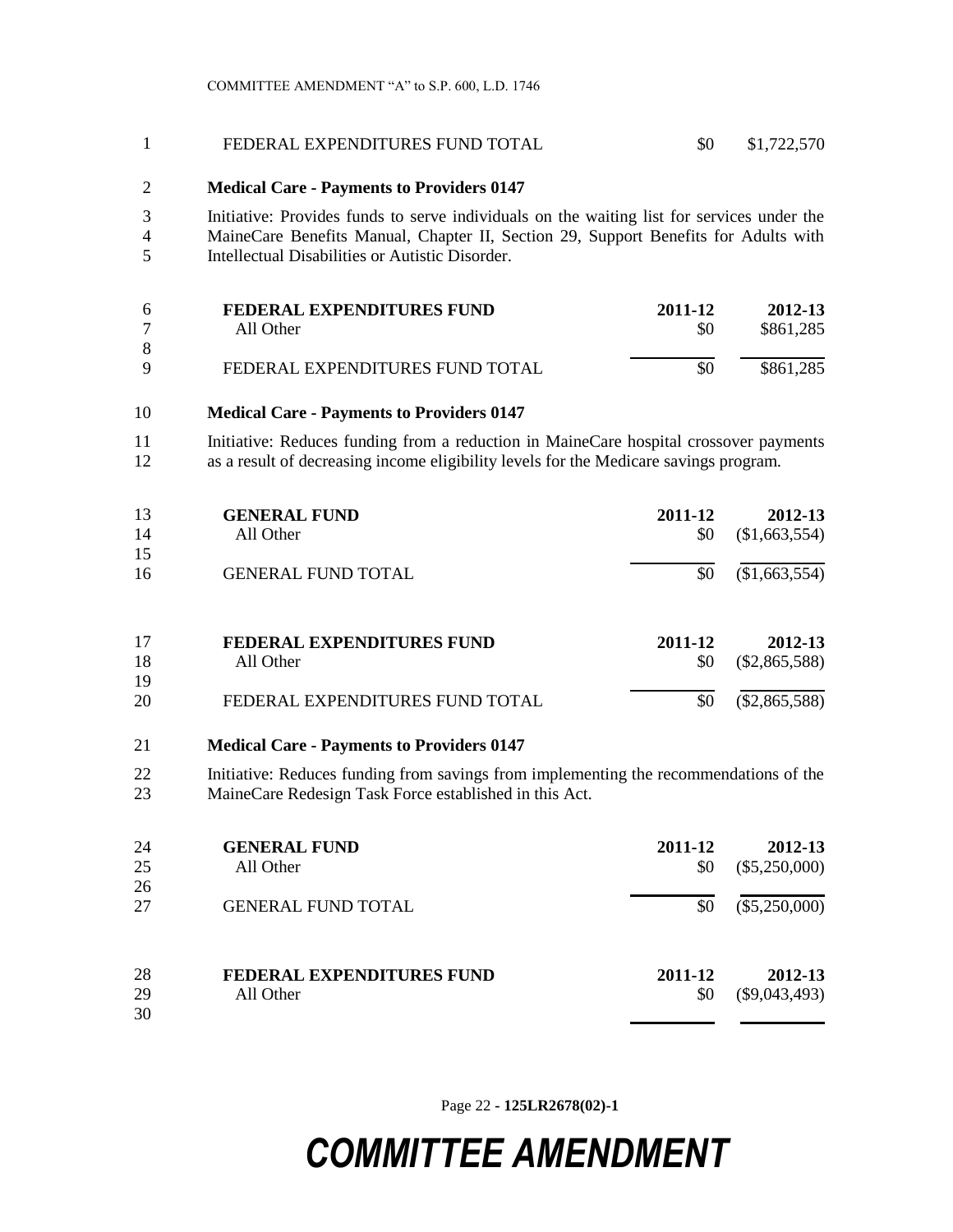| $\mathbf{1}$         | FEDERAL EXPENDITURES FUND TOTAL                                                                                                                                   | \$0                   | $(\$9,043,493)$                         |
|----------------------|-------------------------------------------------------------------------------------------------------------------------------------------------------------------|-----------------------|-----------------------------------------|
| 2                    | <b>MR/Elderly PNMI Room and Board Z009</b>                                                                                                                        |                       |                                         |
| 3<br>4               | Initiative: Provides funding in the MaineCare and MaineCare-related accounts necessary<br>to make cycle payments through the remainder of the 2012-2013 biennium. |                       |                                         |
| 5<br>6               | <b>GENERAL FUND</b><br>All Other                                                                                                                                  | 2011-12<br>\$0        | 2012-13<br>\$8,210,778                  |
| $\tau$<br>8          | <b>GENERAL FUND TOTAL</b>                                                                                                                                         | \$0                   | \$8,210,778                             |
| 9                    | <b>Nursing Facilities 0148</b>                                                                                                                                    |                       |                                         |
| 10<br>11             | Initiative: Provides funding in the MaineCare and MaineCare-related accounts necessary<br>to make cycle payments through the remainder of the 2012-2013 biennium. |                       |                                         |
| 12<br>13             | <b>GENERAL FUND</b><br>All Other                                                                                                                                  | 2011-12<br>\$0        | 2012-13<br>\$7,036,142                  |
| 14<br>15             | <b>GENERAL FUND TOTAL</b>                                                                                                                                         | \$0                   | \$7,036,142                             |
| 16<br>17<br>18<br>19 | <b>FEDERAL EXPENDITURES FUND</b><br>All Other<br>FEDERAL EXPENDITURES FUND TOTAL                                                                                  | 2011-12<br>\$0<br>\$0 | 2012-13<br>\$11,852,830<br>\$11,852,830 |
| 20                   | <b>Nursing Facilities 0148</b>                                                                                                                                    |                       |                                         |
| 21<br>22             | Initiative: Adjusts funding for Medicaid services as a result of the decrease in the Federal<br>Medical Assistance Percentage.                                    |                       |                                         |
| 23<br>24<br>25       | <b>GENERAL FUND</b><br>All Other                                                                                                                                  | 2011-12<br>\$0        | 2012-13<br>\$1,538,014                  |
| 26                   | <b>GENERAL FUND TOTAL</b>                                                                                                                                         | \$0                   | \$1,538,014                             |
| 27<br>28<br>29       | FEDERAL EXPENDITURES FUND<br>All Other                                                                                                                            | 2011-12<br>\$0        | 2012-13<br>(\$1,538,014)                |
| 30                   | FEDERAL EXPENDITURES FUND TOTAL                                                                                                                                   | \$0                   | (\$1,538,014)                           |

Page 23 **- 125LR2678(02)-1**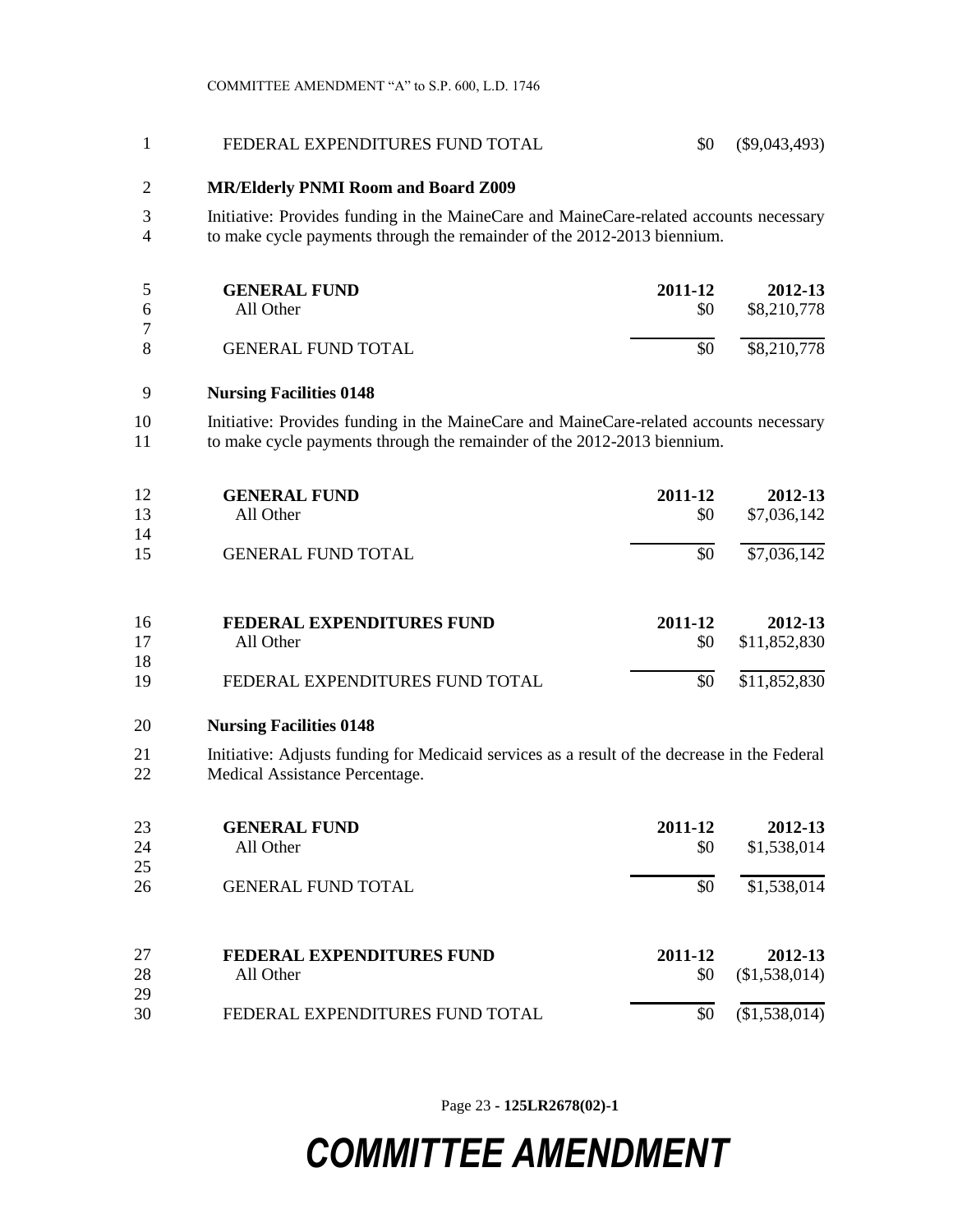#### **Office of Elder Services Adult Protective Services Z040**

 Initiative: Provides for the restructuring of the Department of Health and Human Services, Office of Elder and Adult Services and Office of Adults with Cognitive and Physical Disability Services.

|             | <b>GENERAL FUND</b>           | 2011-12 | 2012-13   |
|-------------|-------------------------------|---------|-----------|
|             | POSITIONS - LEGISLATIVE COUNT | 0.000   | 3.000     |
|             | Personal Services             | \$0     | \$320,194 |
|             | All Other                     | \$0     | \$15,000  |
| $\mathbf Q$ |                               |         |           |
| 10          | <b>GENERAL FUND TOTAL</b>     | \$0     | \$335,194 |

#### **Purchased Social Services 0228**

 Initiative: Provides for the restructuring of the Department of Health and Human Services, Office of Child and Family Services.

| 14 | <b>GENERAL FUND</b>       | 2011-12 | 2012-13  |
|----|---------------------------|---------|----------|
| 15 | <b>Personal Services</b>  | \$0     | \$12,410 |
| 16 |                           |         |          |
| 17 | <b>GENERAL FUND TOTAL</b> | \$0     | \$12,410 |

#### **State-funded Foster Care/Adoption Assistance 0139**

Initiative: Reduces funding by reducing contracts in the family reunification program.

| 20       | <b>GENERAL FUND</b>       | 2011-12 | 2012-13                  |
|----------|---------------------------|---------|--------------------------|
| 21       | All Other                 |         | $$0 \quad (\$1,249,500)$ |
| 22<br>23 | <b>GENERAL FUND TOTAL</b> |         | $$0 \quad ($1,249,500)$  |

#### **State-funded Foster Care/Adoption Assistance 0139**

 Initiative: Provides for the restructuring of the Department of Health and Human Services, Office of Child and Family Services.

| 27 | <b>GENERAL FUND</b>           | 2011-12 | 2012-13       |
|----|-------------------------------|---------|---------------|
| 28 | POSITIONS - LEGISLATIVE COUNT | 0.000   | (14.000)      |
| 29 | <b>Personal Services</b>      | \$0     | (\$1,173,774) |
| 30 | All Other                     | \$0     | \$3,276,335   |
| 31 |                               |         |               |
| 32 | <b>GENERAL FUND TOTAL</b>     | \$0     | \$2,102,561   |

Page 24 **- 125LR2678(02)-1**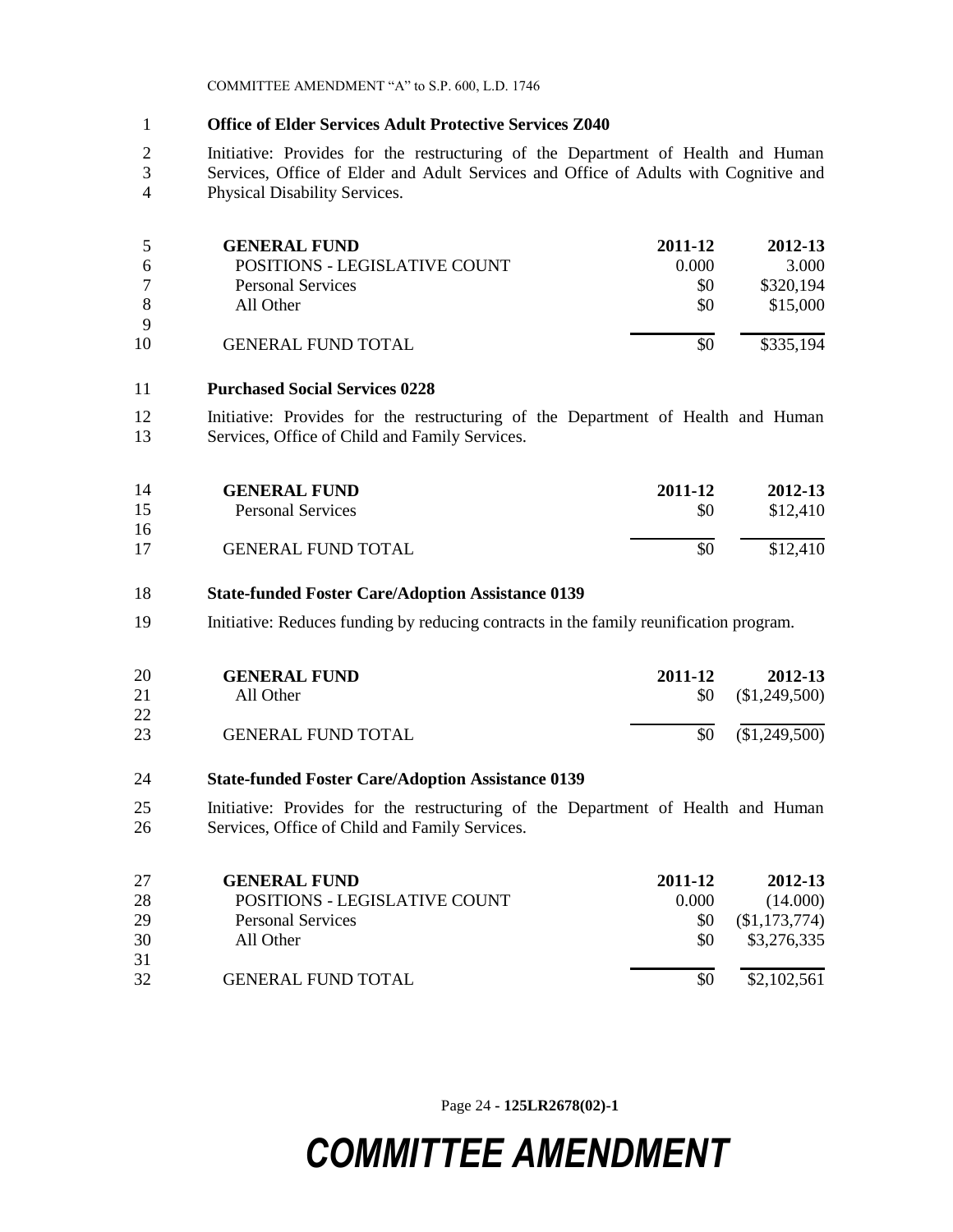| 1              | FEDERAL EXPENDITURES FUND                                                                            | 2011-12 | 2012-13         |
|----------------|------------------------------------------------------------------------------------------------------|---------|-----------------|
| $\overline{2}$ | <b>Personal Services</b>                                                                             | \$0     | \$19,803        |
| 3              | All Other                                                                                            | \$0     | \$386,872       |
| $\overline{4}$ |                                                                                                      |         |                 |
| 5              | FEDERAL EXPENDITURES FUND TOTAL                                                                      | \$0     | \$406,675       |
| 6              | <b>OTHER SPECIAL REVENUE FUNDS</b>                                                                   | 2011-12 | 2012-13         |
| $\overline{7}$ | <b>Personal Services</b>                                                                             | \$0     | \$205,995       |
| 8              | All Other                                                                                            | \$0     | $(\$5,652,788)$ |
| 9              |                                                                                                      |         |                 |
| 10             | OTHER SPECIAL REVENUE FUNDS TOTAL                                                                    | \$0     | $(\$5,446,793)$ |
| 11<br>12<br>13 | <b>HEALTH AND HUMAN SERVICES,</b><br><b>DEPARTMENT OF (FORMERLY DHS)</b><br><b>DEPARTMENT TOTALS</b> | 2011-12 | 2012-13         |
| 14<br>15       | <b>GENERAL FUND</b>                                                                                  | \$0     | \$28,706,608    |
| 16             | FEDERAL EXPENDITURES FUND                                                                            | \$0     | \$73,479,559    |
| 17             | <b>FUND FOR A HEALTHY MAINE</b>                                                                      | \$0     | \$678,801       |
| 18             | <b>OTHER SPECIAL REVENUE FUNDS</b>                                                                   | \$0     | \$3,485,565     |
| 19             | FEDERAL BLOCK GRANT FUND                                                                             | \$0     | $(\$99,178)$    |
| 20             |                                                                                                      |         |                 |
| 21             | DEPARTMENT TOTAL - ALL FUNDS                                                                         | \$0     | \$106,251,355   |
| 22             | <b>INDIGENT LEGAL SERVICES, MAINE COMMISSION ON</b>                                                  |         |                 |
| 23             | <b>Maine Commission on Indigent Legal Services Z112</b>                                              |         |                 |

24 Initiative: Provides funding for representation to indigent persons who are entitled to counsel.

| 26 | <b>GENERAL FUND</b>                   | 2011-12 | 2012-13   |
|----|---------------------------------------|---------|-----------|
| 27 | All Other                             | \$0     | \$450,000 |
| 28 |                                       |         |           |
| 29 | <b>GENERAL FUND TOTAL</b>             | \$0     | \$450,000 |
| 30 | <b>INDIGENT LEGAL SERVICES, MAINE</b> |         |           |
| 31 | <b>COMMISSION ON</b>                  |         |           |
| 32 | <b>DEPARTMENT TOTALS</b>              | 2011-12 | 2012-13   |
| 33 |                                       |         |           |
| 34 | <b>GENERAL FUND</b>                   | \$0     | \$450,000 |
| 35 |                                       |         |           |

Page 25 **- 125LR2678(02)-1**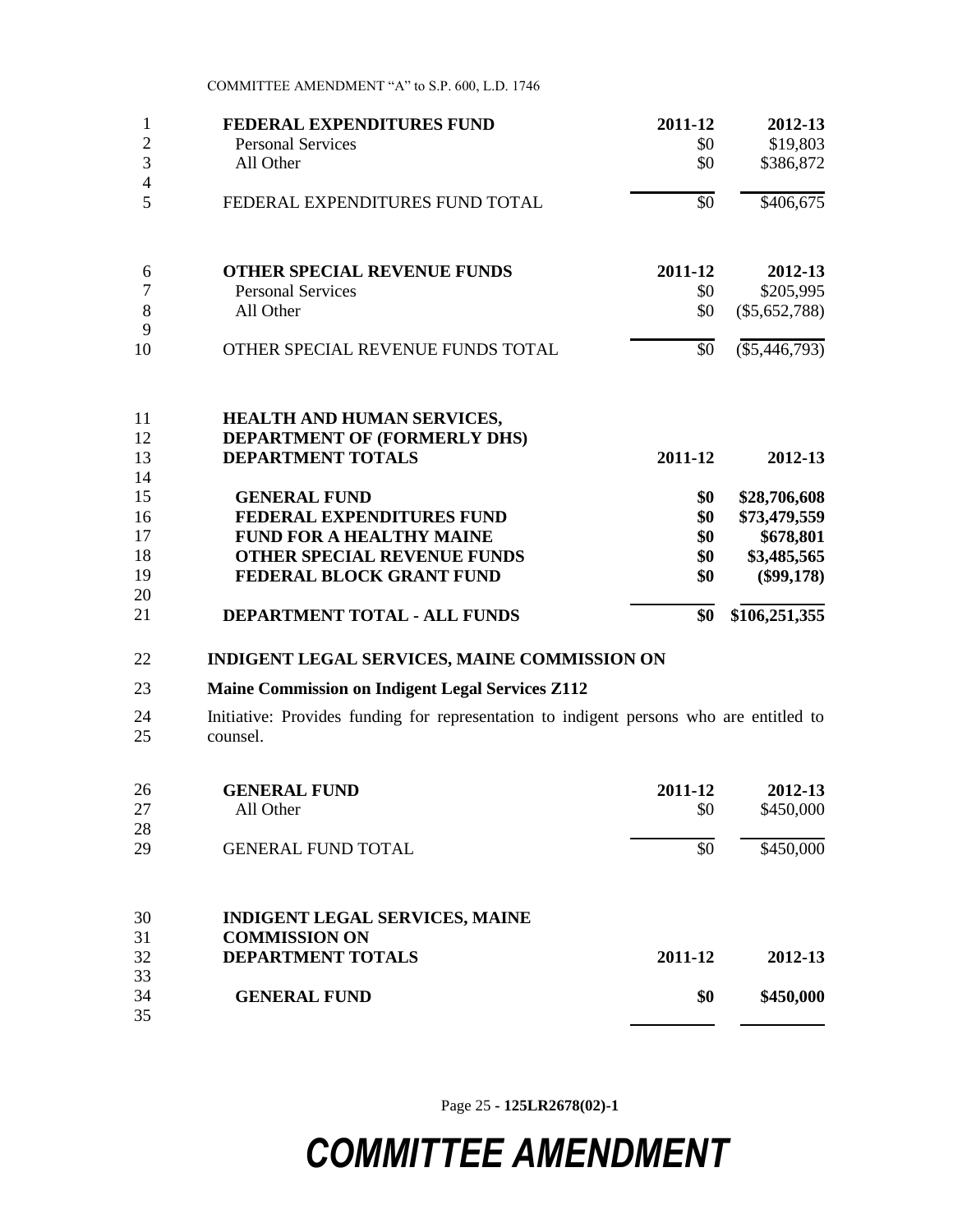#### **DEPARTMENT TOTAL - ALL FUNDS \$0 \$450,000**

### **PUBLIC UTILITIES COMMISSION**

#### **Emergency Services Communication Bureau 0790**

 Initiative: Provides funding to cover costs incurred as a result of the need to operate 2 systems for a period of time as E-9-1-1 operations transition between them.

| 6  | <b>GENERAL FUND</b>                | 2011-12 | 2012-13       |
|----|------------------------------------|---------|---------------|
| 7  | All Other                          | \$0     | \$3,785,230   |
| 8  |                                    |         |               |
| 9  | <b>GENERAL FUND TOTAL</b>          | \$0     | \$3,785,230   |
| 10 | <b>PUBLIC UTILITIES COMMISSION</b> |         |               |
| 11 | <b>DEPARTMENT TOTALS</b>           | 2011-12 | 2012-13       |
| 12 |                                    |         |               |
| 13 | <b>GENERAL FUND</b>                | \$0     | \$3,785,230   |
| 14 |                                    |         |               |
| 15 | DEPARTMENT TOTAL - ALL FUNDS       | \$0     | \$3,785,230   |
| 16 | <b>SECTION TOTALS</b>              | 2011-12 | 2012-13       |
| 17 |                                    |         |               |
| 18 | <b>GENERAL FUND</b>                | \$0     | \$55,575,189  |
| 19 | <b>FEDERAL EXPENDITURES FUND</b>   | \$0     | \$73,479,559  |
| 20 | <b>FUND FOR A HEALTHY MAINE</b>    | \$0     | \$696,777     |
| 21 | <b>OTHER SPECIAL REVENUE FUNDS</b> | \$0     | \$3,260,353   |
| 22 | FEDERAL BLOCK GRANT FUND           | \$0     | $(\$93,271)$  |
| 23 |                                    |         |               |
| 24 | <b>SECTION TOTAL - ALL FUNDS</b>   | \$0     | \$132,918,607 |

### **PART B**

 **Sec. B-1. Transfer from available fiscal year 2012-13 Administrative Services - Professional and Financial Regulation, Other Special Revenue Funds balance to General Fund - Professional and Financial Regulation.**  Notwithstanding any other provision of law, at the close of fiscal year 2012-13, the State Controller shall transfer \$1,500,000 from the available balance in the Administrative Services - Professional and Financial Regulation program, Other Special Revenue Funds account within the Department of Professional and Financial Regulation to the General Fund unappropriated surplus.

Page 26 **- 125LR2678(02)-1**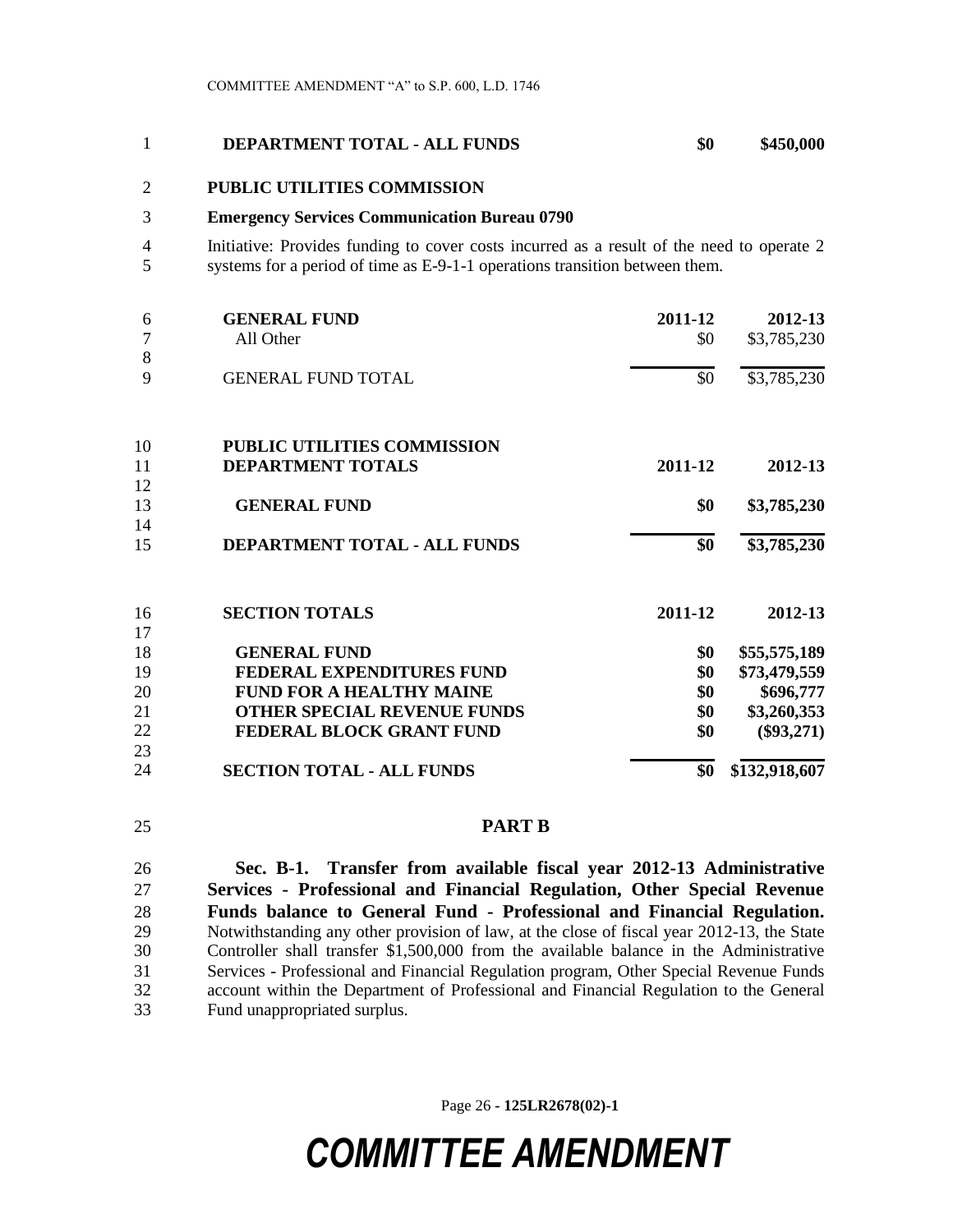#### **PART C**

**Sec. C-1. PL 2011, c. 380, Pt. QQ, §§1 and 3** are amended to read:

 **Sec. QQ-1. Transfer from unappropriated surplus at close of fiscal years 2011-12 and 2012-13.** Notwithstanding any other provision of law, at the close of fiscal year 2011-12 and fiscal year 2012-13, the State Controller shall transfer up to \$25,000,000 from the unappropriated surplus of the General Fund to the Department of Health and Human Services, Medical Care - Payments to Providers account in the General Fund after all required deductions of appropriations, budgeted financial commitments and adjustments considered necessary by the State Controller have been made and as the first priority after the transfers required pursuant to the Maine Revised Statutes, Title 5, sections 1507, 1511 and 1522 and before the transfers required pursuant to Title 5, section 1536.

 **Sec. QQ-3. Transfer considered adjustments to appropriations.** Notwithstanding the Maine Revised Statutes, Title 5, section 1585 or any other provision of law, amounts transferred pursuant to this Part are considered adjustments to 16 appropriations in fiscal year 2012-13 only. These funds may be allotted by financial order upon recommendation of the State Budget Officer and approval of the Governor.

 **Sec. C-2. Transfer of excess revenue from Oxford Casino.** In fiscal year 2012-13 only, all funds credited pursuant to the Maine Revised Statutes, Title 8, section 1036, subsection 2-A, paragraph A and subsection 2-B, paragraph A to the Department of Education for essential programs and services for kindergarten to grade 12 under Title 20-A, chapter 606-B in excess of \$10,607,813 must be transferred to the Department of Health and Human Services, Medical Care - Payments to Providers Other Special Revenue Funds account to be expended for hospital settlements.

#### **PART D**

 **Sec. D-1. Transfer from unappropriated surplus; Maine Budget Stabilization Fund.** Notwithstanding any other provision of law, the State Controller shall transfer \$10,000,000 during fiscal year 2012-13 from the General Fund unappropriated surplus to the Maine Budget Stabilization Fund established in the Maine Revised Statutes, Title 5, chapter 142.

 **Sec. D-2. Transfer for program funding shortfall.** Prior to the close of fiscal year 2012-13, if the Commissioner of Health and Human Services and the Commissioner of Administrative and Financial Services determine that the Riverview Psychiatric Center program, General Fund account in the Department of Health and Human Services has insufficient resources as a result of a requirement to repay federal funds in that fiscal year, the commissioners may declare a budget emergency and the State Controller shall transfer from the available balance in the Maine Budget Stabilization Fund established in the Maine Revised Statutes, Title 5, chapter 142 to the Riverview Psychiatric Center program, General Fund account in the Department of Health and Human Services up to the amount of the resources necessary to repay the federal funds up to a maximum amount of \$7,360,045. Amounts transferred may be expended based on allotment established by financial order approved by the Governor. The Governor shall inform the

Page 27 **- 125LR2678(02)-1**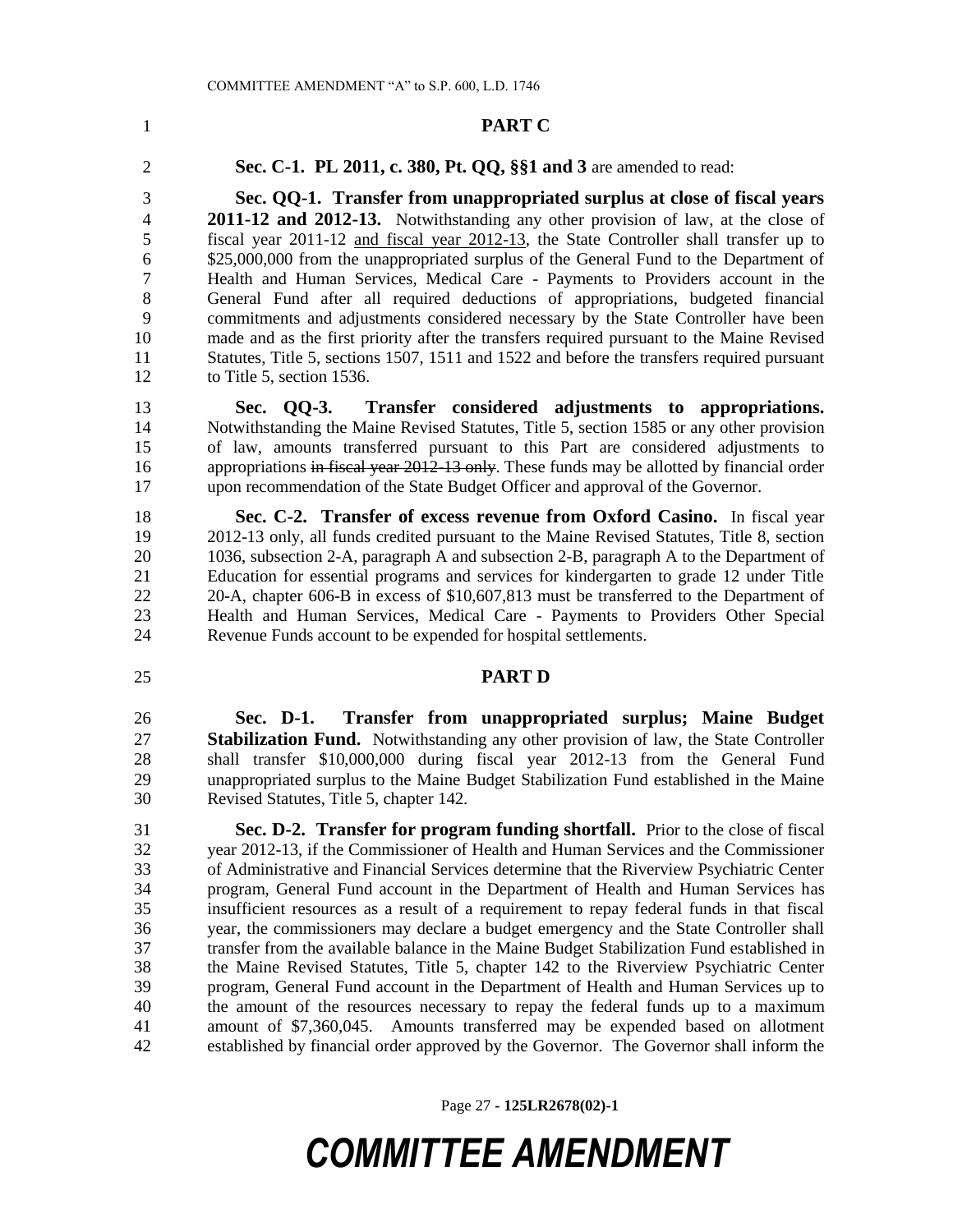Legislative Council and the joint standing committee of the Legislature having jurisdiction over appropriations and financial affairs immediately upon such a transfer from the Maine Budget Stabilization Fund.

- **PART E**
- **Sec. E-1. 8 MRSA §1036, sub-§2, ¶E,** as amended by PL 2011, c. 477, Pt. DD, §1, is further amended to read:

 E. Ten percent of the net slot machine income must be forwarded by the board to the State Controller and except as otherwise provided in this paragraph credited to the Fund for a Healthy Maine established by Title 22, section 1511 and segregated into a separate account under Title 22, section 1511, subsection 11, with the use of funds in 11 the account restricted to the purposes described in Title 22, section 1511, subsection 6, paragraph E. For the fiscal years ending June 30, 2010, June 30, 2011 and June 30, 13 2012, the amount credited annually by the State Controller to the Fund for a Healthy Maine under this paragraph may not exceed \$4,500,000 annually and any funds in excess of \$4,500,000 annually during these fiscal years must be credited as General Fund undedicated revenue, and, for the fiscal year ending June 30, 2013, the amount credited by the State Controller to the Fund for a Healthy Maine under this paragraph 18 is  $\frac{$2,500,000}{$2,500,000 $0;}$ 

#### **PART F**

 **Sec. F-1. 5 MRSA §1511,** as amended by PL 2005, c. 519, Pt. VV, §2, is further amended to read:

#### **§1511. Loan Insurance Reserve**

 The State Controller may, at the close of each fiscal year, as the next priority after the transfers authorized pursuant to section 1507, transfer from the Unappropriated Surplus of the General Fund to the Loan Insurance Reserve amounts as may be available from time to time, up to an amount of \$1,000,000 per year after the transfers have been made pursuant to section 1507. The balance of this reserve must be paid to the Finance Authority of Maine if such payment does not cause the balance in the reserve fund maintained by the authority, when added to amounts held in the Finance Authority of Maine Mortgage Insurance Fund that are not committed or encumbered for another purpose, to exceed \$35,000,000 \$40,000,000. Any balance in the Loan Insurance Reserve is appropriated for this purpose.

 **Sec. F-2. PL 2011, c. 477, Pt. U, §1,** as amended by PL 2011, c. 575, Pt. B, §1, is further amended to read:

 **Sec. U-1. Payments to State from Loan Insurance Reserve Fund.**  Notwithstanding any other provision of law, the Finance Authority of Maine shall transfer \$2,000,000 from the Loan Insurance Reserve Fund to the State as undedicated General Fund revenue no later than June 30, 2012 and an additional \$1,000,000 \$3,000,000 from the Loan Insurance Reserve Fund to the State as undedicated General Fund revenue no later than June 30, 2013.

Page 28 **- 125LR2678(02)-1**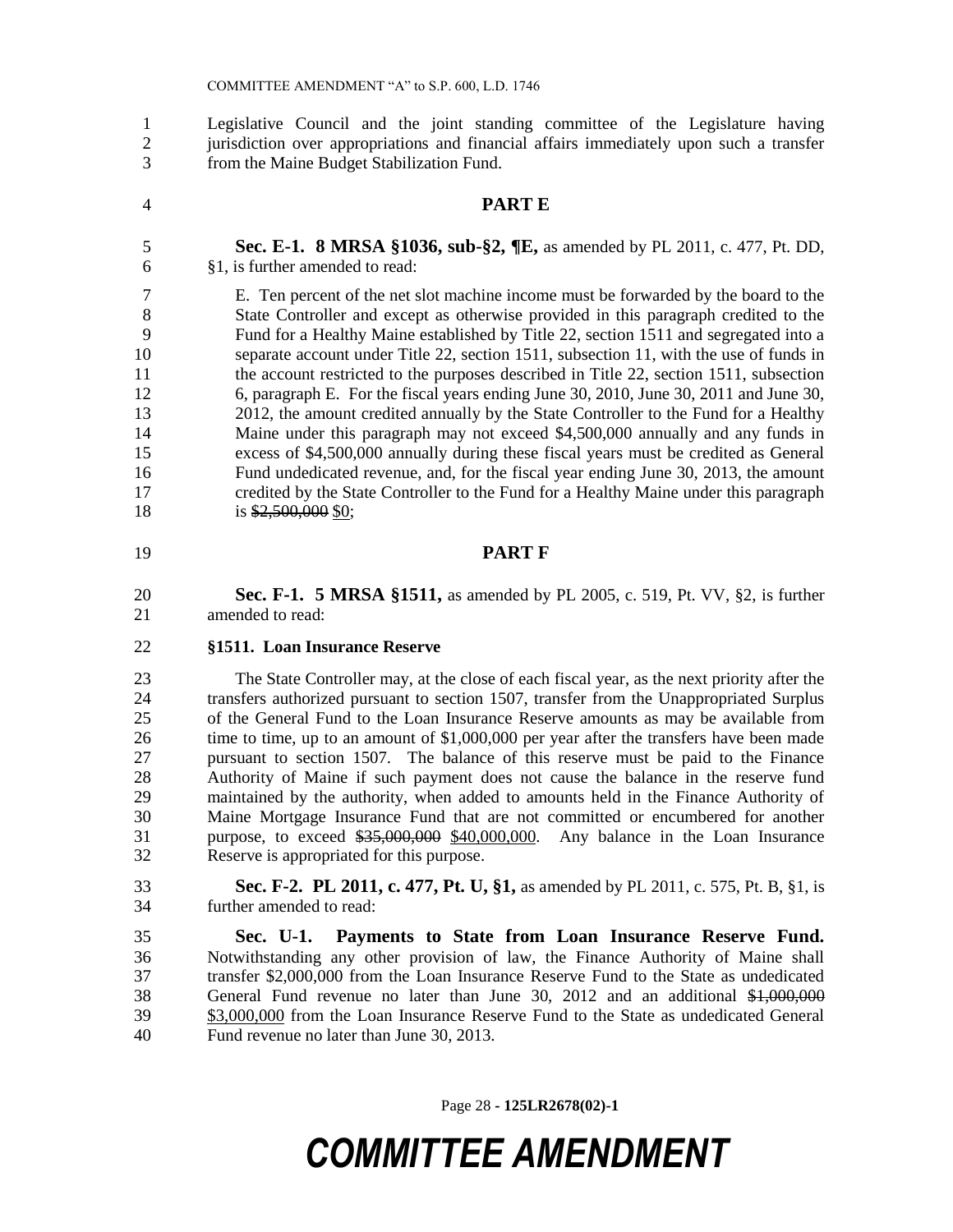#### **PART G**

 **Sec. G-1. Implementation of reductions in Fund for a Healthy Maine funding for community school grants.** Notwithstanding any other provision of law, in implementing the reduction in Fund for a Healthy Maine funding in this Act for the FHM - Bureau of Health program, Community School Grants account, the Department of Health and Human Services may not reduce the number of Healthy Maine Partnerships coalitions established under the Maine Revised Statutes, Title 22, section 412, subsection 2 from the one tribal and 26 geographic comprehensive community health coalitions that are approved for funding for fiscal year 2012-13 as of May 1, 2012 and are in compliance with the terms of their contracts, except as provided in this section. If the department determines that fewer Healthy Maine Partnerships coalitions are required, the department must seek and receive approval of a majority of the members of the Statewide Coordinating Council for Public Health established under Title 5, section 12004-G, subsection 14-G for a reduction in the number of coalitions.

- **PART H**
- 

**Sec. H-1. 22 MRSA §1714-D** is enacted to read:

#### **§1714-D. Critical access hospital reimbursement**

 Beginning April 1, 2012, the department shall reimburse licensed critical access hospitals at 109% of MaineCare allowable costs for both inpatient and outpatient services provided to patients covered by the MaineCare program. Of the total allocated from 21 hospital tax revenues under Title 36, chapter 375, \$1,000,000 in state and federal funds must be distributed annually among critical access hospitals for staff enhancement payments.

- **Sec. H-2. 22 MRSA §3174-NN,** as enacted by PL 2009, c. 213, Pt. CC, §5, is repealed.
- **Sec. H-3. 22 MRSA §3174-OO,** as enacted by PL 2009, c. 213, Pt. CC, §6, is repealed.

 **Sec. H-4. Rules for hospital reimbursement.** By September 1, 2012, the Department of Health and Human Services shall adopt rules to implement hospital reimbursement under this Part. Rules adopted pursuant to this section are routine technical rules as defined in the Maine Revised Statutes, Title 5, chapter 375, subchapter 2-A.

**Sec. H-5. Retroactivity.** This Part applies retroactively to April 1, 2012.

- **PART I**
- **Sec. I-1. 5 MRSA §17001, sub-§19, ¶¶E and F,** as enacted by PL 1985, c. 801, §§5 and 7, are amended to read:
- E. Any entity participating in the retirement system before January 1, 1976; or

Page 29 **- 125LR2678(02)-1**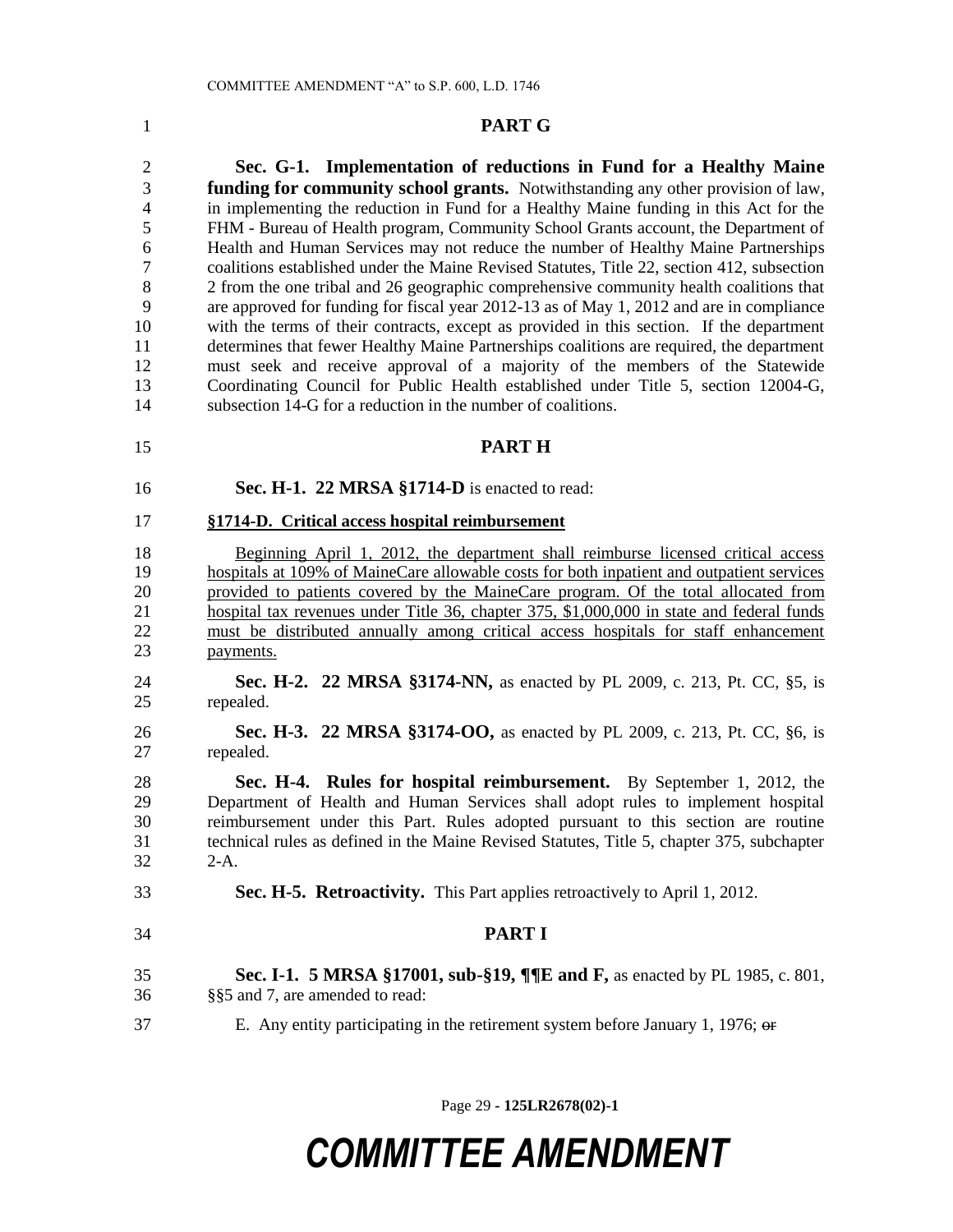F. Any educational institution in the State teaching courses equivalent to or higher 2 than secondary institutions.; or **Sec. I-2. 5 MRSA §17001, sub-§19, ¶G** is enacted to read: G. Any public charter school, as authorized by Title 20-A, chapter 112. **Sec. I-3. 5 MRSA §17001, sub-§30, ¶B,** as enacted by PL 1985, c. 801, §§5 and 7, is amended to read: B. "Public school" does not include: (1) Maine Wesleyan Seminary and College, commonly known as Kents Hill School, as of September 23, 1971; (2) Bridgton Academy, as of September 1, 1979; (3) Gould Academy, as of September 1, 1979; and (4) North Yarmouth Academy, as of September 1, 1979.; and (5) Public charter schools, as authorized by Title 20-A, chapter 112. **PART J**

 **Sec. J-1. Development of proposed legislation for new retirement benefit plan for state employees and teachers.** The Maine Public Employees Retirement System, referred to in this section as "the system," with assistance from the Office of Policy and Legal Analysis and the Office of the Revisor of Statutes, shall develop proposed legislation to implement the combination defined benefit and defined contribution retirement plan selected pursuant to Public Law 2011, chapter 380, Part U, and described in the "New Pension Plan Design and Implementation Plan" report dated 22 March 2012 that was submitted to the Joint Standing Committee on Appropriations and Financial Affairs in accordance with Public Law 2011, chapter 380, Part U, section 2. No later than January 15, 2013, the system shall submit the proposed legislation to the joint standing committee of the Legislature having jurisdiction over state employee and teacher retirement matters. After receipt and review of the suggested legislation, the joint standing committee of the Legislature having jurisdiction over state employee and teacher retirement matters may submit a bill to the First Regular Session of the 126th Legislature to implement a new retirement plan.

 **Sec. J-2. Additional supporting work.** Upon submission of the proposed legislation pursuant to section 1, the Maine Public Employees Retirement System, at the request of the joint standing committee of the Legislature having jurisdiction over state employee and teacher retirement matters, shall present sufficient details concerning each component of the proposed combination defined benefit and defined contribution retirement plan as necessary to build a benefit and cost structure, evaluate investment alternatives, implement a program for outreach to members, provide an estimate of associated administrative costs, evaluate legal considerations, including the form of plan documents, and address other policy considerations including costs.

Page 30 **- 125LR2678(02)-1**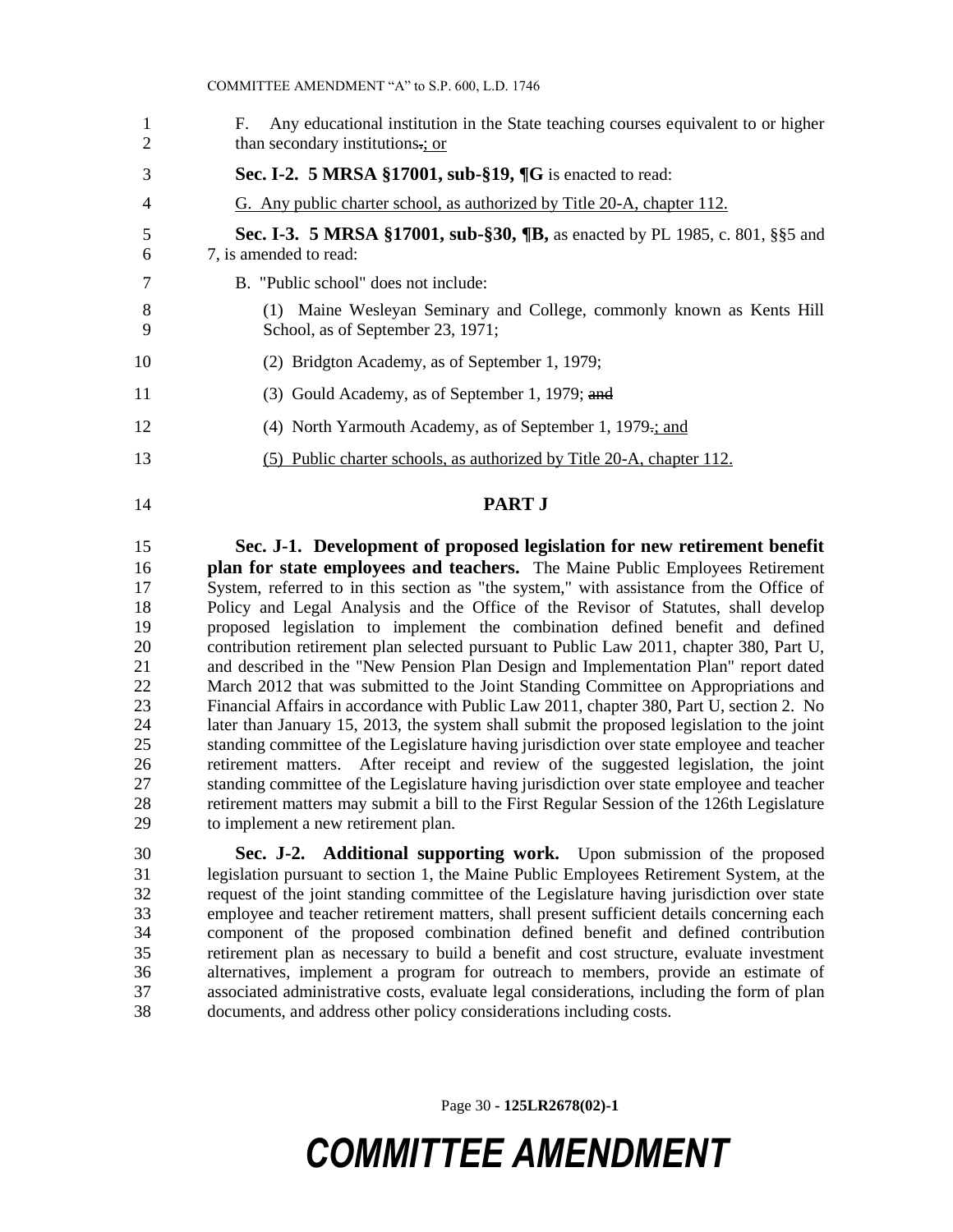**Sec. J-3. Working group assistance.** In order to provide assistance in preparing the proposed legislation pursuant to section 1 and the supporting details pursuant to section 2, the Executive Director of the Maine Public Employees Retirement System may convene a working group composed of the members of the working group that was established pursuant to Public Law 2011, chapter 380, Part U.

### **PART K**

 **Sec. K-1. Transfer; unexpended funds; Ground Water Oil Clean-up Fund account.** Notwithstanding any other provision of law, the State Controller shall transfer \$500,000 in unexpended funds from the Ground Water Oil Clean-up Fund, Other Special Revenue Funds account in the Department of Environmental Protection to General Fund unappropriated surplus at the close of fiscal year 2012-13.

### **PART L**

 **Sec. L-1. Emergency rule-making authority; health and human services matters.** The Department of Health and Human Services is authorized to adopt 15 emergency rules on or before June 30, 2013 under the Maine Revised Statutes, Title 5, sections 8054 and 8073 in order to implement those provisions of this Act over which the department has subject matter jurisdiction for which specific authority has not been provided in any other part of this Act. Notwithstanding Title 5, section 8054, subsections 1 and 2, the Department of Health and Human Services is not required to find that immediate adoption is necessary to avoid a threat to public health, safety or general welfare.

- **PART M**
- **Sec. M-1. 36 MRSA §5122, sub-§2, ¶LL** is enacted to read:
- LL. To the extent included in federal adjusted gross income, an amount equal to military compensation earned for service pursuant to written military orders during the taxable year not performed in this State. For the purposes of this paragraph, "military compensation" means active duty pay received as a result of service in the 28 active or reserve components of the United States Army, Navy, Air Force, Marines or Coast Guard, including active state service as defined in Title 37-B, section 101-A, subsection 1.
- **Sec. M-2. Application.** This Part applies to tax years beginning on or after January 1, 2014.
- **PART N**
- **Sec. N-1. 36 MRSA §1760, sub-§7-B,** as amended by PL 2009, c. 422, §1, is further amended to read:

 **7-B. Products used in commercial agricultural production.** Sales of seed, fertilizers, defoliants and pesticides, including, but not limited to, rodenticides,

Page 31 **- 125LR2678(02)-1**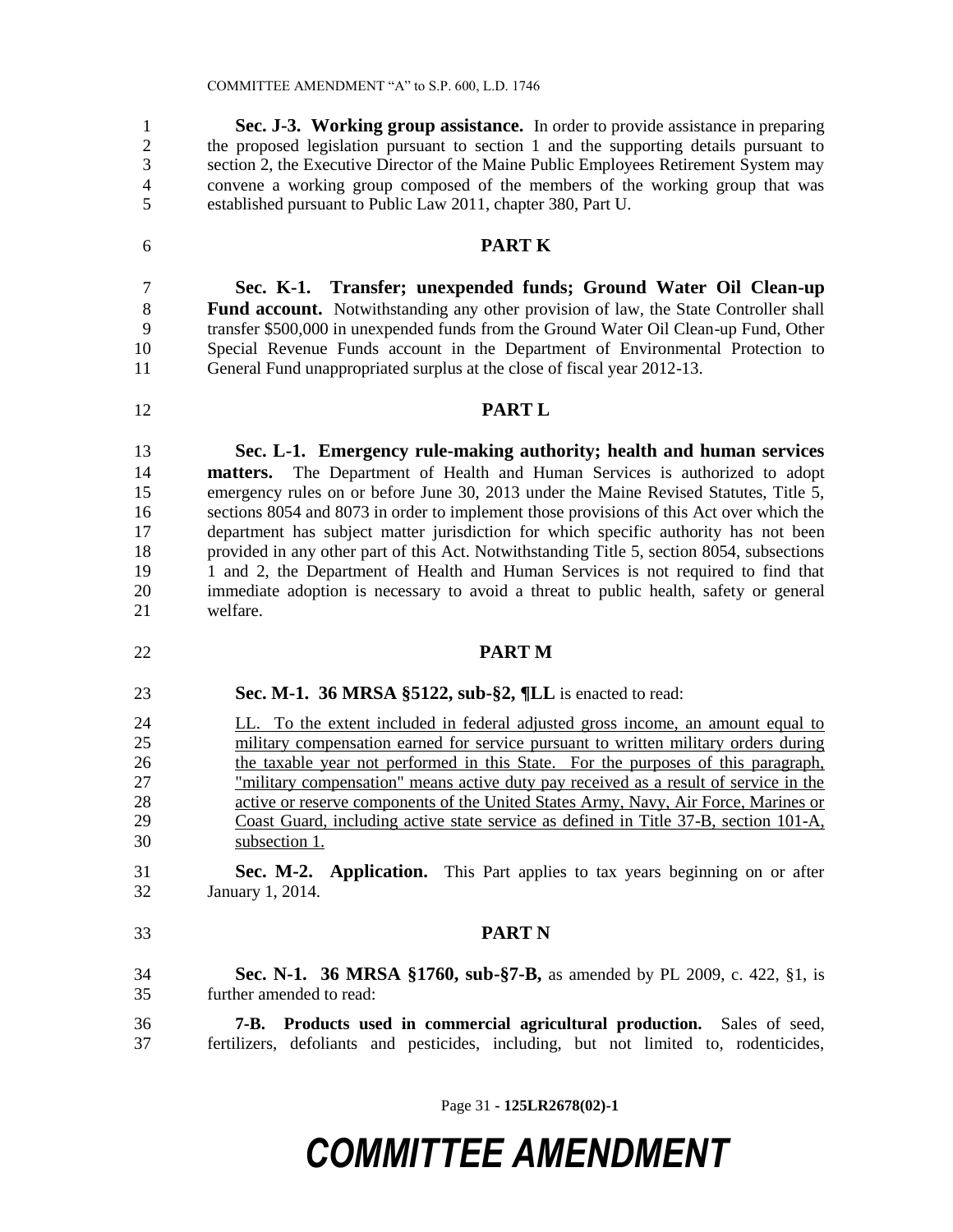insecticides, fungicides and weed killers, for use in the commercial agricultural 2 production of an agricultural or silvicultural crop as defined in section 2013, subsection 1, paragraph A.

 **Sec. N-2. 36 MRSA §2013,** as amended by PL 2011, c. 285, §8 and affected by §15 and amended by c. 380, Pt. EEEE, §§1 and 2 and affected by §3, is further amended to read:

### **§2013. Refund of sales tax on depreciable machinery and equipment purchases**

 **1. Definitions.** As used in this section, unless the context otherwise indicates, the following words have the following meanings.

 A. "Commercial agricultural production" means commercial production of crops for human and animal consumption, including the commercial production of sod, an 12 agricultural composting operation as defined in Title 7, section 152, subsection 1, the commercial production of seed to be used primarily to raise crops for nourishment of humans or animals and the production of livestock, including the removal and storage of manure from that livestock, plants, trees, compost and livestock.

- A-1. "Commercial aquacultural production" means the commercial production of cultured fish, shellfish, seaweed or other marine plants for human and animal consumption, including:
- (1) All cultivating activities occurring at hatcheries or nurseries, from the egg, larval or spore stages to the transfer of the product to a growing site; and

 (2) All cultivating activities occurring on water, from the receipt of fish, shellfish, seaweed or other marine plants from onshore facilities to the delivery of harvested products to onshore facilities for processing.

 B. "Commercial fishing" means attempting to catch fish or any other marine animals or organisms with the intent of disposing of them for profit or trade in commercial channels and does not include subsistence fishing for personal use, sport fishing or charter boat fishing where the vessel is used for carrying sport anglers to available fishing grounds.

 B-1. "Commercial wood harvesting" means the commercial severance and yarding of trees for sale or for processing into logs, pulpwood, bolt wood, wood chips, stud wood, poles, pilings, biomass or fuel wood or other products commonly known as forest products.

 C. "Depreciable machinery and equipment" means, except as otherwise provided by 34 this paragraph, that part of the following machinery and equipment for which depreciation is allowable under the Code and repair parts for that machinery and equipment:

 (1) New or used machinery and equipment for use directly and primarily in commercial agricultural production, including self-propelled vehicles, but excluding motor vehicles as defined in section 1752, subsection 7; attachments and equipment for the production of field and orchard crops; new or used machinery and equipment for use directly and primarily in production of milk, animal husbandry and production of livestock, including poultry; new or used

Page 32 **- 125LR2678(02)-1**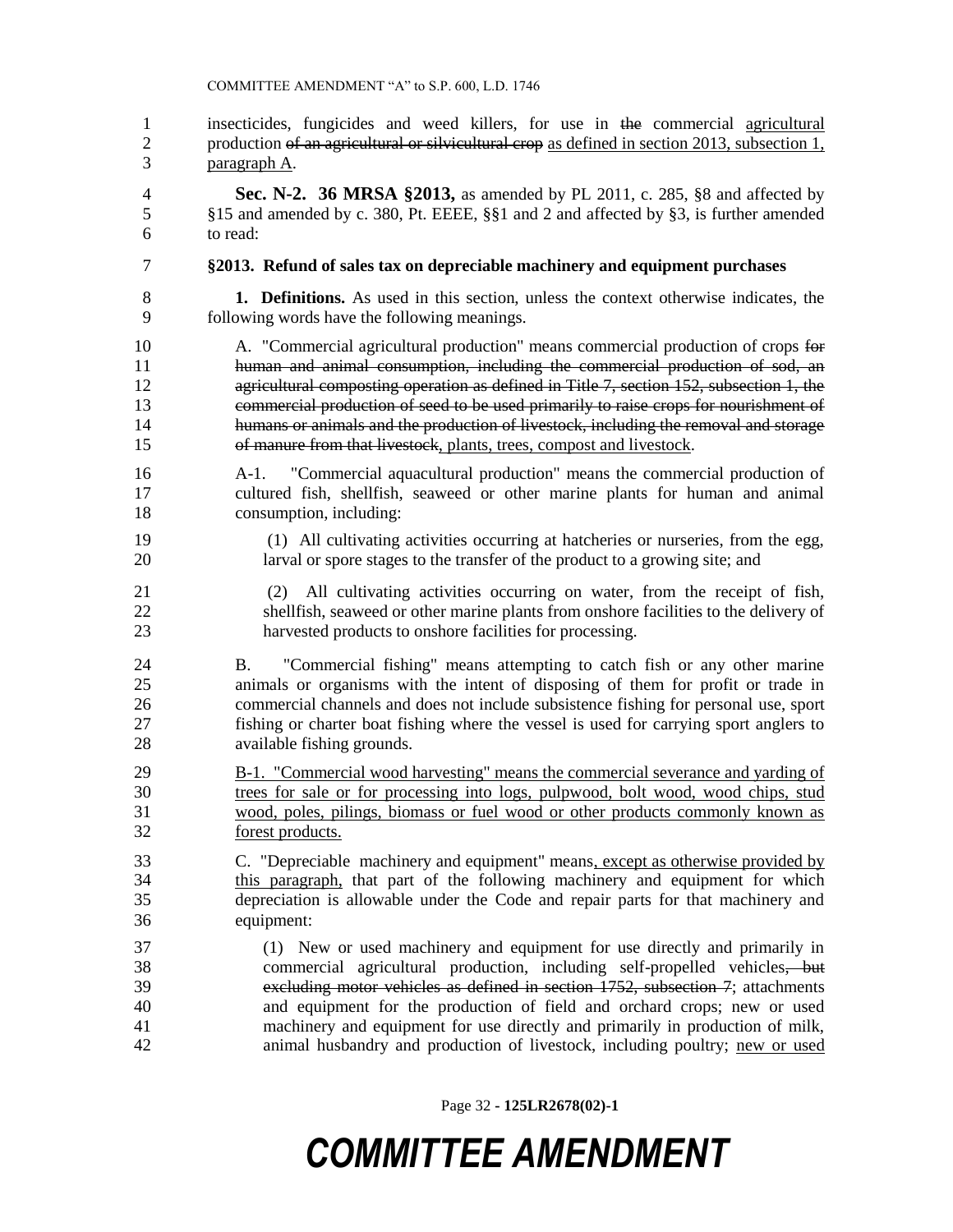- machinery and equipment used in the removal and storage of manure; and new or used machinery and equipment not used directly and primarily in commercial agricultural production, but used to transport potatoes from a truck into a storage location;
- (2) New or used watercraft, nets, traps, cables, tackle and related equipment necessary to and used directly and primarily in the operation of a commercial fishing venture, but excluding motor vehicles as defined in section 1752, subsection 7; or
- (3) New or used watercraft, machinery or equipment used directly and primarily for commercial aquacultural production, including, but not limited to: nets; ropes; cables; anchors and anchor weights; shackles and other hardware; buoys; fish tanks; fish totes; oxygen tanks; pumping systems; generators; water-heating systems; boilers and related pumping systems; diving equipment; feeders and related equipment; power-generating equipment; tank water-level sensors; aboveground piping; water-oxygenating systems; fish-grading equipment; safety equipment; and sea cage systems, including walkways and frames, lights, netting, 17 buoys, shackles, ropes, cables, anchors and anchor weights; but excluding motor 18 vehicles as defined in section 1752, subsection 7.; and
- (4) New or used machinery and equipment for use directly and primarily in commercial wood harvesting, including, but not limited to, chain saws, skidders, delimbers, forwarders, slashers, feller bunchers and wood chippers.
- "Depreciable machinery and equipment" does not include a motor vehicle as defined in section 1752, subsection 7 or a trailer as defined in section 1752, subsection 19-A.
- **2. Refund authorized.** Any person, association of persons, firm or corporation that purchases electricity, or that purchases or leases depreciable machinery or equipment, for use in commercial agricultural production, commercial fishing or, commercial aquacultural production or commercial wood harvesting or that purchases fuel for use in a commercial fishing vessel must be refunded the amount of sales tax paid upon presenting to the State Tax Assessor evidence that the purchase is eligible for refund under this section.
- Evidence required by the assessor may include a copy or copies of that portion of the purchaser's or lessee's most recent filing under the United States Internal Revenue Code that indicates that the purchaser or lessee is engaged in commercial agricultural 34 production, commercial fishing  $\theta$ <sub>1</sub> commercial aquacultural production <u>or commercial</u><br>35 wood harvesting and that the purchased machinery or equipment is depreciable for those wood harvesting and that the purchased machinery or equipment is depreciable for those purposes or would be depreciable for those purposes if owned by the lessee.
- In the event that any piece of machinery or equipment is only partially depreciable under the United States Internal Revenue Code, any reimbursement of the sales tax must be prorated accordingly. In the event that electricity or fuel for a commercial fishing vessel is used in qualifying and nonqualifying activities, any reimbursement of the sales tax must be prorated accordingly.
- Application for refunds must be filed with the assessor within 36 months of the date of purchase or execution of the lease.

Page 33 **- 125LR2678(02)-1**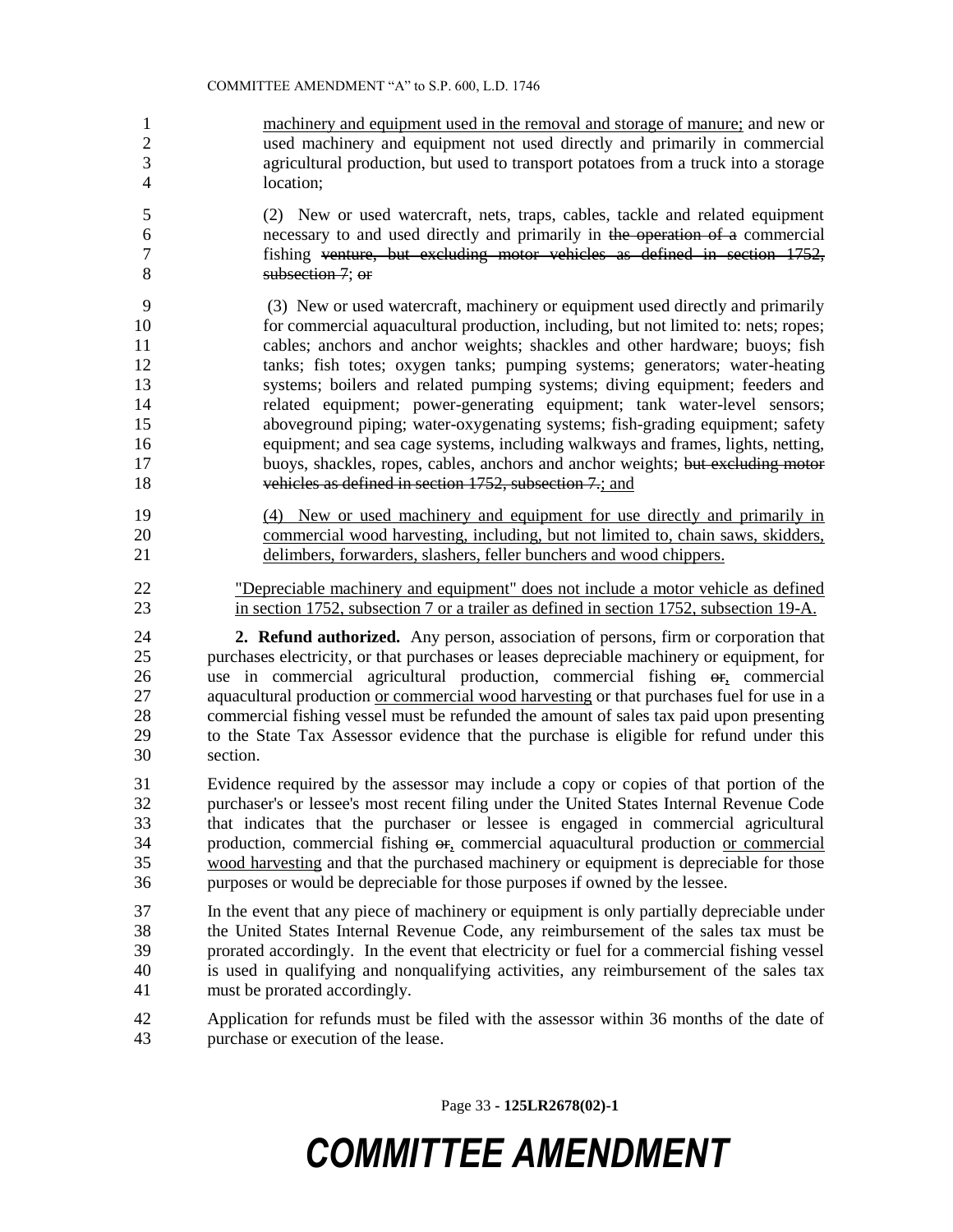**3. Purchases made free of tax with certificate.** Sales tax need not be paid on the purchase of electricity, fuel for a commercial fishing vessel or a single item of machinery or equipment if the purchaser has obtained a certificate from the assessor stating that the 4 purchaser is engaged in commercial agricultural production, commercial fishing  $\Theta$ . commercial aquacultural production or commercial wood harvesting and authorizing the purchaser to purchase electricity, fuel for a commercial fishing vessel or depreciable machinery and equipment without paying Maine sales tax. The seller is required to obtain a copy of the certificate together with an affidavit as prescribed by the assessor, to be maintained in the seller's records, attesting to the qualification of the purchase for exemption pursuant to this section. In order to qualify for this exemption, the electricity, fuel for a commercial fishing vessel or depreciable machinery or equipment must be used directly in commercial agricultural production, commercial fishing or, commercial aquacultural production or commercial wood harvesting. In order to qualify for this exemption, the electricity or fuel for a commercial fishing vessel must be used in qualifying activities, including support operations.

 **4. Information on processes for refunds and appeals.** The assessor shall post information describing the process for requesting a refund under this section on the bureau's publicly accessible website along with a description of the process to appeal a denial of refund request.

 **Sec. N-3. Application.** Those sections of this Part that amend the Maine Revised Statutes, Title 36, section 1760, subsection 7-B and section 2013 apply to purchases made on or after January 1, 2014.

**PART O**

 **Sec. O-1. 22 MRSA §3174-TT,** as enacted by PL 2011, c. 477, Pt. O, §1, is repealed.

- **Sec. O-2. 22 MRSA §3174-UU** is enacted to read:
- **§3174-UU. Reimbursement for opioid drugs for the treatment of pain**

 This section applies to reimbursement under the MaineCare program for opioid drugs for the treatment of pain.

 **1. Treatment of a new onset of acute pain.** The department shall establish limits for MaineCare reimbursement of opioid drugs that are prescribed as medically necessary in response to a new onset of acute pain. The limits established may not exceed 45 days per year without prior authorization. In order to qualify for reimbursement under this subsection, a prescription may not provide for more than 15 days of medication and requires a face-to-face visit between the prescriber and the MaineCare member. Notwithstanding the provisions of this subsection, the department shall limit to a period of 60 days following the surgical procedure MaineCare reimbursement for opioid drugs prescribed following a surgical procedure for which the medical standard of care includes the use of opioids. A MaineCare member who suffers from intractable pain and for 40 whom opioid drugs are medically necessary beyond the limits set by this subsection may qualify for opioid drugs under subsection 2 as treatment for long-term chronic pain.

Page 34 **- 125LR2678(02)-1**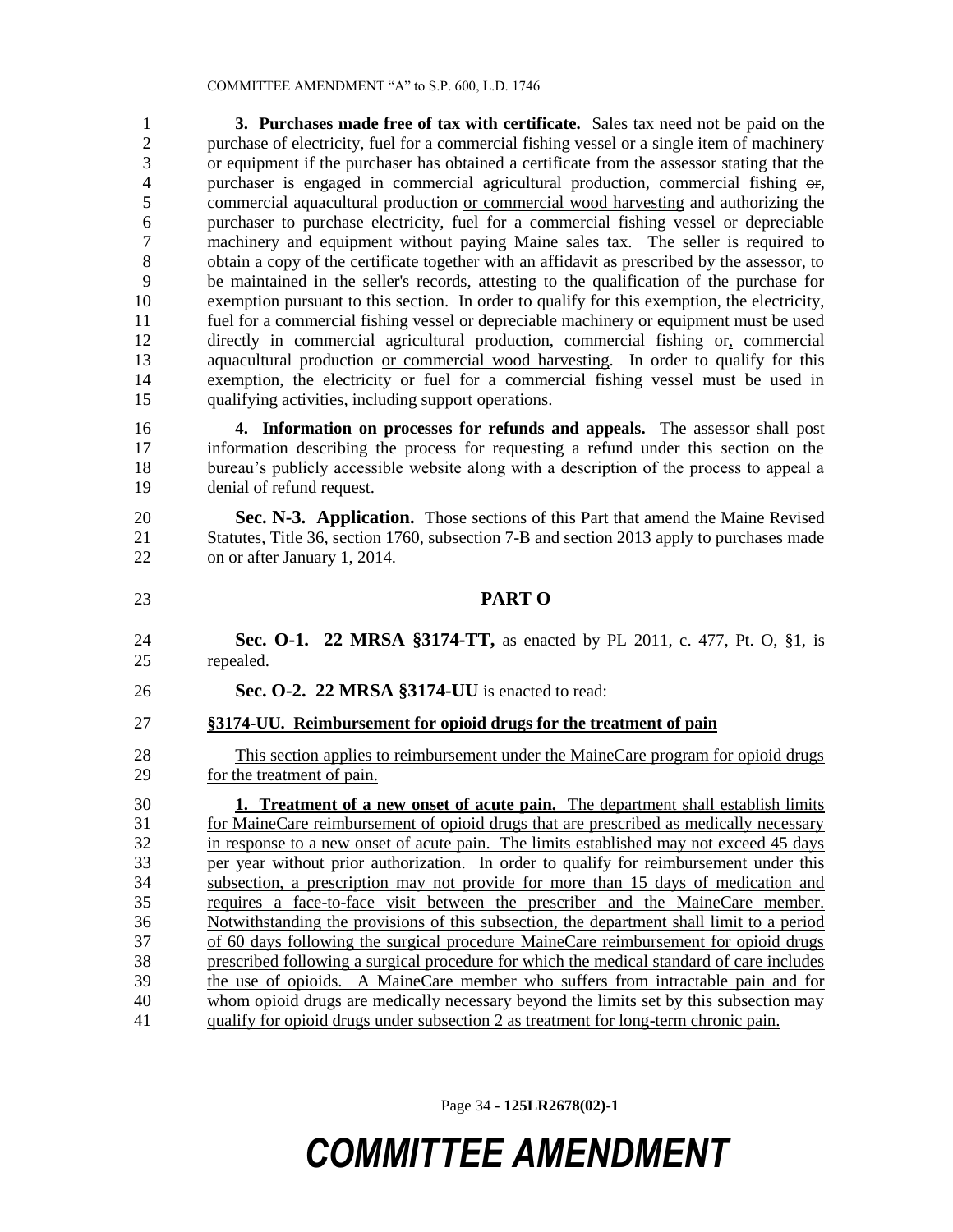| $\mathbf{1}$             | 2. Treatment of long-term chronic pain. Reimbursement for opioid drugs beyond               |
|--------------------------|---------------------------------------------------------------------------------------------|
| $\sqrt{2}$               | the limit set in subsection 1 is allowed by prior authorization if the MaineCare member     |
| 3                        | participates in one or more alternative intervention treatments established by the          |
| $\overline{\mathcal{L}}$ | department through rulemaking.                                                              |
| 5                        | In order to qualify for reimbursement for opioid drugs under this subsection, the           |
| 6                        | MaineCare member must:                                                                      |
|                          |                                                                                             |
| 7                        | A. Have failed to have an adequate response to the prescribed alternative                   |
| 8                        | intervention treatment;                                                                     |
| 9                        | B. Have completed the prescribed alternative intervention treatment in accordance           |
| 10                       | with the guidelines and show signs of regression; or                                        |
| 11                       | C. Have completed at least 50% of the prescribed alternative intervention treatment         |
| 12                       | under this subsection, after which the prescriber recommends that adequate control of       |
| 13                       | pain will not be obtained under the alternative intervention treatment.                     |
| 14                       | The department shall limit reimbursement for opioids for a MaineCare member who fails       |
| 15                       | to have an adequate response to the prescribed alternative intervention treatment, subject  |
| 16                       | to exception based on medical necessity. The department may include in rulemaking the       |
| 17                       | establishment of a daily dosing limit, subject to exception.                                |
| 18                       | The department may waive the requirement of an alternative intervention treatment           |
| 19                       | through prior authorization when participation is not feasible and opioid treatment is      |
| 20                       | medically necessary.                                                                        |
| 21                       | The department may allow a MaineCare member who is participating in a course of             |
| 22                       | treatment recommended by a prescriber, including alternatives, in accordance with rules     |
| 23                       | adopted by the department to obtain a prior authorization for physical therapy in excess of |
| 24                       | 2 visits to a maximum of 6 visits.                                                          |
| 25                       | <b>3. Second opinion.</b> In order for a prescription to qualify for reimbursement under    |
| 26                       | this section, prior to prescribing an opioid drug for a MaineCare member who suffers        |
| 27                       | from one of the medical diagnoses known typically to have a poor response to opioid         |
| 28                       | drugs, a prescriber shall obtain an evaluation from a prescriber from outside the practice  |
| 29                       | of the prescriber.                                                                          |
| 30                       | 4. Current use. The department may delay until January 1, 2013 the application of           |
| 31                       | this section to the reimbursement for opioid drugs for MaineCare members who have           |
| 32                       | been receiving such treatment consistently for 6 months or longer on the effective date of  |
| 33                       | this section. The department may require the development of a protocol for proper, safe     |
| 34                       | and effective tapering from opioid use when appropriate and may adopt exceptions to the     |
| 35                       | requirements of this section based on diagnosis or condition or on the basis of daily       |
| 36                       | doses.                                                                                      |
| 37                       | <b>5. Collaboration.</b> The department shall seek input from pain specialists, addiction   |
| 38                       | medicine specialists and members of the department's physician advisory committee in        |
| 39                       | the development of rules governing this section.                                            |
| 40                       | <b>6. Morphine equivalent dose.</b> The department may establish and utilize a total        |
| 41                       | daily morphine equivalent dose calculation when developing rules to implement this          |
| 42                       | section.                                                                                    |
|                          |                                                                                             |

Page 35 **- 125LR2678(02)-1**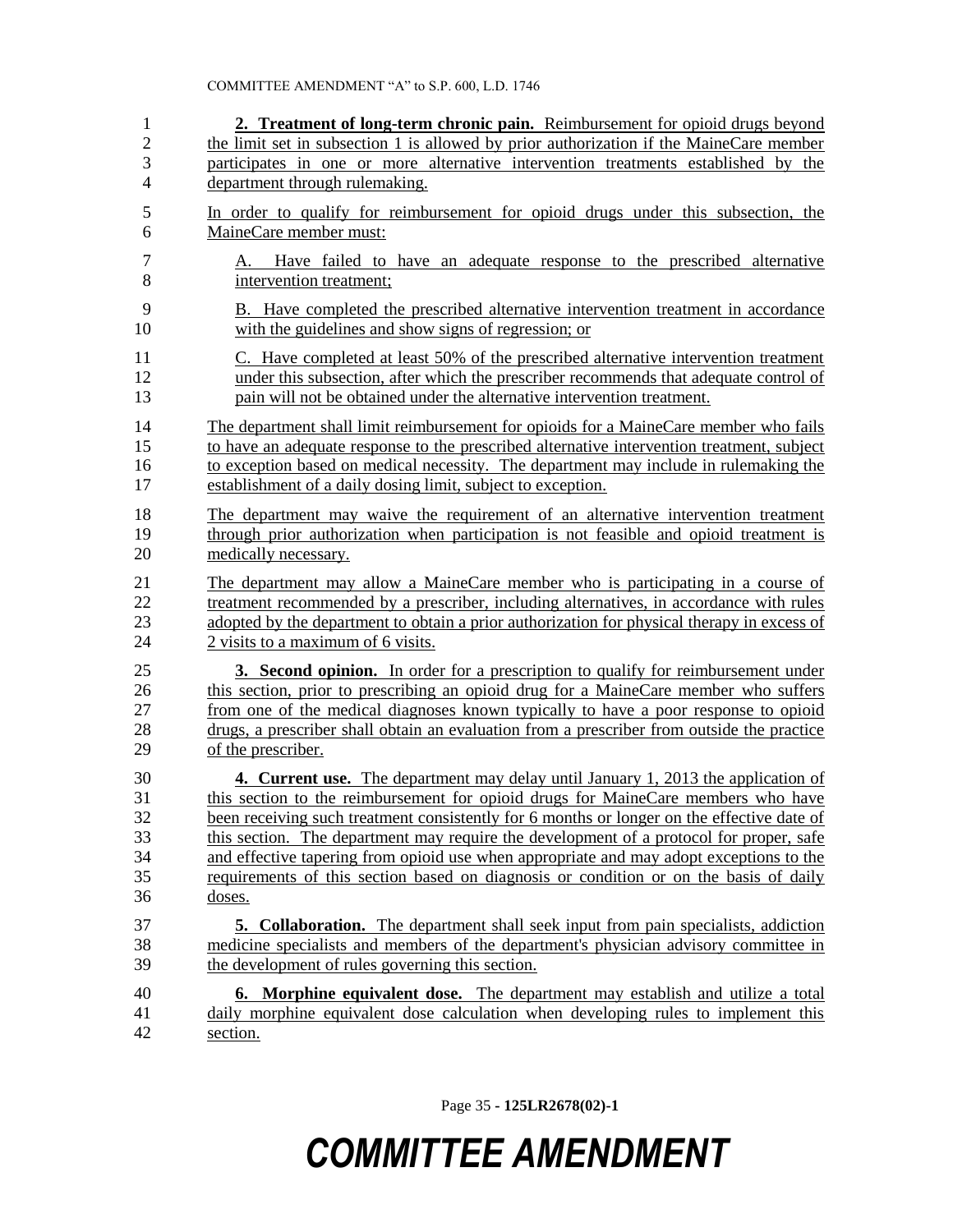| 7. Exceptions. This section does not apply to reimbursement for opioid drugs for<br>the following MaineCare members as specified in rules adopted by the department:                                                                                                                                                                                                                                                                                                                                                                                                                                                                                                                                 |
|------------------------------------------------------------------------------------------------------------------------------------------------------------------------------------------------------------------------------------------------------------------------------------------------------------------------------------------------------------------------------------------------------------------------------------------------------------------------------------------------------------------------------------------------------------------------------------------------------------------------------------------------------------------------------------------------------|
| A. A MaineCare member who is receiving opioid drugs for symptoms related to<br>HIV, AIDS, cancer and certain other qualifying diseases and conditions, as<br>established by department rule;                                                                                                                                                                                                                                                                                                                                                                                                                                                                                                         |
| B. A MaineCare member who is receiving opioid drugs during inpatient treatment in<br>a hospital or during hospice care;                                                                                                                                                                                                                                                                                                                                                                                                                                                                                                                                                                              |
| C. A MaineCare member who is receiving opioid drugs at certain qualifying low<br>doses, as established by department rule; and                                                                                                                                                                                                                                                                                                                                                                                                                                                                                                                                                                       |
| D. A MaineCare member for whom MaineCare reimbursement for opioid drugs for<br>the treatment of addiction is restricted by limits applicable to methadone and<br>buprenorphine and naloxone combination drugs.                                                                                                                                                                                                                                                                                                                                                                                                                                                                                       |
| <b>8. Rules.</b> The department shall adopt rules to implement this section. Rules adopted<br>under this subsection are routine technical rules as defined in Title 5, chapter 375,<br>subchapter 2-A.                                                                                                                                                                                                                                                                                                                                                                                                                                                                                               |
| Sec. O-3. 22 MRSA §7250, sub-§4, ¶G, as amended by PL 2011, c. 218, §2, is<br>further amended to read:                                                                                                                                                                                                                                                                                                                                                                                                                                                                                                                                                                                               |
| G. The office that administers the MaineCare program pursuant to chapter 855 for<br>the purposes of managing the care of its members, monitoring the purchase of<br>controlled substances by its members and, avoiding duplicate dispensing of<br>controlled substances and providing treatment pattern data under subsection 6; and                                                                                                                                                                                                                                                                                                                                                                 |
| Sec. O-4. 22 MRSA §7250, sub-§6 is enacted to read:                                                                                                                                                                                                                                                                                                                                                                                                                                                                                                                                                                                                                                                  |
| <b>6. Treatment pattern data.</b> The department may provide to a prescriber who treats<br>a member under the MaineCare program prescription monitoring information on the<br>prescriber and other prescribers that indicates treatment patterns in comparison among<br>peers. If the department has shared with a prescriber treatment pattern data under this<br>subsection, the department shall allow the prescriber time to align the prescriber's<br>prescribing patterns with the patterns of the peers of the prescriber. The department may<br>take appropriate actions with regard to a prescriber who is unable to achieve treatment<br>pattern alignment as provided in this subsection. |
| <b>PART P</b>                                                                                                                                                                                                                                                                                                                                                                                                                                                                                                                                                                                                                                                                                        |
| Sec. P-1. 36 MRSA §5219-HH, sub-§1, ¶J, as enacted by PL 2011, c. 548, §33<br>is amended to read:                                                                                                                                                                                                                                                                                                                                                                                                                                                                                                                                                                                                    |
| "Qualified low-income community investment" means any capital or equity<br>J.<br>investment in, or loan to, any qualified active low-income community business made<br>after September 28, 2011. With Except as otherwise provided in this paragraph, with<br>respect to any one qualified active low-income community business, the maximum<br>amount of qualified low-income community investments that may be made in the<br>business, on a collective basis with all of its affiliates, with the proceeds of qualified                                                                                                                                                                           |
|                                                                                                                                                                                                                                                                                                                                                                                                                                                                                                                                                                                                                                                                                                      |

Page 36 **- 125LR2678(02)-1**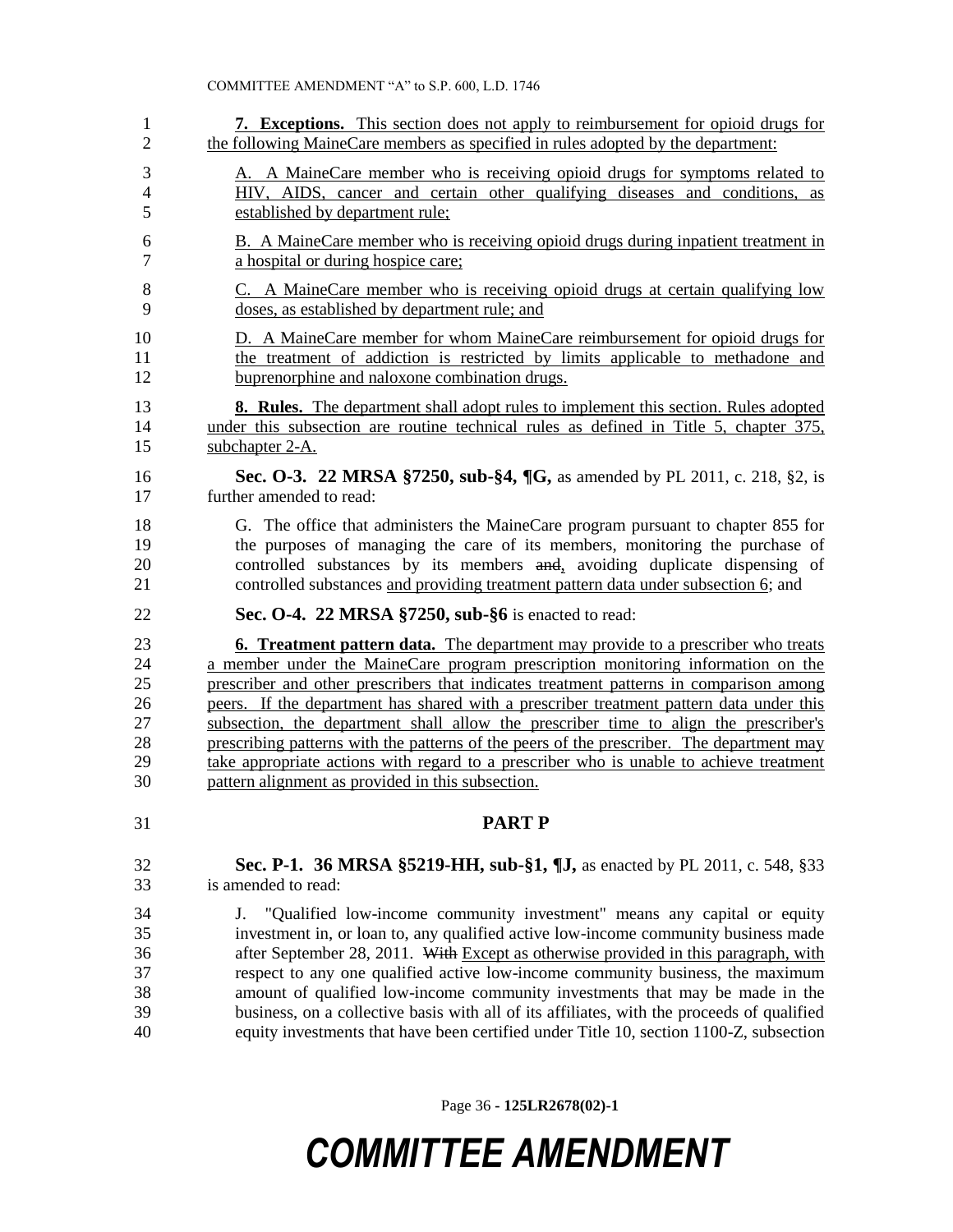| 1              | 3, paragraph G is \$10,000,000 whether made by one or several qualified community           |
|----------------|---------------------------------------------------------------------------------------------|
| $\overline{2}$ | development entities.<br>With respect to investments in a qualified low-income              |
| 3              | community business that is a manufacturing or value-added production enterprise that        |
| $\overline{4}$ | projects to create or retain more than 200 jobs, the limit on the qualified low-income      |
| 5              | community investment is \$40,000,000.                                                       |
| 6              | <b>PART Q</b>                                                                               |
| 7              | Sec. Q-1. 36 MRSA c. 914-D is enacted to read:                                              |
| 8              | <b>CHAPTER 914-D</b>                                                                        |
| 9              | <b>2012 MAINE USE TAX COMPLIANCE PROGRAM</b>                                                |
| 10             | §6611. Program established                                                                  |
| 11             | The 2012 Maine Use Tax Compliance Program, referred to in this chapter as "the              |
| 12             | program," is established to encourage delinquent taxpayers to comply with the provisions    |
| 13             | of chapter 215, to enable the State Tax Assessor to identify and collect previously         |
| 14             | unreported use tax and to improve compliance with the State's use tax laws. The program     |
| 15             | applies to use tax liabilities incurred by a person prior to January 1, 2012.               |
| 16             | §6612. Definitions                                                                          |
| 17             | As used in this chapter, unless the context otherwise indicates, the following terms        |
| 18             | have the following meanings.                                                                |
| 19             | <b>1. Lookback period.</b> "Lookback period" means the period from January 1, 2006 to       |
| 20             | December 31, 2011.                                                                          |
| 21             | 2. Program period. "Program period" means the period from September 1, 2012 to              |
| 22             | November 30, 2012.                                                                          |
| 23             | §6613. Administration; conditions for participation                                         |
| 24             | The State Tax Assessor shall administer the program. Participation in the program is        |
| 25             | conditioned upon each participating taxpayer's agreement to forgo the right to protest or   |
| 26             | pursue an administrative or judicial proceeding with regard to use taxes paid under the     |
| 27             | program. A participating taxpayer that timely submits the special use tax return as         |
| 28             | required by subsection 2 with no material misrepresentations or material omissions and      |
| 29             | that timely makes the use tax payment or payments required by subsection 3 is absolved      |
| 30             | from further liability for use taxes incurred prior to January 1, 2012 and is also absolved |
| 31             | from liability for criminal prosecution and civil penalties related to those taxes. The     |
| 32             | following conditions apply to the program.                                                  |
| 33             | 1. Limited to unknown liabilities. The program is limited to unknown liabilities            |
| 34             | only. For purposes of this subsection, "unknown liability" means a use tax liability that   |
| 35             | has not been assessed at the time the special use tax return described in section 6614 is   |
| 36             | received by the assessor.                                                                   |
| 37             | 2. Return filed and tax liability reported. A participating taxpayer must properly          |
| 38             | complete and file with the assessor, before the end of the program period, a special use    |

Page 37 **- 125LR2678(02)-1**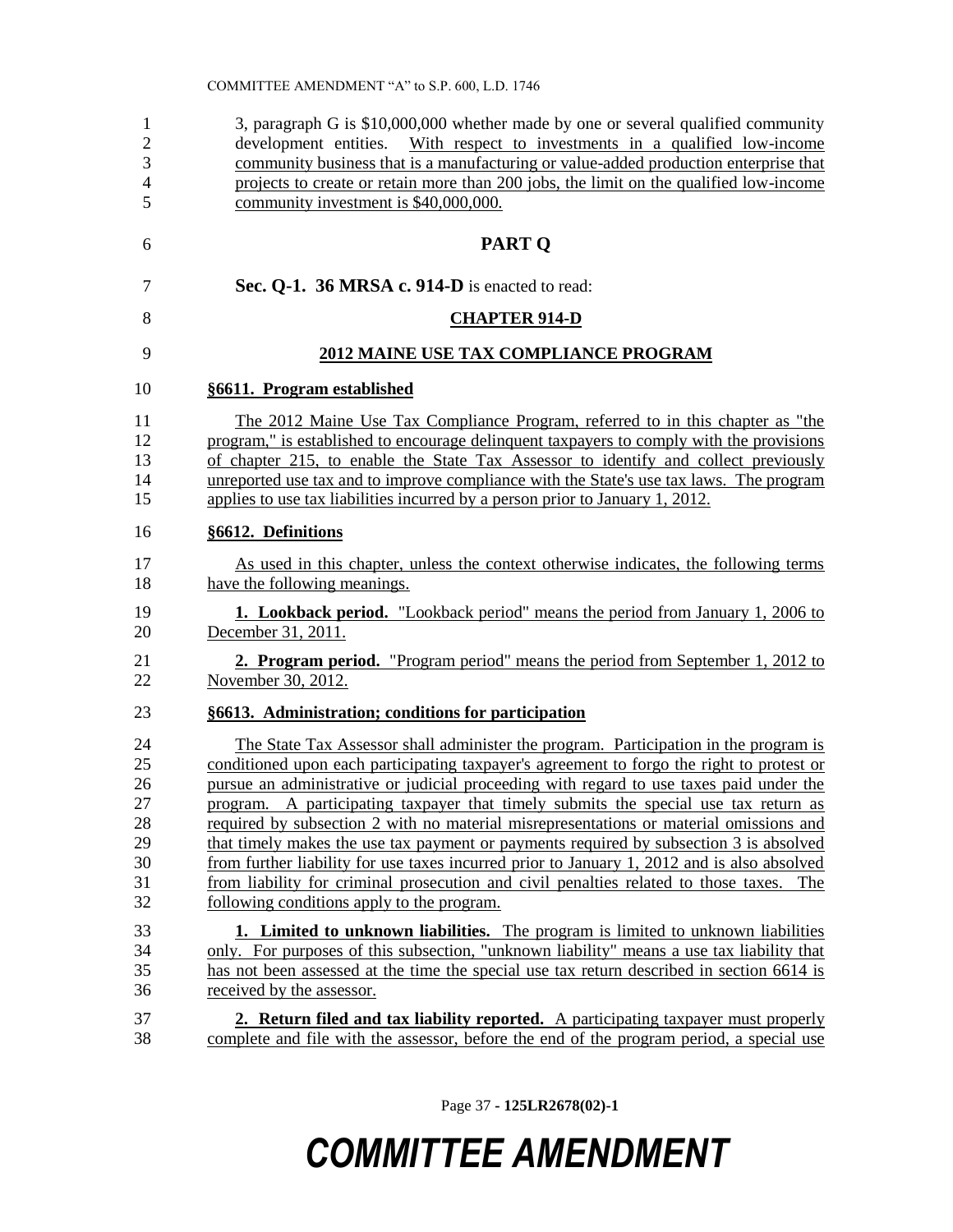1 tax return as described in section 6614 reporting all previously unreported and unpaid State of Maine use tax liabilities incurred by the taxpayer during the lookback period.

 **3. Tax paid; 3 high years.** A participating taxpayer must pay in full, by the end of the program period, the use tax liability incurred by the taxpayer during the 3 calendar years of the lookback period with the highest use tax liability as reported on the special use tax return described in section 6614. A participating taxpayer must agree to forgo the right to seek a refund of, or file a petition for reconsideration with respect to, the tax paid with the return.

### **§6614. Program return**

 The State Tax Assessor shall prepare and make available special use tax returns for taxpayers who wish to participate in the program. The return must be signed by the taxpayer under penalty of perjury. The return and associated program guidelines prepared by the assessor are not rules within the meaning of that term in the Maine Administrative Procedure Act. The assessor shall deny any special use tax return that is inconsistent with the provisions of this chapter or that is filed after the conclusion of the program period.

#### **§6615. Undisclosed and future use tax liabilities; other settlements**

 This chapter may not be construed to prohibit the State Tax Assessor from instituting civil or criminal proceedings, including but not limited to an audit, against any taxpayer with respect to any amount of use tax incurred during or after the lookback period that is 21 not disclosed on either the special use tax return filed by the taxpayer in connection with 22 the program or another return filed by the taxpayer with the assessor. This chapter may not be construed to limit a taxpayer's right to protest or pursue an administrative or judicial proceeding with regard to an assessment of such undisclosed taxes. Notwithstanding any other provision of law, the assessor may, prior to September 1, 26 2012, compromise an unknown use tax liability on terms substantially equal to the terms set forth in this chapter, and in such a case the taxpayer is absolved from liability for criminal prosecution and civil penalties related to those taxes.

### **PART R**

- **Sec. R-1. 36 MRSA §5122, sub-§2, ¶M,** as amended by PL 2005, c. 218, §53, is further amended to read:
- M. For each individual who is a primary recipient of pension benefits under an employee retirement plan, an amount that is the lesser of:
- (1) Six thousand dollars reduced by the total amount of the individual's social security benefits and railroad retirement benefits paid by the United States, but not less than \$0. The reduction does not apply to benefits paid under a military retirement plan; or
- (2) The aggregate of pension benefits under employee retirement plans included in the individual's federal adjusted gross income.

Page 38 **- 125LR2678(02)-1**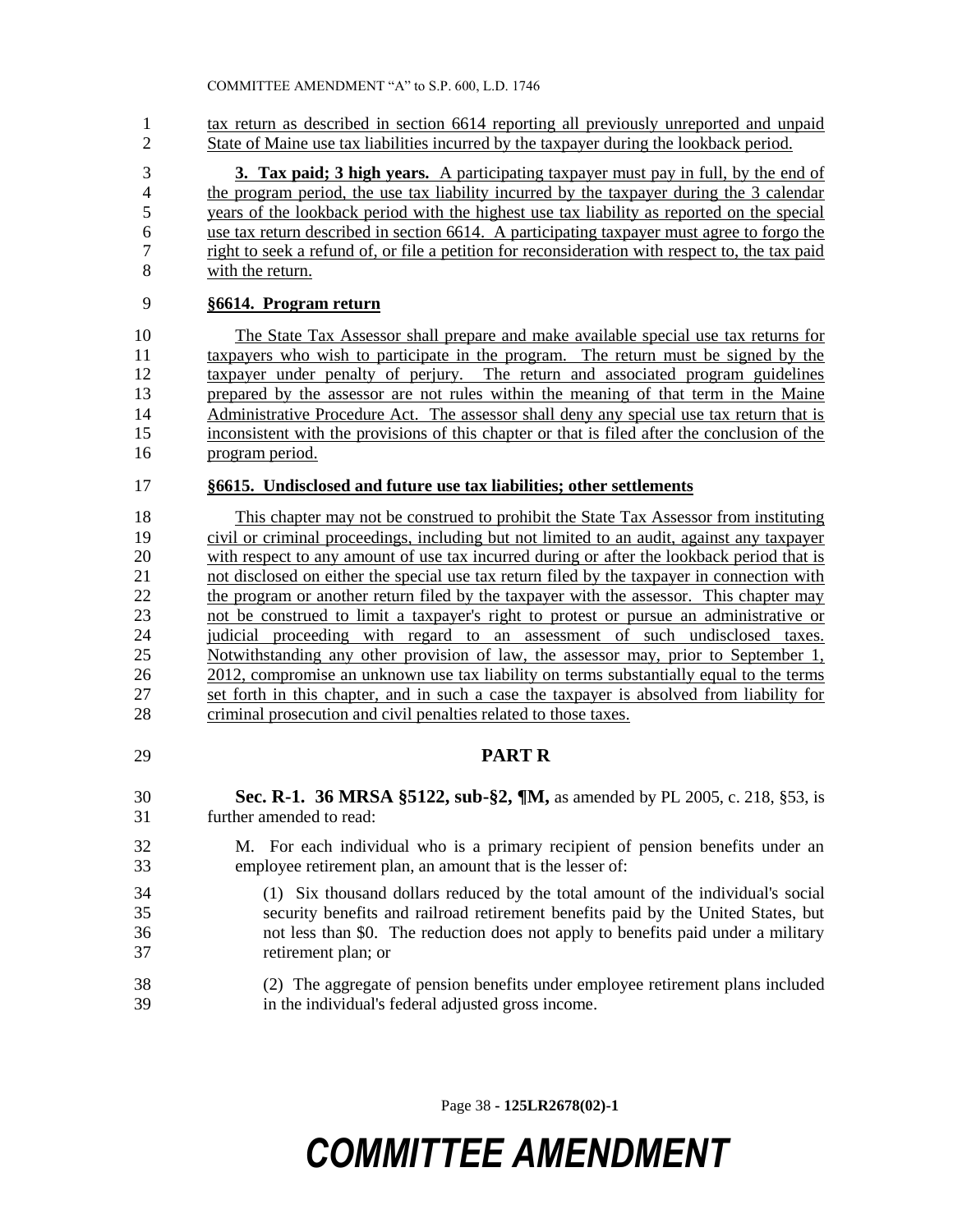For purposes of this paragraph, the following terms have the following meanings. "Primary recipient" means the individual upon whose earnings the employee retirement plan benefits are based or the surviving spouse of that individual. "Pension benefits" means employee retirement plan benefits reported as pension or annuity income for federal income tax purposes. "Employee retirement plan" means a state, federal or military retirement plan or any other retirement benefit plan established and maintained by an employer for the benefit of its employees under the Code, Section 401(a), Section 403 or Section 457(b), except that distributions made pursuant to a Section 457(b) plan are not eligible for the deduction provided by this paragraph if they are made prior to age 55 and are not part of a series of substantially equal periodic payments made for the life of the primary recipient or the joint lives of the primary recipient and that recipient's designated beneficiary. "Employee retirement plan" does not include an individual retirement account under Section 408 of the Code, a Roth IRA under Section 408A of the Code, a rollover individual retirement account, a simplified employee pension under Section 408(k) of the Code or an ineligible deferred compensation plan under Section 457(f) of the Code. Pension benefits under an employee retirement plan do not include distributions that 18 are subject to the tax imposed by the Code, Section 72(t). "Military retirement plan" means benefits received as a result of service in the active or reserve components of 20 the Army, Navy, Air Force, Marines or Coast Guard;

This paragraph does not apply to tax years beginning on or after January 1, 2014;

### **Sec. R-2. 36 MRSA §5122, sub-§2, ¶M-1** is enacted to read:

 M-1. For tax years beginning on or after January 1, 2014, for each individual who is a primary recipient of retirement plan benefits under an employee retirement plan or an individual retirement account, an amount that is the lesser of the aggregate of retirement plan benefits under employee retirement plans or individual retirement accounts included in the individual's federal adjusted gross income and the pension deduction amount reduced by the total amount of the individual's social security benefits and railroad retirement benefits paid by the United States, but not less than \$0. The social security benefits and railroad retirement benefits reduction does not apply to benefits paid under a military retirement plan.

For purposes of this paragraph, the following terms have the following meanings.

 (1) "Employee retirement plan" means a state, federal or military retirement plan or any other retirement benefit plan established and maintained by an employer for the benefit of its employees under the Code, Section 401(a), Section 403 or Section 457(b), except that distributions made pursuant to a Section 457(b) plan are not eligible for the deduction provided by this paragraph if they are made prior to age 55 and are not part of a series of substantially equal periodic payments made for the life of the primary recipient or the joint lives of the primary recipient and that recipient's designated beneficiary.

 (2) "Individual retirement account" means an individual retirement account under Section 408 of the Code, a Roth IRA under Section 408A of the Code, a simplified employee pension under Section 408(k) of the Code or a simple retirement account for employees under Section 408(p) of the Code.

Page 39 **- 125LR2678(02)-1**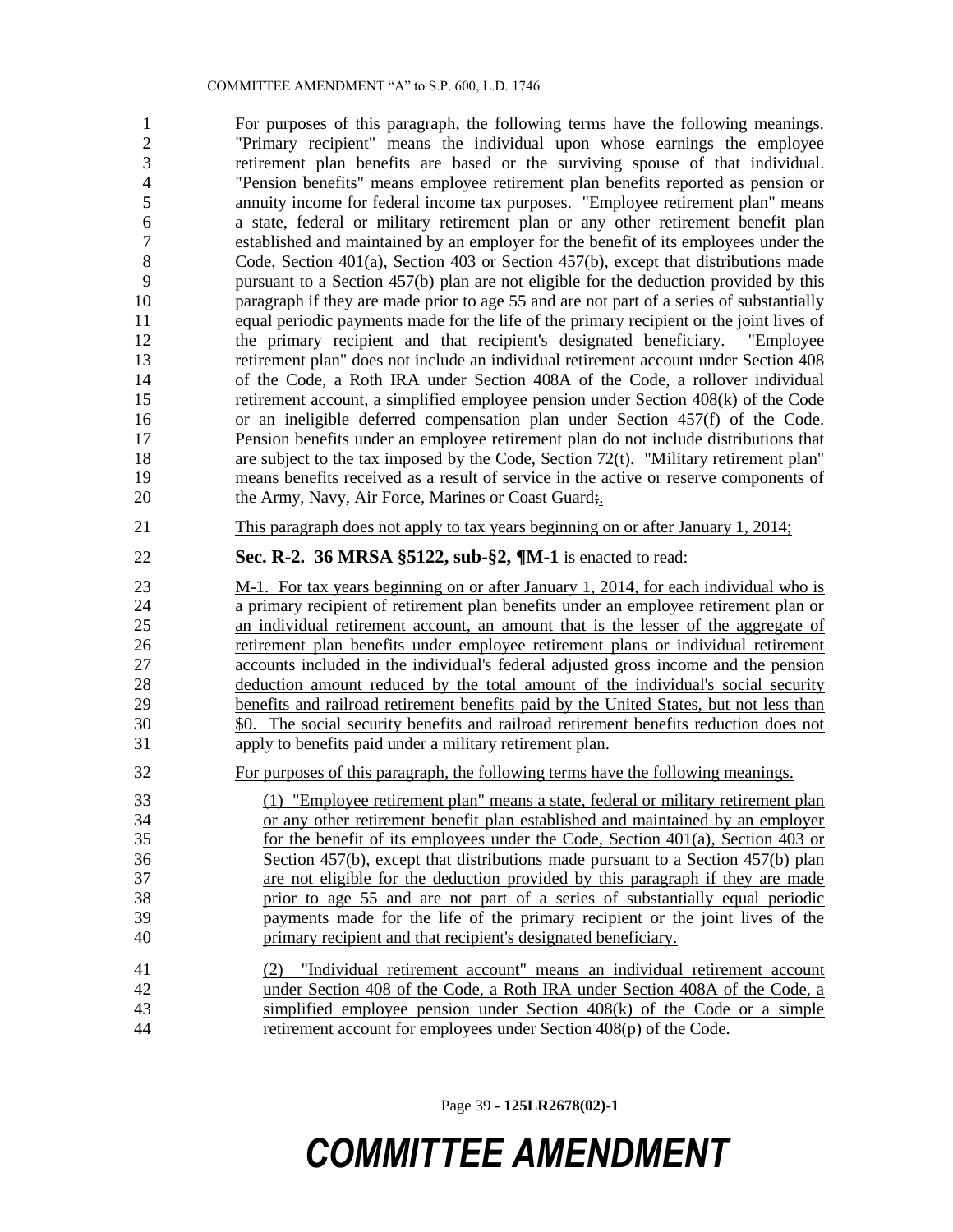(3) "Military retirement plan" means benefits received as a result of service in the active or reserve components of the Army, Navy, Air Force, Marines or Coast Guard. (4) "Pension deduction amount" means \$10,000 for tax years beginning on or after January 1, 2014. (5) "Primary recipient" means the individual upon whose earnings or contributions the retirement plan benefits are based or the surviving spouse of 8 that individual. (6) "Retirement plan benefits" means employee retirement plan benefits, except pick-up contributions for which a subtraction is allowed under paragraph E, reported as pension or annuity income for federal income tax purposes and individual retirement account benefits reported as individual retirement account distributions for federal income tax purposes. "Retirement plan benefits" does not include distributions that are subject to the tax imposed by the Code, Section  $\frac{72(t)}{t}$  **Sec. R-3. Application.** That section of this Part that enacts the Maine Revised Statutes, Title 36, section 5122, subsection 2, paragraph M-1 applies to tax years beginning on or after January 1, 2014. **PART S Sec. S-1. 22 MRSA §3174-UU** is enacted to read: **§3174-UU. Methadone reimbursement limitations** Effective January 1, 2013, reimbursement under the MaineCare program for methadone for the treatment of addiction to opiates as defined in Title 17-A, section 1101, subsection 7 is limited to a lifetime maximum of 24 months, except that reimbursement may be provided for longer than 24 months if prior authorization is received from the department. The department shall adopt rules to implement this section. Rules adopted pursuant to 28 this section are routine technical rules as defined in Title 5, chapter 375, subchapter 2-A. Prior to adopting rules under this section, the department shall seek input from stakeholders and experts in the field of substance abuse addiction and recovery, including, but not limited to, representatives of the Office of Substance Abuse and individuals with expertise in medication-assisted treatment. **PART T Sec. T-1. MaineCare Redesign Task Force established.** The Commissioner of Health and Human Services shall establish the MaineCare Redesign Task Force, referred to in this Part as "the task force," to provide detailed information that will enable the Legislature to redesign the MaineCare program in a manner that will maintain high-quality, cost-effective services to populations in need of health coverage, comply with the requirements of the federal Patient Protection and Affordable Care Act of 2010

Page 40 **- 125LR2678(02)-1**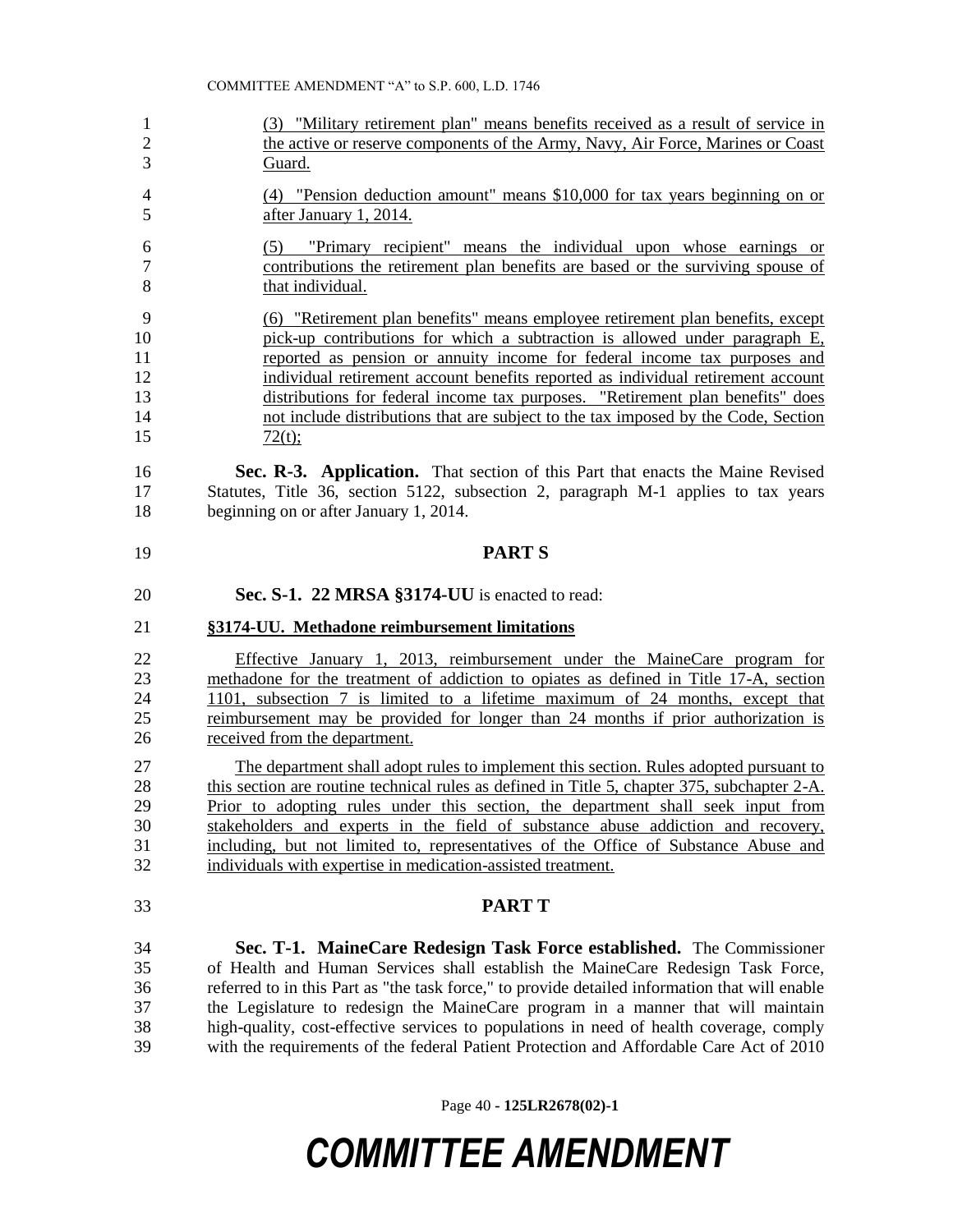1 for state Medicaid programs and realize General Fund savings in fiscal year 2012-13 of \$5,250,000.

 **Sec. T-2. Task force membership.** Notwithstanding Joint Rule 353, the task force consists of the Commissioner of Health and Human Services or the commissioner's designee, who serves as chair of the task force, and the following 8 members who are appointed by the commissioner:

- 1. Two members of the MaineCare Advisory Committee, established pursuant to rule of the Department of Health and Human Services, who represent MaineCare members;
- 2. Two members of the MaineCare Advisory Committee, established pursuant to rule of the Department of Health and Human Services, who represent providers of MaineCare services;
- 3. One member of the public who has expertise in public health care policy;
- 4. One member of the public who has expertise in public health care financing;
- 5. One member of the public who has expertise in state fiscal policy; and
- 6. One member of the public who has expertise in economic policy.
- **Sec. T-3. Convening of task force.** The task force shall convene no later than September 1, 2012.
- **Sec. T-4. Duties.** The task force shall undertake a comprehensive review of the MaineCare program established pursuant to the Maine Revised Statutes, Title 22, chapter 855. The task force shall report on the following issues with regard to the MaineCare program:
- 1. Current eligibility levels, options for eligibility levels and changes to eligibility levels, including any changes that will be required pursuant to the federal Patient Protection and Affordable Care Act of 2010;
- 2. Current benefits, options for benefits and any changes to benefits, including any changes that will be required pursuant to the federal Patient Protection and Affordable Care Act of 2010;
- 3. Current premiums, cost-sharing and participation requirements, options for premiums, cost-sharing and participation requirements and any changes to premiums, cost-sharing and participation requirements, including any changes that will be required pursuant to the federal Patient Protection and Affordable Care Act of 2010;
- 4. The current fiscal status of the MaineCare program, including an analysis of MaineCare spending for the most recent 4 fiscal years and for the current biennium, with spending analysis detail provided by provider type, by eligibility level and by funding source;
- 5. Current management and administrative strategies and options for management and administrative strategies, including managed care, management of high-cost care and high-cost utilization, prior authorization, accountable care organizations, value-based purchasing and contracted and in-house administrative services;

Page 41 **- 125LR2678(02)-1**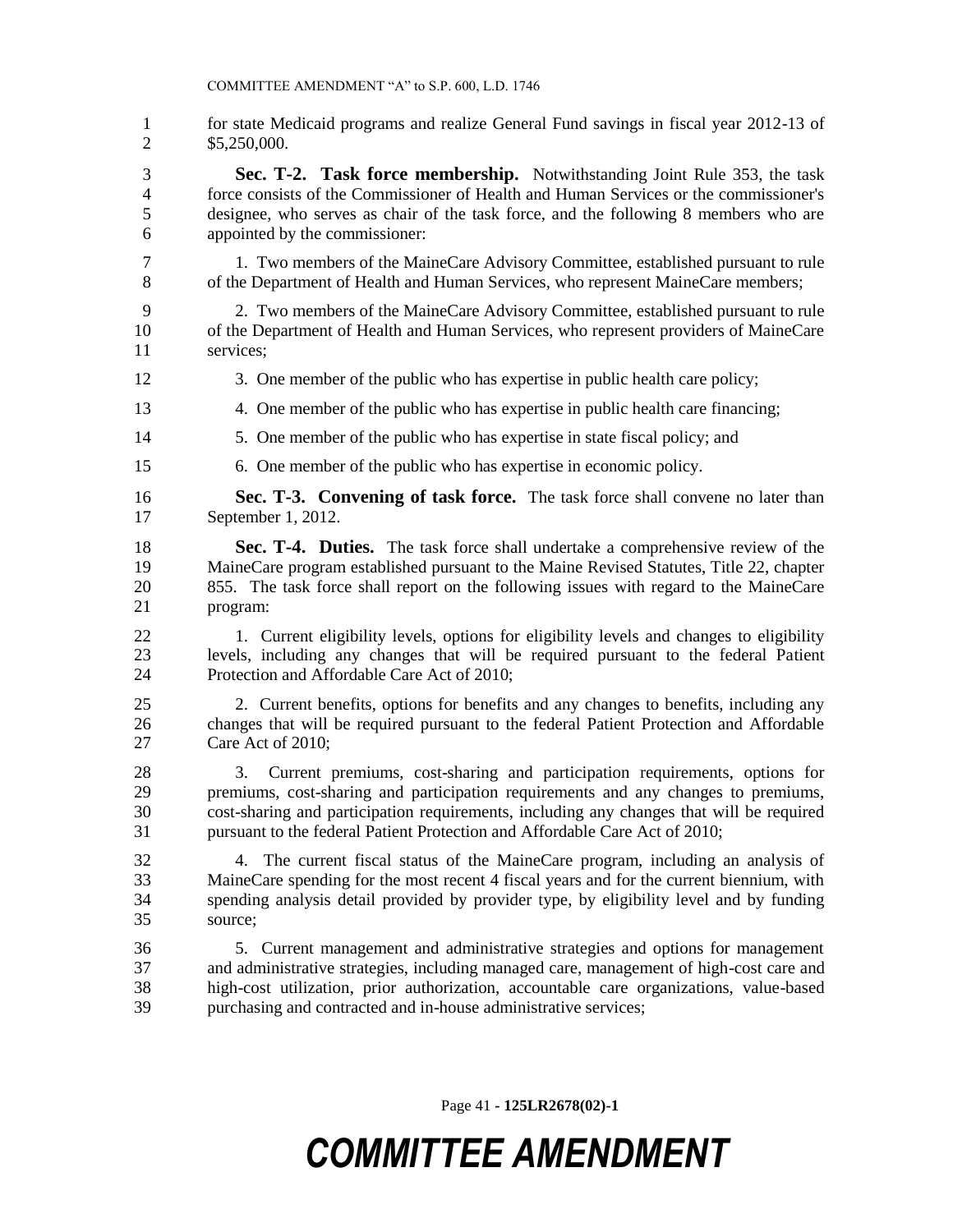6. A review of initiatives being used in other states' Medicaid programs to deliver high-quality services in a manner that is fiscally sustainable and cost-effective; and

 7. Recommendations for redesign of the MaineCare program to achieve General Fund savings of \$5,250,000 during fiscal year 2012-13 and annually thereafter, including detailed information on any required state plan amendments, applications and amendments to Medicaid waivers and amendments to state law and rule that would be required to implement the redesign and achieve the savings. The recommendations must include draft amendments to state law and rule to implement the redesign of MaineCare.

 **Sec. T-5. Staffing; consultant services.** The Department of Health and Human Services shall provide necessary staffing services to the task force from its personnel. The department may contract for staffing services to supplement the work of departmental personnel. The department shall contract for professional services to research and prepare all necessary Medicaid state plan amendments and waiver applications and amendments that will be required to implement the redesign of MaineCare under section 4 once the redesign is approved by the Legislature under section 7. The contract for professional services must include, after action on the recommendations by the Legislature, final preparation, submission and services necessary to the approval process of all Medicaid state plan amendments and waiver application and amendments.

 **Sec. T-6. Report.** The task force shall report to the joint standing committee of the Legislature having jurisdiction over appropriations and financial affairs and the joint standing committee of the Legislature having jurisdiction over health and human services matters as follows.

1. By November 15, 2012, the task force shall report on issues detailed in section 4.

 2. By January 1, 2013 and by the first of each month thereafter until final federal action has been completed, the task force shall file information regarding progress in the preparation of the Medicaid state plan amendments and waiver applications and amendments.

 **Sec. T-7. Implementation; achievement of savings.** If, after receipt of the recommendations presented by the task force pursuant to section 6, subsection 1, the Legislature fails to enact legislation in the First Regular Session of the 126th Legislature that achieves \$5,250,000 in General Fund savings in fiscal year 2012-13, the Commissioner of Health and Human Services shall make recommendations to the Governor regarding the achievement of the balance of these savings through the use of the temporary curtailment of allotment power specified in the Maine Revised Statutes, Title 5, section 1668, and the Governor is authorized to achieve those savings using that power.

### **PART U**

 **Sec. U-1. Department of Health and Human Services; MaineCare development of a global waiver.** The Department of Health and Human Services shall develop a global Medicaid waiver in accordance with Section 1115 of the United States Social Security Act, 42 United States Code, Section 1315, to supersede all existing

Page 42 **- 125LR2678(02)-1**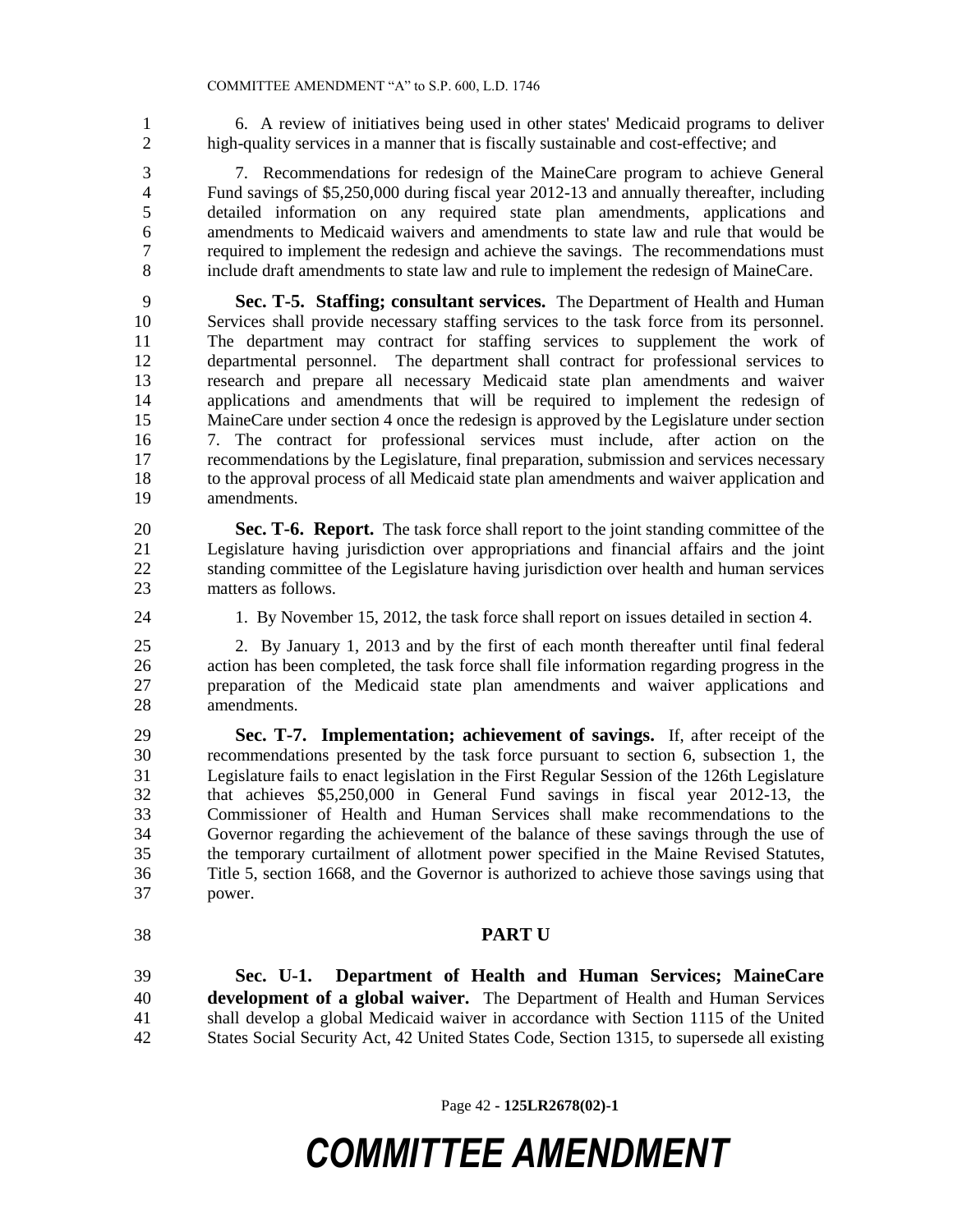MaineCare waivers, the intent of which is to allow the State greater flexibility to manage programs more efficiently, to cap total MaineCare spending, to implement effective member cost sharing and to use innovative payment reform opportunities to support high-quality, efficient health care delivery.

 **Sec. U-2. Legislative review of the Medicaid global waiver.** By October 1, 2012, the Commissioner of Health and Human Services shall submit the proposed Medicaid global waiver prepared pursuant to section 1 of this Part for review to the Joint Standing Committee on Appropriations and Financial Affairs and the Joint Standing Committee on Health and Human Services.

 **Sec. U-3. Submission of a resolve to the 126th Legislature.** By January 15, 2013, the Commissioner of Health and Human Services shall submit a resolve containing the proposed Medicaid global waiver prepared under this Part for approval by the 126th

 Legislature. **PART V Sec. V-1. 7-A MRSA** is enacted to read: **TITLE 7-A AGRICULTURE, CONSERVATION AND FORESTRY SUBTITLE 1 DEPARTMENT OF AGRICULTURE, CONSERVATION AND FORESTRY CHAPTER 1 DEPARTMENTAL ORGANIZATION AND OPERATION SUBCHAPTER 1 GENERAL PROVISIONS §101. Definitions** As used in this Title, unless the context otherwise indicates, the following terms have the following meanings. **1. Commissioner.** "Commissioner" means the Commissioner of Agriculture, Conservation and Forestry. **2. Department.** "Department" means the Department of Agriculture, Conservation and Forestry. **3. Seal.** The department has an official seal, which must be judicially noticed. **SUBCHAPTER 2 ORGANIZATION**

Page 43 **- 125LR2678(02)-1**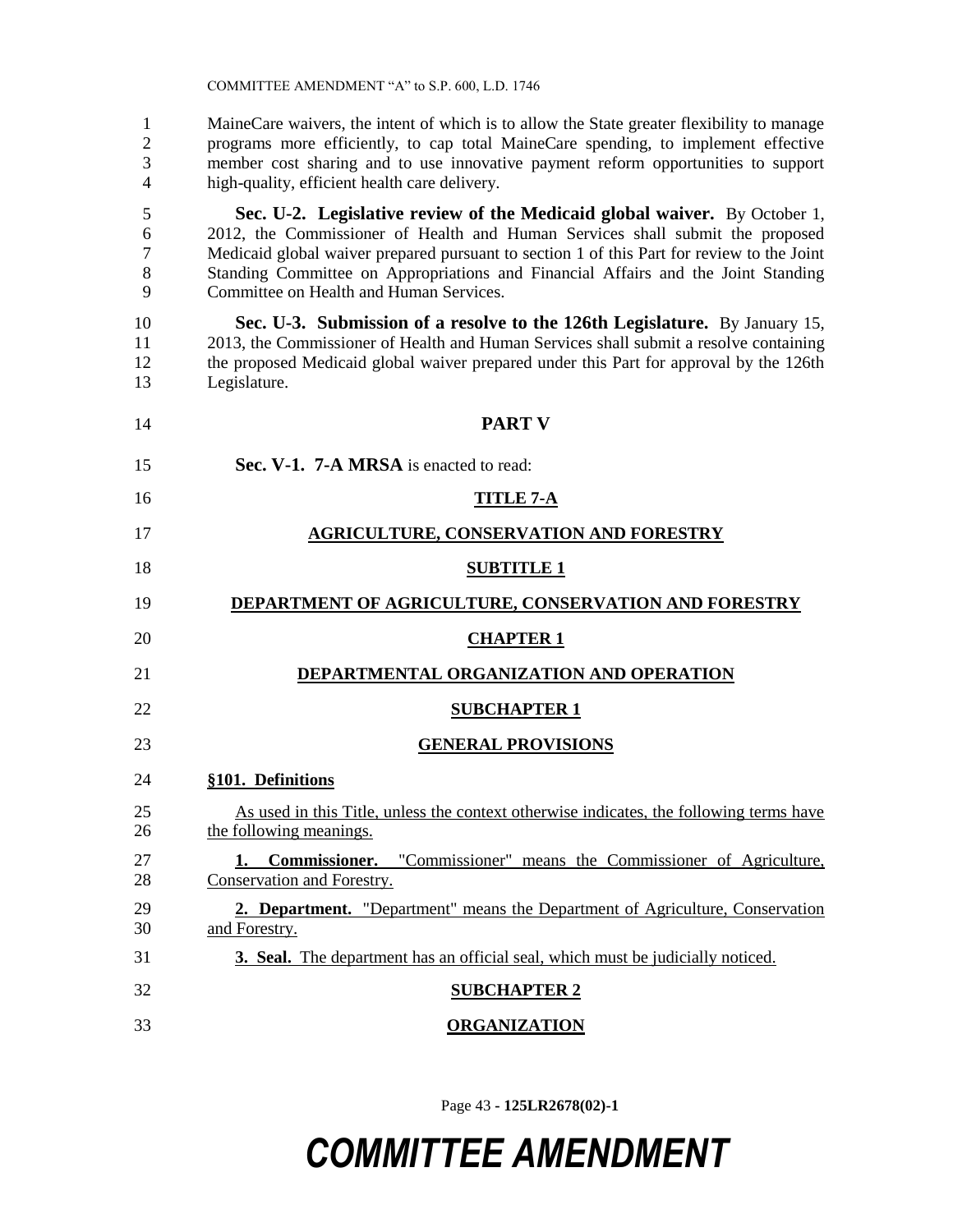| 1              | §201. Department                                                                                                            |
|----------------|-----------------------------------------------------------------------------------------------------------------------------|
| $\overline{2}$ | 1. Establishment. The Department of Agriculture, Conservation and Forestry is                                               |
| 3              | established as a cabinet-level department.                                                                                  |
| $\overline{4}$ | 2. Divisions. The department consists of the divisions necessary to carry out the                                           |
| 5              | work of the department.                                                                                                     |
| 6              | §202. Mission; guiding principles                                                                                           |
| 7              | <b>1. Mission.</b> The mission of the department is to serve as the steward of Maine's                                      |
| 8              | agricultural, forestry, water and land resources for the State.                                                             |
| 9<br>10        | Guiding principles. The following principles are adopted to guide the<br>2.<br>department in the performance of its duties: |
| 11             | A. Forestry, farming, conservation, public lands and other natural resource-based                                           |
| 12             | economic activity are important to the State's economy and quality of life; and                                             |
| 13             | B. Strengthening farming, forestry, conservation, recreation, state parks, public lands                                     |
| 14             | and public access to the State's natural resources is vital to enhancing the State's                                        |
| 15             | natural resources economy.                                                                                                  |
| 16             | §203. Commissioner                                                                                                          |
| 17             | The department is under the control and supervision of the Commissioner of                                                  |
| 18             | Agriculture, Conservation and Forestry, who reports directly to the Governor.                                               |
| 19             | <b>1. Appointment.</b> The Governor shall appoint the commissioner, subject to review                                       |
| 20             | by the joint standing committee of the Legislature having jurisdiction over agriculture,                                    |
| 21             | conservation and forestry matters and confirmation by the Senate. The commissioner                                          |
| 22             | serves at the pleasure of the Governor.                                                                                     |
| 23             | <b>2. Deputies; staff.</b> The commissioner shall appoint 2 deputy commissioners, one of                                    |
| 24             | whom assists the commissioner with operations and administration of the department and                                      |
| 25             | one of whom assists the commissioner with agriculture, forestry and natural resources-                                      |
| 26             | based economic development.                                                                                                 |
| 27             | <b>3. Vacancy; commissioner.</b> A vacancy in the office of the commissioner must be                                        |
| 28             | filled as follows.                                                                                                          |
| 29             | A. A vacancy in the commissioner's position must be filled in accordance with Title                                         |
| 30             | 5, section 1.                                                                                                               |
| 31             | B. The commissioner shall appoint one of the department's deputy commissioners to                                           |
| 32             | perform the duties of the commissioner, in addition to the duties of that deputy                                            |
| 33             | commissioner, during the commissioner's temporary absence or disability.                                                    |
| 34             | §204. Powers and duties of commissioner                                                                                     |
| 35             | The commissioner has all of the powers and duties necessary to carry out the mission                                        |
| 36             | and responsibilities of the department. The commissioner has the power to distribute the                                    |
| 37             | functions and duties given to the commissioner under this Title, Title 7 and Title 12                                       |
| 38             | among the various divisions of the department so as to integrate the work properly and to                                   |
| 39             | promote the most economical and efficient administration of the department. Powers and                                      |

Page 44 **- 125LR2678(02)-1**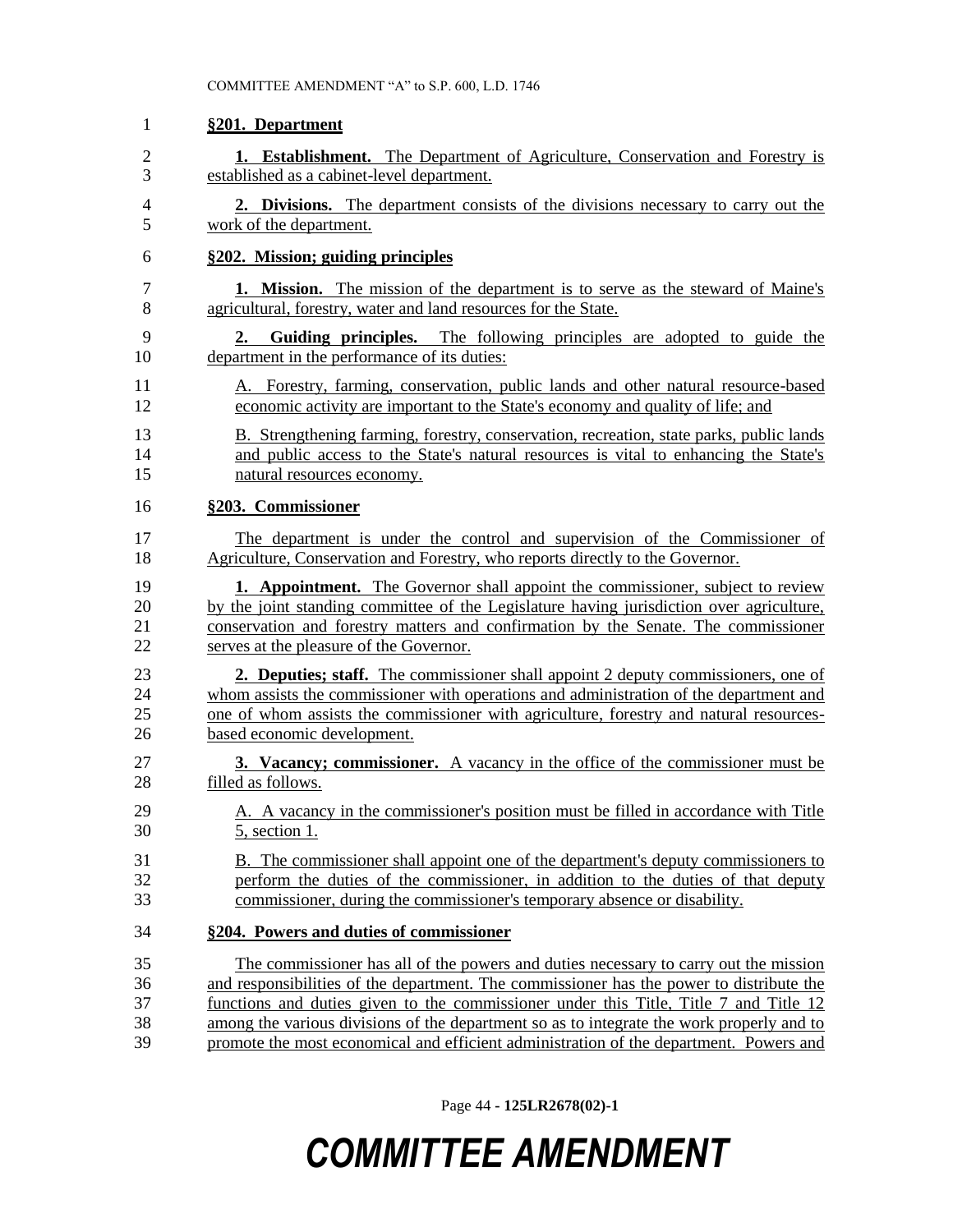1 duties given to the commissioner or the department in this Title, Title 7 or Title 12 must be assumed and carried out by the divisions that the commissioner designates and may in turn be delegated to subordinates by division directors with the approval of the commissioner.

 **1. Administration.** The commissioner shall administer the department in accordance with the requirements of this Title and shall fulfill the duties prescribed to the commissioner by state and federal law.

 **2. Rulemaking.** The commissioner shall adopt rules to implement this Title. Rules adopted pursuant to this subsection are routine technical rules, as defined in Title 5, chapter 375, subchapter 2-A, unless otherwise specified.

 **3. Employees.** The commissioner may employ personnel as necessary to carry out the work of the department. Except as otherwise provided by law, all personnel of the department are under the immediate supervision, direction and control of the commissioner. Department personnel are subject to the Civil Service Law, except for positions subject to appointment by the commissioner under subsection 4 and as otherwise specified.

 **4. Appointments.** The deputy commissioners and division directors of the department are appointed by the commissioner and serve at the pleasure of the commissioner, except as otherwise provided by law. Deputy commissioners and division directors appointed pursuant to this Title must have educational qualifications and 21 professional experience directly related to the functions of and services provided by the relevant unit or division. relevant unit or division.

### **§205. Department organization; divisions**

 The department is composed of the following divisions, each of which is under the direction and supervision of a director:

 **1. Division of Agricultural Resource Development.** The Division of Agricultural Resource Development, whose director must be qualified by training, experience and skill in agricultural management;

 **2. Division of Forestry.** The Division of Forestry, also known as the Maine Forest Service, whose director must be qualified by training, experience and skill in forestry;

 **3. Division of Parks and Public Lands.** The Division of Parks and Public Lands, whose director must be qualified by training, experience and skill in parks, public lands, outdoor recreation or natural resource management. The commissioner shall appoint a deputy director to assist the director. The deputy director serves at the pleasure of the commissioner;

#### **4. Division of Quality Assurance and Regulation.** The Division of Quality Assurance and Regulation, whose director must be qualified by training, experience and skill in food quality and regulatory inspections;

 **5. Division of Animal and Plant Health.** The Division of Animal and Plant Health, whose director must be qualified by training, experience and skill in scientific crop and animal production;

Page 45 **- 125LR2678(02)-1**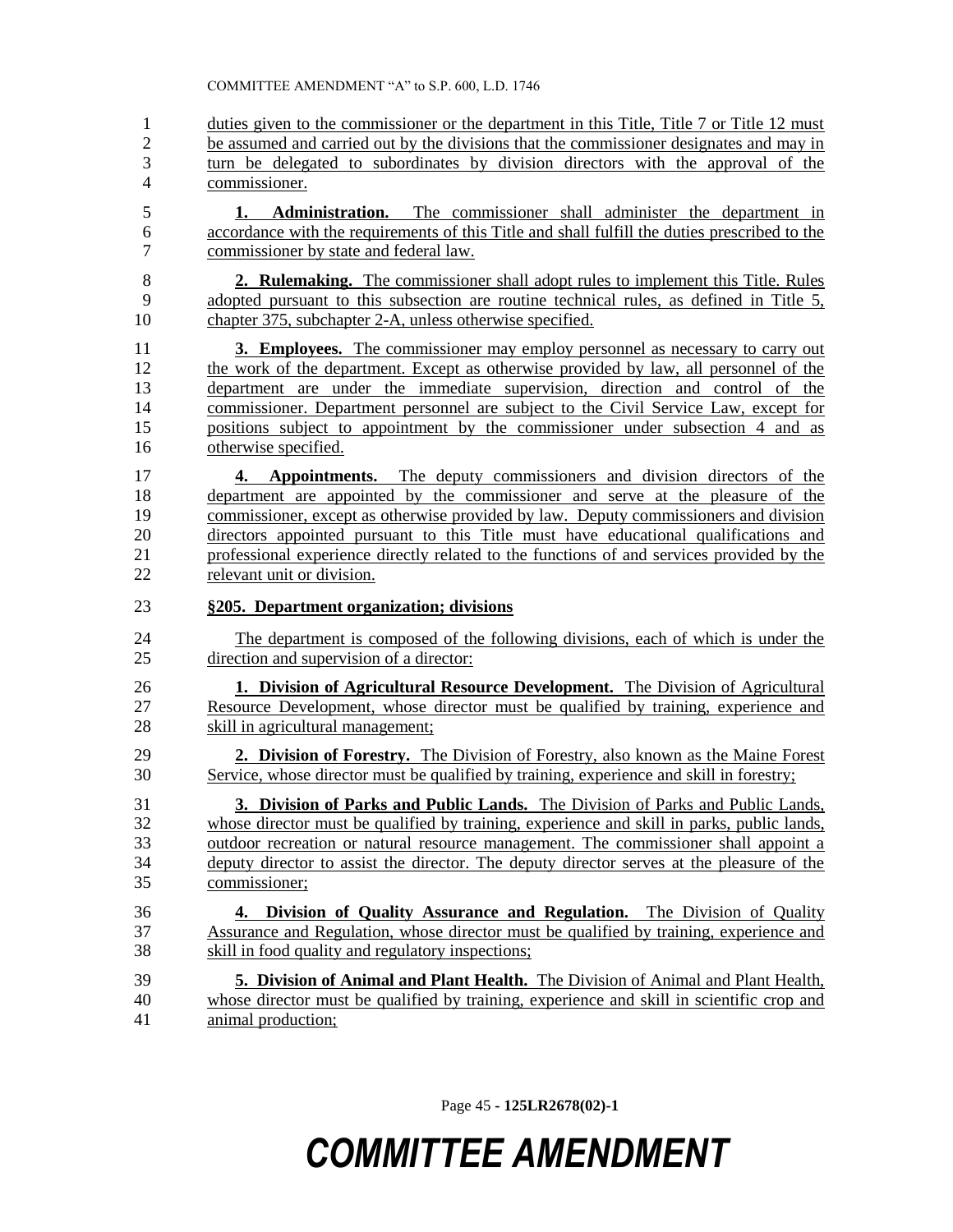**6. Division of Geology and Natural Areas.** The Division of Geology and Natural Areas, whose director must be qualified by training, experience and skill in geology, natural areas or applied natural sciences; and

 **7. Division of Land Use Planning, Permitting and Compliance.** The Division of Land Use Planning, Permitting and Compliance, whose director must be qualified by experience in planning and administration. The director provides the principal administrative, operational and executive support to the Maine Land Use Regulation Commission. The director is subject to appointment and removal by the commissioner, with the consent of a majority of members of the Maine Land Use Regulation Commission.

 **Sec. V-2. Legislative intent; contingent repeal.** It is the intent of the Legislature that a bill submitted pursuant to Part W, section 4 that consolidates the Maine Revised Statutes, Title 7 and portions of Title 12 into Title 7-A be enacted into law by the 126th Legislature. If a bill submitted pursuant to Part W, section 4 has not been enacted into law by December 3, 2014, Title 7-A is repealed on that date.

 **Sec. V-3. Contingent revision clause.** This section takes effect if the Maine Revised Statutes, Title 7-A is repealed pursuant to section 2.

 1. Wherever in the Maine Revised Statutes, Title 7, the words "Department of Agriculture, Conservation and Forestry" appear or reference is made to that department, they are amended to read or mean, as appropriate, "Department of Agriculture, Food and Rural Resources." The Revisor of Statutes shall implement this revision when updating, publishing or republishing the statutes.

 2. Wherever in the Maine Revised Statutes, Title 12, the words "Department of Agriculture, Conservation and Forestry" appear or reference is made to that department, they are amended to read or mean, as appropriate, "Department of Conservation." The Revisor of Statutes shall implement this revision when updating, publishing or republishing the statutes.

 3. Wherever in the Maine Revised Statutes, Title 7, the words "Commissioner of Agriculture, Conservation and Forestry" appear or reference is made to that position, they are amended to read or mean, as appropriate, "Commissioner of Agriculture, Food and Rural Resources." The Revisor of Statutes shall implement this revision when updating, publishing or republishing the statutes.

 4. Wherever in the Maine Revised Statutes, Title 12, the words "Commissioner of Agriculture, Conservation and Forestry" appear or reference is made to that position, they are amended to read or mean, as appropriate, "Commissioner of Conservation." The Revisor of Statutes shall implement this revision when updating, publishing or republishing the statutes.

### **PART W**

 **Sec. W-1. Transition.** Notwithstanding the Maine Revised Statutes, Title 7 and Title 12, the following provisions apply to the reassignment of the duties and responsibilities of the Department of Agriculture, Food and Rural Resources and the

Page 46 **- 125LR2678(02)-1**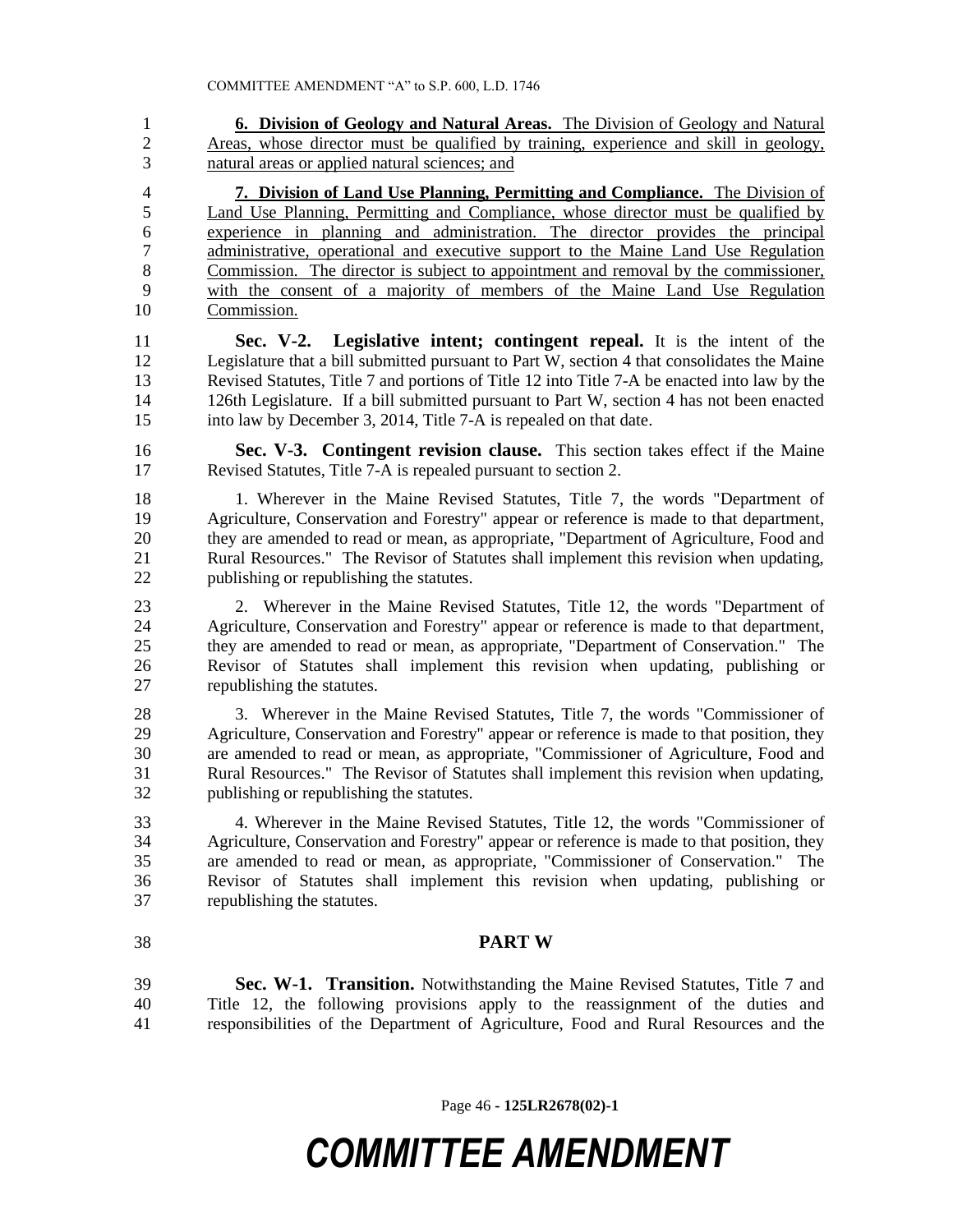Department of Conservation to the Department of Agriculture, Conservation and Forestry.

 1. The Department of Agriculture, Food and Rural Resources and the Department of Conservation as heretofore created and established by law are incorporated into the Department of Agriculture, Conservation and Forestry. All references to, responsibilities of and authority conferred upon the Department of Agriculture, Food and Rural Resources and the Department of Conservation, and those departments' predecessors, throughout the Maine Revised Statutes are deemed to refer to and vest in the Department of Agriculture, Conservation and Forestry created by this Act, as the successor department. The Department of Agriculture, Conservation and Forestry is the successor in every way to the powers, duties and functions as assigned in the Maine Revised Statutes, Title 7 to the Department of Agriculture, Food and Rural Resources and Title 12 to the Department of Conservation, as they pertain to services provided in agriculture, conservation and forestry under this Act.

 2. Notwithstanding the provisions of the Maine Revised Statutes, Title 5, all accrued expenditures, assets, liabilities, balances of appropriations, allocations, transfers, revenues and other available funds in an account or subdivision of an account of the Department of Agriculture, Food and Rural Resources and the Department of Conservation that pertain to the duties of the Department of Agriculture, Conservation and Forestry as set forth in this Act must be transferred to the proper accounts of the Department of Agriculture, Conservation and Forestry by the State Controller or by financial order upon the request of the State Budget Officer and with the approval of the Governor.

 3. All rules of the Department of Agriculture, Food and Rural Resources and the Department of Conservation, as they pertain to the duties of the Department of Agriculture, Conservation and Forestry as set forth in this Act, that are in effect on the effective date of this Act remain in effect until rescinded, revised or amended.

 4. All contracts, agreements and compacts of the Department of Agriculture, Food and Rural Resources and the Department of Conservation, as they pertain to the duties set forth in this Act, that are in effect on the effective date of this Act remain in effect until they expire or are altered by the parties involved in the contracts, agreements or compacts. The Department of Agriculture, Conservation and Forestry is the successor agency for all federal grants and programs administered by the United States Department of Agriculture and any other federal programs, grants and contracts.

 5. All records of the Department of Agriculture, Food and Rural Resources and the Department of Conservation, as they pertain to the duties set forth in this Act, must be transferred to the Department of Agriculture, Conservation and Forestry as necessary to implement this Act.

 6. All property and equipment of any bureau, division or program of the Department of Agriculture, Food and Rural Resources and the Department of Conservation pertaining to the duties set forth in this Act are transferred to the Department of Agriculture, Conservation and Forestry as necessary to implement this Act.

 7. Notwithstanding the Maine Revised Statutes, Title 7-A, section 203 or any other provision of law, upon the effective date of this Act, the individual holding the position of Commissioner of Agriculture, Food and Rural Resources becomes the Commissioner of

Page 47 **- 125LR2678(02)-1**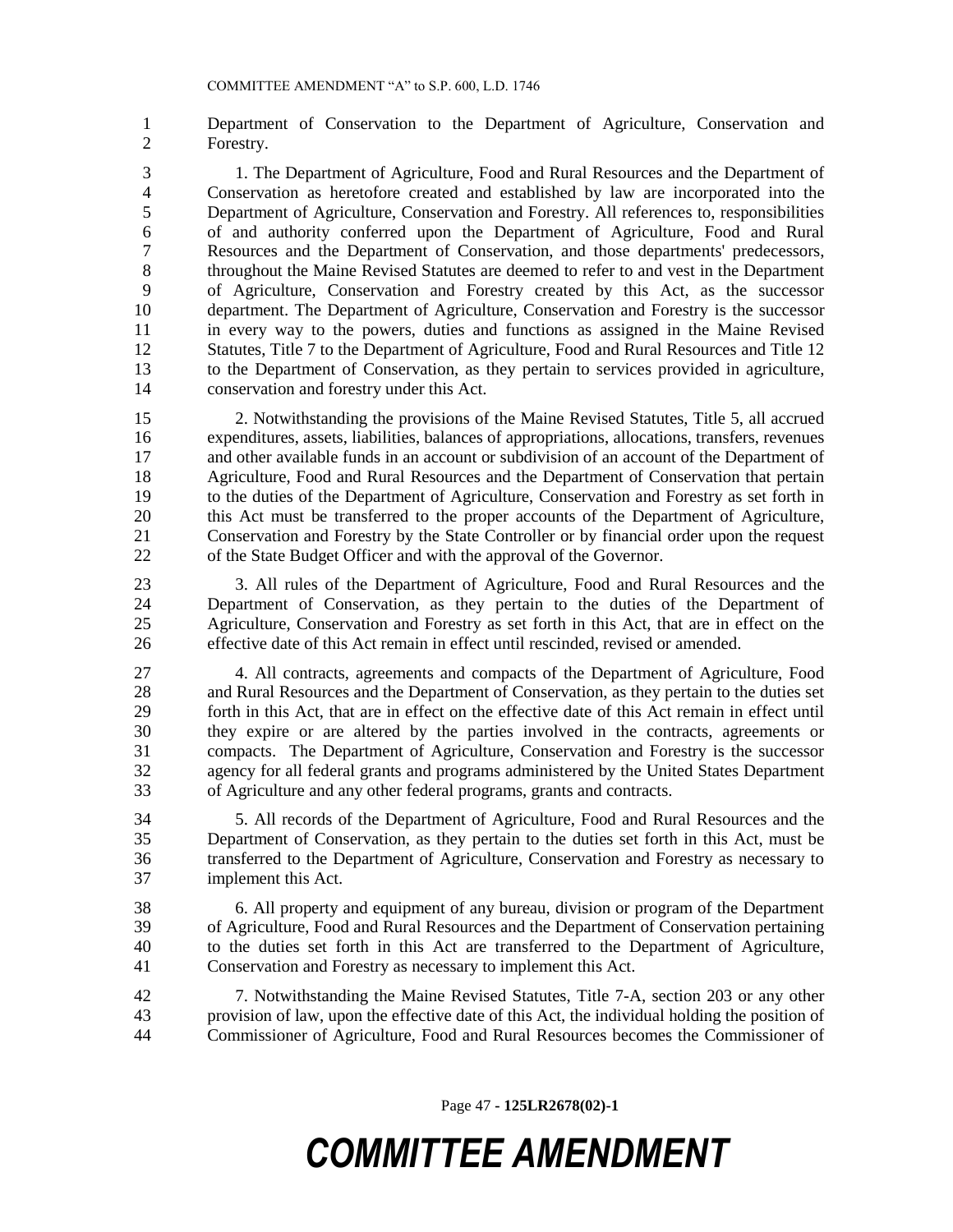Agriculture, Conservation and Forestry without the need of appointment or confirmation. The Commissioner of Agriculture, Conservation and Forestry shall assume and is vested with all of the duties and powers of that office, as well as the duties and powers of the office of the Commissioner of Agriculture, Food and Rural Resources and the office of the Commissioner of Conservation. This provision is intended to change the procedure for appointment and confirmation of the first Commissioner of Agriculture, Conservation and Forestry.

 8. Employees of the Department of Agriculture, Conservation and Forestry who were employees of the Department of Agriculture, Food and Rural Resources and the Department of Conservation immediately prior to the effective date of this Act retain all their employee rights, privileges and benefits, including sick leave, vacation and seniority, provided under the Civil Service Law or collective bargaining agreements. The Department of Administrative and Financial Services, Bureau of Human Resources shall provide assistance to the affected departments and shall assist with the orderly implementation of this subsection.

 **Sec. W-2. Conflicts and inconsistencies.** If the Commissioner of Agriculture, Conservation and Forestry finds a conflict or inconsistency between provisions in the Maine Revised Statutes, Title 7 and Title 12 or rules adopted under those titles, the commissioner shall attempt to resolve that conflict or inconsistency by interpreting the laws or rules together to give effect to the intent of the Legislature or agency, as the case may be. If the commissioner determines rulemaking is required to resolve a conflict or inconsistency, the commissioner may adopt rules as authorized under Title 7-A, section 204, subsection 2. In adopting rules under this section, the commissioner has sole 24 discretion to determine whether an emergency exists. The commissioner shall notify the<br>25 members of the ioint standing committee of the Legislature having iurisdiction over members of the joint standing committee of the Legislature having jurisdiction over agriculture, conservation and forestry matters prior to adopting any emergency rule under this section.

 **Sec. W-3. Interim meetings; authorized.** The joint standing committee of the Legislature having jurisdiction over agriculture, conservation and forestry matters is authorized to meet up to 6 times during the 2012 legislative interim to hear and discuss reports regarding planning, program operation and implementation issues related to the establishment of the Department of Agriculture, Conservation and Forestry. At these meetings, the Commissioner of Agriculture, Conservation and Forestry shall brief the committee on program operation issues, progress, challenges and the timeline for implementation. The committee shall provide opportunities for stakeholders to communicate with the committee.

 **Sec. W-4. Legislation; review.** Following the development of a department budget pursuant to section 9, the Department of Agriculture, Conservation and Forestry shall review those provisions of the Maine Revised Statutes governing the Department of Agriculture, Conservation and Forestry, including but not limited to the Maine Revised Statutes, Titles 7, 7-A and 12. Based upon the review, the department, working with the joint standing committee of the Legislature having jurisdiction over agriculture, conservation and forestry matters, shall develop and submit a bill for introduction to the 126th Legislature to consolidate existing law into Title 7-A, to update Title 7-A and to correct any errors and inconsistencies in law that result from this Part.

Page 48 **- 125LR2678(02)-1**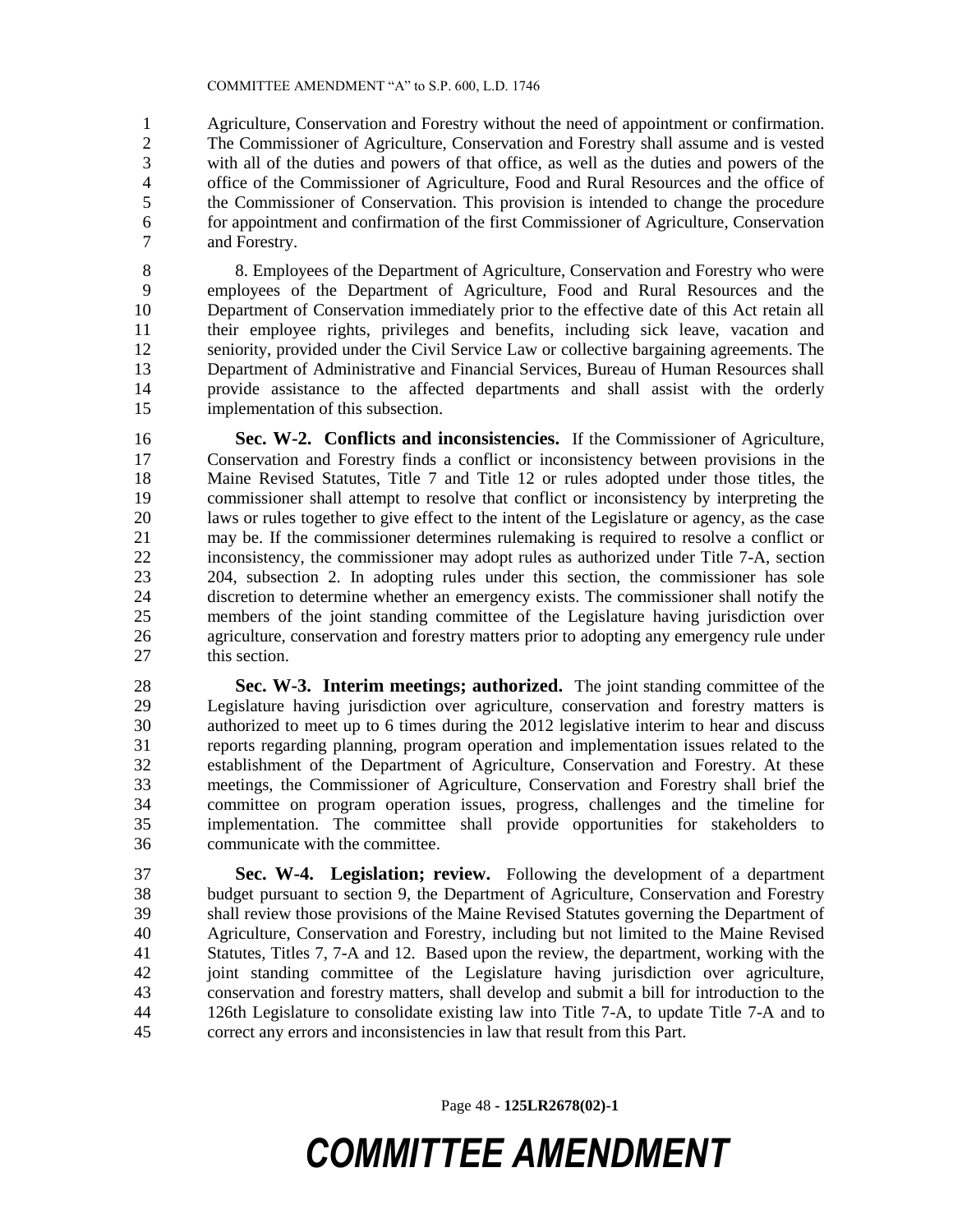**Sec. W-5. Maine Revised Statutes amended; revision clause.** Wherever in 2 the Maine Revised Statutes the words "Department of Agriculture, Food and Rural<br>3 Resources" or "Department of Conservation" appear or reference is made to either or both Resources" or "Department of Conservation" appear or reference is made to either or both of those departments with reference to the duties transferred to the Department of Agriculture, Conservation and Forestry as set forth in this Act, they are amended to read or mean, as appropriate, "Department of Agriculture, Conservation and Forestry." The Revisor of Statutes shall implement this revision when updating, publishing or republishing the statutes.

 **Sec. W-6. Maine Revised Statutes amended; revision clause.** Wherever in the Maine Revised Statutes the words "Commissioner of Agriculture, Food and Rural Resources" or "Commissioner of Conservation" appear or reference is made to either or both of these positions with reference to the duties transferred to the Commissioner of Agriculture, Conservation and Forestry as set forth in this Act, they are amended to read or mean, as appropriate, "Commissioner of Agriculture, Conservation and Forestry." The Revisor of Statutes shall implement this revision when updating, publishing or republishing the statutes.

 **Sec. W-7. Maine Revised Statutes amended; revision clause.** Wherever in the Maine Revised Statutes the words "Bureau of Forestry," "Bureau of Parks and Lands" or "Bureau of Geology and Natural Areas" appear or reference is made to any of these bureaus with reference to the duties transferred to the Department of Agriculture, Conservation and Forestry as set forth in this Act, they are amended to read or mean, as appropriate, "Division of Forestry," "Division of Parks and Public Lands," "Division of 23 Geology and Natural Areas" or "the division." The Revisor of Statutes shall implement this revision when undating publishing or republishing the statutes this revision when updating, publishing or republishing the statutes.

 **Sec. W-8. Maine Revised Statutes amended; revision clause.** Wherever in the Maine Revised Statutes the words "Division of Forest Protection" appear or reference is made to the Division of Forest Protection, they are amended to read or mean "the forest protection unit within the Department of Agriculture, Conservation and Forestry." The Revisor of Statutes shall implement this revision when updating, publishing or republishing the statutes.

 **Sec. W-9. Budget.** The Department of Administrative and Financial Services, Bureau of the Budget shall work with the employees of the Department of Agriculture, Food and Rural Resources and the Department of Conservation with regard to the duties transferred to the Department of Agriculture, Conservation and Forestry as set forth in this Act to develop the budget for the Department of Agriculture, Conservation and Forestry in conjunction with the Natural Resources Service Center of the Department of Administrative and Financial Services.

 **Sec. W-10. Federal approval.** If the Commissioner of Agriculture, Conservation and Forestry determines that federal approval will not be obtained for any part of this Part that requires federal approval, the commissioner shall notify the joint standing committee of the Legislature having jurisdiction over agriculture, conservation and forestry matters, the joint standing committee of the Legislature having jurisdiction over appropriations and financial affairs and the Executive Director of the Legislative Council.

Page 49 **- 125LR2678(02)-1**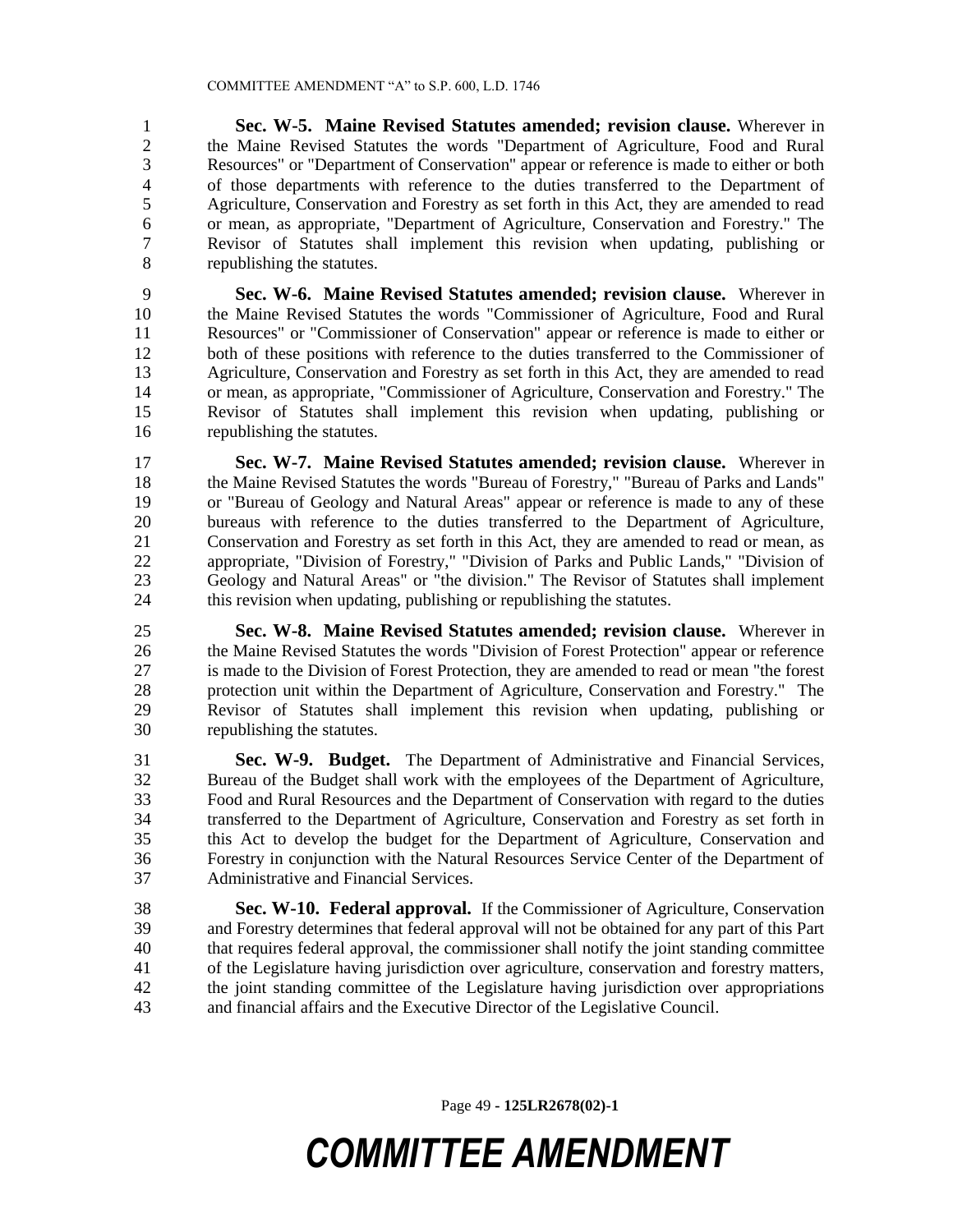**Sec. W-11. Functions and duties; rules, guidelines, policies and manuals.**  Notwithstanding any provision of law to the contrary, the divisions established within the Department of Agriculture, Conservation and Forestry pursuant to the Maine Revised Statutes, Title 7-A, section 205 shall assume the functions and the duties of the bureaus, divisions and offices within the former Department of Agriculture, Food and Rural Resources and the former Department of Conservation in accordance with all rules, guidelines, policies, manuals and similar documents adopted by or distributed by either the former Department of Agriculture, Food and Rural Resources or the former Department of Conservation that are in effect on the effective date of this Act. These rules, guidelines, policies, manuals and similar documents remain in effect until rescinded, revised or amended, without regard to references therein to departmental offices, bureaus, divisions, units or employee titles or classifications that may no longer exist or that may be changed in the future.

### **PART X**

 **Sec. X-1. 5 MRSA §7-B,** as amended by PL 2003, c. 688, Pt. A, §1, is further amended to read:

#### **§7-B. Use of state vehicles for commuting**

 A state-owned or state-leased vehicle may not be used by any employee to commute between home and work, except for those vehicles authorized and assigned to employees of the Baxter State Park Authority and to law enforcement officials within the following organizational units: Bureau of State Police; Maine Drug Enforcement Agency; Office of 22 the State Fire Marshal; the division within the Department of Public Safety designated by the Commissioner of Public Safety to enforce the law relating to the manufacture, importation, storage, transportation and sale of all liquor and to administer those laws relating to licensing and collection of taxes on malt liquor and wine; Bureau of Motor 26 Vehicles; Bureau of Marine Patrol; Bureau of Forestry, Division of Forest Protection the forest protection unit within the Division of Forestry; Bureau of Warden Service; and 28 Bureau of Parks and Lands Division of Parks and Public Lands.

 **Sec. X-2. 5 MRSA §1582, sub-§4,** as amended by PL 2011, c. 1, Pt. S, §1, is further amended to read:

 **4. Use of savings; personal services funds.** Savings accrued from unused funding of employee benefits may not be used to increase services provided by employees. Accrued salary savings generated within an appropriation or allocation for Personal Services may be used for the payment of nonrecurring Personal Services costs only within the account where the savings exist. Accrued savings generated from vacant positions within a General Fund account's appropriation for Personal Services may be used to offset Personal Services shortfalls in other General Fund accounts that occur as a direct result of Personal Services appropriation reductions for projected vacancies, and accrued savings generated within a Highway Fund account's allocations for Personal Services may be used to offset Personal Services shortfalls in other Highway Fund accounts that occur as a direct result of Personal Services allocation reductions for projected vacancies; except that the transfer of such accrued savings is subject to review by the joint standing committee of the Legislature having jurisdiction over appropriations

Page 50 **- 125LR2678(02)-1**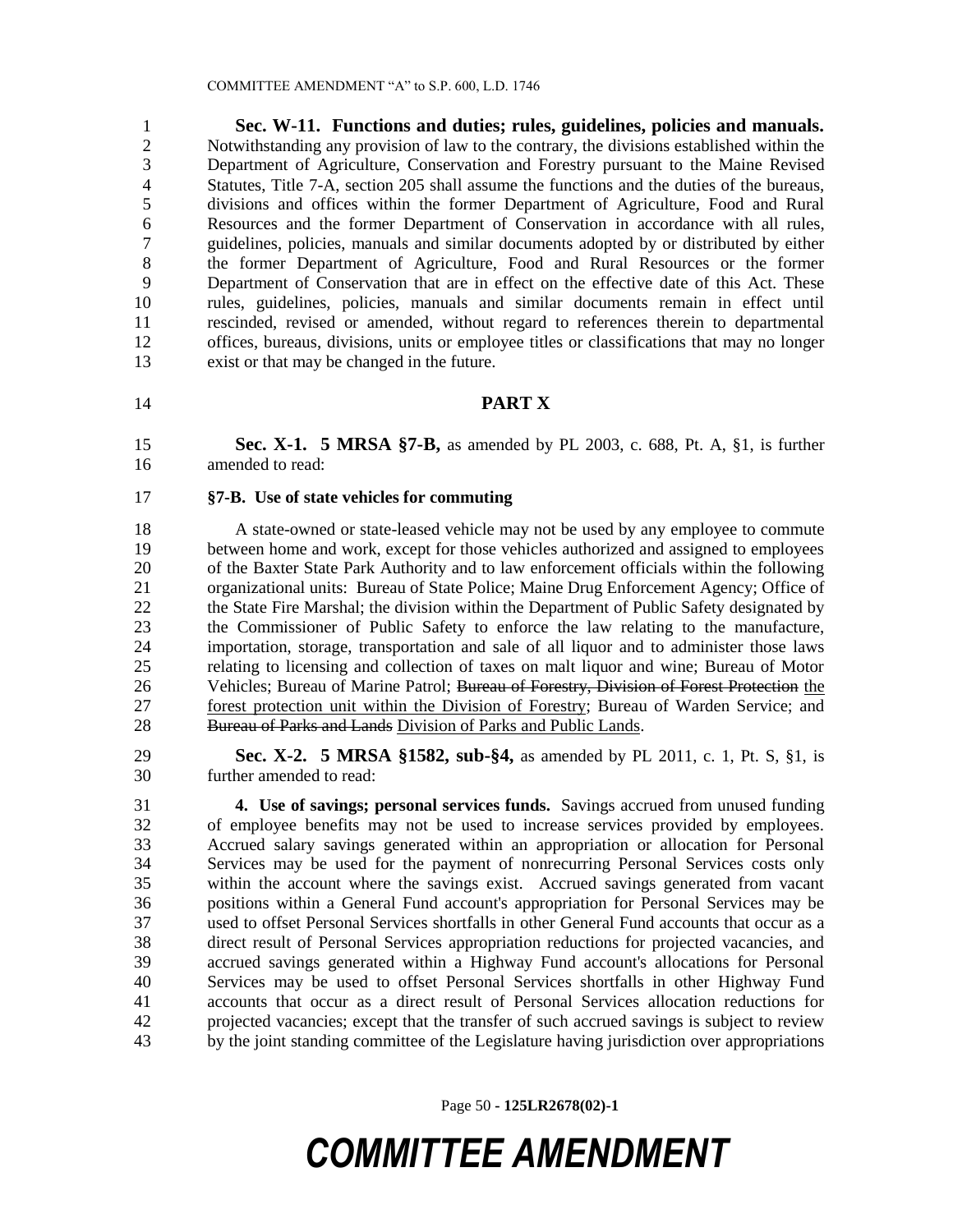and financial affairs. Costs related to acting capacity appointments and emergency, unbudgeted overtime for which it is impractical to budget in advance may be used with the approval of the appointing authority. Other actions such as retroactive compensation for reclassifications or reallocations and retroactive or one-time settlements related to arbitrator or court decisions must be recommended by the department or agency head and approved by the State Budget Officer. Salary and employee benefits savings may not be used to fund recurring Personal Services actions either in the account where the savings 8 exist or in another account. At the close of each fiscal year, except for the Division of Forest Protection forest protection unit account within the Department of Agriculture, Conservation and Forestry, the Disproportionate Share - Riverview Psychiatric Center and the Disproportionate Share - Dorothea Dix Psychiatric Center accounts within the Department of Health and Human Services and the Education in the Unorganized Territory account within the Department of Education, any unexpended General Fund Personal Services appropriations to executive branch agencies including accounts that are authorized to carry unexpended balances forward must lapse to the Salary Plan program, General Fund account in the Department of Administrative and Financial Services.

 **Sec. X-3. 5 MRSA §6204, sub-§1,** as amended by PL 2011, c. 655, Pt. II, §1, is further amended to read:

19 **1. Composition.** The board consists of  $\frac{119}{2}$  members,  $\frac{76}{6}$  who are private citizens 20 and  $\frac{4}{3}$  who are permanent members. The permanent members are the Commissioner of Conservation; the Commissioner of Inland Fisheries and Wildlife; the Commissioner 22 of Marine Resources; and the Commissioner of Agriculture, Food and Rural Resources Conservation and Forestry.

 **Sec. X-4. 5 MRSA §6204, sub-§6,** as amended by PL 2011, c. 655, Pt. II, §2, is further amended to read:

 **6. Assistance.** The Department of Conservation; the Department of Inland Fisheries 27 and Wildlife; the Department of Transportation; the Department of Agriculture, Food and 28 Rural Resources Conservation and Forestry; and all other state agencies shall provide staff support and assistance considered necessary by the board to fulfill the objectives of this chapter. If agency assistance is not available, consultants may be hired from the proceeds of either the Land for Maine's Future Fund or the Public Access to Maine Waters Fund to assist the board in carrying out its responsibilities.

 **Sec. X-5. 12 MRSA §8003, sub-§3, ¶M,** as amended by PL 1999, c. 155, Pt. A, §2, is further amended to read:

 M. Except for lands acquired under the authority of paragraph N, the director is authorized, with the consent of the commissioner, to sell, grant, lease, transfer or 37 otherwise convey any real or personal property under the jurisdiction of the bureau division. The director shall deposit the proceeds from the sale or lease of property into the Division of Forest Protection Account forest protection unit account. At least 60 days prior to offering any surplus property for sale under this paragraph, the director shall notify the Executive Director of the Legislative Council and the joint standing committee of the Legislature having jurisdiction over forest resources of the director's intent to sell the property.

Page 51 **- 125LR2678(02)-1**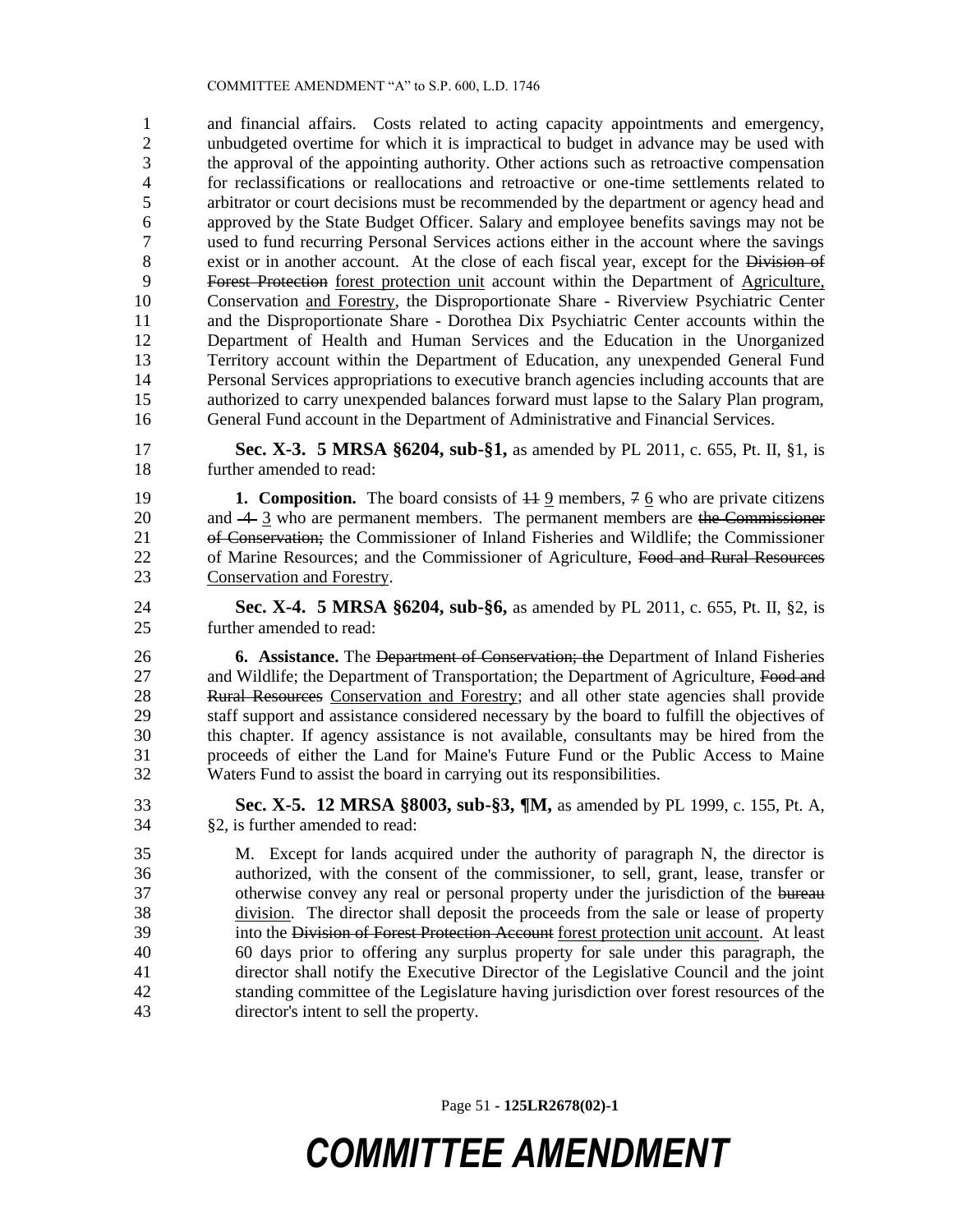| $\mathbf{1}$   | Sec. X-6. 12 MRSA §8003, sub-§3, ¶M-1, as amended by PL 1999, c. 155, Pt.               |
|----------------|-----------------------------------------------------------------------------------------|
| $\overline{2}$ | A, §3, is further amended to read:                                                      |
| 3              | M-1. The proceeds under paragraph M may be used only to upgrade existing                |
| $\overline{4}$ | structures owned by the Division of Forest Protection forest protection unit within the |
| 5              | division, to consolidate operations of the division unit through the improvement,       |
| 6              | repair, replacement, purchase or construction of structures and to purchase land upon   |
| $\tau$         | which to build structures. Ownership of any land purchased under this paragraph or      |
| 8              | structures purchased or constructed under this paragraph must be held in the name of    |
| 9              | the division unit. Ownership of land or property purchased under this paragraph may     |
| 10             | also be held in the name of the Bureau of General Services when the division unit       |
| 11             | participates in the consolidation of facilities with other state agencies. Any purchase |
| 12             | of land or a structure pursuant to this paragraph must be approved by the Director of   |
| 13             | the Bureau of General Services.                                                         |
| 14             | Sec. X-7. 12 MRSA §8901, sub-§1, as amended by PL 1999, c. 155, Pt. A, §4, is           |
| 15             | further amended to read:                                                                |
| 16             | <b>1. Appointment.</b> The Director of the Bureau Division of Forestry shall appoint    |
| 17             | forest rangers, subject to the Civil Service Law and the State Supervisor, Division of  |
| 18             | Forest Protection of the forest protection unit of the Division of Forestry. Rangers    |
| 19             | assigned to posts at Clayton Lake, St. Pamphile, Estcourt Station, Daaquam, Musquacook  |
| 20             | Lake, Snare Brook and Baker Lake must be bilingual in French and English.               |
| 21             | <b>Sec. X-8. 38 MRSA §1871, sub-§1,</b> as enacted by PL 2001, c. 434, Pt. B, §2 and    |
| 22             | amended by PL 2003, c. 689, Pt. B, §7, is further amended to read:                      |
| 23             | <b>1. Membership.</b> The task force consists of $\frac{17}{16}$ members as follows:    |
| 24             | A. The following $5\frac{4}{3}$ ex officio voting members:                              |
| 25             | (1) The commissioner or the commissioner's designee, who serves as the chair of         |
| 26             | the task force;                                                                         |
| 27             | (2) The Commissioner of Inland Fisheries and Wildlife or the commissioner's             |
| 28             | designee;                                                                               |
| 29             | (3) The Commissioner of Health and Human Services or the commissioner's                 |
| 30             | designee; and                                                                           |
| 31             | (4) The Commissioner of Agriculture, Food and Rural Resources Conservation              |
| 32             | and Forestry or the commissioner's designee; and                                        |
| 33             | (5) The Commissioner of Conservation or the commissioner's designee; and                |
| 34             | B. Twelve members representing the public appointed by the Governor:                    |
| 35             | (1) One representative of the State's lake associations;                                |
| 36             | (2) One representative of a statewide recreational watercraft owners association;       |
| 37             | (3) One representative of a statewide organization of marina owners;                    |
| 38             | (4) One representative of a lakes education program;                                    |

Page 52 **- 125LR2678(02)-1**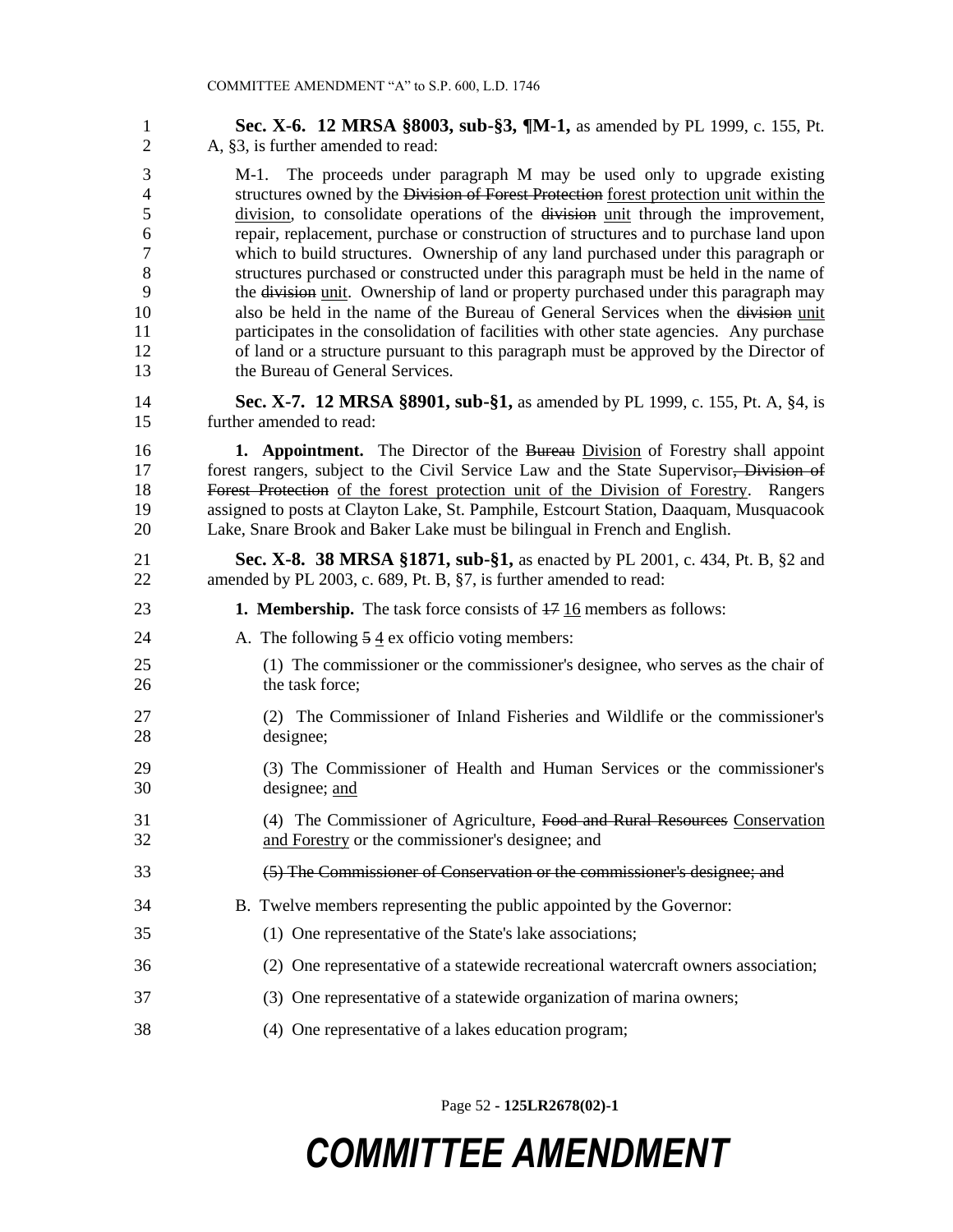| 1            | (5) One representative of public drinking water utilities;                                                                                                                  |
|--------------|-----------------------------------------------------------------------------------------------------------------------------------------------------------------------------|
| 2            | (6) One representative of commercial tree and garden nurseries;                                                                                                             |
| 3            | (7) One representative of home gardeners;                                                                                                                                   |
| 4            | (8) One representative of municipal government;                                                                                                                             |
| 5            | (9) One representative of a statewide sporting association;                                                                                                                 |
| 6            | (10) One representative of a statewide outdoor recreational group;                                                                                                          |
| 7            | (11) One person with demonstrated expertise in lake ecology; and                                                                                                            |
| 8<br>9<br>10 | (12) One public member who has demonstrated experience or interest in the area<br>of threats to fish and wildlife posed by invasive aquatic plants and nuisance<br>species. |
| 11           | <b>PARTY</b>                                                                                                                                                                |
| 12<br>13     | Sec. Y-1. 2 MRSA $\S6$ , sub- $\S1$ , as repealed and replaced by PL 2005, c. 397, Pt.<br>A, §1, is amended to read:                                                        |
| 14<br>15     | <b>1. Range 91.</b> The salaries of the following state officials and employees are within<br>salary range 91:                                                              |
| 16           | Commissioner of Transportation;                                                                                                                                             |
| 17           | <b>Commissioner of Conservation;</b>                                                                                                                                        |
| 18           | Commissioner of Agriculture, Conservation and Forestry;                                                                                                                     |
| 19           | Commissioner of Administrative and Financial Services;                                                                                                                      |
| 20           | Commissioner of Education;                                                                                                                                                  |
| 21           | Commissioner of Environmental Protection;                                                                                                                                   |
| 22           | Executive Director of Dirigo Health;                                                                                                                                        |
| 23           | Commissioner of Public Safety;                                                                                                                                              |
| 24           | Commissioner of Professional and Financial Regulation;                                                                                                                      |
| 25           | Commissioner of Labor;                                                                                                                                                      |
| 26           | Commissioner of Agriculture, Food and Rural Resources;                                                                                                                      |
| 27           | Commissioner of Inland Fisheries and Wildlife;                                                                                                                              |
| 28           | <b>Commissioner of Marine Resources;</b>                                                                                                                                    |
| 29           | Commissioner of Corrections;                                                                                                                                                |
| 30           | Commissioner of Economic and Community Development;                                                                                                                         |
| 31           | Commissioner of Defense, Veterans and Emergency Management; and                                                                                                             |
| 32           | Executive Director, Workers' Compensation Board.                                                                                                                            |

Page 53 **- 125LR2678(02)-1**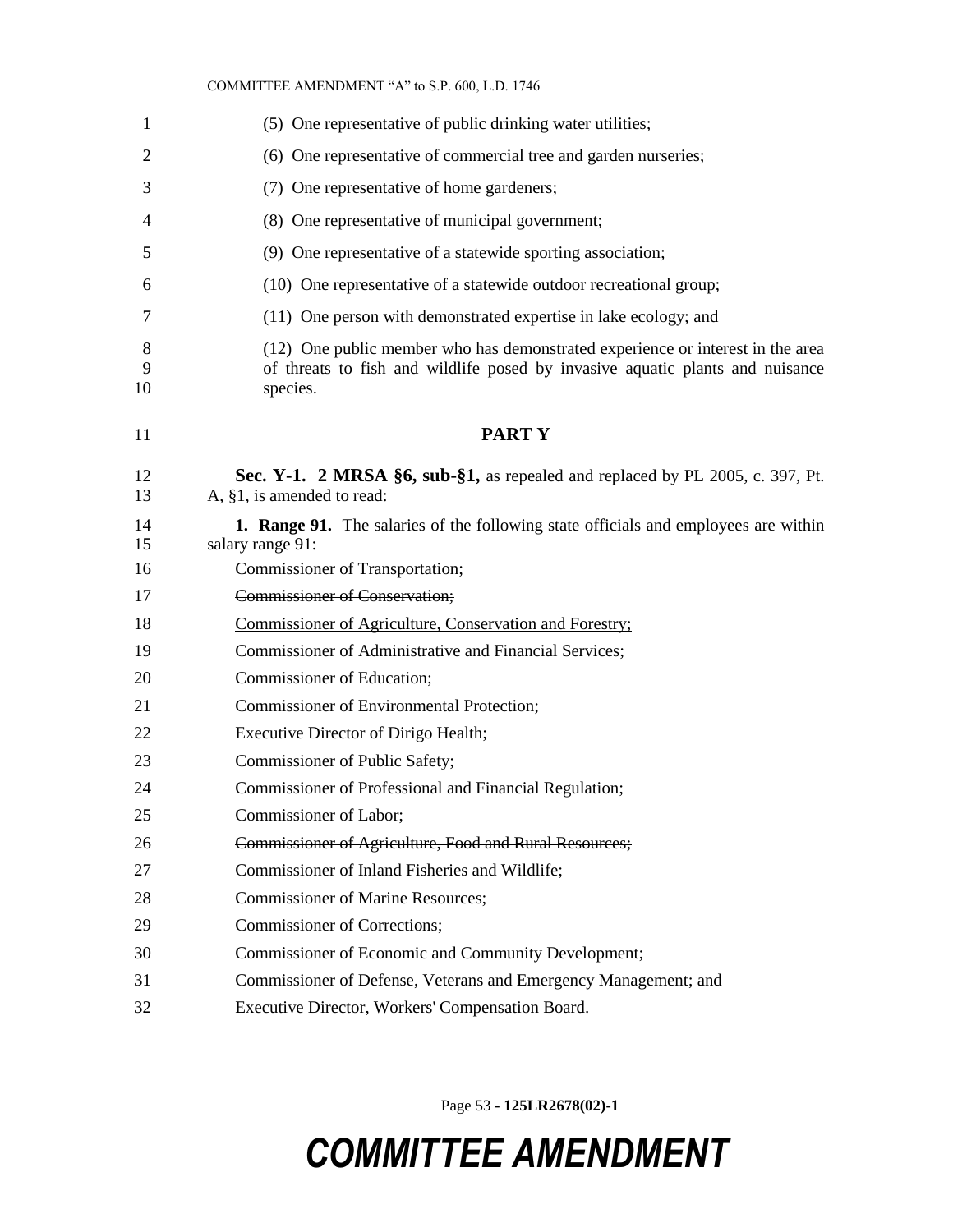| 1<br>2   | <b>Sec. Y-2. 2 MRSA §6, sub-§3,</b> as amended by PL 2011, c. 655, Pt. I, §2 and Pt.<br>CC, §1 and affected by Pt. I, §11 and Pt. CC, §4, is further amended to read:   |
|----------|-------------------------------------------------------------------------------------------------------------------------------------------------------------------------|
| 3<br>4   | 3. Range 89. The salaries of the following state officials and employees are within<br>salary range 89:                                                                 |
| 5        | Director, Bureau of General Services;                                                                                                                                   |
| 6        | Director, Bureau of Alcoholic Beverages and Lottery Operations;                                                                                                         |
| 7        | State Budget Officer;                                                                                                                                                   |
| 8        | <b>State Controller;</b>                                                                                                                                                |
| 9        | Director of the Bureau, Division of Forestry;                                                                                                                           |
| 10       | Director, Governor's Office of Policy and Management;                                                                                                                   |
| 11       | Director, Energy Resources Office;                                                                                                                                      |
| 12       | Director of Human Resources;                                                                                                                                            |
| 13       | Director, Bureau Division of Parks and Public Lands; and                                                                                                                |
| 14       | Director of the Governor's Office of Communications.                                                                                                                    |
| 15<br>16 | <b>Sec. Y-3. 2 MRSA §6, sub-§5,</b> as amended by PL 2011, c. 655, Pt. KK, §2 and<br>affected by §34, is further amended to read:                                       |
| 17<br>18 | <b>5. Range 86.</b> The salaries of the following state officials and employees are within<br>salary range 86:                                                          |
| 19       | Director of Labor Standards;                                                                                                                                            |
| 20       | State Archivist;                                                                                                                                                        |
| 21       | Director, Bureau of Geology, Natural Areas and Coastal Resources;                                                                                                       |
| 22       | <b>Executive Director, Maine Land Use Regulation Commission;</b>                                                                                                        |
| 23       | Director, Division of Geology, Natural Areas and Coastal Resources;                                                                                                     |
| 24       | Director, Division of Land Use Planning, Permitting and Compliance;                                                                                                     |
| 25       | Chair, Maine Unemployment Insurance Commission;                                                                                                                         |
| 26       | Child Welfare Services Ombudsman; and                                                                                                                                   |
| 27       | Director of the Maine Drug Enforcement Agency.                                                                                                                          |
| 28       | PART Z                                                                                                                                                                  |
| 29       | <b>Sec. Z-1.</b> 22 MRSA §3174-G, sub-§1, $\P$ E, as amended by PL 2011, c. 477, Pt.                                                                                    |
| 30       | $Z$ , §1, is further amended to read:                                                                                                                                   |
| 31<br>32 | On or before September 30, 2012, the parent or caretaker relative of a child<br>Е.<br>described in paragraph B or D when the child's family income is equal to or below |
| 33       | 200% of the nonfarm income official poverty line, subject to adjustment by the                                                                                          |
| 34       | commissioner under this paragraph and, beginning October 1, 2012, the parent or                                                                                         |
| 35       | caretaker relative of a child described in paragraph B or D when the child's family                                                                                     |
| 36       | income is equal to or below $133\%$ 100% of the nonfarm income official poverty line,                                                                                   |

Page 54 **- 125LR2678(02)-1**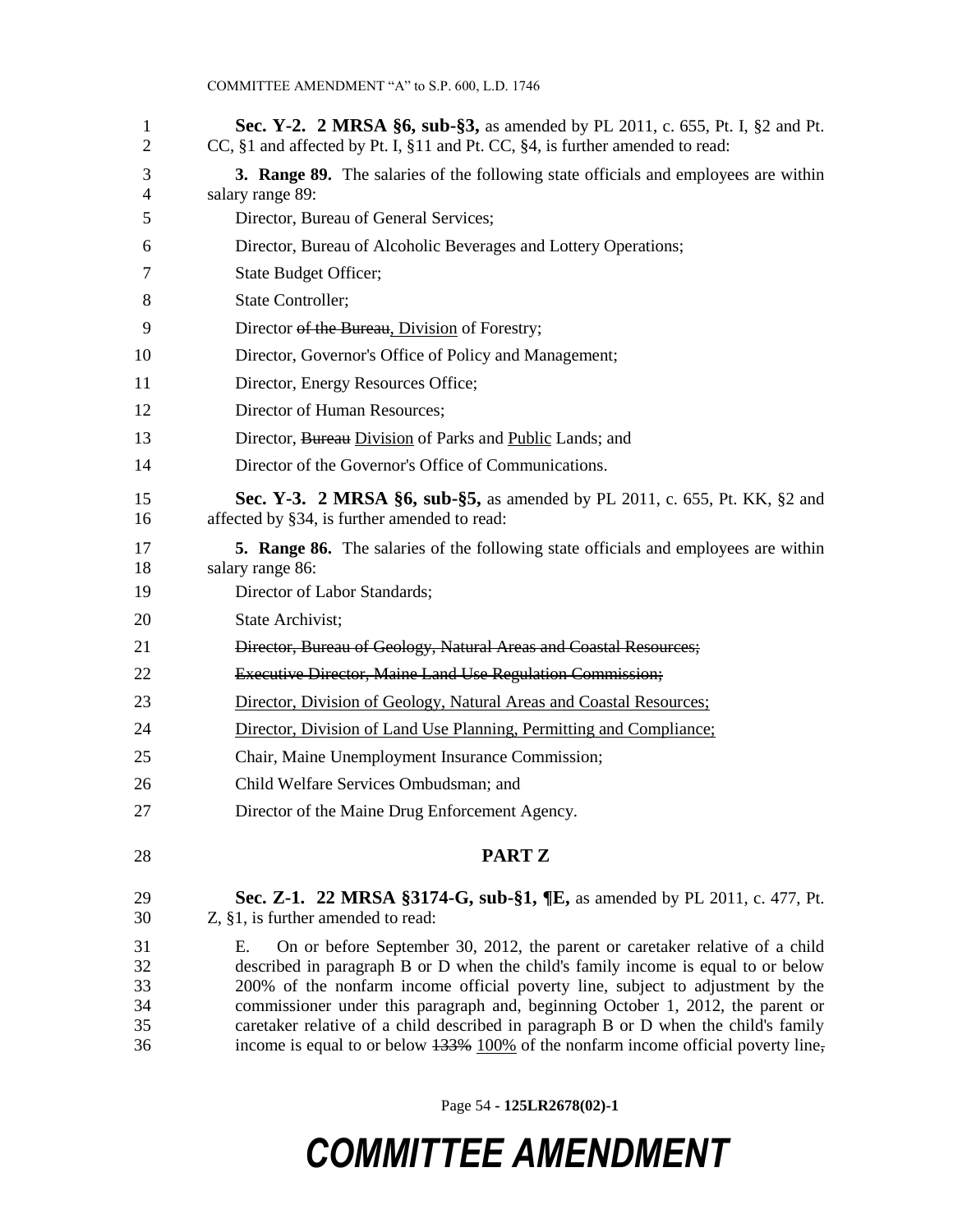subject to adjustment by the commissioner under this paragraph. Medicaid services provided under this paragraph must be provided within the limits of the program budget. Funds appropriated for services under this paragraph must include an annual inflationary adjustment equivalent to the rate of inflation in the Medicaid program. On a quarterly basis, the commissioner shall determine the fiscal status of program expenditures under this paragraph. If the commissioner determines that expenditures will exceed the funds available to provide Medicaid coverage pursuant to this paragraph, the commissioner must adjust the income eligibility limit for new applicants to the extent necessary to operate the program within the program budget. If, after an adjustment has occurred pursuant to this paragraph, expenditures fall below the program budget, the commissioner must raise the income eligibility limit to the extent necessary to provide services to as many eligible persons as possible within the fiscal constraints of the program budget, as long as on or before September 30, 2012 the income limit does not exceed 200% of the nonfarm income official poverty line and, beginning October 1, 2012, the income limit does not exceed 133% of the 16 nonfarm income official poverty line;

#### **Sec. Z-2. Contingent effective date.** This Part takes effect only if:

 1. The Commissioner of Health and Human Services receives written approval of the application for a waiver of the maintenance of effort requirements of the federal Patient Protection and Affordable Care Act for the changes in section 1 from the federal Centers for Medicare and Medicaid Services or the commissioner receives written notification from the Centers for Medicare and Medicaid Services that such a waiver is not necessary; and

 2. The Commissioner of Health and Human Services notifies the Secretary of State, the Secretary of the Senate, the Clerk of the House of Representatives and the Revisor of Statutes that written approval of the application for a waiver or written notification that such a waiver is not necessary has been received.

#### **PART AA**

 **Sec. AA-1. 3 MRSA §959, sub-§1, ¶F,** as amended by PL 2007, c. 356, §1 and affected by c. 695, Pt. D, §3, is further amended to read:

 F. The joint standing committee of the Legislature having jurisdiction over health and human services matters shall use the following list as a guideline for scheduling reviews:

- 
- (2) Office of Substance Abuse in 2005;
- (6) Department of Health and Human Services in 2009;
- (7) Board of the Maine Children's Trust Incorporated in 2011; and
- (9) Maine Developmental Disabilities Council in 2011.

 **Sec. AA-2. 4 MRSA §422, sub-§2, ¶A,** as enacted by PL 1999, c. 780, §1 and amended by PL 2001, c. 354, §3 and PL 2003, c. 689, Pt. B, §6, is further amended to read:

Page 55 **- 125LR2678(02)-1**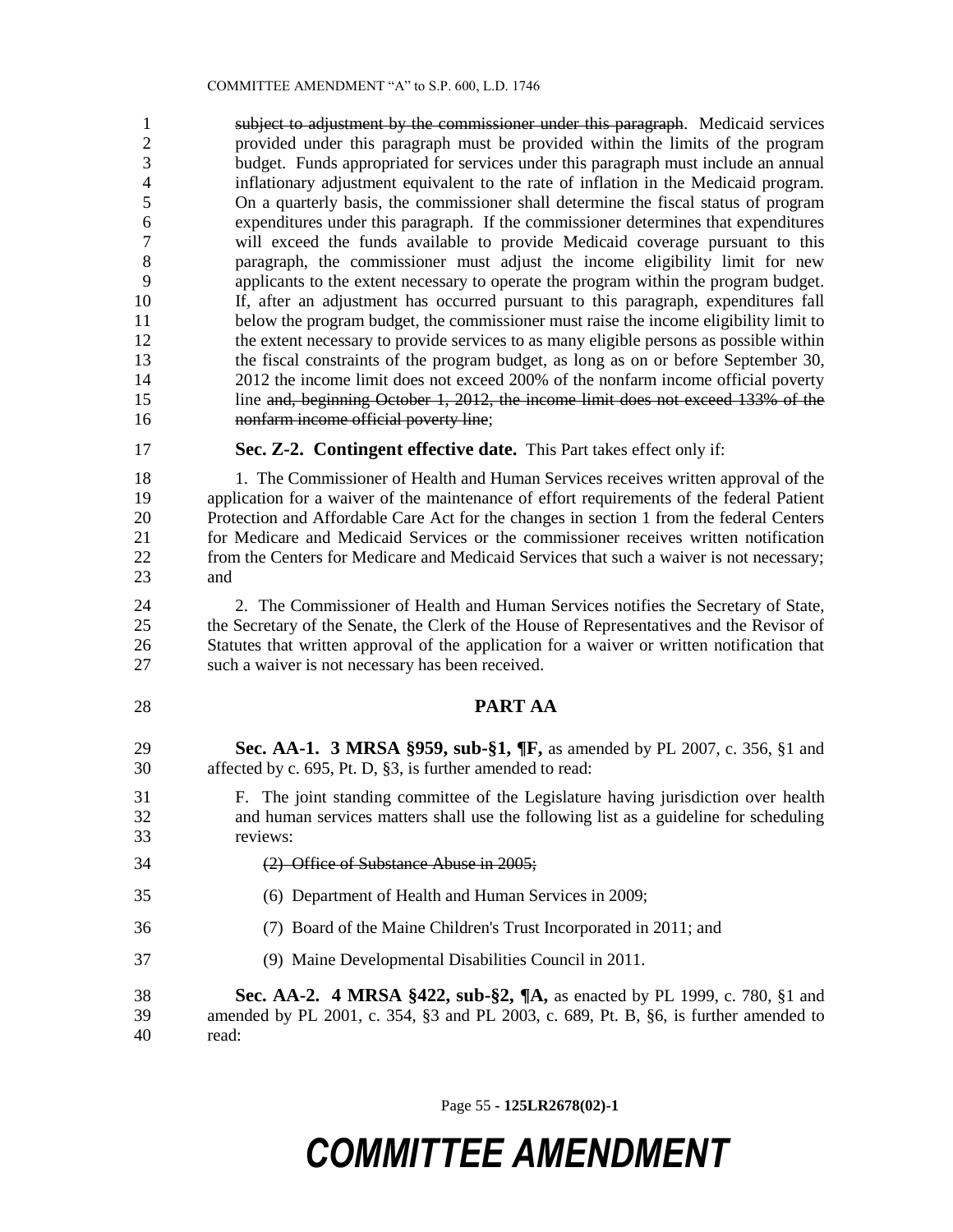| $\mathbf{1}$               | A. The Department of Health and Human Services <del>, Office of Substance Abuse</del> or                                                                                                                                                                                                                                                                                                                                                                       |
|----------------------------|----------------------------------------------------------------------------------------------------------------------------------------------------------------------------------------------------------------------------------------------------------------------------------------------------------------------------------------------------------------------------------------------------------------------------------------------------------------|
| $\overline{c}$             | other federal-licensed treatment providers or state-licensed treatment providers to                                                                                                                                                                                                                                                                                                                                                                            |
| 3                          | provide substance abuse services for alcohol and drug treatment program participants.                                                                                                                                                                                                                                                                                                                                                                          |
| $\overline{\mathcal{L}}$   | To the extent possible, the alcohol and drug treatment programs must access existing                                                                                                                                                                                                                                                                                                                                                                           |
| 5                          | substance abuse treatment resources for alcohol and drug treatment program                                                                                                                                                                                                                                                                                                                                                                                     |
| 6                          | participants;                                                                                                                                                                                                                                                                                                                                                                                                                                                  |
| $\tau$                     | <b>Sec. AA-3. 5 MRSA §939-A,</b> as enacted by PL 1993, c. 410, Pt. LL, §1, is                                                                                                                                                                                                                                                                                                                                                                                 |
| 8                          | repealed.                                                                                                                                                                                                                                                                                                                                                                                                                                                      |
| 9                          | Sec. AA-4. 5 MRSA §19202, sub-§2-B, ¶A, as enacted by PL 2009, c. 203, §4                                                                                                                                                                                                                                                                                                                                                                                      |
| 10                         | and affected by §8, is amended to read:                                                                                                                                                                                                                                                                                                                                                                                                                        |
| 11                         | A. The committee includes 7 members as follows, of whom only the Legislators are                                                                                                                                                                                                                                                                                                                                                                               |
| 12                         | voting members:                                                                                                                                                                                                                                                                                                                                                                                                                                                |
| 13                         | (1) Two members of the Legislature, one Senator nominated by the President of                                                                                                                                                                                                                                                                                                                                                                                  |
| 14                         | the Senate and one Representative nominated by the Speaker of the House of                                                                                                                                                                                                                                                                                                                                                                                     |
| 15                         | Representatives;                                                                                                                                                                                                                                                                                                                                                                                                                                               |
| 16<br>17<br>18             | The director of the HIV, STD and viral hepatitis program within the<br>(2)<br>Department of Health and Human Services, Maine Center for Disease Control<br>and Prevention;                                                                                                                                                                                                                                                                                     |
| 19<br>20                   | A representative of the Department of Education, nominated by the<br>(3)<br>Commissioner of Education;                                                                                                                                                                                                                                                                                                                                                         |
| 21<br>22                   | A representative of the Department of Corrections, nominated by the<br>(4)<br>Commissioner of Corrections;                                                                                                                                                                                                                                                                                                                                                     |
| 23                         | (5) A representative of the <u>organizational unit of the</u> Department of Health and                                                                                                                                                                                                                                                                                                                                                                         |
| 24                         | Human Services, Office of Substance Abuse that provides programs and services                                                                                                                                                                                                                                                                                                                                                                                  |
| 25                         | for substance abuse prevention and treatment, nominated by the Commissioner of                                                                                                                                                                                                                                                                                                                                                                                 |
| 26                         | Health and Human Services; and                                                                                                                                                                                                                                                                                                                                                                                                                                 |
| 27                         | (6) A representative of the Department of Health and Human Services, Office of                                                                                                                                                                                                                                                                                                                                                                                 |
| 28                         | MaineCare Services, nominated by the Commissioner of Health and Human                                                                                                                                                                                                                                                                                                                                                                                          |
| 29                         | Services.                                                                                                                                                                                                                                                                                                                                                                                                                                                      |
| 30                         | Sec. AA-5. 5 MRSA §20002, sub-§§2 and 3, as amended by PL 2007, c. 116,                                                                                                                                                                                                                                                                                                                                                                                        |
| 31                         | §1, are further amended to read:                                                                                                                                                                                                                                                                                                                                                                                                                               |
| 32                         | 2. Coordination of activities and services. To establish a single administrative unit                                                                                                                                                                                                                                                                                                                                                                          |
| 33                         | within the Department of Health and Human Services, with the responsibility for                                                                                                                                                                                                                                                                                                                                                                                |
| 34                         | planning, developing, implementing, coordinating and evaluating all of the State's alcohol                                                                                                                                                                                                                                                                                                                                                                     |
| 35                         | and other drug abuse prevention and treatment activities and services;                                                                                                                                                                                                                                                                                                                                                                                         |
| 36<br>37<br>38<br>39<br>40 | 3. Tobacco use by juveniles. To enforce the State's laws relating to the sale and use<br>of tobacco products by juveniles and to coordinate state and local activities related to<br>The office department shall take all necessary actions to ensure<br>those provisions.<br>compliance with the Synar Act, 42 United States Code, Section 300X-26, including the<br>preparations of reports for the signature of the Governor. All law enforcement agencies, |

Page 56 **- 125LR2678(02)-1**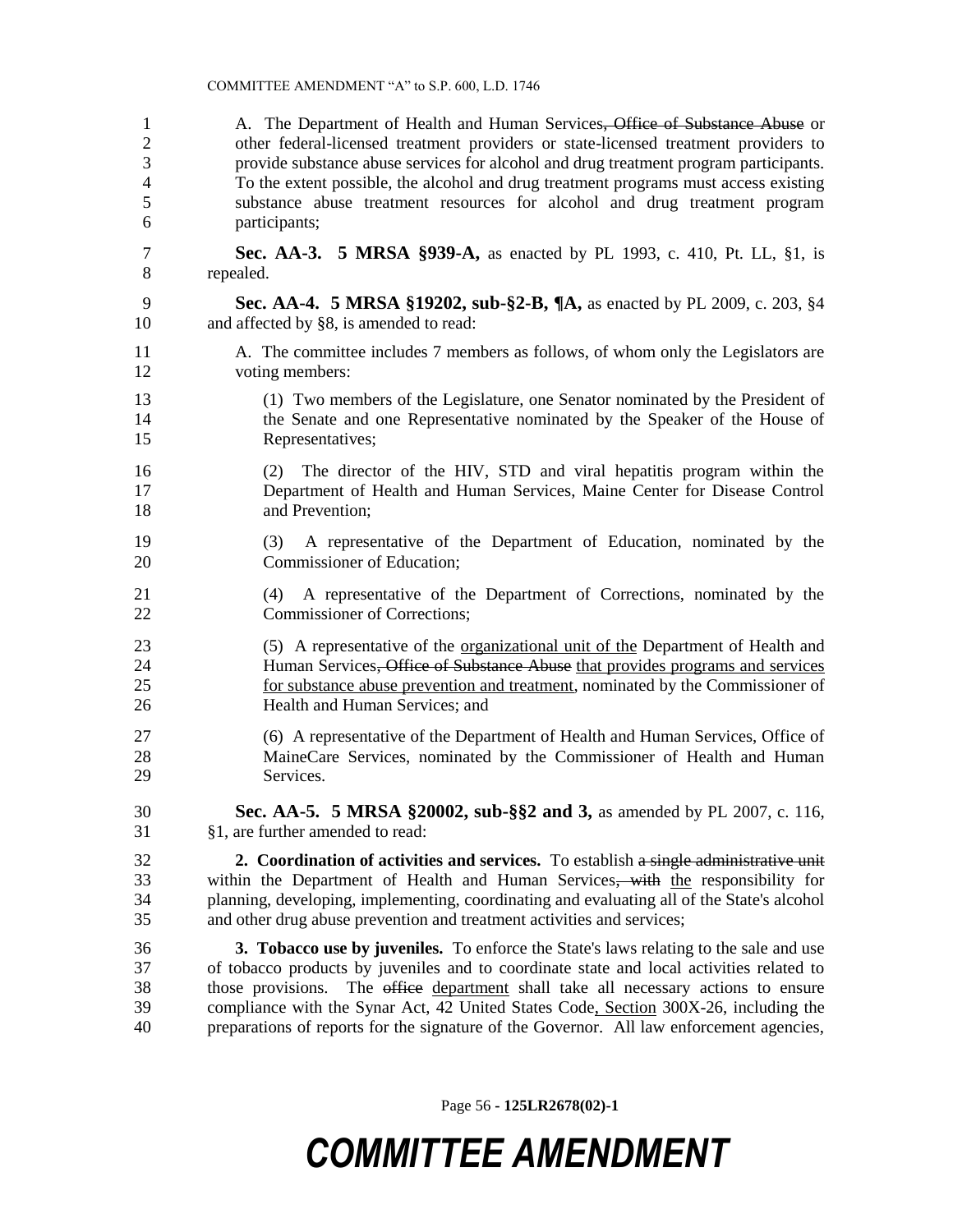all state departments, including the Department of Public Safety, and municipalities shall 2 cooperate with the office department in these efforts.

3 The office department may enter into any contracts or agreements necessary or incidental to the performance of its duties under this section, subject to section 20005, subsection 6 5 and section 20005-A. The office department shall provide or assist in the provision of voluntary training programs regarding the sales of tobacco products to juveniles; and

 **Sec. AA-6. 5 MRSA §20002, sub-§4,** as enacted by PL 2007, c. 116, §1, is amended to read:

 **4. Gambling addiction counseling.** To establish standards for the provision of gambling addiction counseling services and other activities relating to the prevention and 11 treatment of gambling addiction. The office department may accept private, state and federal funds to support the performance of its duties under this subsection.

 **Sec. AA-7. 5 MRSA §20003, sub-§2,** as enacted by PL 1989, c. 934, Pt. A, §3, is amended to read:

 **2. Approved public treatment facility.** "Approved public treatment facility" means 16 an alcohol treatment facility operating under the direction and control of the office department or providing treatment under this subchapter through a contract with the office department under section 20008, or any facility funded in whole or in part by municipal, state or federal funds.

 **Sec. AA-8. 5 MRSA §20003, sub-§3,** as amended by PL 1991, c. 850, §2, is further amended to read:

 **3. Approved treatment facility.** "Approved treatment facility" means a public or 23 private alcohol treatment facility meeting standards approved by the office department in 24 accordance with section 20005 and licensed pursuant to subchapter  $\frac{1}{2}$  and other applicable provisions of state law.

 **Sec. AA-9. 5 MRSA §20003, sub-§3-B,** as enacted by PL 1995, c. 560, Pt. L, §2 and affected by §16 and amended by PL 2001, c. 354, §3, is further amended to read:

 **3-B. Commissioner.** "Commissioner" means the Commissioner of Behavioral and Development Services Health and Human Services.

 **Sec. AA-10. 5 MRSA §20003, sub-§6,** as amended by PL 1991, c. 601, §4, is further amended to read:

 **6. Department.** "Department" means the Executive Department of Health and Human Services.

 **Sec. AA-11. 5 MRSA §20003, sub-§8,** as enacted by PL 1989, c. 934, Pt. A, §3, is repealed.

 **Sec. AA-12. 5 MRSA §20003, sub-§17,** as enacted by PL 1989, c. 934, Pt. A, §3, is repealed.

 **Sec. AA-13. 5 MRSA §20003, sub-§20,** as enacted by PL 1989, c. 934, Pt. A, §3, is amended to read:

Page 57 **- 125LR2678(02)-1**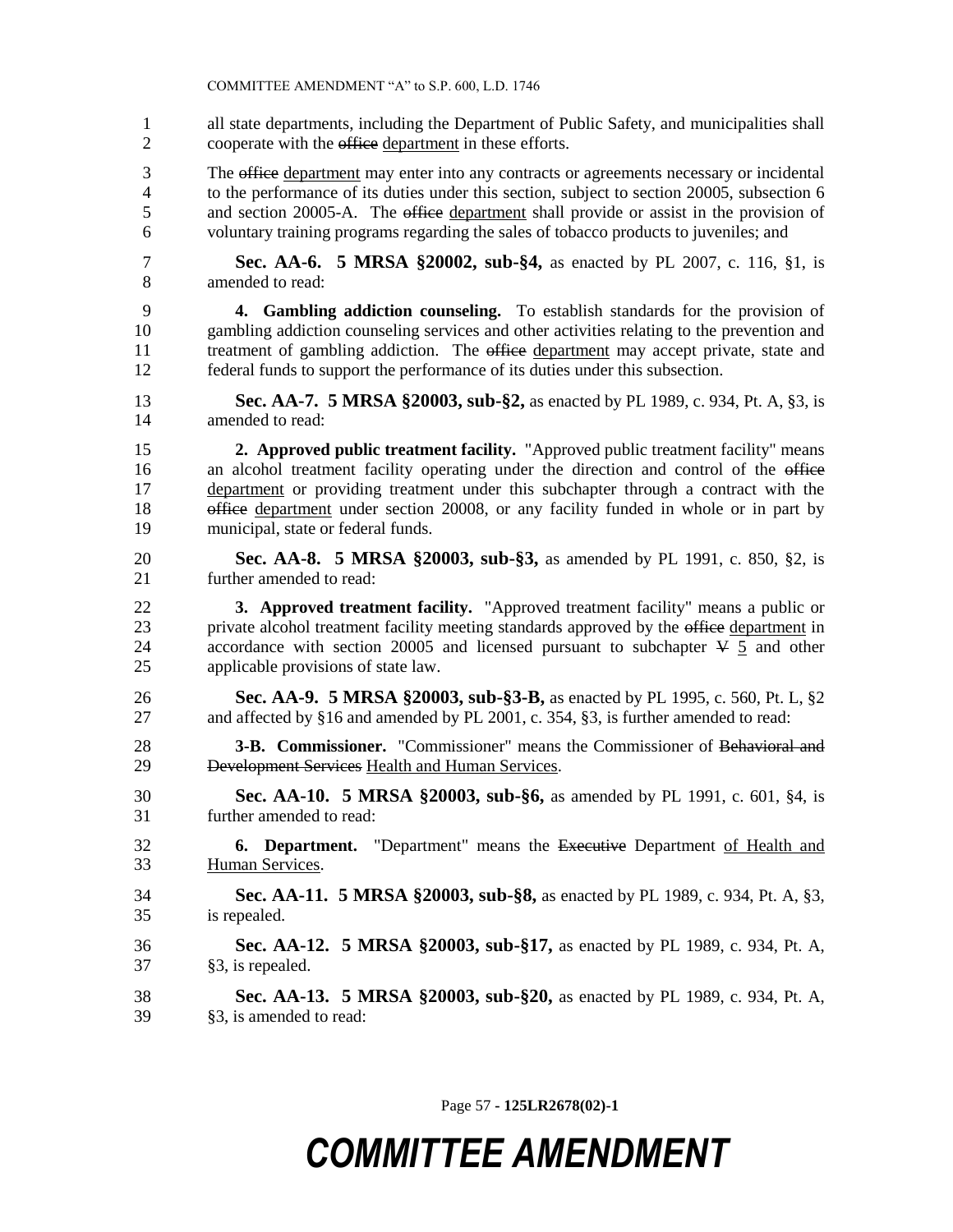**20. Standards.** "Standards" means criteria and rules of the office or the department that are to be met before and during operation of any treatment facility or treatment program. **Sec. AA-14. 5 MRSA §20004,** as repealed and replaced by PL 1995, c. 560, Pt. L, §3 and affected by §16 and amended by PL 2001, c. 354, §3 and PL 2003, c. 689, Pt. B, §6, is repealed. **Sec. AA-15. 5 MRSA §20004-A,** as enacted by PL 1993, c. 410, Pt. LL, §6, is amended to read: **§20004-A. Departments and agencies responsible for cooperation in implementation** All departments and agencies in State Government are required to cooperate with the 11 office department in its implementation and administration of this chapter. **Sec. AA-16. 5 MRSA §20005, first ¶,** as enacted by PL 1989, c. 934, Pt. A, §3, is amended to read: 14 The office department shall: **Sec. AA-17. 5 MRSA §20005, sub-§2,** as amended by PL 1991, c. 601, §6, is further amended to read: **2. Comprehensive plan.** Develop and provide for the implementation of a 18 comprehensive state plan for alcohol and drug abuse. Any plan developed by the office department must be subject to public hearing prior to implementation; **Sec. AA-18. 5 MRSA §20005, sub-§5,** as amended by PL 1995, c. 560, Pt. L, §4 and affected by §16, is further amended to read: **5. Budget.** Develop and submit to the Legislature by January 15th of the first year of each legislative biennium recommendations for continuing and supplemental allocations, deappropriations or reduced allocations and appropriations from all funding sources for all state alcohol and drug abuse programs. The office department shall make final recommendations to the Governor before any substance abuse funds are 27 appropriated or deappropriated in the Governor's proposed budget. The office department shall formulate all budgetary recommendations for the Driver Education and Evaluation Programs with the advice, consultation and full participation of the chief executive officer of the Driver Education and Evaluation Programs. Notwithstanding any other provision of law, funding appropriated and allocated by the 32 Legislature for the Office of Substance Abuse department for substance abuse prevention 33 and treatment is restricted solely to the that use of that office and may not be used for 34 other expenses of any other part of the department. By January 15th of each year, the 35 director commissioner or the commissioner's designee shall deliver a report of the budget and expenditures of the office department for substance abuse prevention and treatment to the joint standing committees of the Legislature having jurisdiction over appropriations and financial affairs and human resource matters; **Sec. AA-19. 5 MRSA §20005, sub-§6,** as amended by PL 2011, c. 542, Pt. A, §6, is further amended to read: **6. Contracts and licensing.** Through the director commissioner:

Page 58 **- 125LR2678(02)-1**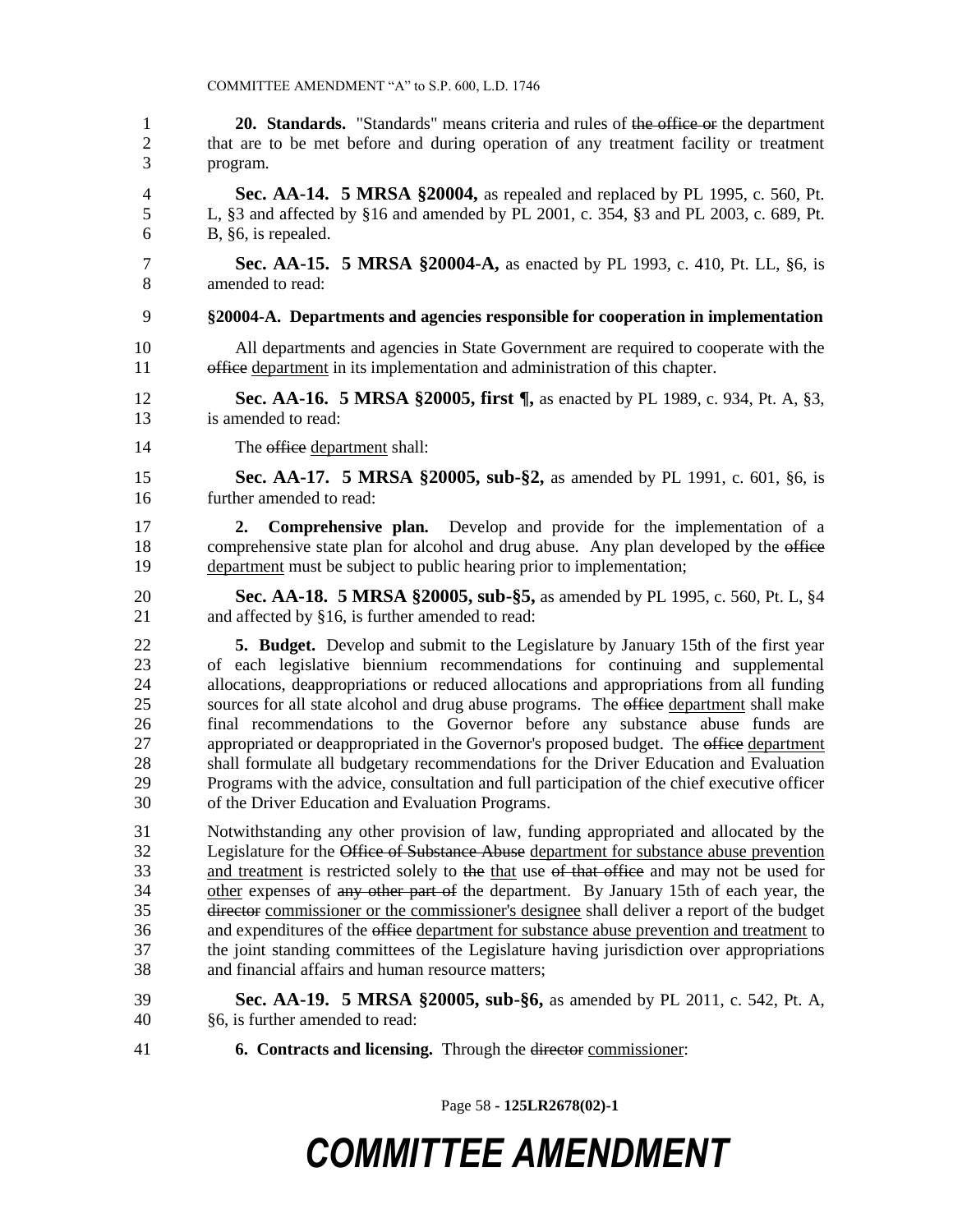- A. Administer all contracts with community service providers for the delivery of alcohol and drug abuse services;
- A-1. Administer all contracts with community service providers for the delivery of gambling addiction counseling services; and
- B. Establish operating and treatment standards and inspect and issue certificates of approval for approved treatment facilities, drug abuse treatment facilities or programs, including residential treatment centers, community-based service providers and facilities that are private nonmedical institutions pursuant to section 20024 and subchapter 5.
- 10 The commissioner may delegate contract and licensing duties under this subsection to the 11 Department of Health and Human Services, the Department of Corrections or other divisions of the department as long as that delegation ensures that contracting for alcohol 13 and other drug abuse services provided in community settings are is consolidated within 14 the Department of Health and Human Services department, that contracting for alcohol 15 and other drug abuse services delivered within correctional facilities are is consolidated within the Department of Corrections and that contracting for alcohol and other drug abuse services delivered within mental health facilities or as a component of programs 18 serving persons with intellectual disabilities or autism are is consolidated within the department.
- The commissioner may not delegate contract and licensing duties if that delegation results in increased administrative costs.
- The commissioner may not issue requests for proposals for existing contract services until the commissioner has adopted rules in accordance with the Maine Administrative Procedure Act to ensure that the reasons for which existing services are placed out for bid and the performance standards and manner in which compliance is evaluated are specified and that any change in provider is accomplished in a manner that fully protects the consumer of services.
- The commissioner shall establish a procedure to obtain assistance and advice from consumers of alcohol and other drug abuse services regarding the selection of contractors when requests for proposals are issued;
- **Sec. AA-20. 5 MRSA §20005, sub-§12,** as amended by PL 1991, c. 601, §6, is further amended to read:
- **12. Rules.** Adopt rules, in accordance with the Maine Administrative Procedure Act, necessary to carry out the purposes of this chapter and approve any rules adopted by state agencies for the purpose of implementing alcohol or drug abuse prevention or treatment programs.
- 37 All state agencies must comply with rules adopted by the office department regarding uniform alcohol and other drug abuse contracting requirements, formats, schedules, data collection and reporting requirements;
- **Sec. AA-21. 5 MRSA §20005, sub-§14,** as enacted by PL 1993, c. 410, Pt. LL, §10, is amended to read:

Page 59 **- 125LR2678(02)-1**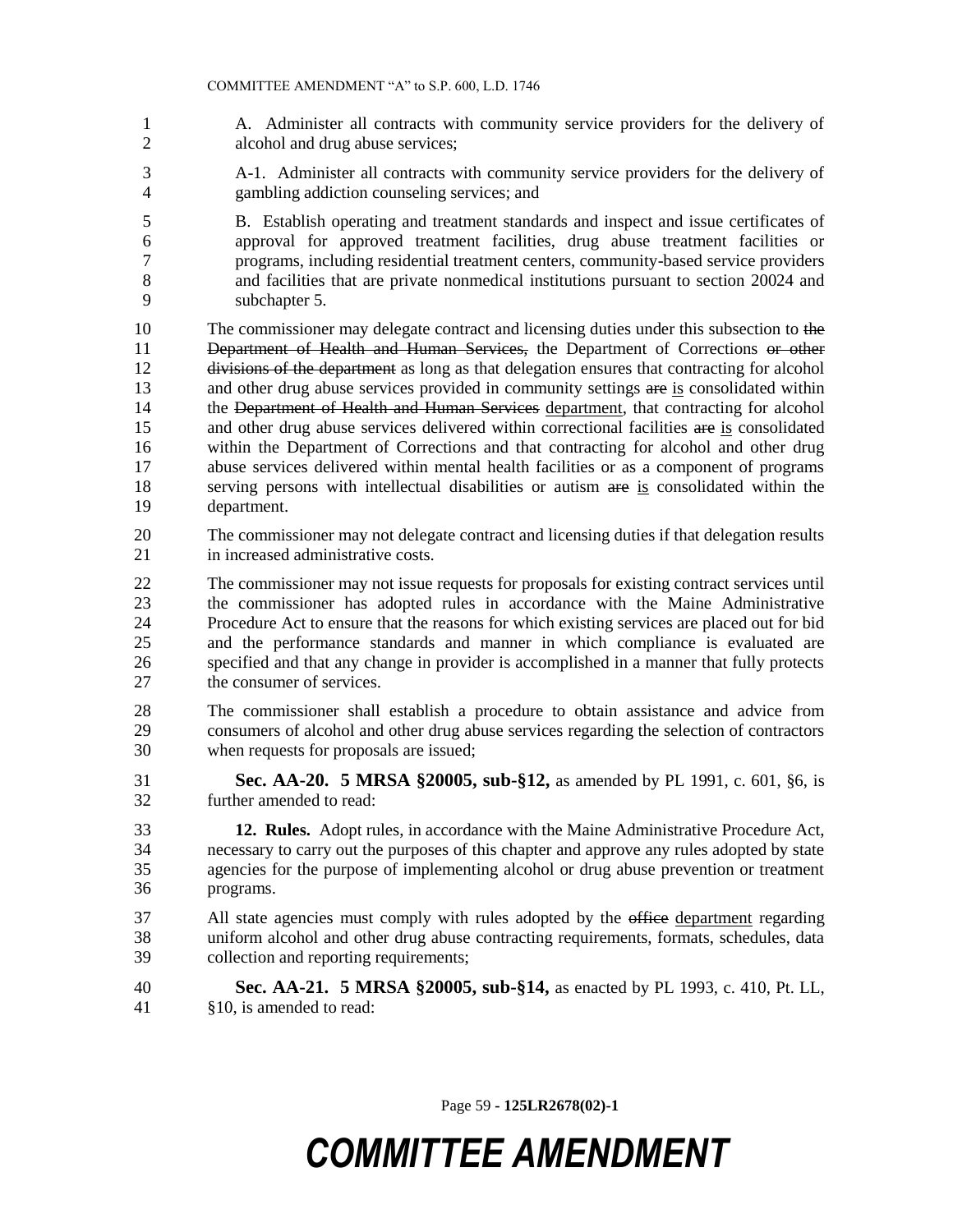**14. Interdepartmental cooperation.** Document to the Legislature's satisfaction, 2 active participation and cooperation between the office department and the other departments with which it works through the commission;

- **Sec. AA-22. 5 MRSA §20005, sub-§16,** as enacted by PL 1993, c. 410, Pt. LL, §10, is amended to read:
- **16. Substance abuse services plan.** Plan for not only those services funded directly by the office department, but also those additional services determined by the commission to be critical and related;
- **Sec. AA-23. 5 MRSA §20006-A,** as amended by PL 2007, c. 539, Pt. N, §7, is further amended to read:

#### **§20006-A. Commissioner duties**

- The director commissioner or the commissioner's designee shall:
- **1. Alternatives.** Propose alternatives to current alcohol and drug abuse prevention and treatment programs and services;
- **2. Investigate.** Conduct investigations and studies of any alcohol or drug abuse 16 program or community service provider operating under the control of the office 17 department or providing treatment under this chapter through a contract with the office department under section 20008, that are licensed pursuant to section 20024 or any facility funded in whole or in part by municipal, state or local funds, as necessary; and
- **3. Other duties and powers.** Carry out other duties and exercise other powers 21 granted to the <del>director</del> commissioner under this Act and delegated to the director by the commissioner under Title 22-A, section 207, subsection 3.

 **Sec. AA-24. 5 MRSA §20006-B,** as enacted by PL 2009, c. 622, §1, is amended to read:

**§20006-B. Gambling Addiction Prevention and Treatment Fund**

 **1. Fund established.** The Gambling Addiction Prevention and Treatment Fund, referred to in this section as "the fund," is established for the purpose of supporting 28 gambling addiction analysis, prevention and treatment to be administered by the office department. The fund is a dedicated, nonlapsing fund into which payments are received in accordance with Title 8, section 1036, subsection 2.

 **2. Report.** The director commissioner or the commissioner's designee shall report annually by March 1st to the joint standing committee of the Legislature having jurisdiction over gambling matters. The report must include a description of a continuum of care model used to identify the need for gambling addiction services, prevention efforts, intervention and treatment provided using money from the fund. The report must describe any collaborative efforts between the office department, the Gambling Control Board established under Title 8, section 1002 and slot machine operators licensed in accordance with Title 8, chapter 31 to support the purpose of the fund described in subsection 1. The director commissioner may submit recommendations for legislation to the joint standing committee of the Legislature having jurisdiction over gambling matters, which is authorized to submit that legislation to the Legislature.

Page 60 **- 125LR2678(02)-1**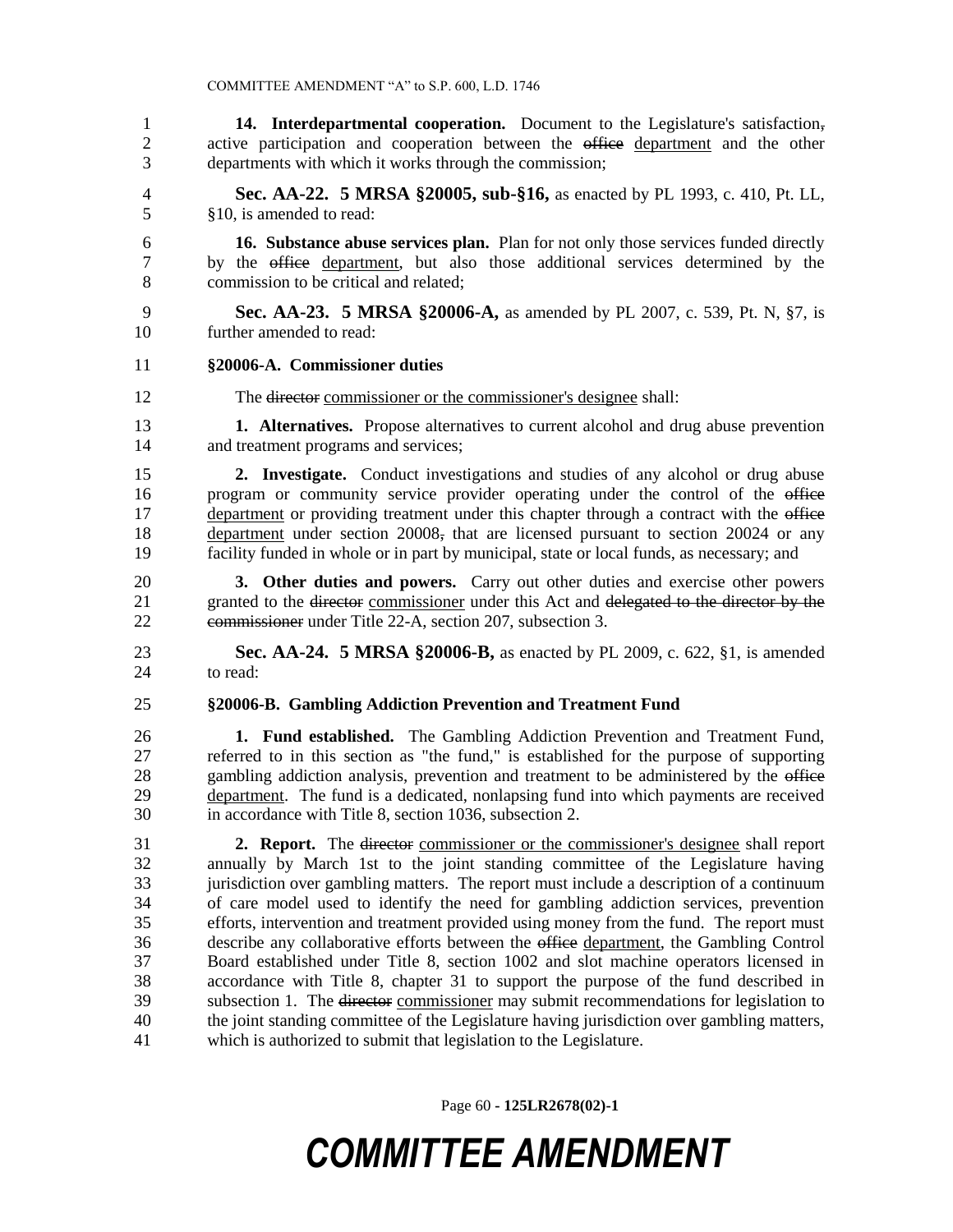**Sec. AA-25. 5 MRSA §20007,** as amended by PL 1995, c. 165, §1, is further amended to read:

#### **§20007. Agency cooperation**

4 State agencies shall cooperate fully with the office and council department in carrying out this chapter. A state agency may not develop, establish, conduct or administer any alcohol or drug abuse prevention or treatment program without the 7 approval of the office department. The office department may request personnel, 8 facilities and data from other agencies as the director commissioner finds necessary to fulfill the purposes of this Act.

 **Sec. AA-26. 5 MRSA §20008, first ¶,** as enacted by PL 1989, c. 934, Pt. A, §3, 11 is amended to read:

 The office department shall establish and provide for the implementation of a comprehensive and coordinated program of alcohol and drug abuse prevention and 14 treatment in accordance with subchapters  $\text{H} \underline{2}$  and  $\text{H} \underline{1} \underline{3}$  and the purposes of this Act. The program must include the following elements.

 **Sec. AA-27. 5 MRSA §20008, sub-§3,** as amended by PL 1991, c. 601, §10, is further amended to read:

**3. Treatment.** The office department shall provide for adequate and appropriate 19 treatment for alcoholics, drugs drug abusers, drug addicts and drug-dependent persons admitted under sections 20043 to 20044. Treatment may not be provided at a correctional institution, except for inmates.

 **Sec. AA-28. 5 MRSA §20008, sub-§4,** as enacted by PL 1991, c. 601, §11, is amended to read:

 **4. Contract with facilities.** The office department shall contract with approved treatment facilities whenever possible. The administrator of any treatment facility may receive for observation, diagnosis, care and treatment in the facility any person whose admission is applied for under any of the procedures in this subchapter.

 **Sec. AA-29. 5 MRSA §20009, first ¶,** as enacted by PL 1989, c. 934, Pt. A, §3, is amended to read:

 The office department shall plan alcohol and drug abuse prevention and treatment activities in the State and prepare and submit to the Legislature the following documents:

 **Sec. AA-30. 5 MRSA §20021,** as amended by PL 1991, c. 601, §14, is further amended to read:

#### **§20021. Public awareness**

 The office department shall create and maintain a program to increase public awareness of the impacts and prevalence of alcohol and drug abuse. The public awareness program must include promotional and technical assistance to local governments, schools and public and private nonprofit organizations interested in alcohol and drug abuse prevention.

Page 61 **- 125LR2678(02)-1**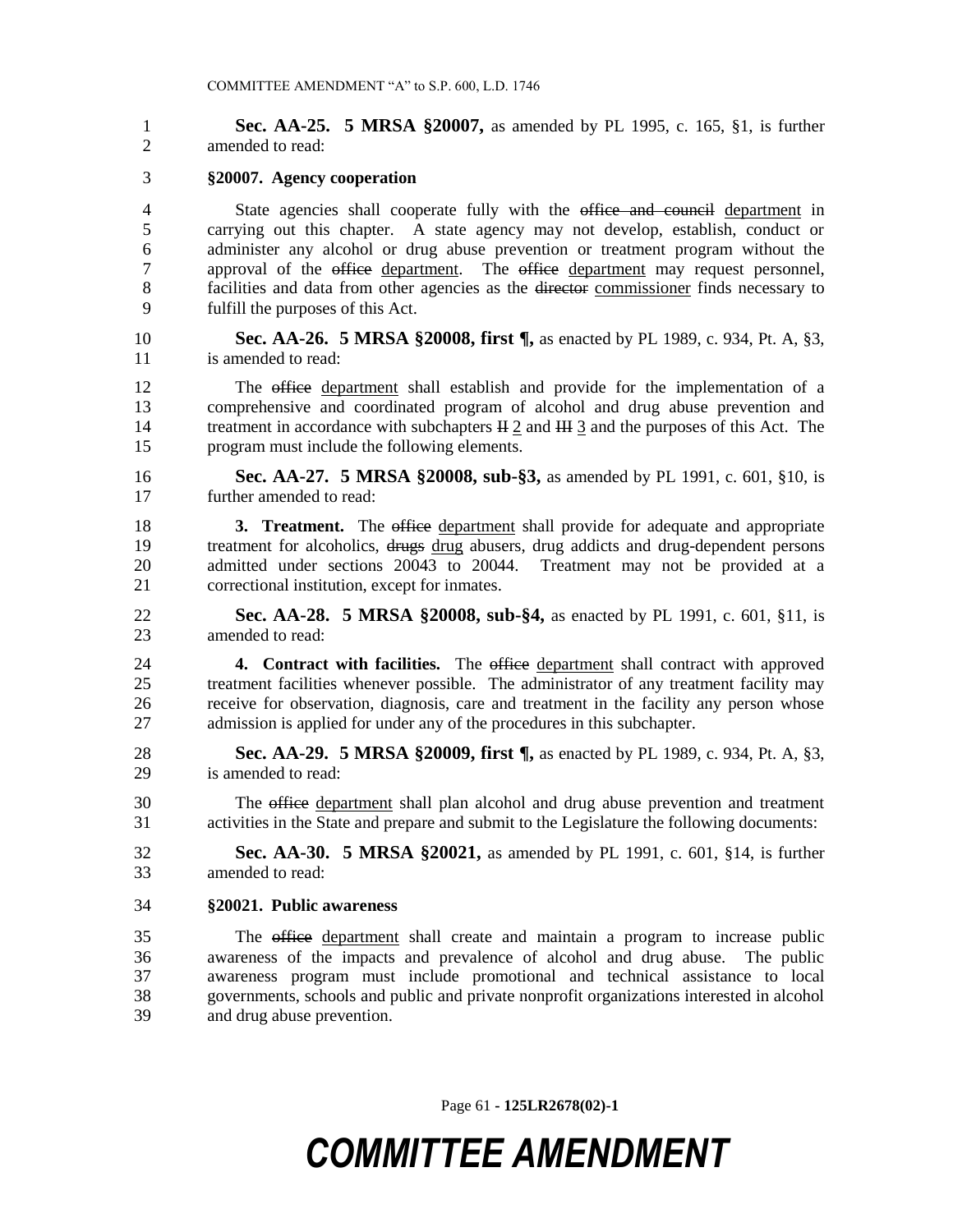**Sec. AA-31. 5 MRSA §20022, first ¶,** as amended by PL 1991, c. 601, §15, is further amended to read:

 As part of its comprehensive prevention and treatment program, the office department shall operate an information clearinghouse and oversee, support and coordinate a resource center within the Department of Education. The information clearinghouse and resource center constitute a comprehensive reference center of information related to the nature, prevention and treatment of alcohol and other drug abuse. In fulfillment of the requirement of this section, the resource center may be located within the Department of Education and may operate there pursuant to a 10 memorandum of agreement between the office and the department departments. Information must be available for use by the general public, political subdivisions, public and private nonprofit agencies and the State.

 **Sec. AA-32. 5 MRSA §20023,** as amended by PL 1991, c. 601, §§16 and 17, is further amended to read:

#### **§20023. Education**

 To the fullest extent possible, the Commissioner of Education shall coordinate all elementary and secondary school alcohol and drug abuse education programs administered by the Department of Education and funded under the federal Drug-Free 19 Schools and Communities Act of 1986 with programs administered by the office Department of Health and Human Services. The Commissioner of Education shall participate in planning, budgeting and evaluation of alcohol and other drug abuse programs, in cooperation with the Substance Abuse Advisory Group, and ensure that alcohol and drug abuse education programs administered by the Department of Education that involve any community participation are coordinated with available treatment services.

 The Commissioner of Education, in cooperation with the Substance Abuse Advisory Group, shall prepare a plan to ensure the coordination and consolidation of alcohol and 28 other drug abuse education programs and must present the plan to the director by January 29 1, 1992. The plan must be consistent with requirements of the federal Drug-Free Schools and Communities Act of 1986 and this chapter.

 Nothing in this section interferes with the authority of the Department of Education to receive and allocate federal funds under the federal Drug-Free Schools and Communities Act of 1986.

 **Sec. AA-33. 5 MRSA §20024,** as amended by PL 2011, c. 145, §1, is further amended to read:

#### **§20024. Licensing**

 The office department shall periodically enter, inspect and examine a treatment facility or program and examine its books, programs, standards, policies and accounts. This examination process must include a review of the requirements to be a community-40 based service provider pursuant to subchapter  $\frac{1}{2}$ . The office department shall fix and collect the fees for the inspection and certification and shall maintain a list of approved public and private treatment facilities.

Page 62 **- 125LR2678(02)-1**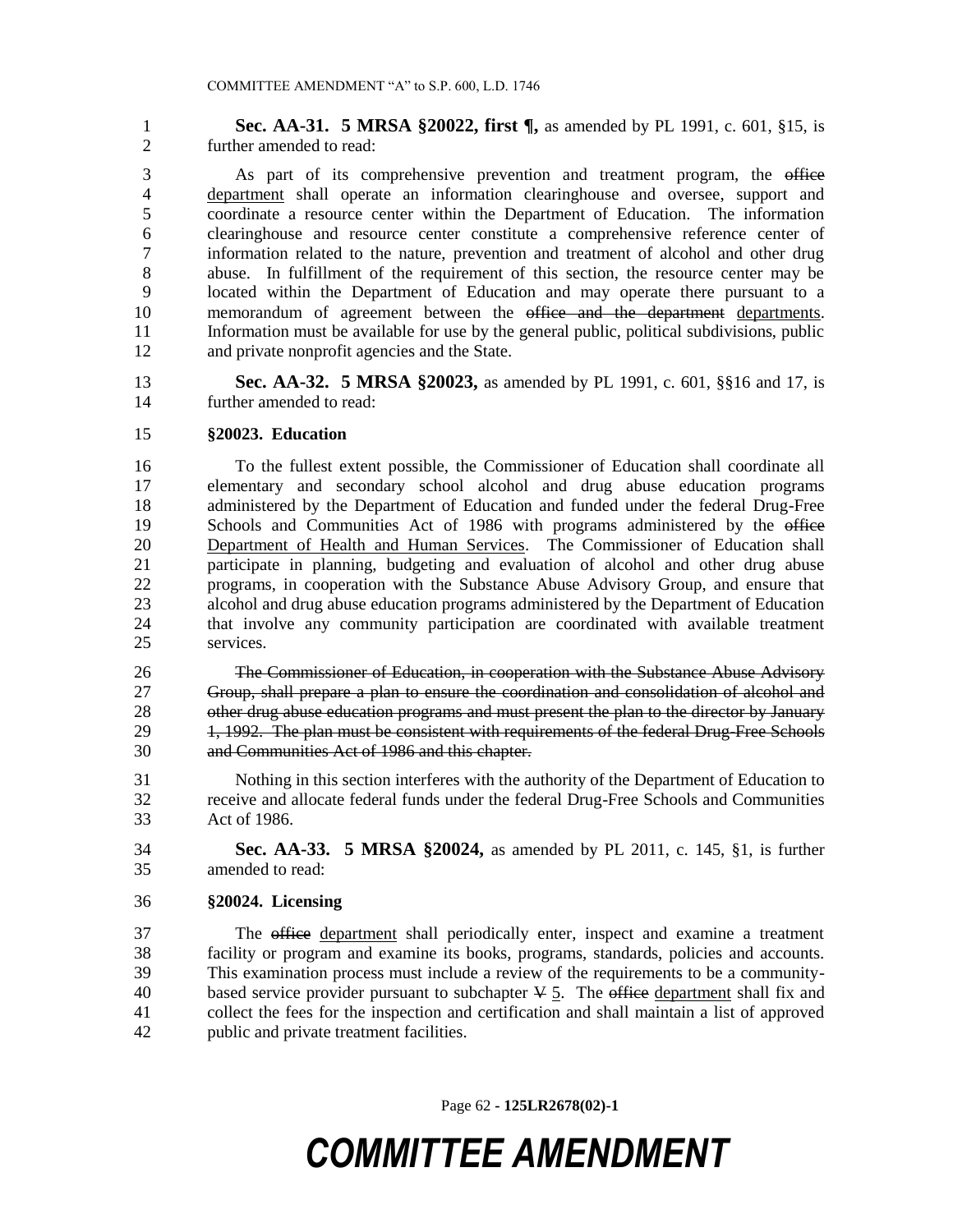1 Upon request by the office department, each approved public and private treatment 2 facility must provide data, statistics, schedules and information that the office department reasonably requires. The director commissioner may remove a facility that fails to provide such information from the list of approved facilities.

 An approved public or private treatment facility may not refuse inspection or examination by the office department under this section.

 Procedures to decertify any facility or to refuse certification are governed by the 8 Maine Administrative Procedure Act.

 A treatment facility or program that receives and maintains accreditation from a national accrediting body approved by the department must be deemed in compliance with comparable state licensing rules upon its submission to the department of written evidence of compliance including, but not limited to, national accreditation approval, reports, findings and responses. The department may review compliance under this paragraph in response to a complaint against the facility or program.

 **Sec. AA-34. 5 MRSA §20041, sub-§1,** as amended by PL 1991, c. 601, §20, is further amended to read:

 **1. Data collection; sources.** The office department shall collect data and use information from other sources to evaluate or provide for the evaluation of the impact, quality and value of alcohol and drug abuse prevention activities, treatment facilities and other alcohol and other drug abuse programs.

 **Sec. AA-35. 5 MRSA §20042,** as amended by PL 1991, c. 601, §20, is further amended to read:

#### **§20042. Standards**

 The office department shall contract for treatment services only with approved treatment facilities.

 **Sec. AA-36. 5 MRSA §20043, first ¶,** as amended by PL 1991, c. 601, §20, is further amended to read:

28 The office department shall adopt rules for acceptance of persons into a treatment<br>29 program, considering available treatment resources and facilities, for the purpose of early program, considering available treatment resources and facilities, for the purpose of early and effective treatment of alcoholics, drug abusers, drug addicts and drug-dependent persons.

 **Sec. AA-37. 5 MRSA §20043, 2nd ¶,** as enacted by PL 1989, c. 934, Pt. A, §3, is amended to read:

 In establishing rules, the office department must be guided by the following standards.

 **Sec. AA-38. 5 MRSA §20043, sub-§6,** as amended by PL 1991, c. 601, §20, is further amended to read:

 **6. Denial of treatment services.** A person, firm or corporation licensed by the 39 Office of Substance Abuse department as an approved alcohol or drug treatment facility under Title 5, section 20005 to provide shelter or detoxification services, and that

Page 63 **- 125LR2678(02)-1**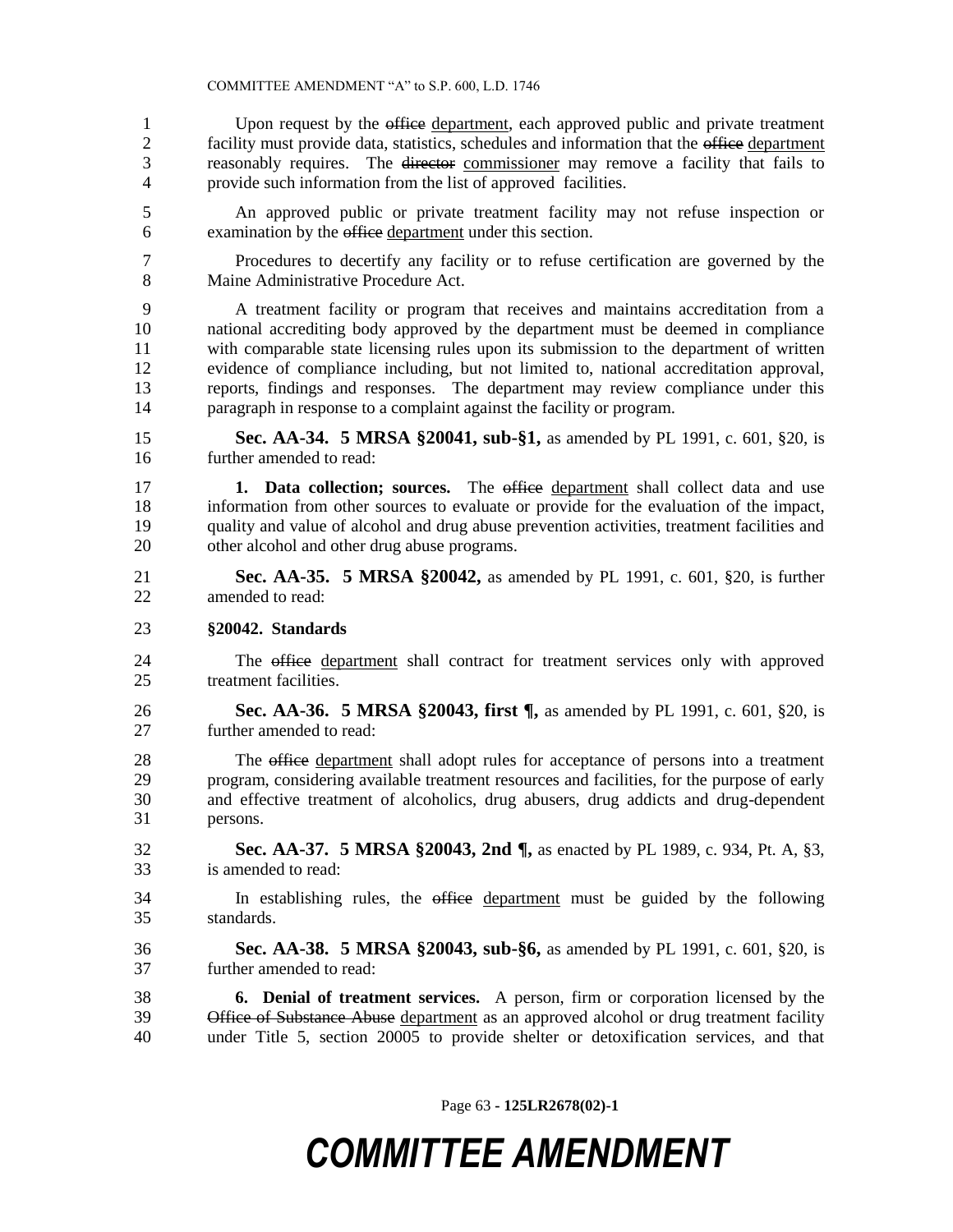receives any funds administered by the office department to provide substance abuse prevention and treatment services, may not deny treatment to any person because of that person's inability or failure to pay any assessed fees.

 **Sec. AA-39. 5 MRSA §20044, sub-§2,** as amended by PL 1991, c. 601, §20, is further amended to read:

 **2. Determination.** A person who comes voluntarily or is brought to an approved treatment facility for residential care and treatment must be examined immediately by a licensed physician. That person may then be admitted or referred to another health facility based upon the physician's recommendation. Subject to rules adopted by the 10 office department, the administrator in charge of an approved treatment facility may determine who may be admitted for treatment. If a person is refused admission to an 12 approved treatment facility, the administrator, subject to rules adopted by the office department, shall refer the person to another approved treatment facility for treatment if possible and appropriate.

 **Sec. AA-40. 5 MRSA §20047, sub-§2,** as enacted by PL 1989, c. 934, Pt. A, §3, is amended to read:

 **2. Information for research.** Notwithstanding subsection 1, the director commissioner may make available information from patients' records for purposes of research into the causes and treatment of alcoholism and drug abuse. Information under this subsection may not be published in a way that discloses patients' names or other identifying information.

- **Sec. AA-41. 5 MRSA §20048,** as enacted by PL 1989, c. 934, Pt. A, §3, is amended to read:
- **§20048. Visitation and communication of patients**

 **1. Hours of visitation.** Subject to reasonable rules regarding hours of visitation which that the director commissioner may adopt, patients in any approved treatment facility must be granted opportunities for adequate consultation with counsel and for continuing contact with family and friends consistent with an effective treatment program.

 **2. Communication.** Mail or other communication to or from a patient in any approved treatment facility may not be intercepted, read or censored. The director commissioner may adopt reasonable rules regarding the use of telephones by patients in approved treatment facilities.

 **3. Restrictions.** The patient may exercise all civil rights, including, but not limited to, civil service status; the right to vote; rights relating to the granting, renewal, forfeiture or denial of a license, permit, privilege or benefit pursuant to any law; and the right to enter contractual relationships and to manage the patient's property, except:

- A. To the extent the director commissioner determines that it is necessary for the medical welfare of the patient to impose restrictions, unless the patient has been restored to legal capacity; or
- B. When specifically restricted by other laws or rules.

Page 64 **- 125LR2678(02)-1**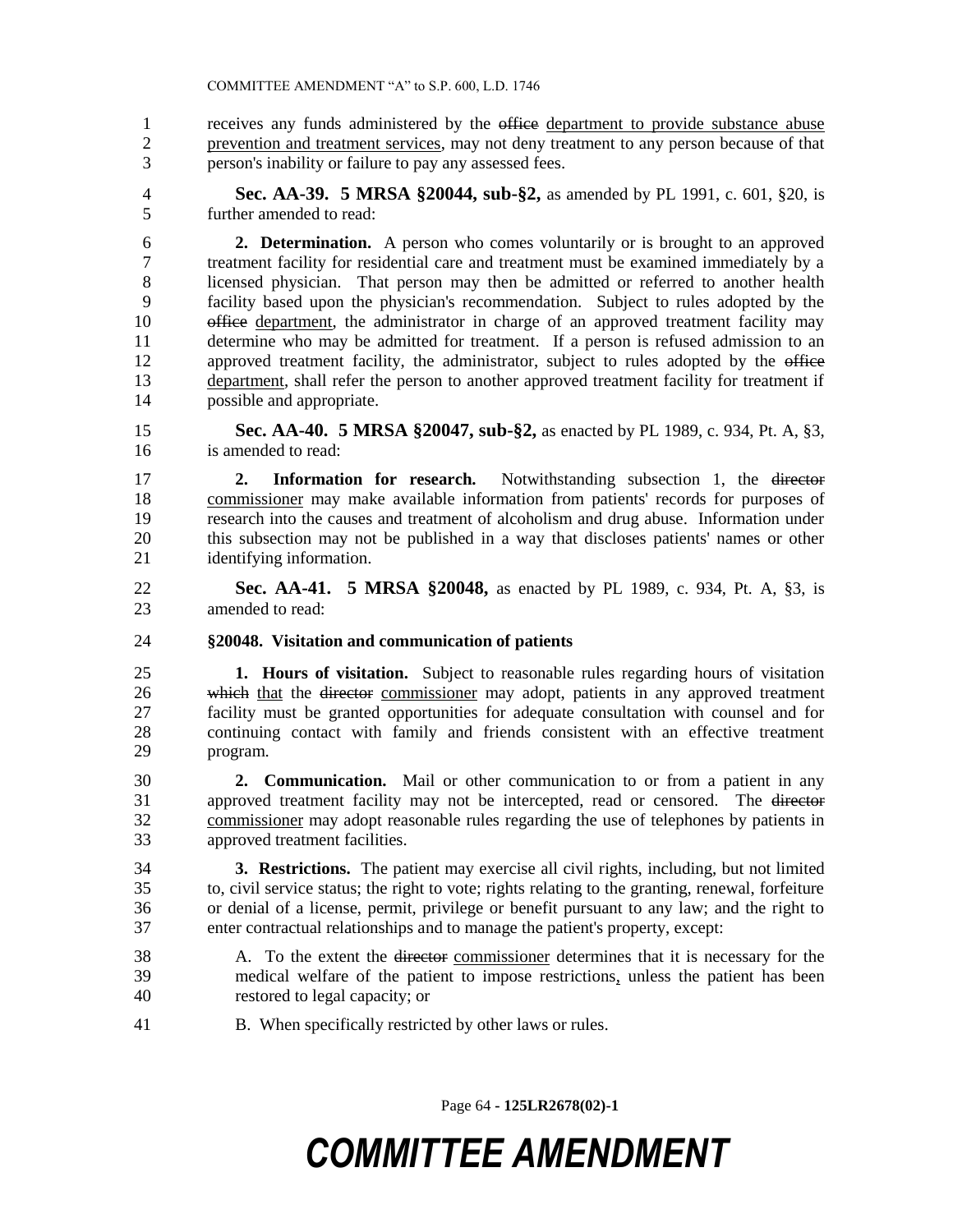- COMMITTEE AMENDMENT "A" to S.P. 600, L.D. 1746 Restrictions on the exercise of civil rights may not be imposed on any patient solely because of the fact of that person's admission to a mental hospital. **Sec. AA-42. 5 MRSA §20050, sub-§3,** as enacted by PL 1989, c. 934, Pt. A, §3, is amended to read: **3. Finances.** The office department shall adopt rules governing financial ability that take into consideration the patient's income, savings, other personal and real property and any support being furnished to any other person that the patient is required by law to support. **Sec. AA-43. 5 MRSA §20065, sub-§8,** as amended by PL 1995, c. 560, Pt. L, §9 and affected by §16, is further amended to read: **8. Administrative and financial assistance.** The office department shall provide the commission administrative or financial assistance that is available from office department resources. **Sec. AA-44. 5 MRSA §20067, first ¶,** as enacted by PL 1993, c. 410, Pt. LL, §12, is amended to read: 16 The commission, in cooperation with the office department, has the following duties. **Sec. AA-45. 5 MRSA §20067, sub-§1-A,** as enacted by PL 1995, c. 560, Pt. L, §11 and affected by §16, is amended to read: **1-A. Advise the department.** The commission shall advise the office department in the development and implementation of significant policy matters relating to substance abuse. **Sec. AA-46. 5 MRSA §20067, sub-§3,** as enacted by PL 1993, c. 410, Pt. LL, §12, is amended to read: **3. Serve as advocate; review and evaluate; inform the public.** The commission shall serve as an advocate on alcoholism and drug abuse prevention, promoting and assisting activities designed to meet the problems of drug abuse and drug dependence at 27 the national and state levels. With the support of the office department, the commission shall review and evaluate on a continuing basis state and federal policies and programs relating to drug abuse and other activities conducted or assisted by state departments or agencies that affect persons who abuse or are dependent on drugs. In cooperation with 31 the office department, the commission shall keep the public informed by collecting and disseminating information, by conducting or commissioning studies and publishing the results of those studies, by issuing publications and reports and by providing public forums, including conferences and workshops. **Sec. AA-47. 5 MRSA §20072, first ¶,** as amended by PL 1995, c. 560, Pt. L, §12 and affected by §16, is further amended to read: 37 The Driver Education and Evaluation Programs are established in the office department. The Driver Education and Evaluation Programs shall administer the alcohol and other drug education, evaluation and treatment programs as provided in this chapter.
- The office department shall certify to the Secretary of State:

Page 65 **- 125LR2678(02)-1**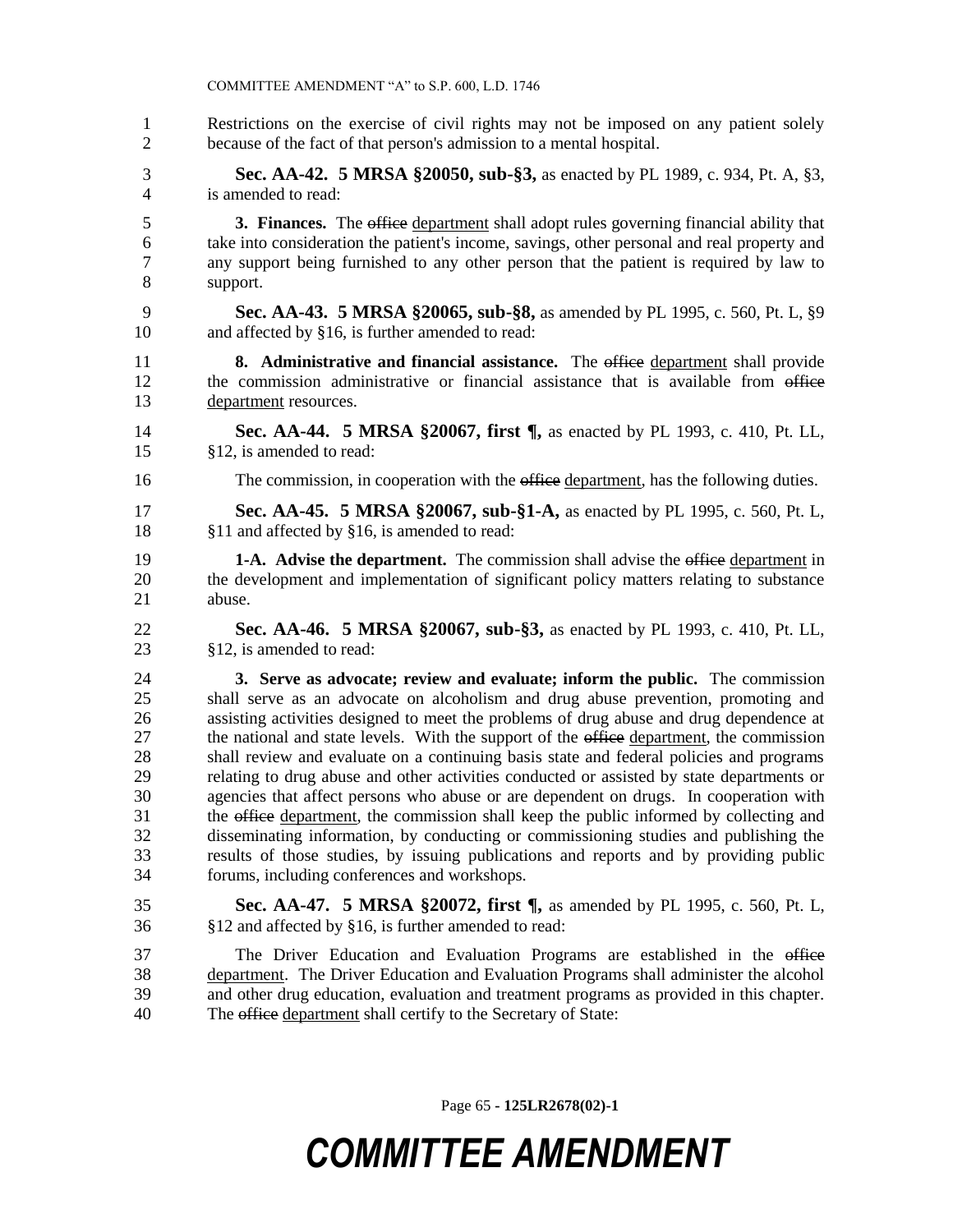**Sec. AA-48. 5 MRSA §20073-B,** as enacted by PL 1999, c. 448, §6, is amended to read:

#### **§20073-B. Programs and components; rules**

4 The office department shall design programs and components that are age-5 appropriate and therapeutically appropriate. The office department shall adopt rules regarding requirements for these programs and components and any other rules necessary to implement this subchapter. Rules adopted pursuant to this section are routine technical 8 rules as defined in chapter 375, subchapter  $H-A \, 2-A$ .

 **Sec. AA-49. 5 MRSA §20074,** as amended by PL 1991, c. 850, §9, is further amended to read:

#### **§20074. Separation of evaluation and treatment functions**

 A Driver Education and Evaluation Programs private practitioner or a counselor 13 employed by a substance abuse facility approved or licensed by the office department providing services under this subchapter may not provide both treatment services and evaluation services for the same individual participating in programs under this subchapter unless a waiver is granted on a case-by-case basis by the Driver Education and Evaluation Programs. The practitioner or counselor providing evaluation services shall give a client the name of 3 practitioners or counselors who can provide treatment services, at least one of whom may not be employed by the same agency as the practitioner or counselor conducting the evaluation.

 **Sec. AA-50. 5 MRSA §20075,** as amended by PL 2001, c. 511, §2, is further amended to read:

#### **§20075. Certification; recertification**

 All providers of the evaluation, intervention and treatment components of the Driver 25 Education and Evaluation Programs must be certified by the office department pursuant to section 20005, section 20024, section 20073-B and this subchapter. The certification 27 period for individual providers and agencies is 2 years. The office department shall adopt rules requiring continuing education for recertification.

 **Sec. AA-51. 5 MRSA §20076-B,** as enacted by PL 1999, c. 448, §9, is amended to read:

#### **§20076-B. Fees**

 The office department shall set fees in accordance with the cost of each program. All fees must be transferred to the General Fund. The office department may waive all or part of any fee for a client who provides sufficient evidence of inability to pay.

 **Sec. AA-52. 5 MRSA §20077,** as enacted by PL 1991, c. 601, §28, is amended to read:

**§20077. Report**

38 Beginning in 1992, the director commissioner shall report annually by February 1st to the joint standing committee of the Legislature having jurisdiction over human resource

Page 66 **- 125LR2678(02)-1**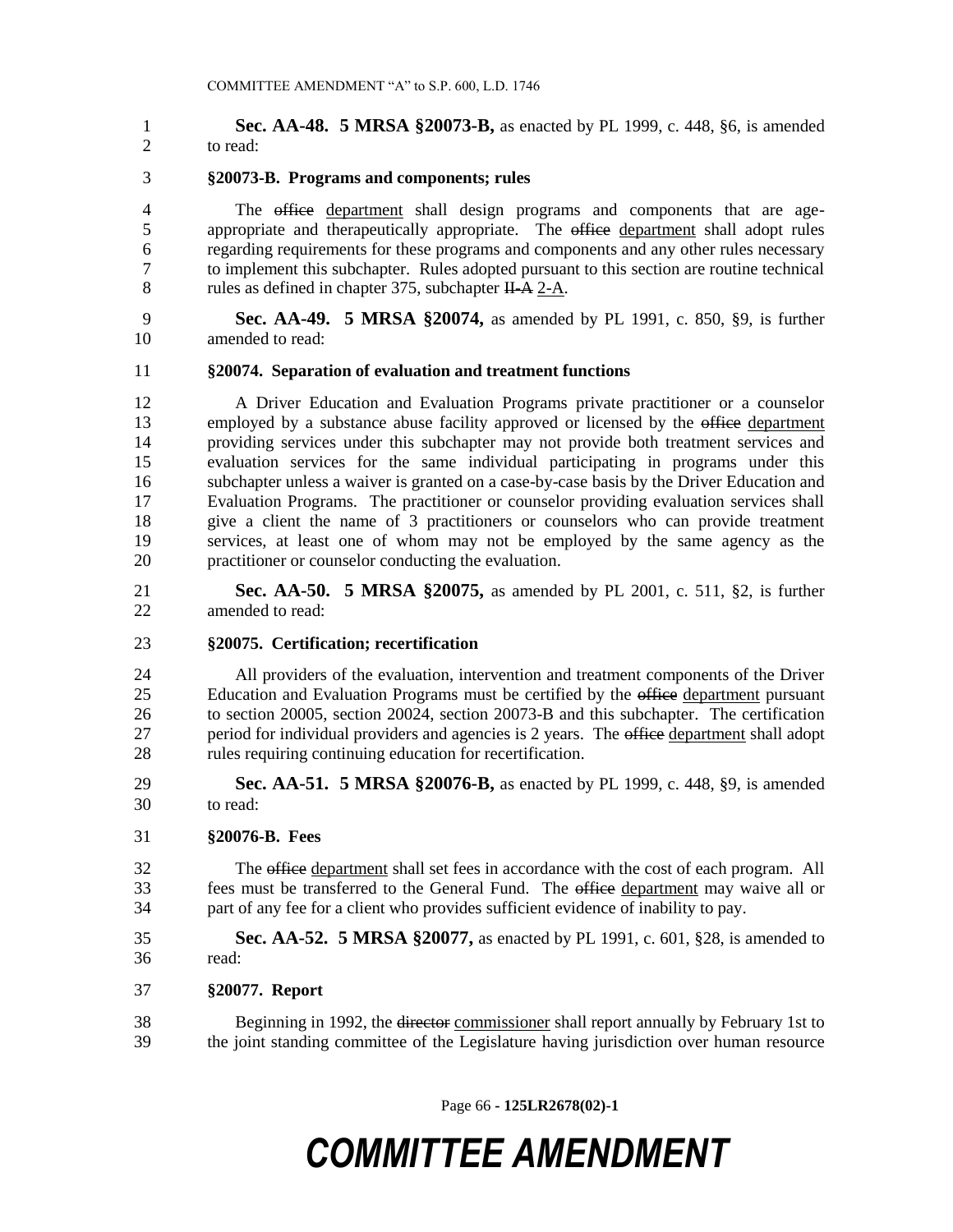|                                        | COMMITTEE AMENDMENT "A" to S.P. 600, L.D. 1746                                                                                                                                                                                                                                                                                                                                                                                                                                                                                                            |
|----------------------------------------|-----------------------------------------------------------------------------------------------------------------------------------------------------------------------------------------------------------------------------------------------------------------------------------------------------------------------------------------------------------------------------------------------------------------------------------------------------------------------------------------------------------------------------------------------------------|
| $\mathbf{1}$                           | matters regarding the office's department's activities under this subchapter. A copy of the                                                                                                                                                                                                                                                                                                                                                                                                                                                               |
| $\overline{c}$                         | report must be sent to the Executive Director of the Legislative Council.                                                                                                                                                                                                                                                                                                                                                                                                                                                                                 |
| 3                                      | <b>Sec. AA-53. 5 MRSA §20078-A, sub-§3, as enacted by PL 1993, c. 631, §7, is</b>                                                                                                                                                                                                                                                                                                                                                                                                                                                                         |
| 4                                      | amended to read:                                                                                                                                                                                                                                                                                                                                                                                                                                                                                                                                          |
| 5                                      | 3. Facilities; staff. The director commissioner shall provide staff support and                                                                                                                                                                                                                                                                                                                                                                                                                                                                           |
| 6                                      | adequate facilities for the board.                                                                                                                                                                                                                                                                                                                                                                                                                                                                                                                        |
| 7                                      | <b>Sec. AA-54. 5 MRSA §20078-A, sub-§4, as enacted by PL 1993, c. 631, §7, is</b>                                                                                                                                                                                                                                                                                                                                                                                                                                                                         |
| 8                                      | amended to read:                                                                                                                                                                                                                                                                                                                                                                                                                                                                                                                                          |
| 9<br>10                                | 4. Chair; rules. The board shall elect annually a chair from its members.<br>The<br>director commissioner shall adopt rules to carry out the purposes of this section.                                                                                                                                                                                                                                                                                                                                                                                    |
| 11                                     | Sec. AA-55. 12 MRSA §10701, sub-§3, ¶D, as enacted by PL 2003, c. 414, Pt.                                                                                                                                                                                                                                                                                                                                                                                                                                                                                |
| 12                                     | A, §2 and affected by c. 614, §9 and amended by c. 689, Pt. B, §6, is further amended to                                                                                                                                                                                                                                                                                                                                                                                                                                                                  |
| 13                                     | read:                                                                                                                                                                                                                                                                                                                                                                                                                                                                                                                                                     |
| 14                                     | D. In addition to the penalties provided under paragraphs $A$ to $C$ , the court may order                                                                                                                                                                                                                                                                                                                                                                                                                                                                |
| 15                                     | the defendant to participate in the alcohol and other drug education, evaluation and                                                                                                                                                                                                                                                                                                                                                                                                                                                                      |
| 16                                     | treatment programs for multiple offenders administered by the Department of Health                                                                                                                                                                                                                                                                                                                                                                                                                                                                        |
| 17                                     | and Human Services <del>, Office of Substance Abuse, as established in</del> under Title 5,                                                                                                                                                                                                                                                                                                                                                                                                                                                               |
| 18                                     | chapter 521.                                                                                                                                                                                                                                                                                                                                                                                                                                                                                                                                              |
| 19                                     | <b>Sec. AA-56. 17 MRSA §2005, sub-§3,</b> as enacted by PL 1997, c. 756, §1 and                                                                                                                                                                                                                                                                                                                                                                                                                                                                           |
| 20                                     | amended by PL 2001, c. 354, §3 and PL 2003, c. 689, Pt. B, §6, is further amended to                                                                                                                                                                                                                                                                                                                                                                                                                                                                      |
| 21                                     | read:                                                                                                                                                                                                                                                                                                                                                                                                                                                                                                                                                     |
| 22<br>23<br>24<br>25<br>26<br>27<br>28 | Reporting. Beginning April 30, 1998 and monthly thereafter, each law<br>3.<br>enforcement agency shall submit a copy of its records of all known incidents of public<br>intoxication to the Department of Public Safety. These records may not include<br>individuals' names. Beginning June 30, 1998 and quarterly thereafter, the Department of<br>Public Safety shall forward these records to the Department of Health and Human<br>Services <del>, Office of Substance Abuse</del> . The records must include at least the following<br>information: |
| 29                                     | A. The number of reported cases of public intoxication;                                                                                                                                                                                                                                                                                                                                                                                                                                                                                                   |
| 30<br>31                               | The number of persons who are reported more than one time pursuant to<br>В.<br>paragraph A;                                                                                                                                                                                                                                                                                                                                                                                                                                                               |
| 32<br>33                               | The number of persons voluntarily transported to a state-licensed treatment<br>C.<br>facility or shelter as a result of reported incidents of public intoxication;                                                                                                                                                                                                                                                                                                                                                                                        |
| 34                                     | D. The number of persons voluntarily transported to their residence or left with a                                                                                                                                                                                                                                                                                                                                                                                                                                                                        |
| 35                                     | family member or friend as a result of reported incidents of public intoxication; and                                                                                                                                                                                                                                                                                                                                                                                                                                                                     |
| 36                                     | E. The number of intoxicated persons left at the scene of the reported incident or at                                                                                                                                                                                                                                                                                                                                                                                                                                                                     |
| 37                                     | another public place.                                                                                                                                                                                                                                                                                                                                                                                                                                                                                                                                     |
| 38                                     | <b>Sec. AA-57. 20-A MRSA §6621,</b> as enacted by PL 2005, c. 674, §3, is amended                                                                                                                                                                                                                                                                                                                                                                                                                                                                         |
| 39                                     | to read:                                                                                                                                                                                                                                                                                                                                                                                                                                                                                                                                                  |

Page 67 **- 125LR2678(02)-1**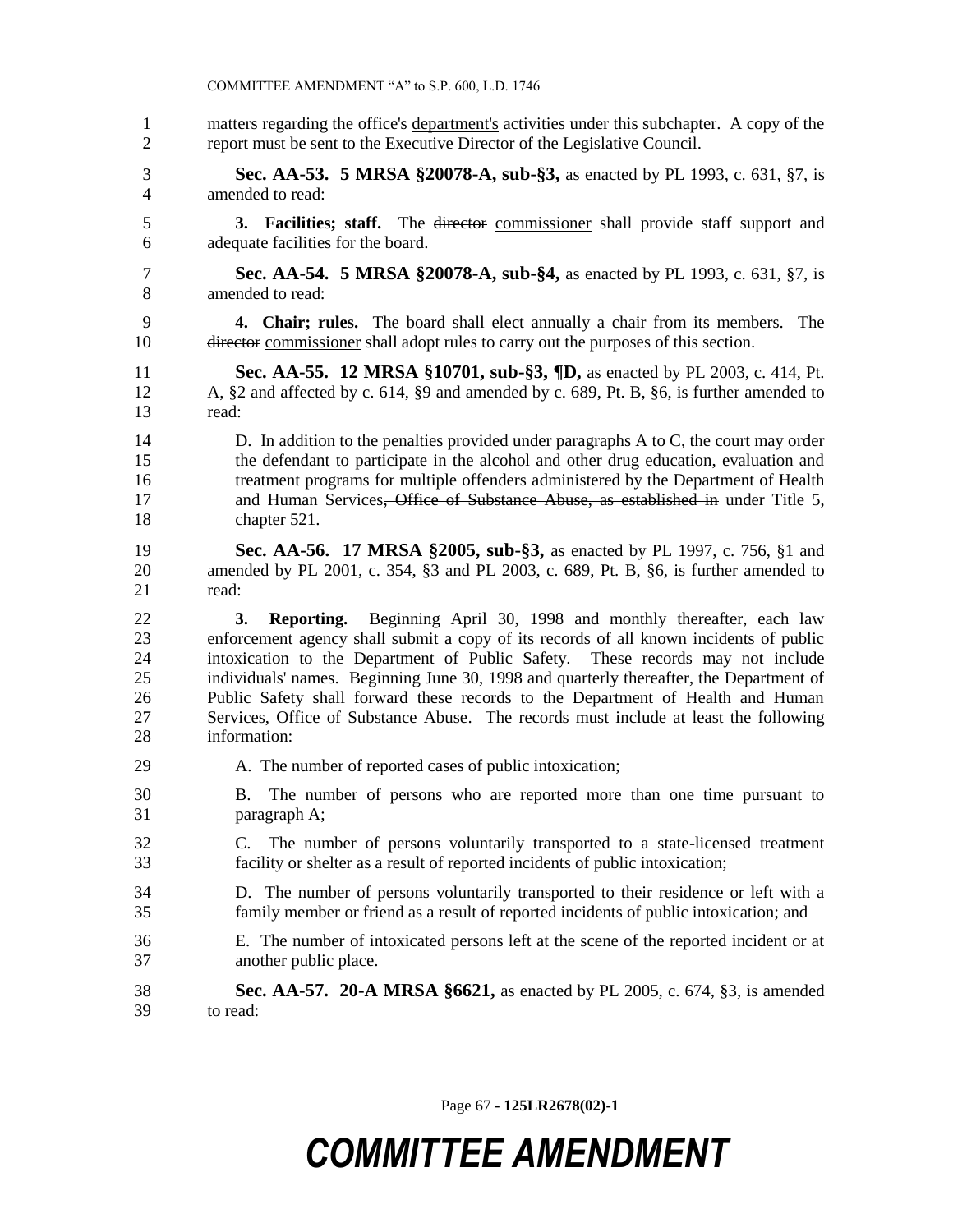**§6621. Performance-enhancing substances 1. List of banned substances.** By January 1, 2007 the Director of the Office of Substance Abuse within the Department The Commissioner of Health and Human 4 Services<del>, known in this subchapter as "the director,"</del> shall develop a list of banned performance-enhancing substances. The list must include, but is not limited to, the following: A. Ephedrine; 8 B. Synephrine, also known as bitter orange; C. Dehydroepiandrosterone; D. All dietary supplements as defined by 21 United States Code, Section 321, Subsection (ff) that are on a banned substance list maintained by the National Collegiate Athletic Association or the World Anti-Doping Agency or their successor organizations; and E. All other substances that are on a banned substance list maintained by the National Collegiate Athletic Association or the World Anti-Doping Agency or their successor organizations except for: (1) A substance that is otherwise illegal in this State; or (2) A substance the use of which by minors is illegal in this State. **2. Amendments to list.** The director Commissioner of Health and Human Services shall amend the banned substances list each time a dietary supplement or other substance referenced in subsection 1, paragraph D or E is added to the list of banned substances maintained by the National Collegiate Athletic Association or the World Anti-Doping Agency or their successor organizations. For a substance to be prohibited under section 6624 in a particular school year, the substance must be added to the banned substances list maintained under this section no later than July 1st preceding that school year. **3. Notification.** The director Commissioner of Health and Human Services shall notify the department, the Maine School Management Association and the Maine Principals' Association or their successor organizations when the initial list of banned substances is complete and of any subsequent changes to the list. The department shall notify all school administrative units that have students who participate in sports of the availability of the list. The director Commissioner of Health and Human Services shall 32 post the list on its the publicly accessible website of the Department of Health and Human Services. **Sec. AA-58. 22 MRSA §272, sub-§2,** as enacted by PL 1997, c. 560, Pt. D, §2 and amended by PL 2001, c. 354, §3 and PL 2003, c. 689, Pt. B, §6, is further amended to read: **2. Tobacco Prevention and Control Advisory Council.** The Tobacco Prevention and Control Advisory Council is established under Title 5, section 12004-I, subsection 36-D to review the program. The advisory council shall provide advice to the bureau in carrying out its duties under this section and ensure coordination of the program with relevant nonprofit and community agencies and the Department of Education, the

Page 68 **- 125LR2678(02)-1**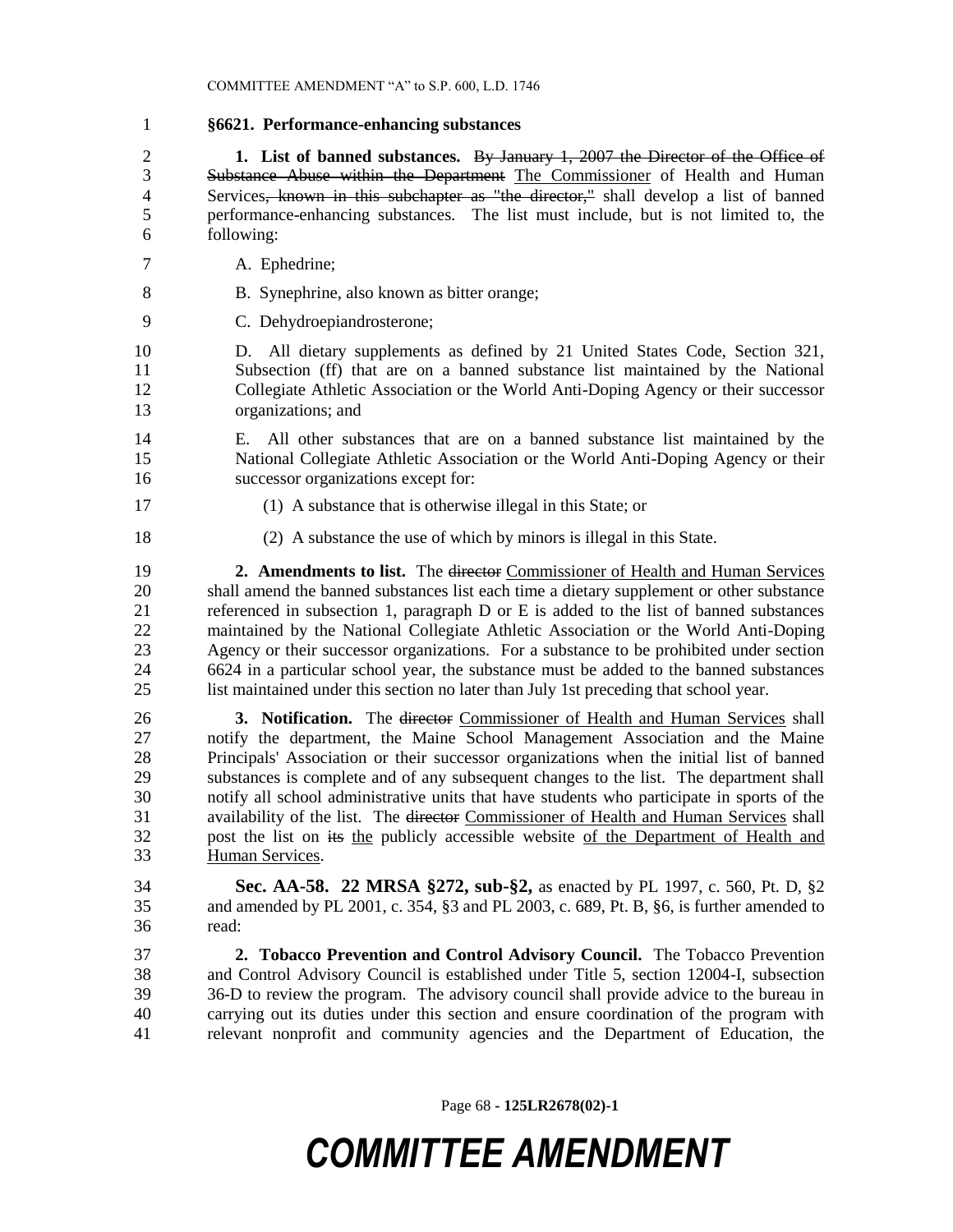- 1 department, the Office of Substance Abuse and other relevant state agencies. The 2 advisory council consists of 9 members, appointed as follows:
- A. Two public health officials, appointed by the Governor;
- B. Two representatives of nonprofit organizations involved in seeking to reduce the use of tobacco products in the State, with one representative appointed by the President of the Senate and one representative appointed by the Speaker of the House of Representatives;
- C. A person who designs and implements issue-oriented public health media campaigns, appointed by the Governor;
- D. Two persons involved in designing and implementing community-based education or cessation programs for the prevention of tobacco products use, one to focus on adults, appointed by the President of the Senate, and one to focus on youth, appointed by the Speaker of the House of Representatives; and
- E. Two members of the public, appointed jointly by the President of the Senate and the Speaker of the House of Representatives in consultation with the leaders of the minority political party.
- Appointments to the advisory council must be made by October 15, 1997. Members serve for 3-year terms and may be reappointed. When the appointment of all members is complete, the Governor or the Governor's designee shall convene the first meeting of the advisory council no later than November 15, 1997. The advisory council shall choose a chair from among its members and establish its procedure for reaching decisions. The bureau shall provide staff assistance to the advisory council. The advisory council shall report annually on the program to the Governor and the Legislature by December 1st and include any recommendations or proposed legislation to further the purposes of the program.
- The appointing authority shall fill a vacancy on the advisory council for the remainder of the vacant term. Each member who is not a salaried employee is entitled to compensation as provided in Title 5, section 12004-I, subsection 36-D, following approval of expenses by the Director of the Bureau of Health.
- **Sec. AA-59. 22 MRSA §1551-A, sub-§5,** as enacted by PL 1995, c. 470, §9 and affected by §19, is repealed.
- **Sec. AA-60. 22 MRSA §1558, sub-§8, ¶A,** as amended by PL 2005, c. 223, §5, is further amended to read:
- A. The District Court shall maintain a record of all fines received by the court. Any fines received must be credited as follows: 1/2 to the Department of Health and Human Services in a nonlapsing account to be used by the department to defray administrative costs of retail tobacco licensing and 1/2 to a nonlapsing account to be used by the Attorney General to support enforcement and responsible retailing 39 education programs. Annually, the court shall report to the Office of Substance Abuse department the total amount of fines collected.

Page 69 **- 125LR2678(02)-1**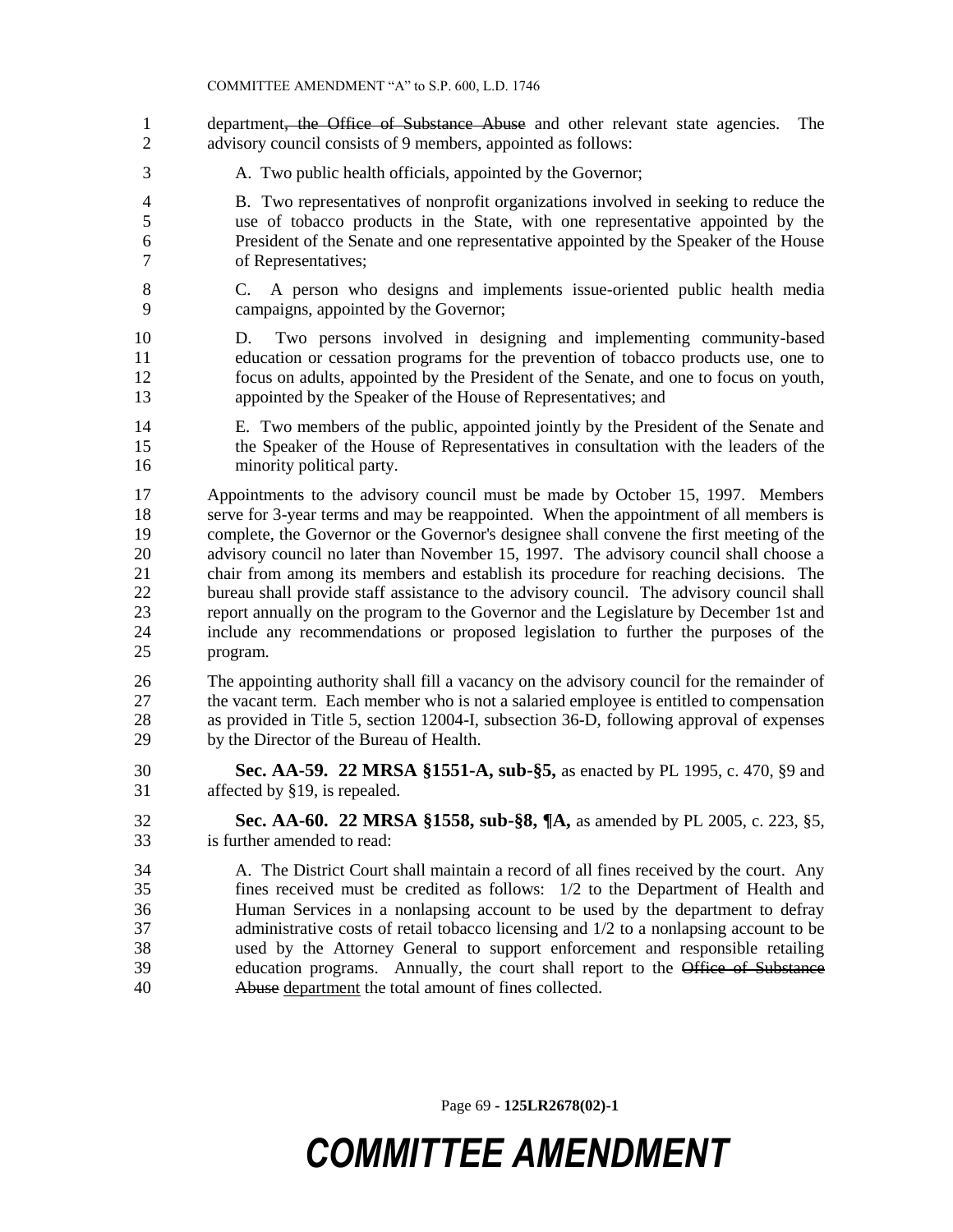**Sec. AA-61. 22 MRSA §1558-A, sub-§2,** as enacted by PL 1995, c. 470, §9 and affected by §19 and amended by PL 1999, c. 547, Pt. B, §78 and affected by §80, is further amended to read:

 **2. Notice to department.** The District Court shall forward to the department notice of final disposition of all proceedings conducted pursuant to this subchapter. The department shall maintain the records of the proceedings for at least 5 years. Annually, the department shall report a summary of the types and number of cases heard and the dispositions of the cases to the Office of Substance Abuse.

 **Sec. AA-62. 22 MRSA §2351,** as enacted by PL 2005, c. 430, §5 and affected by §10, is amended to read:

#### **§2351. Maine Meth Watch Program**

 **1. Establishment; purpose.** The Office of Substance Abuse department shall establish the Maine Meth Watch Program to educate retailers, retail employees and the public in order to help curtail suspicious sales and the theft of methamphetamine precursor drugs as defined in Title 17-A, section 1101, subsection 4-A and to identify the location of illicit methamphetamine manufacturing.

 **2. Rulemaking.** The Office of Substance Abuse department may adopt rules to carry out the purposes of this chapter. Rules adopted pursuant to this subsection are routine technical rules as defined in Title 5, chapter 375, subchapter 2-A.

- **Sec. AA-63. 22 MRSA §3739, sub-§2, ¶G,** as enacted by PL 1993, c. 158, §2, is amended to read:
- 22 G. One employee of the Office of Substance Abuse organizational unit of the department that provides programs and services for substance abuse prevention and 24 treatment, appointed by the Director of the Office of Substance Abuse commissioner;

 **Sec. AA-64. 22 MRSA §4004-A, sub-§3,** as corrected by RR 2003, c. 2, §77, is amended to read:

- **3. Additional parties.** The Department of Corrections, the Department of 28 Education, the Office of Substance Abuse and any other appropriate state agency may be additional parties to the agreement.
- **Sec. AA-65. 22 MRSA §7246, sub-§4,** as enacted by PL 2003, c. 483, §1 and amended by c. 689, Pt. B, §6, is repealed.
- **Sec. AA-66. 22 MRSA §7247,** as amended by PL 2011, c. 380, Pt. WW, §1, is further amended to read:
- **§7247. Controlled Substances Prescription Monitoring Program Fund**

 The Controlled Substances Prescription Monitoring Program Fund is established 36 within the office department to be used by the director of the office commissioner to fund or assist in funding the program. Any balance in the fund does not lapse but is carried forward to be expended for the same purposes in succeeding fiscal years. The fund must 39 be deposited with and maintained and administered by the office department. The office commissioner may accept funds into the fund from any source, public or private,

Page 70 **- 125LR2678(02)-1**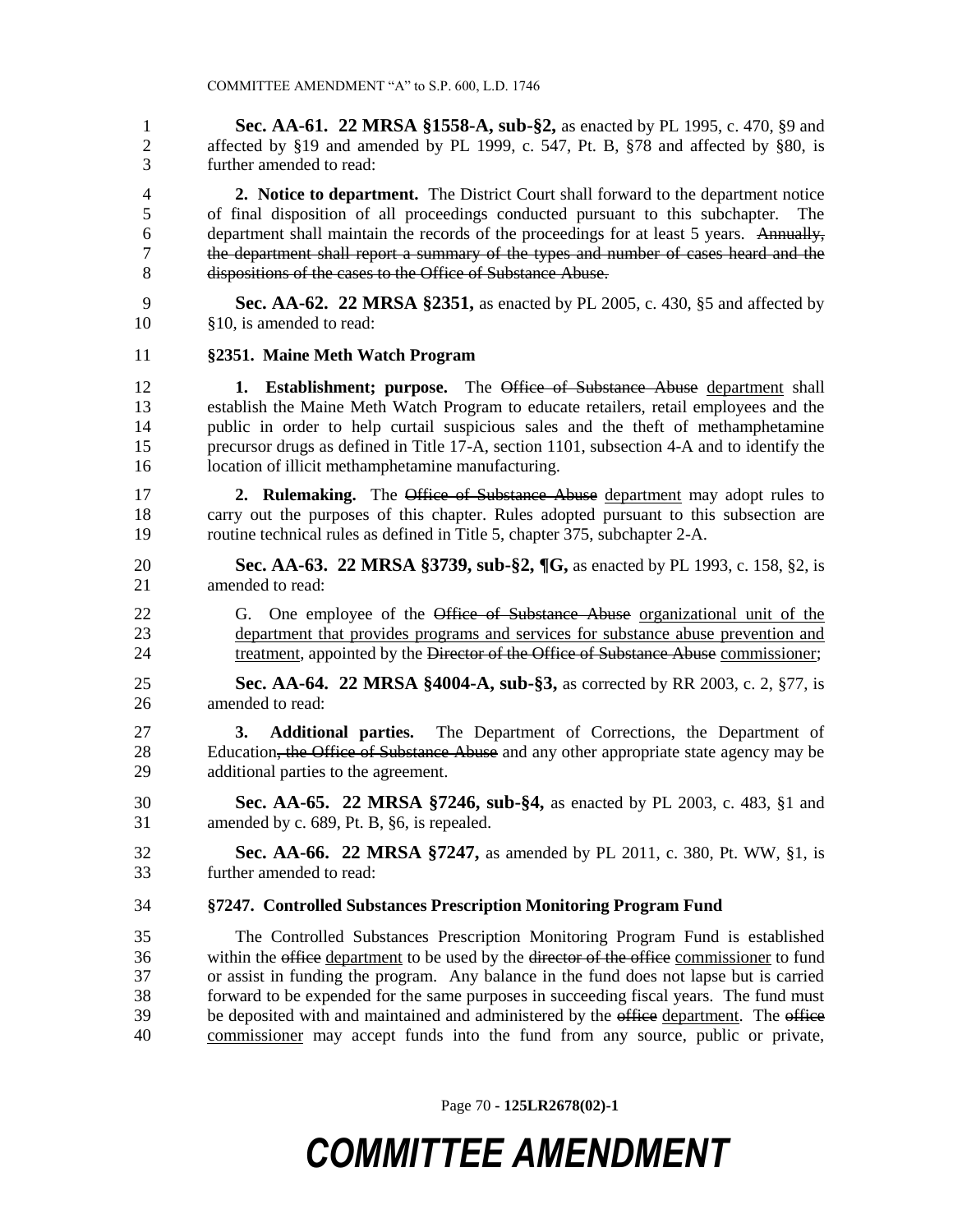including grants or contributions of money or other things of value, that it the 2 commissioner determines necessary to carry out the purposes of this chapter. Money received by the office department to establish and maintain the program must be used for the expenses of administering this chapter.

 **Sec. AA-67. 22 MRSA §7248,** as enacted by PL 2003, c. 483, §1, is amended to read:

**§7248. Controlled Substances Prescription Monitoring Program**

 **1. Establishment of monitoring program.** Contingent upon the receipt of funds pursuant to section 7247 sufficient to carry out the purposes of this chapter, the Controlled Substances Prescription Monitoring Program is established. No later than 11 January 2, 2004, to implement the program, the office department shall establish an electronic system for monitoring any controlled substance that is dispensed to a person in 13 the State by a dispenser.

**2. Contract for services.** The office department may contract with a vendor to 15 establish and maintain the program pursuant to rules adopted by the office department.

 **3. Information available.** The program must rapidly provide information in an electronic format to prescribers and dispensers.

 **Sec. AA-68. 22 MRSA §7249,** as amended by PL 2011, c. 477, Pt. K, §1, is further amended to read:

### **§7249. Reporting of prescription monitoring information**

- **1. Information required.** Each dispenser shall submit to the office department, by 22 electronic means or other format specified in a waiver granted by the office department, specific items of information regarding dispensed controlled substances determined by the office from the following list:
- 25 A. The dispenser identification number;
- B. The date the prescription was filled;
- C. The prescription number;
- D. Whether the prescription is new or is a refill;
- E. The National Drug Code (NDC) for the drug dispensed;
- F. The quantity dispensed;
- G. The dosage;
- H. The patient identification number;
- I. The patient name;
- J. The patient address;
- K. The patient date of birth;
- L. The prescriber identification number;
- M. The date the prescription was issued by the prescriber; and

Page 71 **- 125LR2678(02)-1**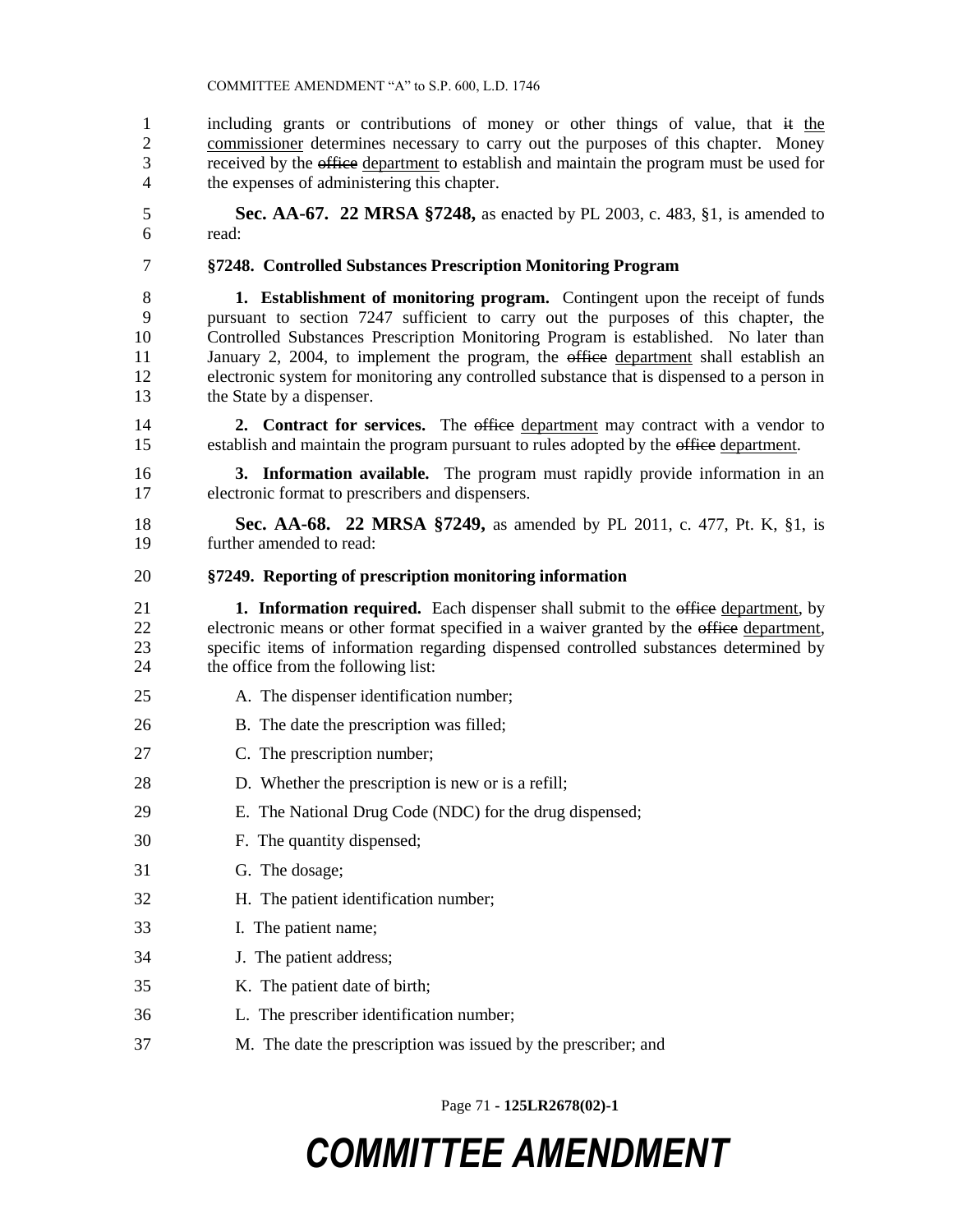1 N. The office-issued department-issued serial number if the office department chooses to establish a serial prescription system. **2. Frequency.** Each dispenser shall submit the information required under 4 subsection 1 as frequently as specified by the office department. 5 3. Waiver. The office department may grant a waiver of the electronic submission requirement under subsection 1 to any dispenser for good cause, including financial 7 hardship, as determined by the office department. The waiver must state the format and frequency with which the dispenser is required to submit the required information. **4. Immunity from liability.** A dispenser is immune from liability for disclosure of information if the disclosure was made pursuant to and in accordance with this chapter. **5. Participation requirements.** If less than 90% of the prescribers in a class of prescribers described in paragraphs A to F are registered in the program on January 1, 2014, then all the members of that class of prescribers shall register in the program by March 1, 2014. The following are the classes of prescribers that are subject to the provisions of this subsection: A. Allopathic physicians licensed pursuant to Title 32, chapter 48, subchapter 2; B. Osteopathic physicians licensed pursuant to Title 32, chapter 36; C. Dentists licensed pursuant to Title 32, chapter 16, subchapter 3; D. Physician assistants licensed pursuant to Title 32, chapter 48, subchapter 2; E. Podiatrists licensed pursuant to Title 32, chapter 51; and F. Advanced practice registered nurses licensed pursuant to Title 32, chapter 31, subchapter 3. **Sec. AA-69. 22 MRSA §7250,** as amended by PL 2011, c. 218, §§1 to 4, is further amended to read: **§7250. Access to prescription monitoring information and confidentiality 1. Confidentiality.** Except as provided in this section, prescription monitoring 27 information submitted to the office department is confidential and is not a public record as defined in Title 1, section 402, subsection 3. **2. Review of information.** If the prescription monitoring information surpasses 30 thresholds as established by the office department, the office department shall notify the 31 prescriber, the dispenser and, if the office department determines it to be necessary, the professional licensing entity and provide all relevant prescription monitoring information to those persons and entities through an established letter of notification. **3. Permissible disclosure of information.** The office department may provide prescription monitoring information for public research, policy or education purposes as long as all information reasonably likely to reveal the patient or other person who is the subject of the information has been removed. **4. Access to information.** The following persons may access prescription

monitoring information:

Page 72 **- 125LR2678(02)-1**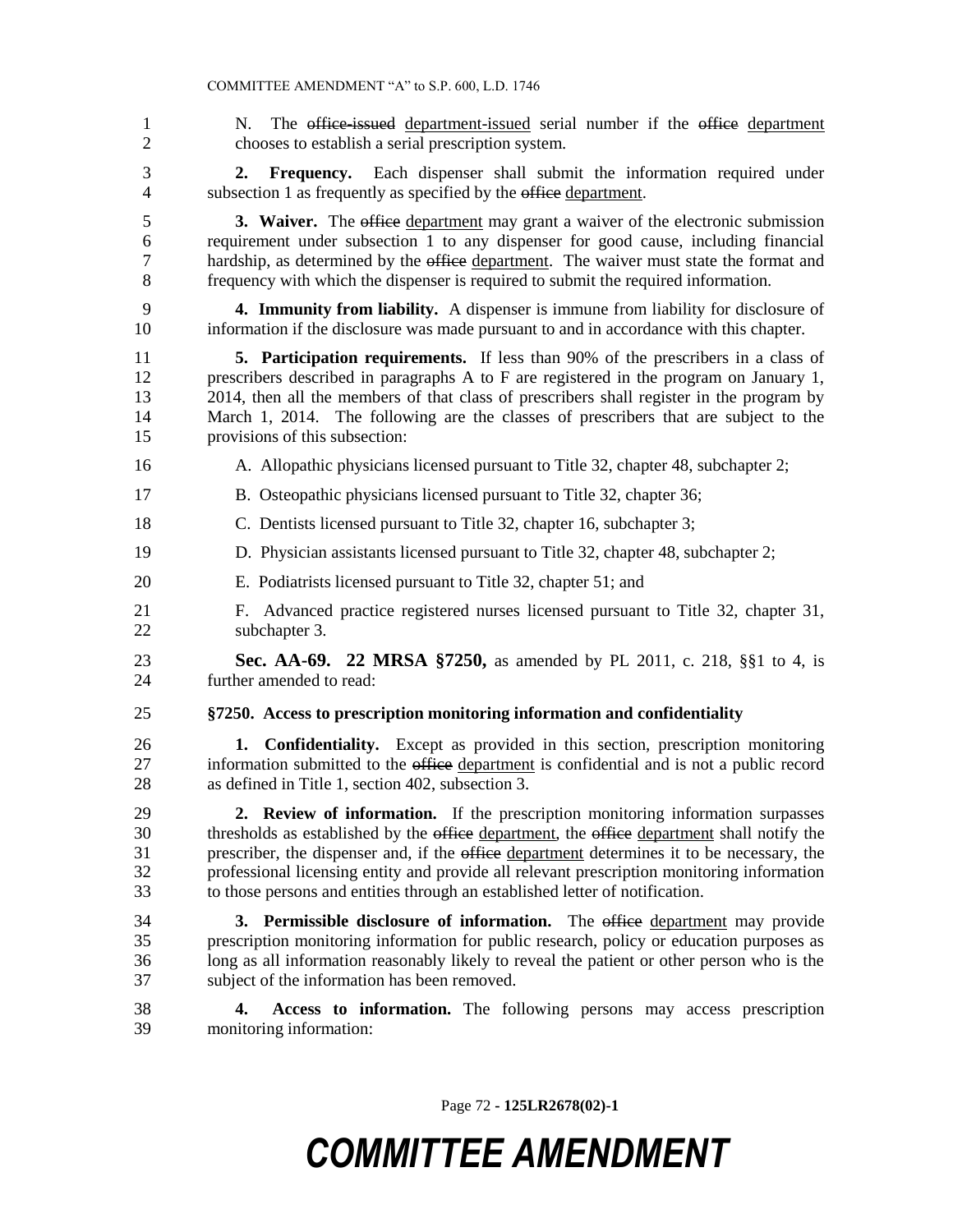- A. A prescriber, insofar as the information relates to a patient under the prescriber's care;
- B. A dispenser, insofar as the information relates to a customer of the dispenser seeking to have a prescription filled;
- C. The executive director, or a board investigator as designated by each board, of the state boards of licensure of podiatric medicine, dentistry, pharmacy, medicine, osteopathy, veterinary medicine, nursing or other boards representing health care disciplines whose licensees are prescribers, as required for an investigation, with reasonable cause;
- D. A patient to whom a prescription is written, insofar as the information relates to 11 that patient;
- E. Office Department personnel or personnel of any vendor or contractor, as necessary for establishing and maintaining the program's electronic system;
- F. The Office of Chief Medical Examiner for the purpose of conducting an investigation or inquiry into the cause, manner and circumstances of death in a medical examiner case as described in section 3025. Prescription monitoring information in the possession or under the control of the Office of Chief Medical Examiner is confidential and, notwithstanding section 3022, may not be disseminated. Information that is not prescription monitoring information and is separately acquired following access to prescription monitoring information pursuant to this paragraph remains subject to protection or dissemination in accordance with section 3022;
- G. The office that administers the MaineCare program pursuant to chapter 855 for the purposes of managing the care of its members, monitoring the purchase of controlled substances by its members and avoiding duplicate dispensing of controlled substances; and
- H. Another state pursuant to subsection 4-A.

 **4-A. Information sharing with other states.** The office department may provide prescription monitoring information to and receive prescription monitoring information from another state that has prescription monitoring information provisions consistent with this chapter and has entered into a prescription monitoring information sharing agreement with the office department. The office department may enter into a prescription monitoring information sharing agreement with another state to establish the terms and conditions of prescription monitoring information sharing and interoperability of information systems and to carry out the purposes of this subsection. For purpose purposes of this subsection, "another state" means any state other than Maine and any territory or possession of the United States, but does not include a foreign country.

- **5. Purge of information.** The office department shall purge from the program all information that is more than 6 years old.
- **Sec. AA-70. 22 MRSA §7251, sub-§1,** as enacted by PL 2003, c. 483, §1, is amended to read:

Page 73 **- 125LR2678(02)-1**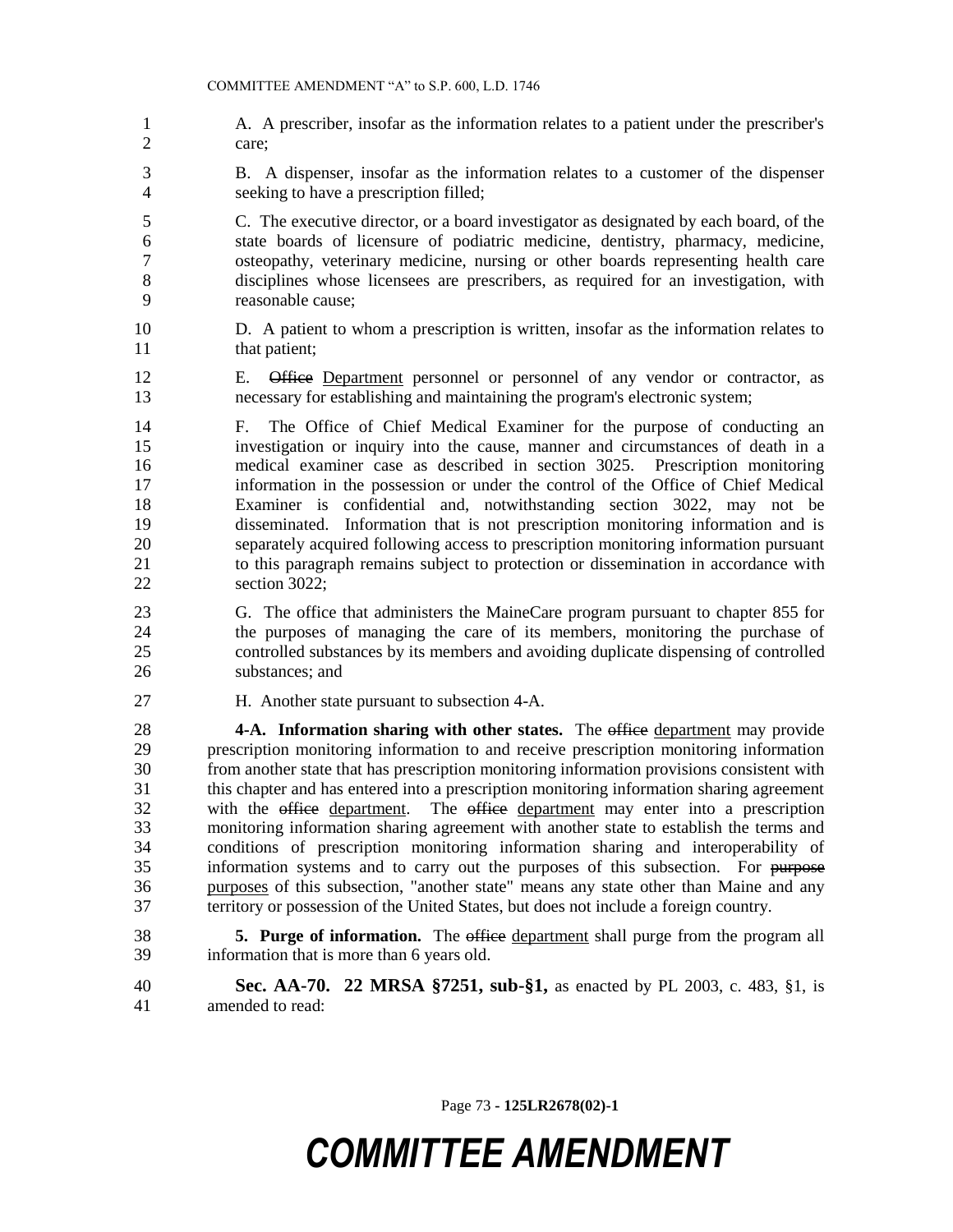**1. Failure to submit information.** A dispenser who knowingly fails to submit 2 prescription monitoring information to the office department as required by this chapter is subject to discipline by the Maine Board of Pharmacy pursuant to Title 32, chapter 117, subchapter 4 or by the applicable professional licensing entity.

 **Sec. AA-71. 22 MRSA §7252,** as enacted by PL 2003, c. 483, §1, is amended to read:

### **§7252. Rulemaking**

8 The office department may adopt rules necessary to implement the provisions of this chapter. Rules adopted pursuant to this section are major substantive rules as defined in Title 5, chapter 375, subchapter 2-A.

 **Sec. AA-72. 26 MRSA §683, sub-§1, ¶B,** as amended by PL 1995, c. 283, §1, is further amended to read:

13 B. The employee assistance program must be certified by the Office of Substance Abuse Department of Health and Human Services under rules adopted pursuant to section 687. The rules must ensure that the employee assistance programs have the necessary personnel, facilities and procedures to meet minimum standards of professionalism and effectiveness in assisting employees.

 **Sec. AA-73. 26 MRSA §687, sub-§1,** as amended by PL 1995, c. 283, §2, is further amended to read:

 **1. Department of Health and Human Services.** The Office of Substance Abuse Department of Health and Human Services shall adopt rules under the Maine 22 Administrative Procedure Act, Title 5, chapter 375, as provided in this subchapter.

 **Sec. AA-74. 26 MRSA §688,** as amended by PL 1995, c. 283, §3 and PL 2003, c. 689, Pt. B, §6, is further amended to read:

### **§688. Substance abuse education**

26 All employers shall cooperate fully with the Department of Labor, Office of 27 Substance Abuse, the Department of Health and Human Services, the Department of Public Safety and any other state agency in programs designed to educate employees about the dangers of substance abuse and about public and private services available to employees who have a substance abuse problem.

 **Sec. AA-75. 28-A MRSA §1703, sub-§5,** as amended by PL 1997, c. 373, §144, is further amended to read:

 **5. Appropriation.** The amount of funds appropriated from the General Fund to the 34 Office of Substance Abuse, as established in Title 5, chapter 521, Department of Health and Human Services for substance abuse prevention and treatment may not be less than the dollar amount collected or received by the alcohol bureau and bureau under this section.

 **Sec. AA-76. 28-A MRSA §2519, sub-§2, ¶D,** as amended by PL 1999, c. 519, §2, is further amended to read:

Page 74 **- 125LR2678(02)-1**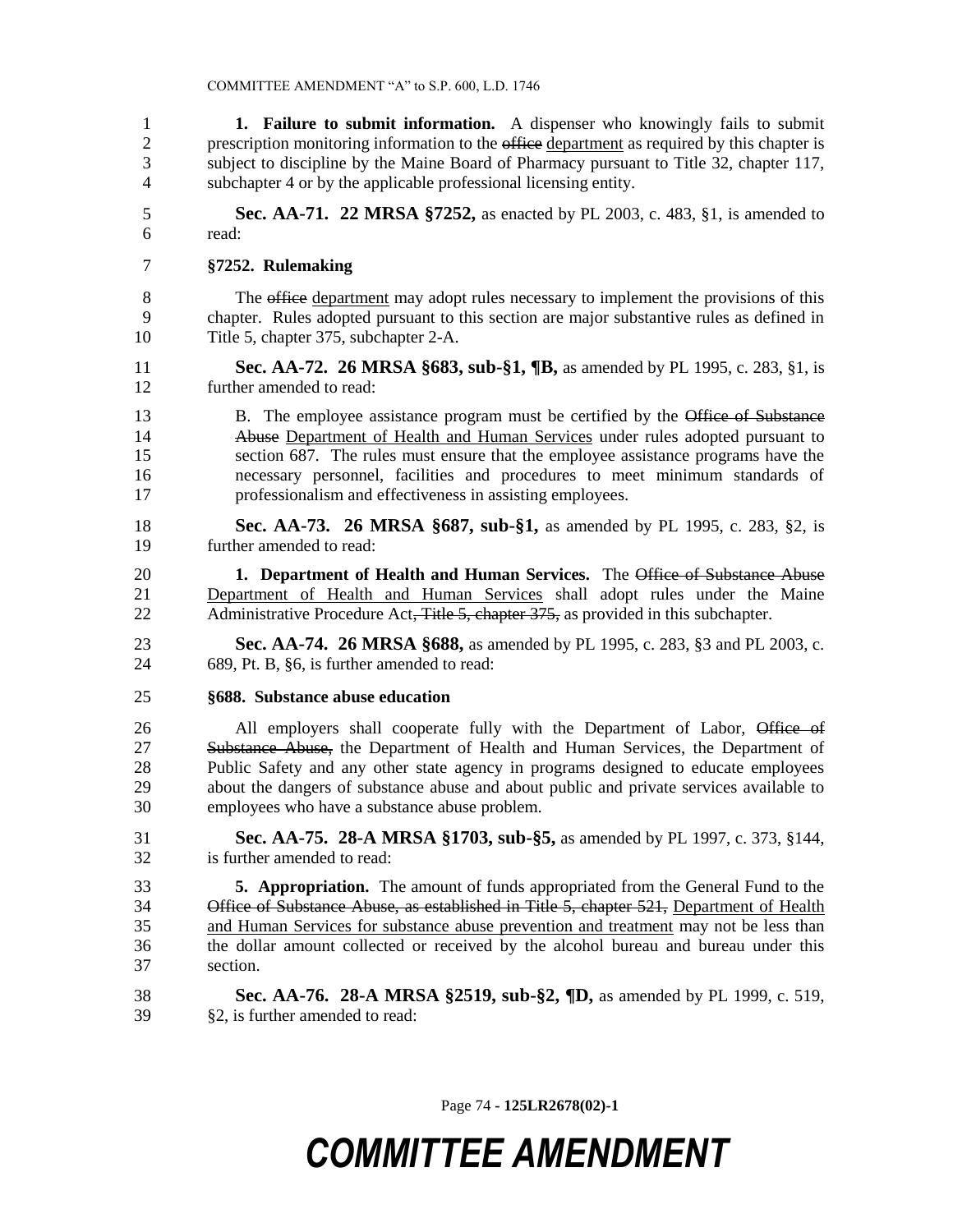1 D. A representative of the Office of Substance Abuse Department of Health and Human Services; **Sec. AA-77. 29-A MRSA §2401, sub-§1,** as enacted by PL 1993, c. 683, Pt. A, §2 and affected by Pt. B, §5, is amended to read: **1. Alcohol and drug program.** "Alcohol and drug program" means the alcohol and 6 other drug education, evaluation and treatment program administered by the Office of 7 Substance Abuse Department of Health and Human Services under Title 5, chapter 521, 8 subchapter  $\Psi$  5. **Sec. AA-78. 29-A MRSA §2411, sub-§5, ¶F,** as amended by PL 2001, c. 511, §3 and PL 2003, c. 689, Pt. B, §6, is further amended to read: F. For a person sentenced under paragraph B, C or D, the court shall order the defendant to participate in the alcohol and other drug program of the Department of 13 Health and Human Services<del>, Office of Substance Abuse</del>. The court may waive the program pursuant to Title 5, section 20073-B, if the court finds that the defendant has completed an alcohol or other drug treatment program subsequent to the date of the offense; and **Sec. AA-79. 29-A MRSA §2455, sub-§3, ¶A,** as enacted by PL 1993, c. 683, Pt. A, §2 and affected by Pt. B, §5, is amended to read: A. Satisfactory completion of the Driver Education and Evaluation Programs of the **Office of Substance Abuse** Department of Health and Human Services; **Sec. AA-80. 29-A MRSA §2472, sub-§6,** as amended by PL 2001, c. 511, §6, is further amended to read: **6. Restoration of license.** If a person's license has been suspended under subsection 3 for a first offense, the Secretary of State may issue a license if: A. One half of the suspension period has expired; and B. The Secretary of State has received notice that the person has completed the 27 alcohol and other drug program of the Office of Substance Abuse Department of Health and Human Services. A 2nd or subsequent offender may be issued a license following the completion of the 30 period of suspension provided if the Secretary of State has received notice that the person has completed the alcohol and other drug program of the Office of Substance Abuse Department of Health and Human Services. **Sec. AA-81. 29-A MRSA §2502,** as amended by PL 2011, c. 335, §11, is further amended to read: **§2502. Special licenses for driver education evaluation program; suspension 1. Issuance of special license.** Following the expiration of the total period of suspension imposed on a first-time offender pursuant to Title 15, section 3314 or sections 2411, 2453, 2453-A, 2472 and 2521, the Secretary of State shall issue a special license or permit to the person if the Secretary of State receives written notice that the person has completed the assessment components of the alcohol and other drug program pursuant to

Page 75 **- 125LR2678(02)-1**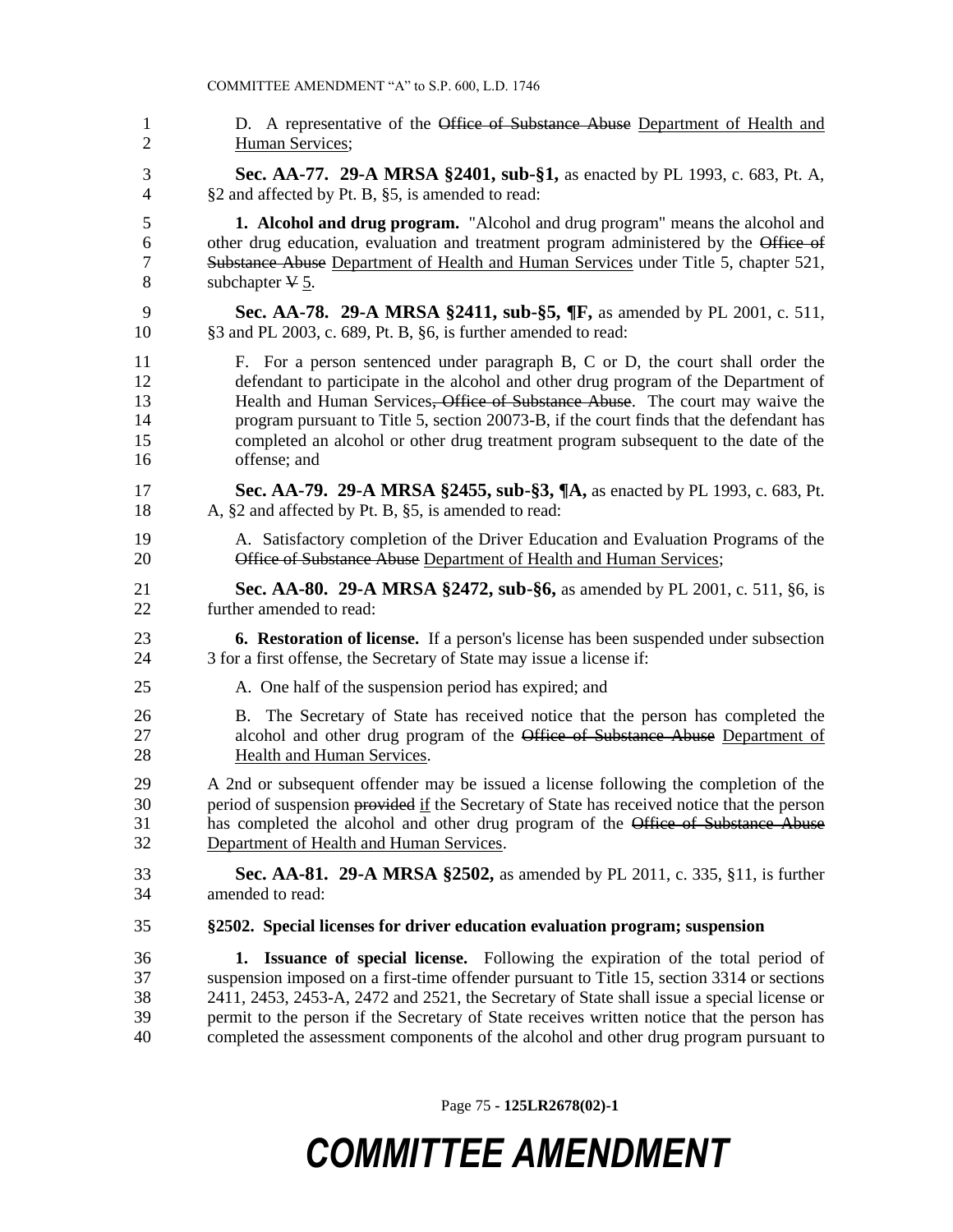Title 5, section 20073-B. First offenders who have registered for the completion of treatment programs as described in Title 5, section 20072, subsection 2 are entitled to receive a special license after completion of 3 treatment sessions provided by a counselor 4 or agency approved by the Office of Substance Abuse Department of Health and Human 5 Services. A special license or permit may not be issued under this section to 2nd and subsequent offenders.

 **2. Suspension of special license.** If the person refuses or fails to complete the alcohol and other drug program pursuant to Title 5, section 20073-B within 3 months after receiving a special license, the Secretary of State, following notice of that refusal or failure, shall suspend the special license until the person completes the program. The suspension must continue until the Secretary of State receives written notification from 12 the Office of Substance Abuse Department of Health and Human Services that the person has satisfactorily completed all required components of that program. The Secretary of 14 State shall provide notice of suspension and opportunity for hearing pursuant to Title 5, chapter 375, subchapter 4. The sole issue at the hearing is whether the person has written 16 notification from the Office of Substance Abuse Department of Health and Human Services establishing that the person has satisfactorily completed all components of that program pursuant to Title 5, section 20073-B.

 **Sec. AA-82. 29-A MRSA §2505,** as enacted by PL 1993, c. 683, Pt. A, §2 and affected by Pt. B, §5, is amended to read:

- **§2505. Special restricted license for participation in education and treatment programs**
- Notwithstanding other limitations, the Secretary of State may issue a restricted license to a person for the purpose of allowing that person to participate in an alcohol and 25 drug program or other treatment program determined appropriate by the Office of 26 Substance Abuse Department of Health and Human Services.

 **Sec. AA-83. 32 MRSA §6212, sub-§2,** as amended by PL 2007, c. 402, Pt. U, §7, is further amended to read:

 **2. Adopt criteria.** The board, in cooperation with the Office of Substance Abuse Department of Health and Human Services, may design, adopt or design and adopt an examination or other suitable criteria for establishing a candidate's knowledge, skill and experience in alcohol and drug counseling. Any criteria adopted by the board for establishing a candidate's knowledge, skill and experience in alcohol and drug counseling must be clearly defined, have an established baseline scoring procedure that is objectively measured, be in writing and be available to the public upon request.

- **Sec. AA-84. 32 MRSA §13795, sub-§5,** as amended by PL 2007, c. 695, Pt. B, §18, is further amended to read:
- **5. Rulemaking.** The Director of the Office of Substance Abuse within the 39 Department Commissioner of Health and Human Services may adopt rules to implement this subsection. Rules adopted pursuant to this subsection are major substantive rules as defined in Title 5, chapter 375, subchapter 2-A.
- A. If the Director of the Maine Drug Enforcement Agency within the Department of Public Safety finds that the ease of availability of liquid, liquid-filled capsule or

Page 76 **- 125LR2678(02)-1**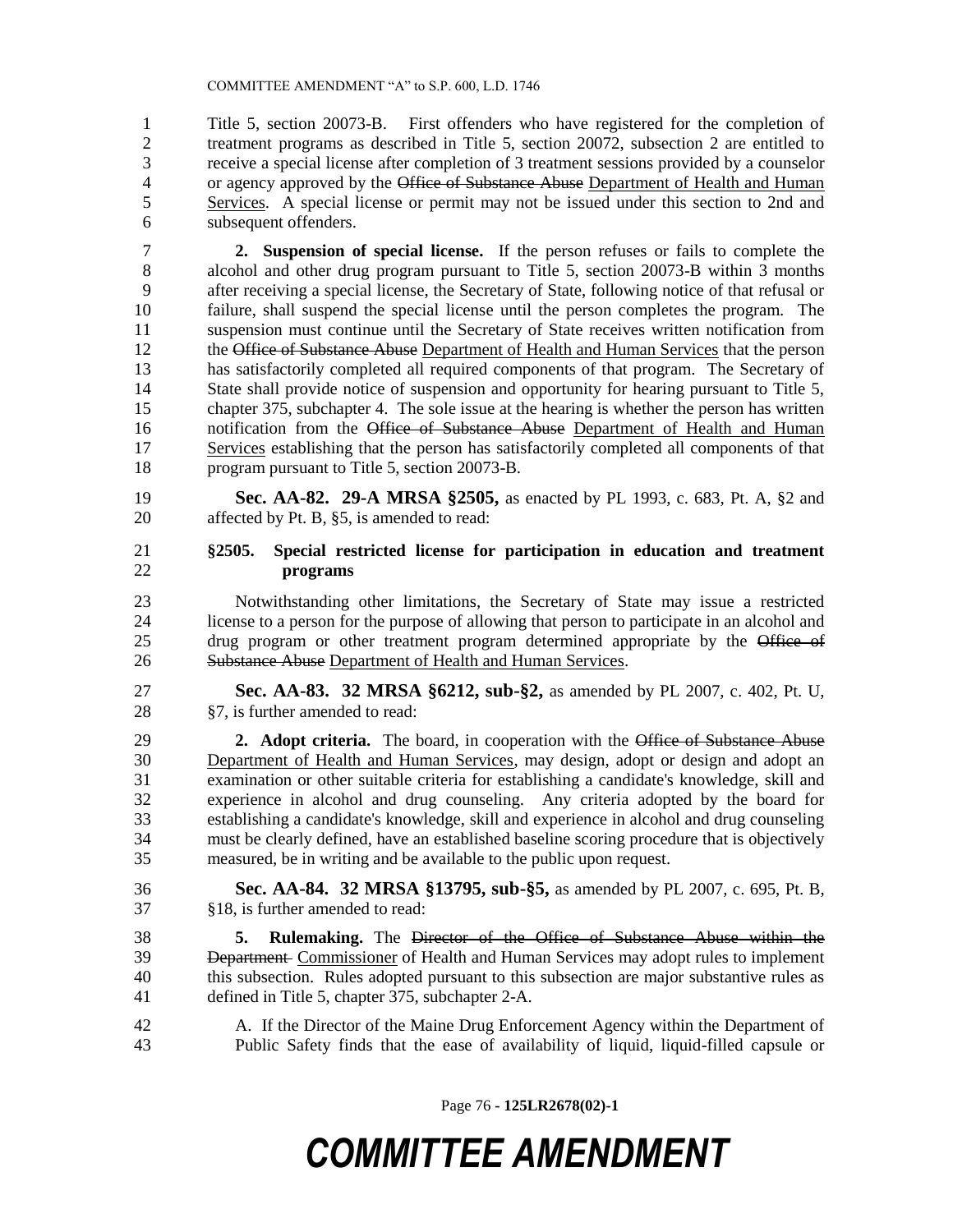#### COMMITTEE AMENDMENT "A" to S.P. 600, L.D. 1746

 glycerin matrix forms of products containing ephedrine, pseudoephedrine or phenylpropanolamine or their salts, isomers or salts of isomers, either alone or in combination with other ingredients, referred to in this paragraph as "products," is a threat to the public health, safety and welfare, then the Director of the Maine Drug Enforcement Agency shall notify the Director of the Office of Substance Abuse Commissioner of Health and Human Services. The Director of the Office of Substance Abuse Commissioner of Health and Human Services shall consult with the joint standing committee of the Legislature having jurisdiction over health and human services matters, providing the reasons for undertaking rulemaking, and may, after consultation, adopt rules designating the products as targeted methamphetamine precursors pursuant to section 13702-A, subsection 33, paragraph B.

 B. If the Director of the Maine Drug Enforcement Agency finds that sales of targeted methamphetamine precursors that are made without verifying the identity of the purchaser pose a threat to public health, safety and welfare, then the Director of the 15 Maine Drug Enforcement Agency shall notify the Director of the Office of Substance 16 Abuse Commissioner of Health and Human Services. The Director of the Office of Substance Abuse Commissioner of Health and Human Services shall consult with the 18 joint standing committee of the Legislature having jurisdiction over health and human services matters, providing the reasons for undertaking rulemaking, and may, after consultation, adopt rules requiring a person making a sale of a targeted methamphetamine precursor pursuant to section 13796 to demand from the purchaser and to inspect and record prior to the sale proof of identification, including valid photographic identification, and to keep a log of sales.

 **Sec. AA-85. 34-B MRSA §1219, sub-§1,** as enacted by PL 1995, c. 431, §2 and amended by PL 2003, c. 689, Pt. B, §6, is further amended to read:

 **1. Development of state strategy.** The department shall develop a comprehensive state strategy for preventing the inappropriate incarceration of seriously mentally ill individuals and for diverting those individuals away from the criminal justice system. This strategy must be developed with the active participation of other agencies and 30 providers responsible for serving persons with serious mental illness, including: the Department of Health and Human Services; the Department of Corrections; the Department of Health and Human Services, Bureau of Medical Services; and representatives of community mental health centers, area shelters, other community providers, consumers of services and their families, providers of inpatient mental health services, advocates for consumers of mental health services, sheriffs' departments, the Office of Substance Abuse and the Department of Public Safety.

 **Sec. AA-86. Maine Revised Statutes headnote amended; revision clause.**  In the Maine Revised Statutes, Title 5, chapter 521, in the chapter headnote, the words "office of substance abuse" are amended to read "substance abuse prevention and treatment" and the Revisor of Statutes shall implement this revision when updating, publishing or republishing the statutes.

Page 77 **- 125LR2678(02)-1**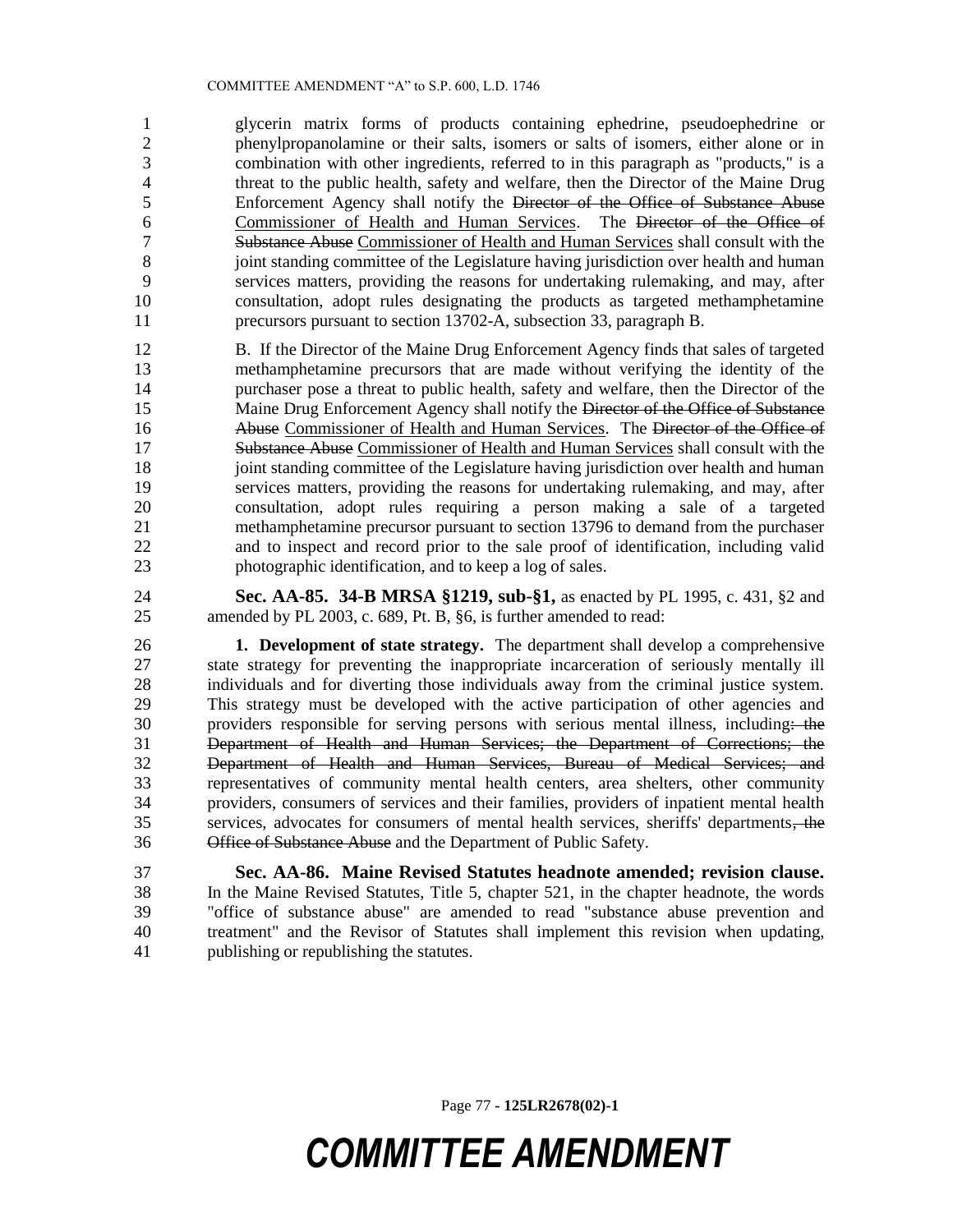| $\mathbf{1}$   | <b>PART BB</b>                                                                                 |
|----------------|------------------------------------------------------------------------------------------------|
| $\overline{2}$ | <b>Sec. BB-1. 5 MRSA §1591, sub-§2, <math>\P</math>A, as amended by PL 2011, c. 380, Pt.</b>   |
| 3              | UUU, §1, is further amended to read:                                                           |
| 4              | A. Any balance remaining in the accounts of the Department of Health and Human                 |
| 5              | Services <del>, Bureau of Elder and Adult Services</del> appropriated for the purposes of      |
| 6              | homemaker or home-based care services at the end of any fiscal year to be carried              |
| $\tau$         | forward for use by either program in the next fiscal year;                                     |
| 8              | <b>Sec. BB-2. 22 MRSA §3174-I, sub-§1, ¶B-1,</b> as enacted by PL 1995, c. 170, §2,            |
| 9              | is amended to read:                                                                            |
| 10             | B-1. For persons with severe cognitive impairments who have been assessed and                  |
| 11             | found ineligible for nursing facility level care, the department, through the Bureau of        |
| 12             | Elder and Adult Services, its community options unit, shall review the assessment              |
| 13             | and provide case management to assist consumers and caregivers to receive                      |
| 14             | appropriate services.                                                                          |
| 15             | Sec. BB-3. 22 MRSA §3472, sub-§2-A, as amended by PL 2003, c. 653, §2 and                      |
| 16             | c. 689, Pt. B, §6, is repealed.                                                                |
| 17             | <b>Sec. BB-4. 22 MRSA §5104, sub-§2, as amended by PL 1989, c. 329, §8 and PL</b>              |
| 18             | 2003, c. 689, Pt. B, §6, is repealed.                                                          |
| 19             | Sec. BB-5. 22 MRSA $\S 5104$ , sub- $\S 4$ , as repealed and replaced by PL 1973, c.           |
| 20             | 793, $§3$ , is repealed.                                                                       |
| 21             | <b>Sec. BB-6. 22 MRSA §5104, sub-§6, as amended by PL 1989, c. 329, §10 and</b>                |
| 22             | PL 2003, c. 689, Pt. B, §6, is repealed.                                                       |
| 23             | <b>Sec. BB-7. 22 MRSA §5104-A, as enacted by PL 1973, c. 793, §4, is amended to</b>            |
| 24             | read:                                                                                          |
| 25             | §5104-A. State agencies to cooperate                                                           |
| 26             | State agencies shall cooperate fully with the bureau and committee department in               |
| 27             | carrying out this Part. The bureau and committee are department is authorized to request       |
| 28             | such personnel, financial assistance, facilities and data as are reasonably required to assist |
| 29             | the bureau and committee it to fulfill their its powers and duties.                            |
| 30             | State agencies proposing to develop, establish, conduct or administer programs or to           |
| 31             | assist programs relating to this Part shall, prior to carrying out such actions, consult with  |
| 32             | the bureau department.                                                                         |
| 33             | All agencies of State Government shall advise the bureau department of their                   |
| 34             | proposed administrative fiscal and legislative activities relating to this Part.               |
| 35             | State agencies, in the implementation of their activities relating to this Part, shall keep    |
| 36             | the bureau department fully informed of their progress.                                        |
| 37             | Sec. BB-8. 22 MRSA §5105, as amended by PL 2007, c. 539, Pt. N, §39, is                        |
| 38             | repealed.                                                                                      |

Page 78 **- 125LR2678(02)-1**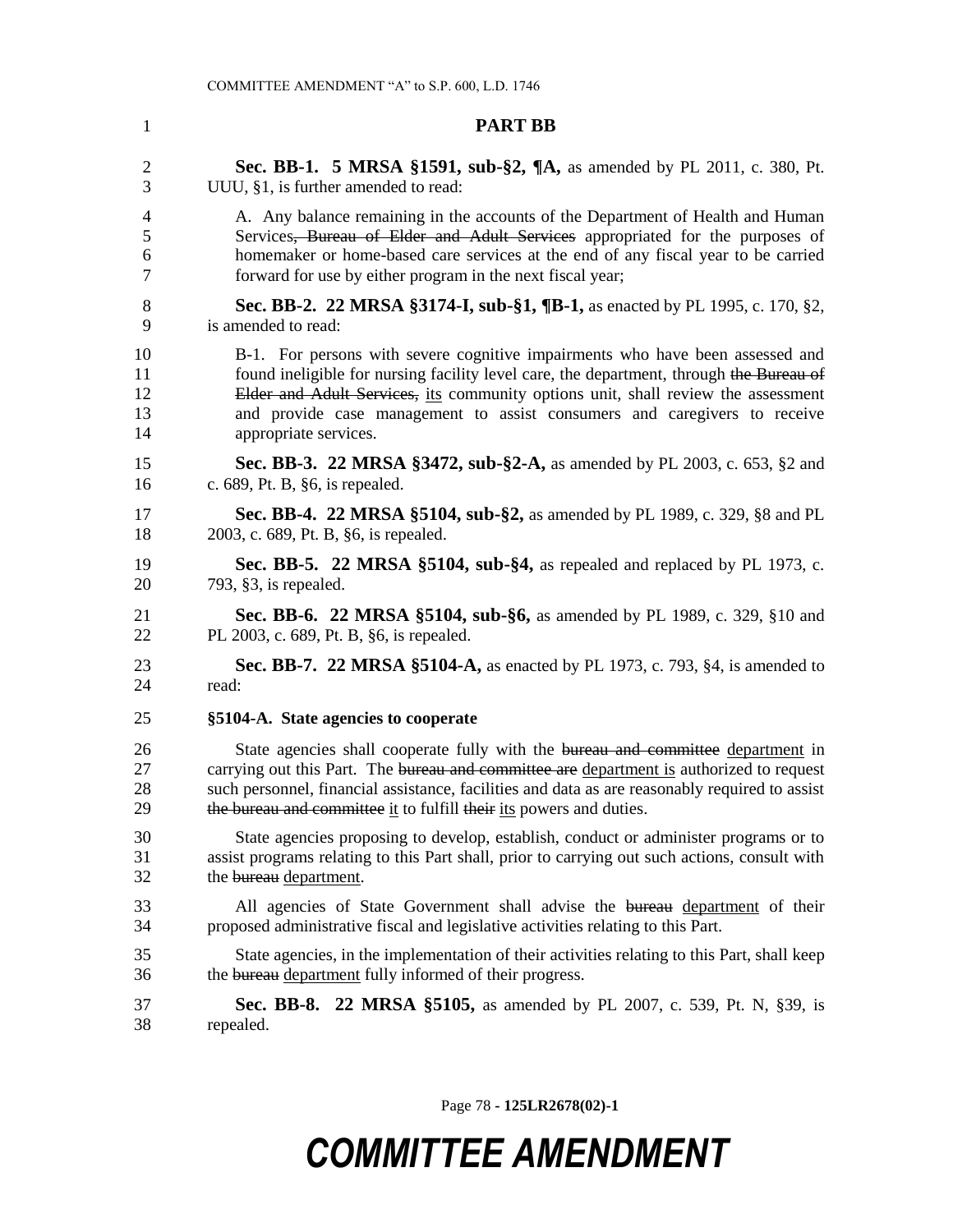**Sec. BB-9. 22 MRSA §5106,** as amended by PL 2011, c. 542, Pt. A, §§39 and 40, is further amended to read:

### **§5106. Powers and duties**

4 The bureau department shall establish, in accordance with the purposes and intent of this Part, with the advice of the committee and subject to the direction of the commissioner, the overall planning, policy, objectives and priorities for all functions and 7 activities conducted or supported in the State which that relate to Maine's aging population and incapacitated and dependent adults. In order to carry out the above, the bureau shall have department has the power and duty to:

 **1. Encourage and assist development.** Encourage and assist development of more coordinated use of existing and new resources and services relating to Maine's aging population and incapacitated and dependent adults;

 **2. Information system.** Develop and maintain an up-to-date information system related to Maine's aging population and incapacitated and dependent adults. The information shall must be available for use by the people of Maine, the political subdivisions, public and private nonprofit agencies and the State. Educational materials shall must be prepared, published and disseminated. Objective devices and research methodologies shall must be continuously developed. Maintaining statistical information 19 through uniform methods which that are reasonably feasible and economically efficient shall must be specified for use by public and private agencies, organizations and 21 individuals. Existing sources of information shall must be used to the fullest extent possible, while maintaining confidentiality safeguards of state and federal law. Information may be requested and shall be received from any State Government state government or public or private agency. To the extent reasonable and feasible, 25 information shall must maintain compatibility with federal information sharing standards.

26 Functions of this information system shall include, but are not be limited to:

 A. Conducting research on the causes and nature of problems relating to Maine's aging population and incapacitated and dependent adults;

- B. Collecting, maintaining and disseminating such knowledge, data and statistics related to Maine's aging population and incapacitated and dependent adults as will enable the bureau department to fulfill its responsibilities;
- C. Determining through a detailed survey the extent of problems relating to Maine's aging population and incapacitated and dependent adults and the needs and priorities for solving such problems in the state and political subdivisions;

 D. Maintaining an inventory of the types and quantity of facilities, programs and services operated under public or private auspices for Maine's aging population and incapacitated and dependent adults. This function shall must include: The the unduplicated count, location and characteristics of people served by each facility, program or service; and the amount, type and source of resources supporting functions related to Maine's aging population and incapacitated and dependent adults; and

Page 79 **- 125LR2678(02)-1**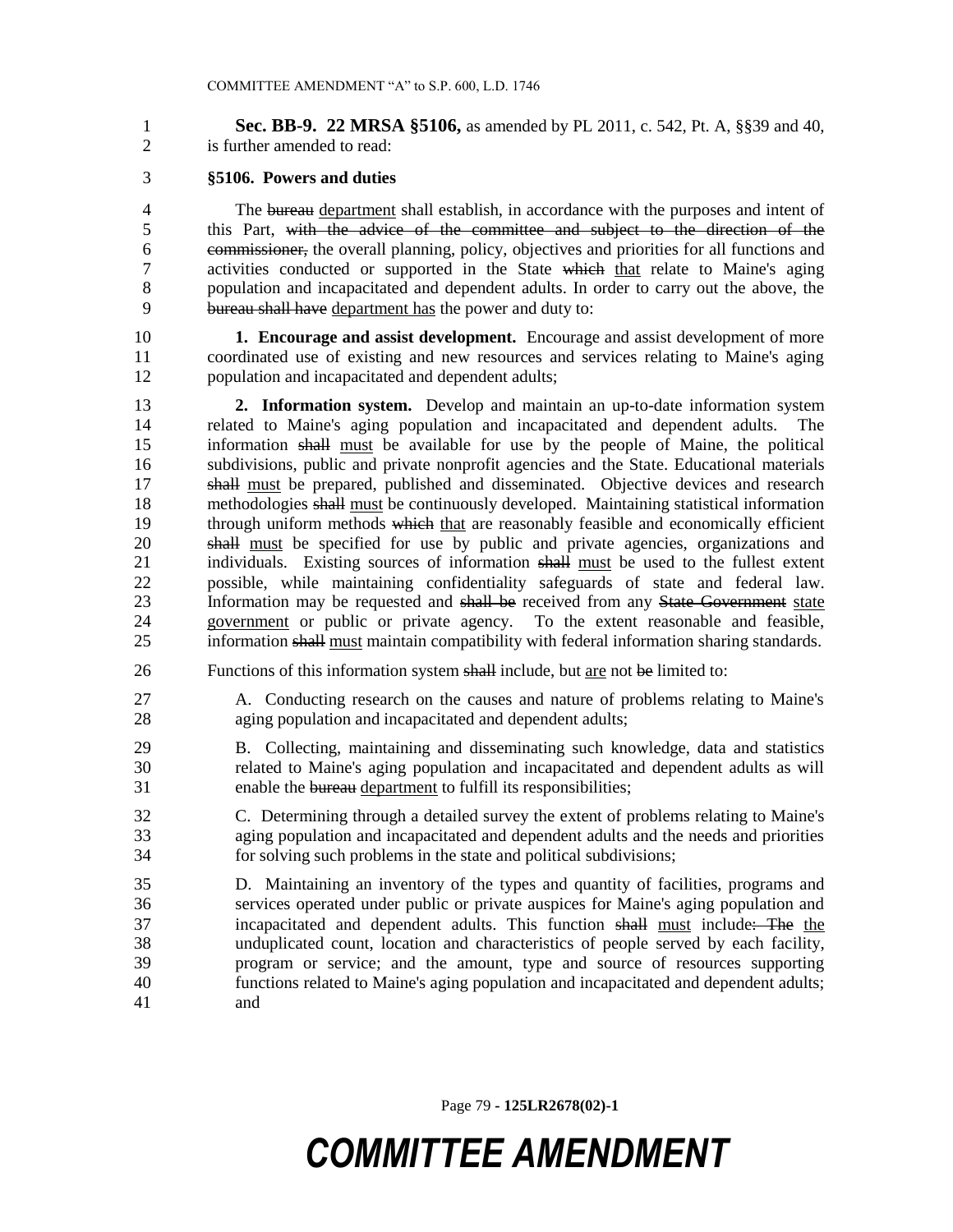| 1<br>$\overline{c}$<br>3<br>$\overline{4}$<br>5<br>6<br>$\tau$<br>$\,8\,$<br>9<br>10<br>11<br>12<br>13 | E. Conducting a continuous evaluation of the impact, quality and value of facilities,<br>programs and services, including their administrative adequacy and capacity.<br>Activities operated by or with the assistance of the State and the Federal<br>Governments Government must be evaluated. Activities to be included, but to which<br>the bureau department is not limited, are those relating to education, employment and<br>vocational services, income, health, housing, transportation, community, social,<br>rehabilitation, protective services and public guardianship or conservatorship for<br>older people and incapacitated and dependent adults and programs such as the<br>supplemental security income program, Medicare, Medicaid, property tax refunds<br>and the setting of standards for the licensing of nursing, intermediate care and<br>boarding homes. Included are activities as authorized by this and so much of the<br>several Acts and amendments to them enacted by the people of the State and those<br>authorized by United States Acts and amendments to them such as the: |
|--------------------------------------------------------------------------------------------------------|-------------------------------------------------------------------------------------------------------------------------------------------------------------------------------------------------------------------------------------------------------------------------------------------------------------------------------------------------------------------------------------------------------------------------------------------------------------------------------------------------------------------------------------------------------------------------------------------------------------------------------------------------------------------------------------------------------------------------------------------------------------------------------------------------------------------------------------------------------------------------------------------------------------------------------------------------------------------------------------------------------------------------------------------------------------------------------------------------------------------|
| 14                                                                                                     | (1) Elderly Householders Tax and Rent Refund Act of 1971;                                                                                                                                                                                                                                                                                                                                                                                                                                                                                                                                                                                                                                                                                                                                                                                                                                                                                                                                                                                                                                                         |
| 15                                                                                                     | (2) Priority Social Services Act of 1973;                                                                                                                                                                                                                                                                                                                                                                                                                                                                                                                                                                                                                                                                                                                                                                                                                                                                                                                                                                                                                                                                         |
| 16                                                                                                     | (3) Chapter 470 of the public laws of 1969 creating the State Housing Authority;                                                                                                                                                                                                                                                                                                                                                                                                                                                                                                                                                                                                                                                                                                                                                                                                                                                                                                                                                                                                                                  |
| 17                                                                                                     | (4) United States Social Security Act of 1935;                                                                                                                                                                                                                                                                                                                                                                                                                                                                                                                                                                                                                                                                                                                                                                                                                                                                                                                                                                                                                                                                    |
| 18                                                                                                     | (5) United States Housing Act of 1937;                                                                                                                                                                                                                                                                                                                                                                                                                                                                                                                                                                                                                                                                                                                                                                                                                                                                                                                                                                                                                                                                            |
| 19                                                                                                     | (6) United States Older Americans Act of 1965;                                                                                                                                                                                                                                                                                                                                                                                                                                                                                                                                                                                                                                                                                                                                                                                                                                                                                                                                                                                                                                                                    |
| 20                                                                                                     | (7) United States Age Discrimination Act of 1967;                                                                                                                                                                                                                                                                                                                                                                                                                                                                                                                                                                                                                                                                                                                                                                                                                                                                                                                                                                                                                                                                 |
| 21                                                                                                     | (8) Home Based Care Act of 1981;                                                                                                                                                                                                                                                                                                                                                                                                                                                                                                                                                                                                                                                                                                                                                                                                                                                                                                                                                                                                                                                                                  |
| 22                                                                                                     | (9) Congregate Housing Act of 1979;                                                                                                                                                                                                                                                                                                                                                                                                                                                                                                                                                                                                                                                                                                                                                                                                                                                                                                                                                                                                                                                                               |
| 23                                                                                                     | (10) Adult Day Care Services Act of 1983;                                                                                                                                                                                                                                                                                                                                                                                                                                                                                                                                                                                                                                                                                                                                                                                                                                                                                                                                                                                                                                                                         |
| 24                                                                                                     | (11) Adult Day Care Licensing Act of 1987;                                                                                                                                                                                                                                                                                                                                                                                                                                                                                                                                                                                                                                                                                                                                                                                                                                                                                                                                                                                                                                                                        |
| 25                                                                                                     | (12) Adult Protective Services Act of 1981;                                                                                                                                                                                                                                                                                                                                                                                                                                                                                                                                                                                                                                                                                                                                                                                                                                                                                                                                                                                                                                                                       |
| 26                                                                                                     | (13) The Uniform Probate Code, Title 18-A;                                                                                                                                                                                                                                                                                                                                                                                                                                                                                                                                                                                                                                                                                                                                                                                                                                                                                                                                                                                                                                                                        |
| 27                                                                                                     | (14) The Americans with Disabilities Act of 1990;                                                                                                                                                                                                                                                                                                                                                                                                                                                                                                                                                                                                                                                                                                                                                                                                                                                                                                                                                                                                                                                                 |
| 28<br>29                                                                                               | (15) The Developmental Disabilities Assistance and Bill of Rights Act of 2000;<br>and                                                                                                                                                                                                                                                                                                                                                                                                                                                                                                                                                                                                                                                                                                                                                                                                                                                                                                                                                                                                                             |
| 30                                                                                                     | (16) The ADA Amendments Act of 2008;                                                                                                                                                                                                                                                                                                                                                                                                                                                                                                                                                                                                                                                                                                                                                                                                                                                                                                                                                                                                                                                                              |
| 31<br>32<br>33<br>34<br>35                                                                             | <b>3. Coordination of efforts.</b> Assist, with the advice of the committee, the Legislative<br>and Executive Branches of State Government, especially the Governor, Commissioner of<br>Health and Human Services and the Bureau of the Budget, to coordinate all State<br>Government efforts relating to Maine's aging population and incapacitated and dependent<br>adults, by:                                                                                                                                                                                                                                                                                                                                                                                                                                                                                                                                                                                                                                                                                                                                 |
| 36<br>37                                                                                               | A. Submitting to each branch of State Government no later than September 1st of<br>each year an annual report covering its activities for the immediately past fiscal year                                                                                                                                                                                                                                                                                                                                                                                                                                                                                                                                                                                                                                                                                                                                                                                                                                                                                                                                        |

Page 80 **- 125LR2678(02)-1**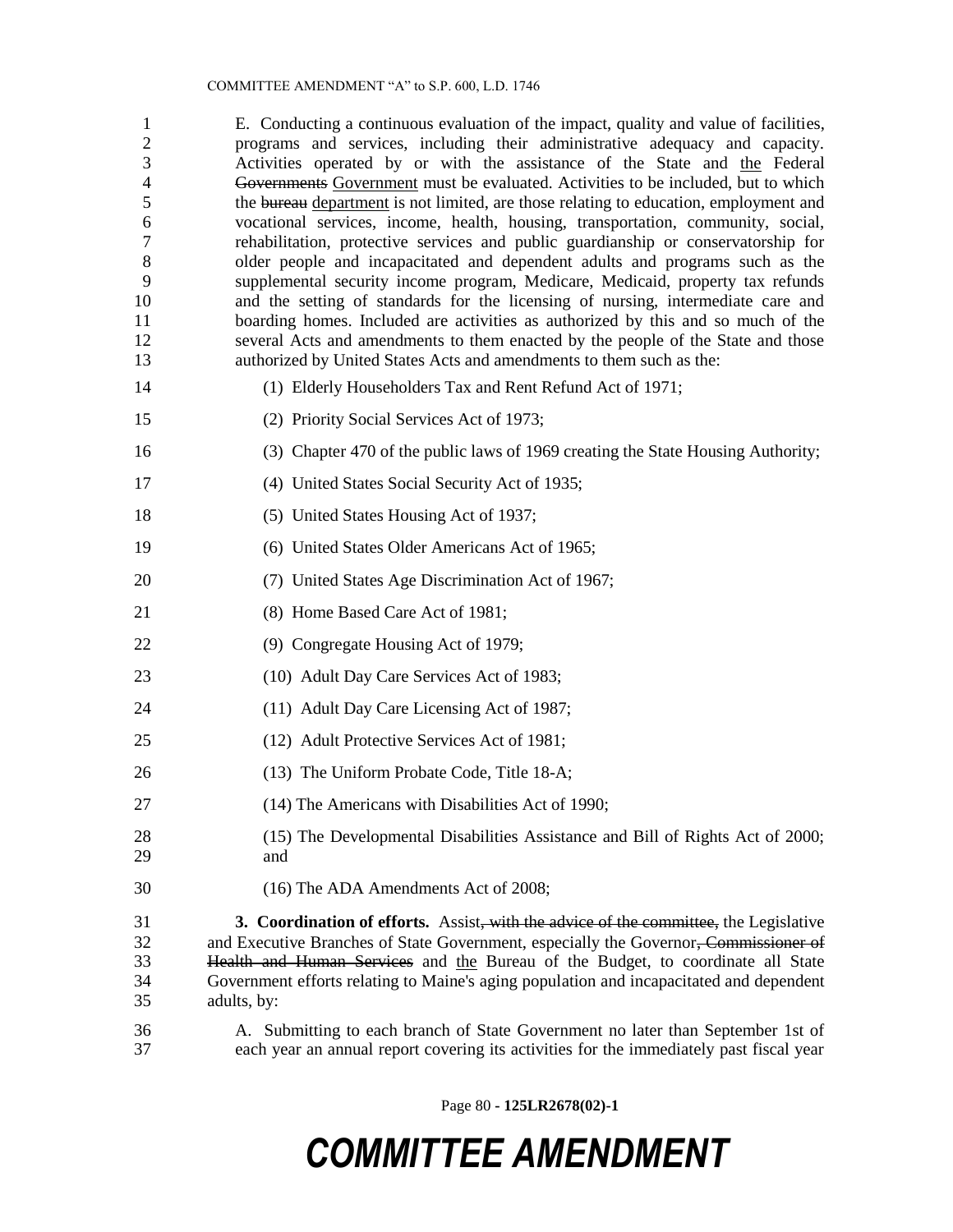and future plans, including recommendations for changes in state and federal laws, and including reports of the committee;

 B. Reviewing all proposed legislation, fiscal activities, plans, policies and other administrative functions relating to Maine's aging population and incapacitated and 5 dependent adults made by or requested of all state agencies. The bureau shall have department has the authority to submit to those bodies findings, comments and 7 recommendations, which shall be are advisory. Such findings and comments shall 8 must recommend what modification in proposals or actions shall be taken is required to make proposed legislation, fiscal activities and administrative activities consistent with such policies and priorities; and

 C. Making recommendations to the respective branches of State Government related to improving the quality of life of Maine's aging population and incapacitated and dependent adults, and shall consult with and be consulted by all responsible state agencies regarding the policies, priorities and objectives of functions related to Maine's aging population and incapacitated and dependent adults;

 **4. Comprehensive state plan.** Prepare and administer a comprehensive state plan relating to Maine's aging population and incapacitated and dependent adults, developed 18 by the bureau with the advice of the committee and department subject to the direction of the commissioner. The comprehensive state plan shall must be implemented for the purpose of coordinating all activities and of assuring compliance with applicable state and federal laws and regulations relating to Maine's aging population and incapacitated and 22 dependent adults. Implementation of this duty shall mean means that the bureau shall 23 have department has the authority, through a review process, to advise on the preparation and administration of any portion of any state plan relating to Maine's aging population and incapacitated and dependent adults, prepared and administered by any agency of State Government for submission to the Federal Government to obtain federal funding 27 under federal legislation. Such state plans, or portions thereof, shall must include, but are not be limited to, all state plans dealing with education, employment and vocational services, income, health, housing, protective services, public guardianship and conservatorship, rehabilitation, social services, transportation and welfare. The bureau department shall advise the commissioner and Governor on preparation of and provisions to be included in such plans relating to Maine's aging population and incapacitated and dependent adults;

 **5. Programs.** Plan, establish and maintain necessary or desirable programs for 35 individuals or groups of individuals. The bureau department may use the full range of its powers and duties to serve Maine's aging population and incapacitated and dependent adults through indirect services provided by agreement and through direct services provided by state employees;

 **6. Organizational unit.** Function as the organizational unit of State Government with sole responsibility for conducting and coordinating, with the advice of the 41 committee and subject to the direction of the commissioner, programs authorized by this Part and so much of the several Acts, amendments and successors to them enacted by the people of the State and those authorized by the United States Acts, amendments and successors to them as relate to Maine's aging population and incapacitated and dependent adults:

Page 81 **- 125LR2678(02)-1**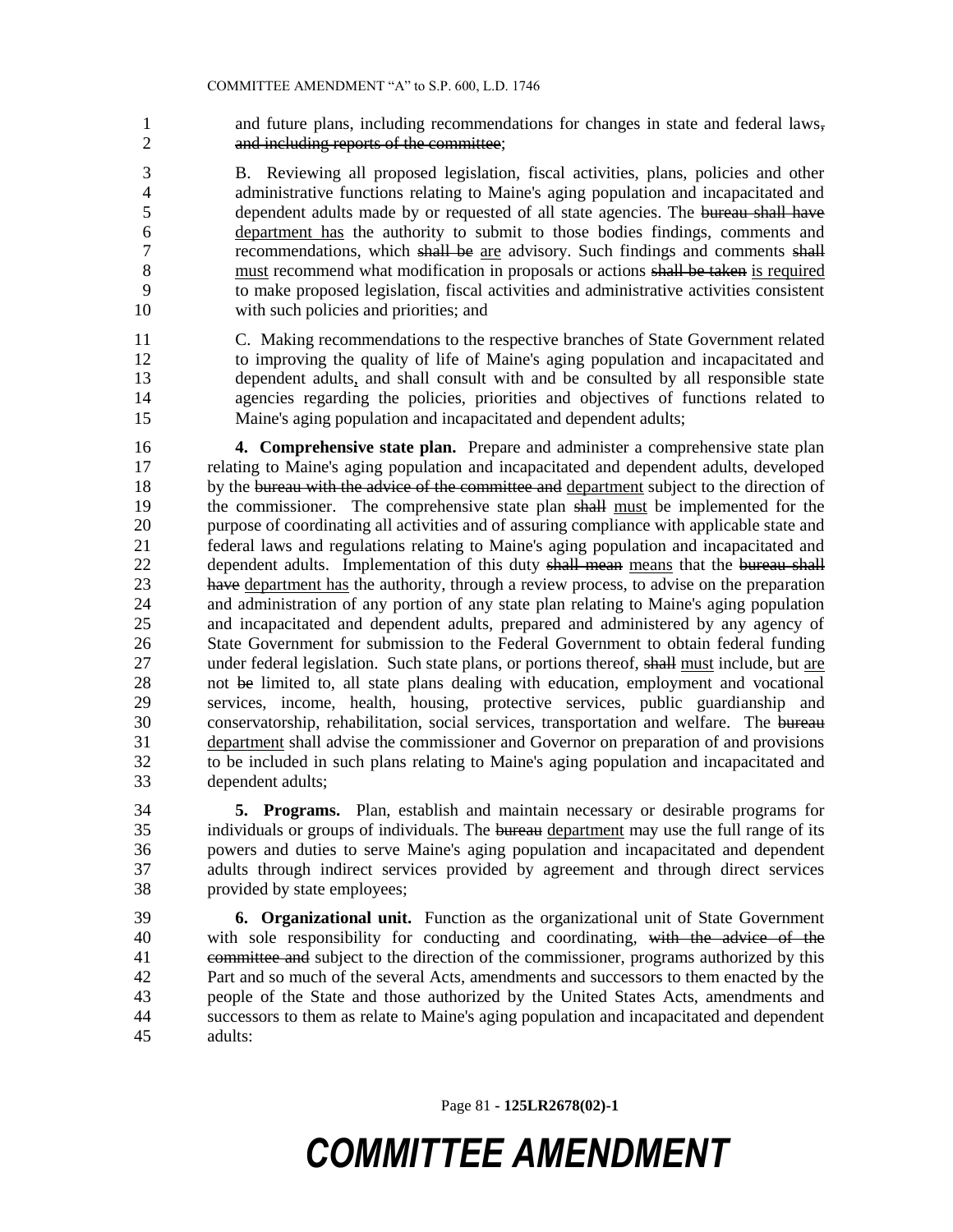- 1 A. The 1973 Act of Maine's Elderly;
- B. The Priority Social Service Act of 1973, including only meals for older people, transportation for older people and coordinated elderly programs;
- 
- C. The United States Older Americans Act of 1965; and
- D. Adult Protective Services Act of 1981.

 The bureau department is designated as the single agency of State Government solely responsible for administering, subject to the direction of the commissioner, any state plans as may be required by the above Acts, and for administering programs of Acts of the State or United States relating to Maine's aging population and incapacitated and dependent adults which that are not the specific responsibility of another state agency under state or federal law;

 **7. Mobilize resources.** Help communities mobilize their resources to benefit 13 Maine's aging population and incapacitated and dependent adults. The bureau department shall provide or coordinate the provision of information, technical assistance and consultation to state, regional and local governments, and to public and private nonprofit 16 agencies, institutions, organizations and individuals. The help shall be is for the purpose of encouraging, developing and assisting with the initiation, establishment and 18 administration of any plans, programs or services with a view to the establishment of a statewide network of comprehensive, coordinated services and opportunities for Maine's aging population and incapacitated and dependent adults. Included in this duty is authority to coordinate the efforts and enlist the assistance of all public and private agencies, organizations and individuals interested in Maine's aging population and incapacitated and dependent adults;

 **8. Funds.** Seek and receive funds from the Federal Government and private sources to further its activities. Included in this function is authority to solicit, accept, administer, disburse and coordinate for the State in accordance with the intent, objectives and 27 purposes of this Part; and within any limitation which that may apply from the sources of such funds, the efforts to obtain and the use of any funds from any source to benefit Maine's aging population and incapacitated and dependent adults. Any gift of money or property made by will or otherwise, and any grant or other funds appropriated, services or property available from the Federal Government, the State or any political subdivision thereof and from all other sources, public or private, may be accepted and administered. The bureau department may do all things necessary to cooperate with the Federal Government or any of its agencies in making application for any funds. Included in this duty is authority to advise regarding the disbursement of all state funds, or funds administered through agencies of State Government, appropriated or made available to benefit Maine's aging population and incapacitated and dependent adults;

 **9. Agreements.** Enter into agreements necessary or incidental to the performance of its duties. Included is the power to make agreements with qualified community, regional and state level, private nonprofit and public agencies, organizations and individuals in this and other states to develop or provide facilities, programs and services for Maine's aging population and incapacitated and dependent adults. Agreements with such 43 agencies, organizations and individuals shall may be executed only with agencies 44 reviewed by the committee pursuant to section 5112, subsection 4, and the area agency

Page 82 **- 125LR2678(02)-1**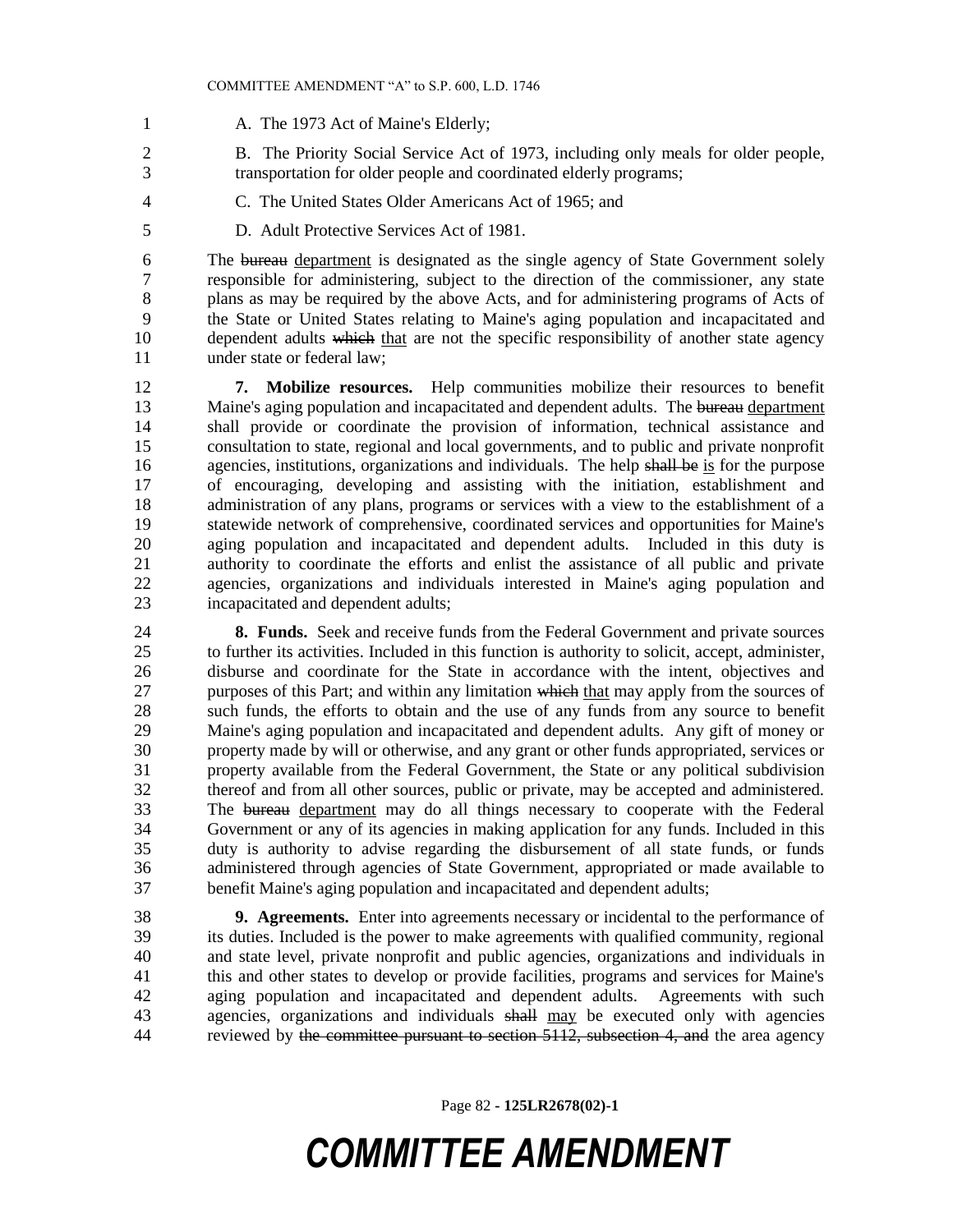1 pursuant to section 5116, subsection 1, paragraph B. The bureau department may engage expert advisors and assistants, who may serve without compensation or may be compensated to the extent funds may be available by appropriation, grant or allocation 4 from a state department. The bureau department may pay for such expert advisors or assistants;

 **10. Rules.** Prepare, adopt, amend, rescind and administer, with the advice of the committee and subject to the direction of the commissioner, policies, priorities, procedures, and rules and regulations to govern its affairs and the development and 9 operation of facilities, programs and services. The bureau department may adopt rules to carry out the powers and duties pursuant to this Part and in accordance with the purpose 11 and objectives of this Part. It shall especially adopt such rules and regulations as may be necessary to define contractual terms, conditions of agreements and all other rules as are necessary for the proper administration of this Part. Such adoption, amendment and rescission shall must be made as provided under the Maine Administrative Procedure Act, Title 5, chapter 375;

 **11. Educational program.** Develop and implement, as an integral part of programs, an educational program. Assist; assist in the development of, and cooperation with, educational programs for employees of state and local governments and businesses and industries in the State. Convene; and convene and conduct conferences of public and private nonprofit organizations concerned with the development and operation of programs for Maine's aging population and incapacitated and dependent adults. Included 22 shall be is the power to sponsor in cooperation with the committee the Blaine House<br>23 Conference on Aging: Conference on Aging:

 **11-A. Elderly Legal Services Program.** Support and maintain an Elderly Legal 25 Services Program, by agreement with such nonprofit organization as the bureau department finds best able to provide direct services to those of Maine's elderly in greatest economic and social need throughout the State;

 **11-B. Adult protective services.** Administer a program of protective services as provided in chapter 958-A designed to protect incapacitated and dependent adults from abuse, neglect, exploitation and physical danger. The program is described in the Adult Protective Services Act;

 **11-C. Long-term care ombudsman program.** Support and maintain a long-term care ombudsman program, in accordance with the federal 1987 Older Americans Act, 42 United States Code, as amended, by agreement with such nonprofit organization as the bureau department finds best able to provide the services;

 **12. Training programs.** Foster, develop, organize, conduct or provide for the conduct of training programs for persons in the field of serving Maine's aging population and incapacitated and dependent adults;

- **13. Coordinate activities.** Coordinate activities and cooperate with programs in this and other states for the common advancement of programs for Maine's aging population and incapacitated and dependent adults; and
- **14. Establish and maintain an office.** Establish and maintain an office; and

Page 83 **- 125LR2678(02)-1**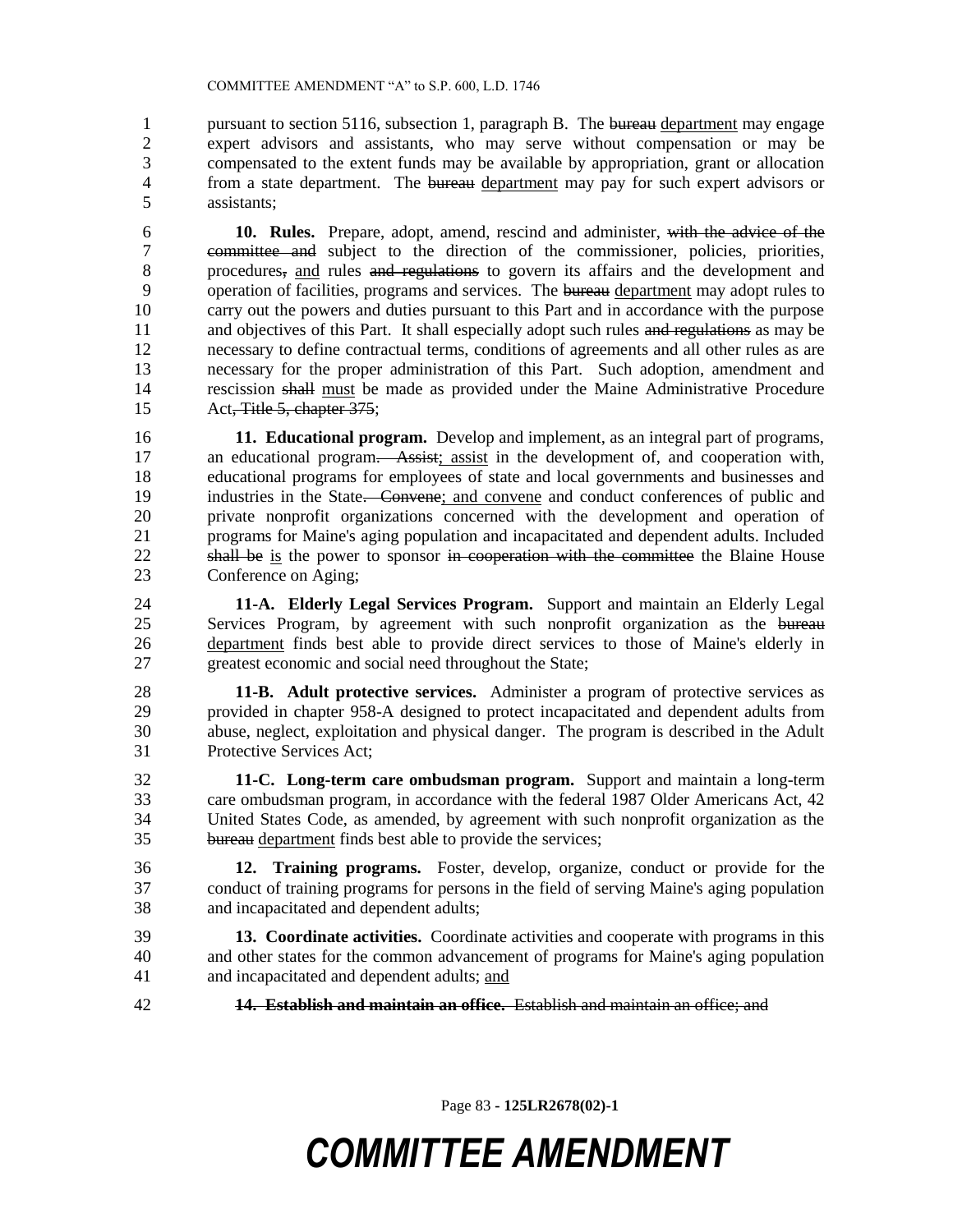**15. Duties.** Do such other acts and exercise such other powers necessary or convenient to execute and carry out the purposes and authority expressly granted in this Part.

 **Sec. BB-10. 22 MRSA §5304, sub-§3,** as amended by PL 1989, c. 329, §19 and PL 2003, c. 689, Pt. B, §6, is repealed.

 **Sec. BB-11. 22 MRSA §5304, sub-§9,** as amended by PL 1989, c. 329, §20 and PL 2003, c. 689, Pt. B, §6, is repealed.

 **Sec. BB-12. 22 MRSA §6108,** as amended by PL 1989, c. 329, §21 and PL 2003, c. 689, Pt. B, §6, is further amended to read:

#### **§6108. Administration of priority social services for Maine's elderly**

 The Bureau of Elder and Adult Services, Department of Health and Human Services or its successors, is designated as the organizational unit of State Government with sole responsibility for administrating, with the advice of the Maine Committee on Aging, and subject to the direction of the commissioner, so much of the Priority Social Services Program as relates directly to older people, such as, but not limited to, these types of social services: Meals meals for older people, transportation for older people and health and home care needs for the elderly.

18 Regarding priority social services for older people, the Bureau of Elder and Adult Services shall have department has the powers and duty to:

 **1. Administer priority social services.** Administer priority social services in 21 accordance with the intent, objectives and purposes of this Part and shall have has, in any respects that relate to these priority social services, the powers and duties set forth in section 5310; and

 **2. Action to ensure consistency of priority social services.** Prepare, adopt, amend, 25 rescind and administer, with the advice of the Maine Committee on Aging, policies, 26 priorities, procedures, and rules and regulations. The Bureau of Elder and Adult Services department and the Department of Administrative and Financial Services, Bureau of Human Resources, respectively, shall take, pertaining to their own policies, priorities, 29 procedures, and rules and regulations, such action as is necessary to insure ensure that such items pertinent to priority social services are consistent.

 **Sec. BB-13. 22 MRSA §6202, sub-§5,** as amended by PL 1989, c. 347, §5 and c. 878, Pt. B, §19; and PL 2003, c. 689, Pt. B, §6, is repealed.

 **Sec. BB-14. 22 MRSA §7861, first ¶,** as enacted by PL 2001, c. 596, Pt. A, §1 and affected by Pt. B, §25 and amended by PL 2003, c. 689, Pt. B, §6, is further amended to read:

 The Department of Health and Human Services, Bureau of Elder and Adult Services, with advice from the Maine State Housing Authority, the Rural Housing Services or any other housing agency financing assisted housing programs, shall administer state-funded assisted housing programs. Administration must include, but is not limited to:

 **Sec. BB-15. 36 MRSA §6220,** as amended by PL 1997, c. 668, §40, is further amended to read:

Page 84 **- 125LR2678(02)-1**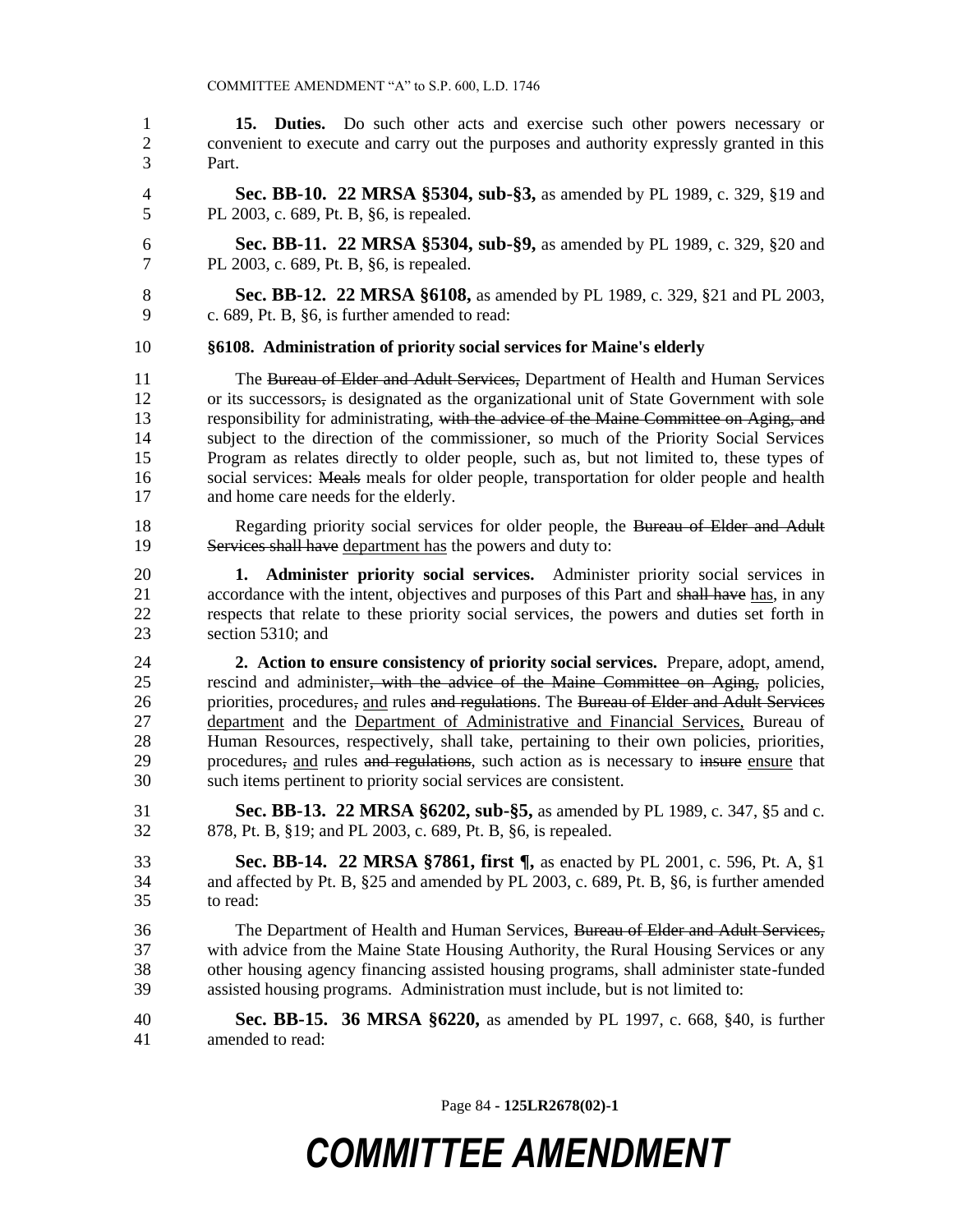### **§6220. Coordination required**

2 The bureau shall seek the advice and cooperation of the Bureau of Elder and Adult 3 Department of Health and Human Services; the Bureau of Family Independence; the 4 Bureau of Child and Family Services; advocates for elderly and low-income individuals; and other interested agencies and organizations in developing the application form and instruction booklet for the Maine Residents Property Tax Program and the outreach plan required by section 6219.

 **Sec. BB-16. 38 MRSA §1652, sub-§3,** as amended by PL 1989, c. 878, Pt. B, §43, is further amended to read:

 **3. Meals on wheels.** A food service funded in whole or in part, directly or 11 indirectly, by the Bureau of Elder and Adult Department of Health and Human Services to provide meals at dispersed locations from central kitchen facilities is exempt.

 **Sec. BB-17. Maine Revised Statutes headnote amended; revision clause.**  In the Maine Revised Statutes, Title 22, chapter 1453, in the chapter headnote, the words "bureau of elder and adult services" are amended to read "elder and adult services" and the Revisor of Statutes shall implement this revision when updating, publishing or republishing the statutes.

#### **PART CC**

- **Sec. CC-1. 34-B MRSA §5439, sub-§1, ¶C,** as reallocated by PL 2007, c. 695, Pt. A, §41, is repealed.
- **Sec. CC-2. 34-B MRSA §5439, sub-§§2 to 4,** as reallocated by PL 2007, c. 695, Pt. A, §41, are amended to read:

**2. Program administration.** The office commissioner shall administer the program 24 under this section. Within available funds, the office commissioner shall ensure that services are delivered in the most comprehensive manner possible and shall strive to maximize the participation of adults with disabilities.

- **3. Eligibility.** An applicant is eligible for personal care assistance services under the 28 program if the office commissioner or its the commissioner's designee determines that the person is an adult who:
- A. Has a severe disability;

 B. Needs personal care assistance services or an attendant at night or both to prevent or remove the adult from inappropriate placement in an institutional setting; and

 C. Has no or insufficient personal income or other support from public services, family members or neighbors.

**4. Consumer cost sharing.** The office commissioner shall establish a sliding scale for consumer cost sharing for services provided under the program. The sliding scale must be based on the net income of the consumer, factoring in the expenses associated with the consumer's disability, and may take assets into consideration.

Page 85 **- 125LR2678(02)-1**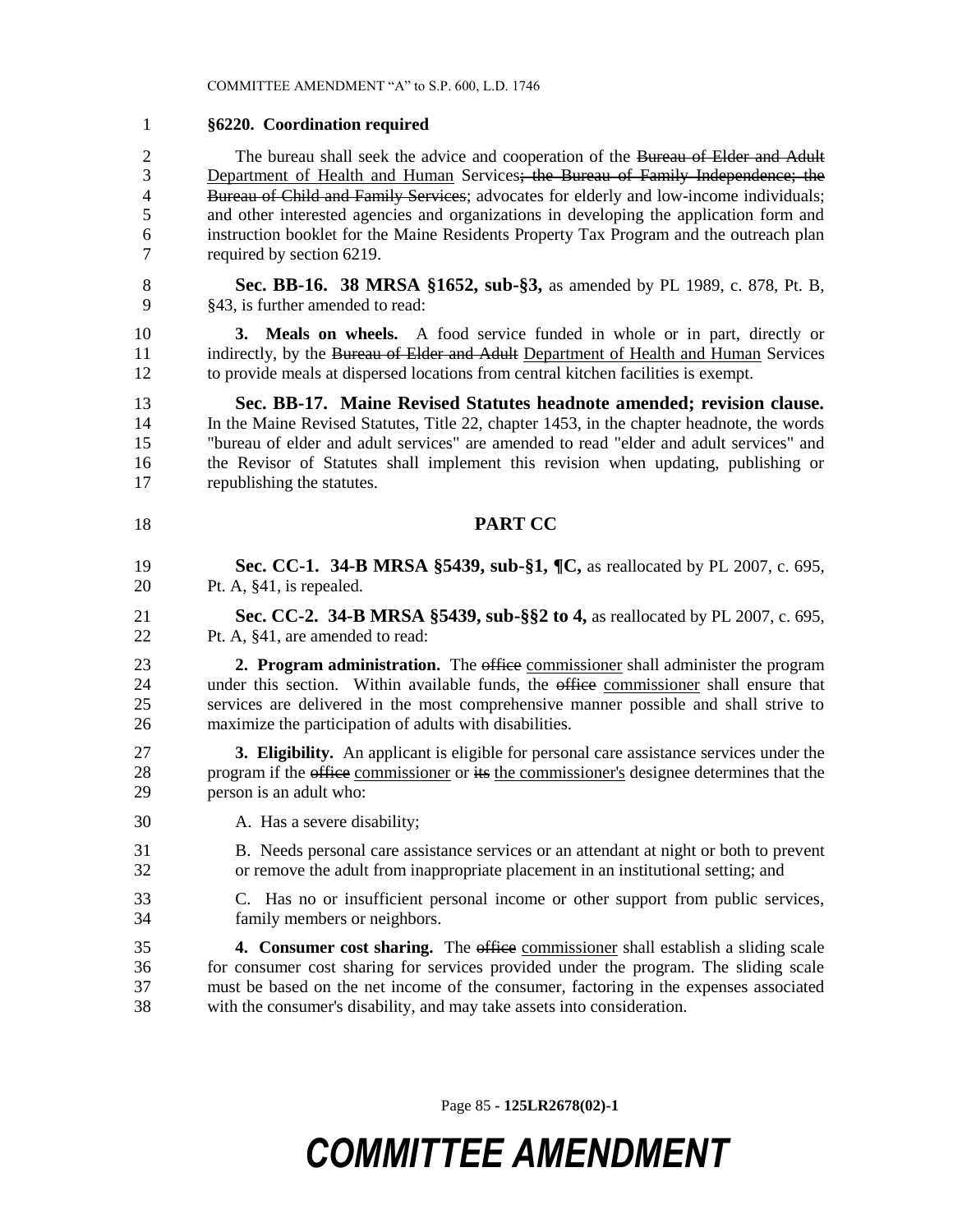**Sec. CC-3. 34-B MRSA §5439, sub-§5, ¶B,** as reallocated by PL 2007, c. 695, Pt. A, §41, is amended to read: B. For each applicant or consumer evaluated by an evaluation team, the team shall 4 assist the office department to: (1) Determine the eligibility of the applicant or consumer for services under the program; (2) Determine the capability of the applicant or consumer, at the time of evaluation or after skills training provided pursuant to subsection 6, to hire and direct a personal care assistant; and (3) Reevaluate the applicant or consumer periodically to determine continuing need for the services. **Sec. CC-4. 34-B MRSA §19001, sub-§§1 and 3,** as enacted by PL 2007, c. 239, §2, are amended to read: **1. Council established.** The Acquired Brain Injury Advisory Council, referred to in this section as "the council," is established to provide independent oversight and advice 16 and to make recommendations to the commissioner, the Director of the Office of Adults with Cognitive and Physical Disability Services within the department, the Director of the Maine Center for Disease Control and Prevention within the department and the Director of the Office of MaineCare Services within the department. **3. Administrative support.** The manager of brain injury services in the Office of Adults with Cognitive and Physical Disability Services within the department shall provide administrative support to the council. **PART DD Sec. DD-1. 34-B MRSA §3861, sub-§3, ¶B,** as enacted by PL 2007, c. 580, §2, is amended to read: B. The provisions of this paragraph apply to the appointment, duties and procedures of the clinical review panel under paragraph A. (1) Within one business day of receiving a request under paragraph A, the superintendent of a state mental health institute or chief administrative officer of a designated nonstate mental health institution or that person's designee shall appoint a clinical review panel of 2 or more licensed professional staff who do not provide direct care to the patient. At least one person must be a professional licensed to prescribe medication relevant to the patient's care and treatment. At the time of appointment of the clinical review panel, the superintendent of a state mental health institute or chief administrative officer of a designated nonstate mental health institution or that person's designee shall notify the following persons in writing that the clinical review panel will be convened: (a) The primary treating physician;

Page 86 **- 125LR2678(02)-1**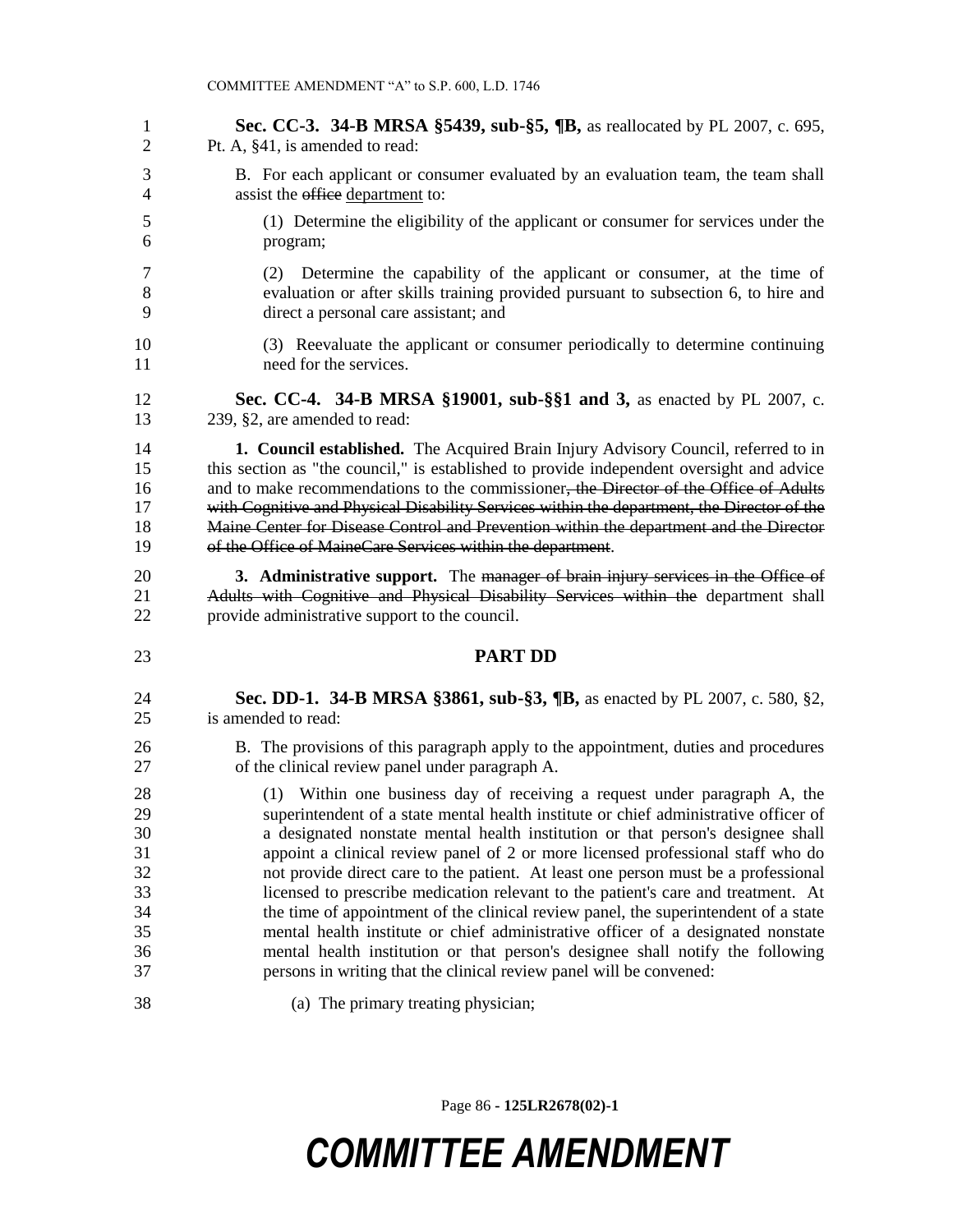(b) The director of the Office of Adult Mental Health Services within the department or that person's commissioner or the commissioner's designee; (c) The patient's designated representative or attorney, if any; (d) The State's designated federal protection and advocacy agency; and (e) The patient. Notice to the patient must inform the patient that the clinical review panel will be convened and of the right to assistance from a lay advisor, at no expense to the patient, and the right to obtain an attorney at the patient's expense. The notice must include contact information for requesting assistance from a lay advisor, who may be employed by the institute or institution, and access to a telephone to contact a lay advisor must be 11 provided to the patient. (2) Within 4 days of receiving a request under paragraph A and no less than 24 hours before the meeting of the clinical review panel, the superintendent of a state mental health institute or chief administrative officer of a designated nonstate mental health institution or that person's designee shall provide notice of the date, time and location of the meeting to the patient's primary treating physician, the patient and any lay advisor or attorney. (3) The clinical review panel shall hold the meeting and any additional meetings as necessary, reach a final determination and render a written decision ordering or denying involuntary treatment. (a) At the meeting, the clinical review panel shall receive information relevant to the determination of the patient's capacity to give informed consent to treatment and the need for treatment, review relevant portions of the patient's medical records, consult with the physician requesting the treatment, review with the patient that patient's reasons for refusing treatment, provide the patient and any lay advisor or attorney an opportunity to ask questions of anyone presenting information to the clinical review panel at the meeting and determine whether the requirements for ordering involuntary treatment have been met. (b) All meetings of the clinical review panel must be open to the patient and any lay advisor or attorney, except that any meetings held for the purposes of deliberating, making findings and reaching final conclusions are confidential and not open to the patient and any lay advisor or attorney. (c) The clinical review panel shall conduct its review in a manner that is consistent with the patient's rights. (d) Involuntary treatment may not be approved and ordered if the patient affirmatively demonstrates to the clinical review panel that if that patient possessed capacity, the patient would have refused the treatment on religious grounds or on the basis of other previously expressed convictions or beliefs. (4) The clinical review panel may approve a request for involuntary treatment and order the treatment if the clinical review panel finds, at a minimum:

Page 87 **- 125LR2678(02)-1**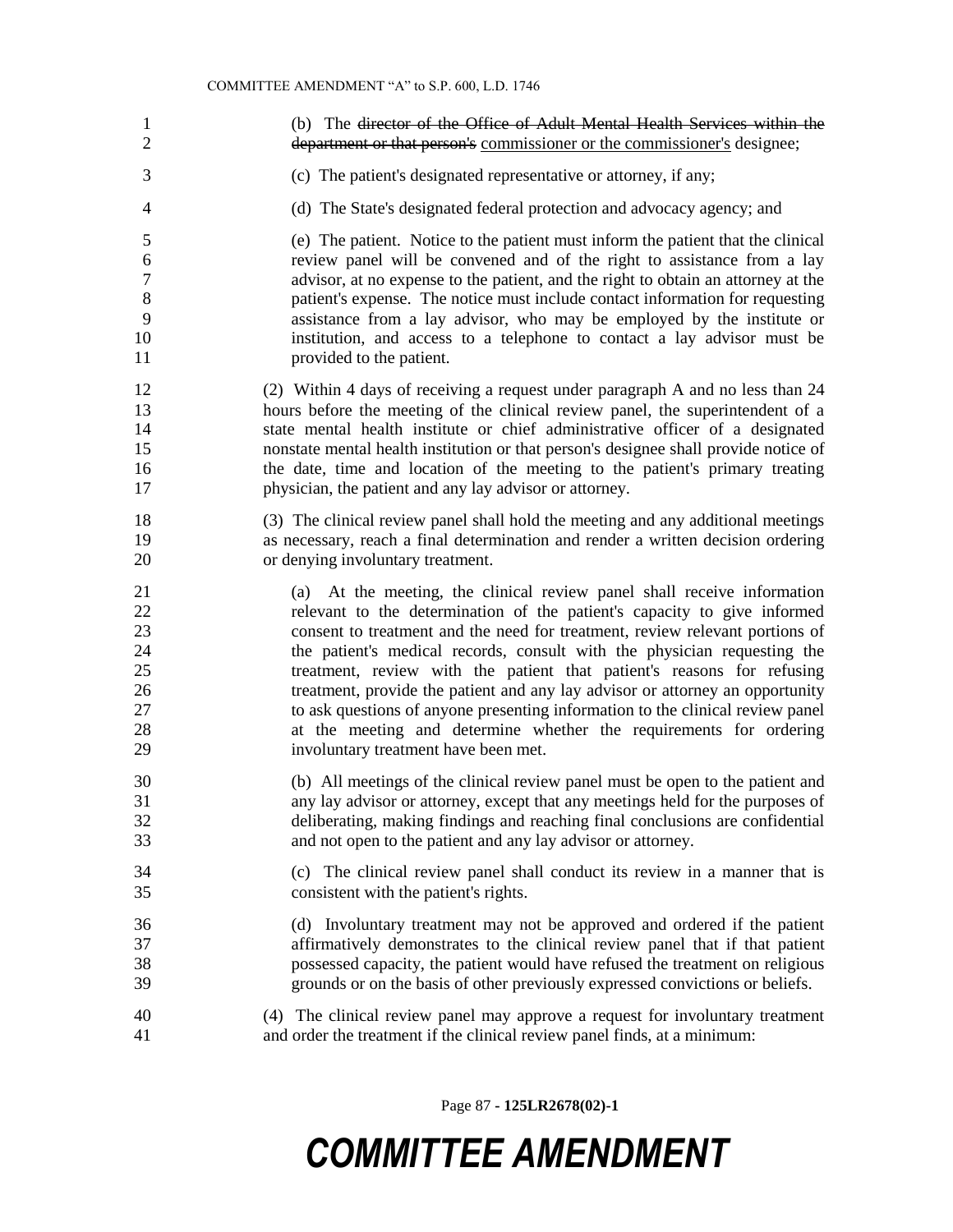(a) That the patient lacks the capacity to make an informed decision regarding treatment; (b) That the patient is unable or unwilling to comply with the proposed treatment; (c) That the need for the treatment outweighs the risks and side effects; and (d) That the proposed treatment is the least intrusive appropriate treatment option. (5) The clinical review panel may make additional findings, including but not limited to findings that: (a) Failure to treat the illness is likely to produce lasting or irreparable harm 11 to the patient; or (b) Without the proposed treatment the patient's illness or involuntary commitment may be significantly extended without addressing the symptoms that cause the patient to pose a likelihood of serious harm. (6) The clinical review panel shall document its findings and conclusions, including whether the potential benefits of the proposed treatment outweigh the potential risks. **Sec. DD-2. 34-B MRSA §3861, sub-§3, ¶D,** as enacted by PL 2007, c. 580, §2, is amended to read: D. If the clinical review panel under paragraph A approves the request for involuntary treatment, the clinical review panel shall enter an order for the treatment in the patient's medical records and immediately notify the superintendent of a state mental health institute or chief administrative officer of a designated nonstate mental health institution. The order takes effect: (1) For a patient at a state mental health institute, one business day from the date of entry of the order; or (2) For a patient at a designated nonstate mental health institution, one business day from the date of entry of the order, except that if the patient has requested review of the order by the director of the Office of Adult Mental Health Services within the department commissioner under paragraph F, subparagraph (2), the order takes effect one business day from the day on which the director commissioner or the commissioner's designee issues a written decision. **Sec. DD-3. 34-B MRSA §3861, sub-§3, ¶E,** as enacted by PL 2007, c. 580, §2, is amended to read: E. The order for treatment under this subsection remains in effect for 120 days or until the end of the period of commitment, whichever is sooner, unless altered by: (1) An agreement to a different course of treatment by the primary treating physician and patient;

Page 88 **- 125LR2678(02)-1**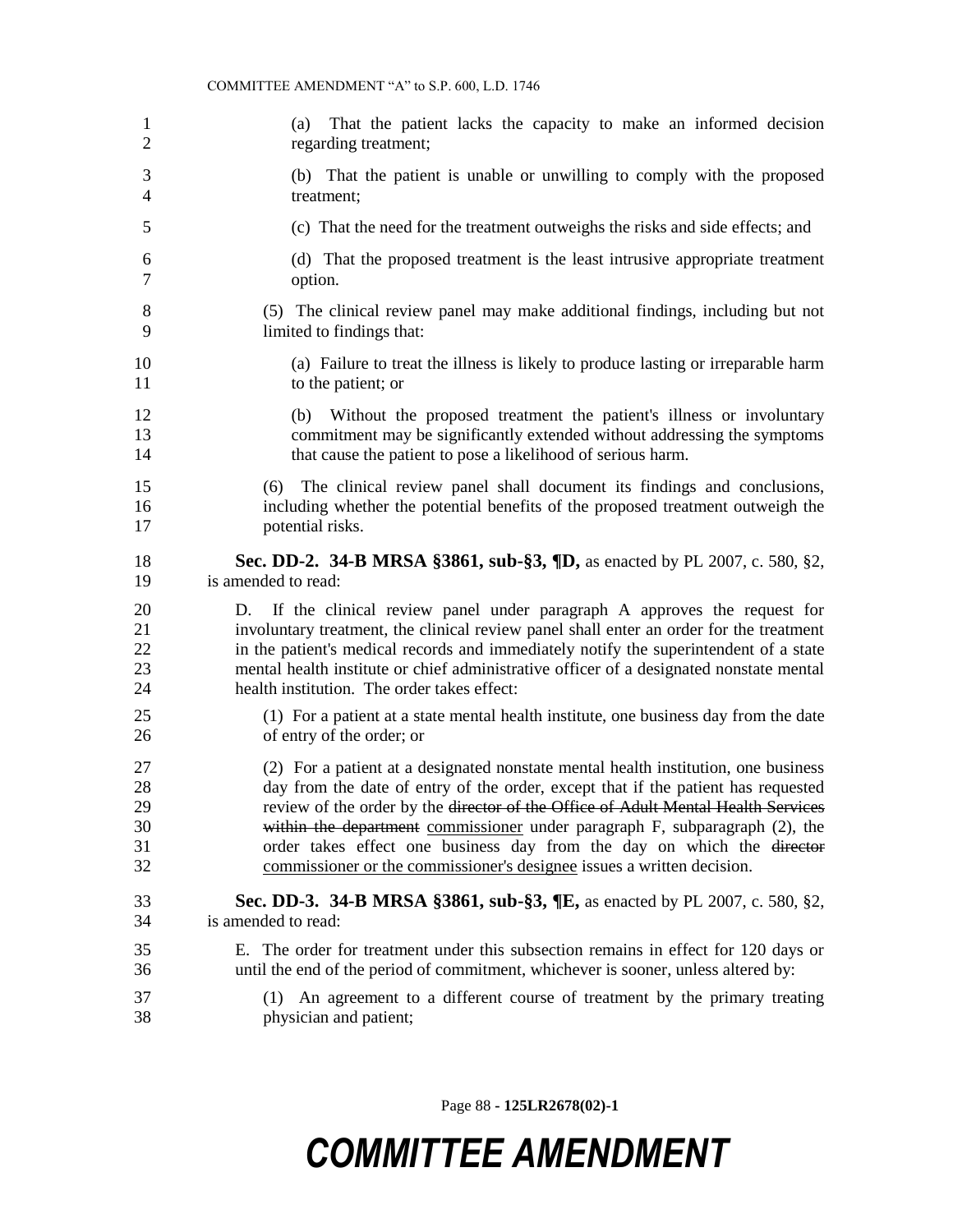- (2) For a patient at a designated nonstate mental health institution, modification 2 or vacation of the order by the director of the Office of Adult Mental Health Services within the department commissioner or the commissioner's designee; or
- (3) An alteration or stay of the order entered by the Superior Court after reviewing the entry of the order by the clinical review panel on appeal under paragraph F.
- **Sec. DD-4. 34-B MRSA §3861, sub-§3, ¶F,** as enacted by PL 2007, c. 580, §2, is amended to read:
- F. The provisions of this paragraph apply to the review and appeal of an order of the clinical review panel entered under paragraph B.
- (1) The order of the clinical review panel at a state mental health institute is final agency action that may be appealed to the Superior Court in accordance with Rule 80C of the Maine Rules of Civil Procedure.
- (2) The order of the clinical review panel at a designated nonstate mental health institution may be reviewed by the director of the Office of Adult Mental Health Services within the department or the designee of the director commissioner or the commissioner's designee upon receipt of a written request from the patient submitted no later than one day after the patient receives the order of the clinical review panel. Within 3 business days of receipt of the request for review, the director or commissioner or the commissioner's designee shall review the full clinical review panel record and issue a written decision. The decision of the 22 director or commissioner or the commissioner's designee may affirm the order, modify the order or vacate the order. The decision of the director or commissioner or the commissioner's designee takes effect one business day after the director or commissioner or the commissioner's designee issues a written 26 decision. The decision of the director or commissioner or the commissioner's designee is final agency action that may be appealed to the Superior Court in accordance with Rule 80C of the Maine Rules of Civil Procedure.
- 

### **PART EE**

- **Sec. EE-1. 22 MRSA §7924, sub-§1,** as amended by PL 2009, c. 1, Pt. S, §1, is further amended to read:
- **1. Alleged violations reported and investigated.** Any person who believes that any of those rules governing the licensure of long-term care facilities or the operation of assisted living programs and services authorized pursuant to section 7853 adopted by the department pertaining to residents' rights and conduct of resident care has been violated may report the alleged violation to the protection and advocacy agency designated pursuant to Title 5, section 19501 19502; the long-term care ombudsman pursuant to 38 section 5106, subsection 11-C and section 5107-A; the Office of Advocacy pursuant to Title 34-B, section 5005; and any other agency or person whom the commissioner may designate.

Page 89 **- 125LR2678(02)-1**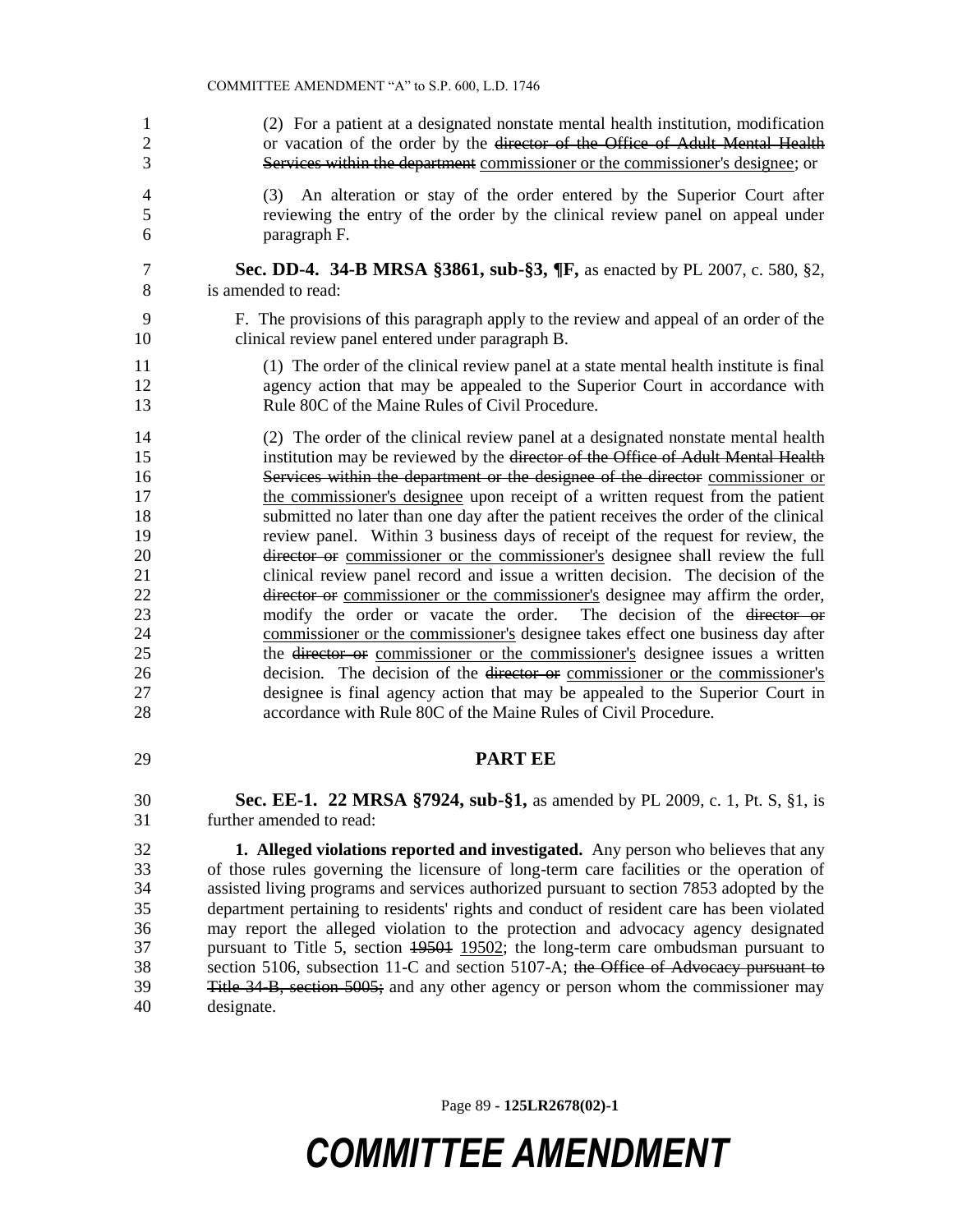**Sec. EE-2. 34-B MRSA §1223, sub-§9, ¶F,** as enacted by PL 2007, c. 356, §7 and affected by c. 695, Pt. D, §3, is amended to read:

- F. The board may refer individual cases that require investigation or action to the Office of Adults with Cognitive and Physical Disability Services or the Office of Advocacy within the department, the protection and advocacy agency designated pursuant to Title 5, section 19502 or other appropriate agency.
- **Sec. EE-3. 34-B MRSA §1223, sub-§10, ¶B,** as amended by PL 2011, c. 542, Pt. A, §68, is further amended to read:
- B. The chief advocate and the manager of adult protective services in the Office of Adults with Cognitive and Physical Disability Services within advocacy agency designated pursuant to Title 5, section 19502, or the department, when requested by the board or pursuant to a written agreement with the board, shall release to the board information pertaining to alleged abuse, exploitation or neglect or alleged dehumanizing practice or violation of rights of a person with intellectual disabilities or autism. The board shall maintain the confidentiality of information disclosed to it or discovered by it as required by section 1207.
- **Sec. EE-4. 34-B MRSA §5005,** as amended by PL 2011, c. 542, Pt. A, §§85 to 90, is repealed.
- **Sec. EE-5. 34-B MRSA §5005-A** is enacted to read:
- **§5005-A. Advocacy agency**

 **1. Agency.** The department shall contract with the agency designated pursuant to 22 Title 5, section 19502, referred to in this section as "the agency," to provide the services described in subsection 2 to individuals with intellectual disabilities or autism.

- **2. Duties.** The department shall contract with the agency to:
- A. Receive complaints made by or on behalf of individuals with intellectual disabilities or autism and represent their interests in any matter pertaining to their rights and dignity;
- B. Investigate the claims, grievances and allegations of violations of the rights of individuals with intellectual disabilities or autism;
- C. Intercede on behalf of individuals with intellectual disabilities or autism with officials of any provider of service administered, licensed or funded by the department, except that the agency may refuse to take action on any complaint that it considers to be trivial or moot or for which there is clearly another remedy available;
- D. Assist individuals with intellectual disabilities or autism in any hearing or grievance proceeding pertaining to their rights and dignity;
- E. Refer individuals with intellectual disabilities or autism to other agencies or entities and collaborate with those agencies or entities for the purpose of advocating for the rights and dignity of those individuals;
- F. Act as an information source regarding the rights of all individuals with intellectual disabilities or autism, keeping itself informed about all laws,

Page 90 **- 125LR2678(02)-1**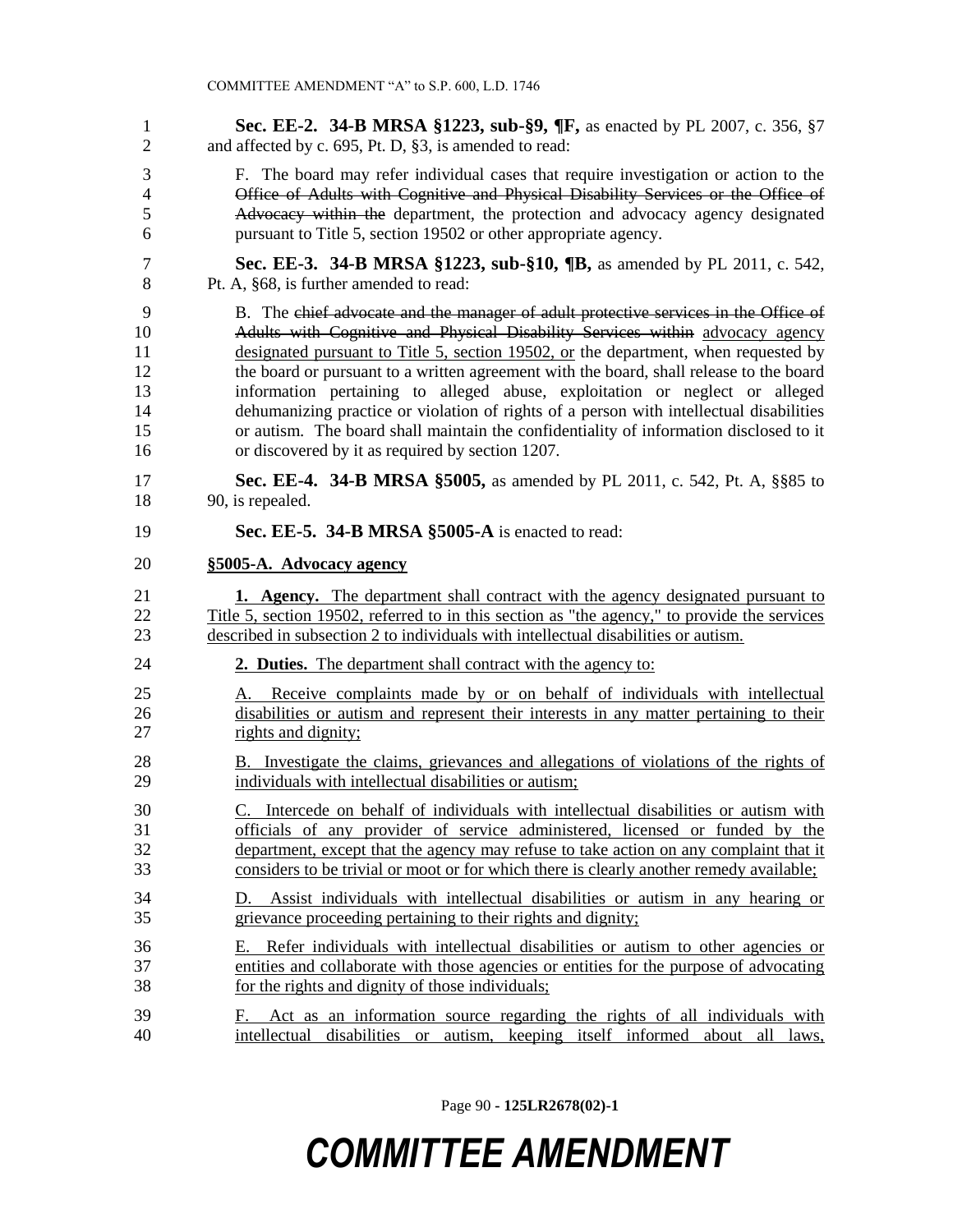#### COMMITTEE AMENDMENT "A" to S.P. 600, L.D. 1746

- administrative rules and institutional and other policies relating to the rights and dignity of those individuals and about relevant legal decisions and other developments related to the fields of mental health, intellectual disabilities and autism, both in this State and in other parts of the country; and
- G. Make and publish reports necessary to the performance of the duties described in this section. The agency may report its findings to groups outside the department, such as legislative bodies, advisory committees, commissions, law enforcement agencies and the press. At least annually, the agency shall report both in person and in writing to the joint standing committee of the Legislature having jurisdiction over health and human services matters regarding the performance of the duties described 11 in this section.
- **3. Participate in personal planning.** The agency may participate in personal planning when the agency has concerns regarding the rights or dignity of a person with intellectual disabilities or autism. A person has the right to refuse such participation.
- **4. Access to files and records.** The agency has access, limited only by the civil service law, to the files, records and personnel of any provider of services administered, licensed or funded by the department and to all reports and related documents submitted pursuant to section 5604-A.
- **5. Confidentiality.** Requests for confidentiality are treated as follows.
- A. Any request by or on behalf of an individual with intellectual disabilities or autism for action by the agency and all written records or accounts related to the request are confidential as to the identity of the individual.
- B. The records and accounts under paragraph A may be released only as provided by law.
- **Sec. EE-6. 34-B MRSA §5470-B, sub-§7, ¶B,** as enacted by PL 2007, c. 356, §21 and affected by §31, is amended to read:
- 27 B. The department shall provide the Office of Advocacy advocacy agency designated pursuant to Title 5, section 19502 with sufficient advance notice of all 29 scheduled personal planning meetings to permit the office advocacy agency to determine if the attendance or participation of an advocate in the planning process is 31 appropriate pursuant to the duties and responsibilities of the office advocacy agency.
- **Sec. EE-7. 34-B MRSA §5604, sub-§3, ¶A,** as amended by PL 2011, c. 542, Pt. A, §127, is further amended to read:
- A. The department shall provide easily accessible and regular notice of the grievance process to persons with intellectual disabilities or autism served by the department. This notice must be included in informational materials provided to such persons, as well as to guardians, families, correspondents and allies. Notice of the right to appeal must be prominently displayed in regional offices and on the department's publicly accessible website and must be readily available from provider agencies. Notice of the right to appeal must be included in all substantive correspondence regarding personal planning. Written notice of the right to appeal must also be provided when there is a denial or reduction of services or supports to persons served by the department. All notices and information regarding the grievance process must be

Page 91 **- 125LR2678(02)-1**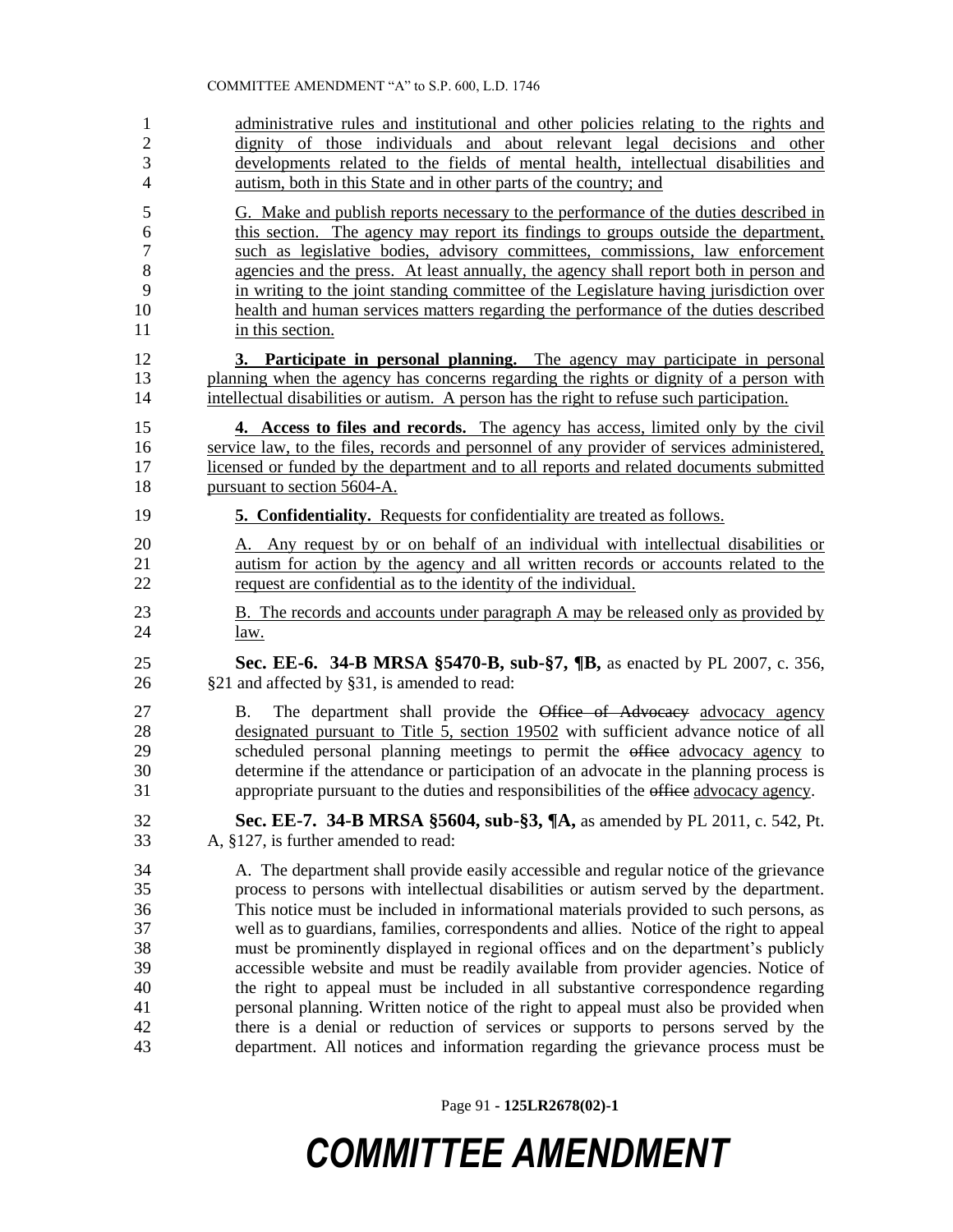written in language that is plain and understandable and must include the address and 2 telephone number of the Office of Advocacy and the protection and advocacy agency designated pursuant to Title 5, section 19502.

 **Sec. EE-8. 34-B MRSA §5604-A, sub-§3,** as amended by PL 2011, c. 542, Pt. A, §128, is further amended to read:

 **3. Violation.** All persons with knowledge of an alleged violation of the rights of an individual with an intellectual disability or autism as set out in section 5605 shall 8 promptly report the details of the alleged violation to the Office of Advocacy advocacy agency designated pursuant to Title 5, section 19502 as set forth in department rules.

- **Sec. EE-9. 34-B MRSA §5605, sub-§13, ¶B,** as amended by PL 2011, c. 186, Pt. A, §27, is further amended to read:
- B. Behavior modification and behavior management programs may be used only to correct behavior more harmful to the person than the program and only:
- (1) On the recommendation of the person's personal planning team;

 (2) For an adult 18 years of age or older, with the approval, following a case-by-16 case review, of a review team composed of an advocate a representative from the Office of Advocacy; a representative designated by the Office of Adults with Cognitive and Physical Disability Services; department, a representative from the advocacy agency designated pursuant to Title 5, section 19502 and a representative designated by the Maine Developmental Services Oversight and Advisory Board; and

 (3) For a child under 18 years of age, with the approval, following a case-by-23 case review, of a review team composed of an advocate a representative from the 24 Office of Advocacy advocacy agency designated pursuant to Title 5, section 19502, a team leader of the department's children's services division and the children's services medical director or the director's designee. Until rules are adopted by the department to govern behavioral treatment reviews for children, the team may not approve techniques any more aversive or intrusive than are permitted in rules adopted by the Secretary of the United States Department of Health and Human Services regarding treatment of children and youth in nonmedical community-based facilities funded under the Medicaid program.

- **Sec. EE-10. 34-B MRSA §5605, sub-§14-A,** as amended by PL 2011, c. 542, Pt. A, §129, is further amended to read:
- **14-A. Restraints.** A person with an intellectual disability or autism is entitled to be free from restraint unless:
- A. The restraint is a short-term step to protect the person from imminent injury to that person or others; or
- B. The restraint has been approved as a behavior management program in accordance with this section.
- A restraint may not be used as punishment, for the convenience of the staff or as a substitute for habilitative services. A restraint may impose only the least possible

Page 92 **- 125LR2678(02)-1**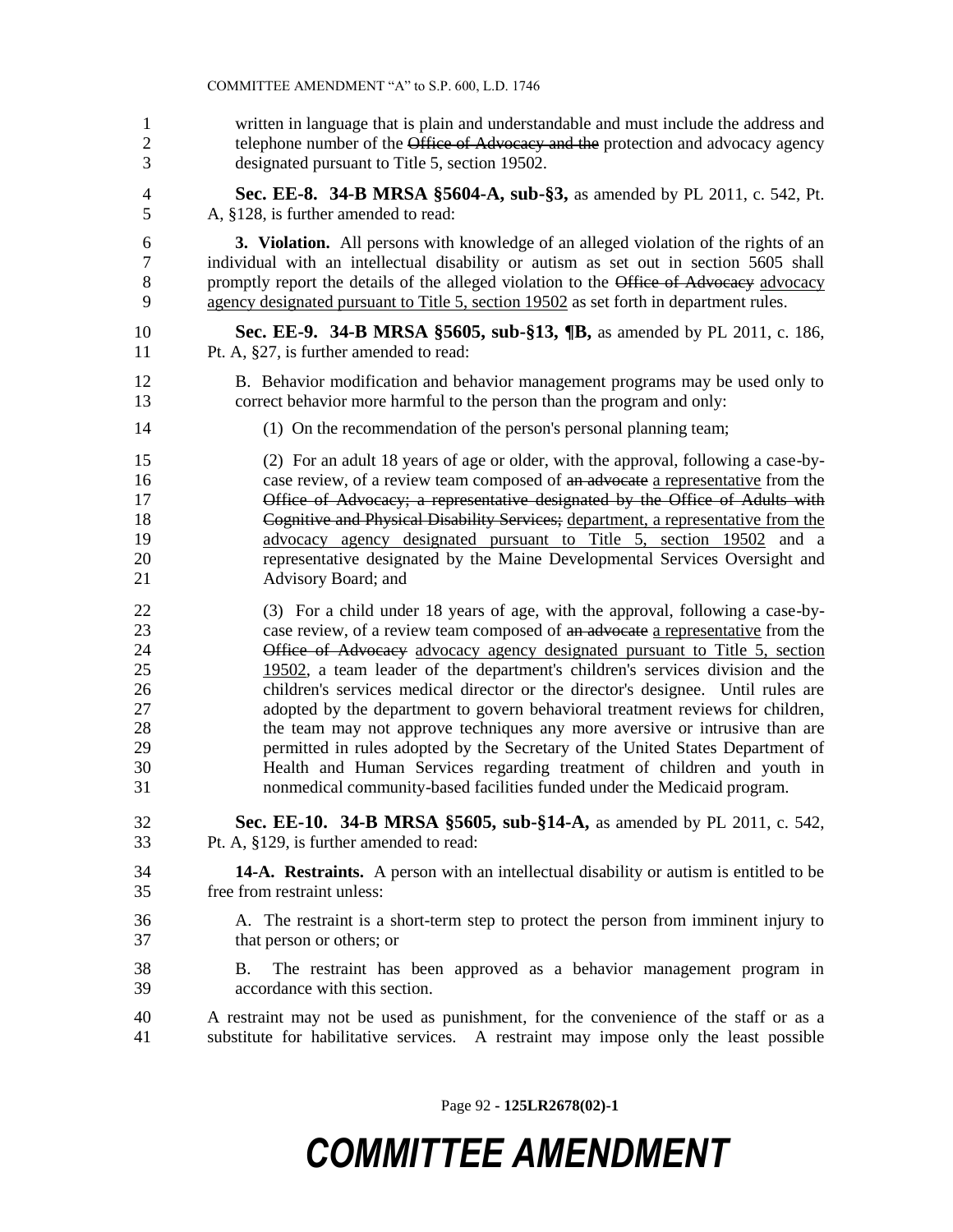restriction consistent with its purpose and must be removed as soon as the threat of imminent injury ends. A restraint may not cause physical injury to the person receiving services and must be designed to allow the greatest possible comfort and safety.

 Daily records of the use of restraints identified in paragraph A must be kept, which may be accomplished by meeting reportable event requirements.

 Daily records of the use of restraints identified in paragraph B must be kept, and a summary of the daily records pertaining to the person must be made available for review 8 by the person's planning team, as defined in section 5461, subsection 8-C, on a schedule determined by the team. The review by the personal planning team may occur no less frequently than quarterly. The summary of the daily records must state the type of restraint used, the duration of the use and the reasons for the use. A monthly summary of 12 all daily records pertaining to all persons must be relayed to the Office of Advocacy advocacy agency designated pursuant to Title 5, section 19502.

 **Sec. EE-11. 34-B MRSA §5606, sub-§1,** as amended by PL 2007, c. 356, §26 and affected by §31, is further amended to read:

 **1. Report and investigation.** Any alleged violation of the rights of a person receiving services must be reported immediately to the Office of Advocacy within the 18 department advocacy agency designated pursuant to Title 5, section 19502, referred to in 19 this subsection as "the agency," and to the Attorney General's office.

- 20 A. The Office of Advocacy agency shall conduct an investigation of each alleged 21 violation pursuant to section 5005 5005-A.
- 22 B. The Office of Advocacy agency shall submit a written report of the findings and results of the investigation to the chief administrative officer of the facility in which the rights of the person receiving services were allegedly violated and to the commissioner within 2 working days after the day of the occurrence or discovery of the alleged incident.
- **Sec. EE-12. 34-B MRSA §5608, sub-§2,** as amended by PL 2011, c. 186, Pt. A, 28 §36, is further amended to read:

 **2. Duties.** The residential council shall work closely with the Office of Adults with Cognitive and Physical Disability Services department and the Office of Advocacy advocacy agency designated pursuant to Title 5, section 19502 to promote the interests and welfare of all persons receiving services from the provider.

### **PART FF**

 **Sec. FF-1. Restructuring.** The Commissioner of Health and Human Services shall review the current organizational structure, systems and operations of the Department of Health and Human Services and restructure the department in order to achieve the provisions of this Act. Notwithstanding any other provision of law, the State Budget Officer shall transfer positions, appropriations and allocations between accounts and line categories by financial order upon approval of the Governor in order to achieve the provisions of this Act. Transfers by the State Budget Officer made prior to September 1, 2012 are considered adjustments to authorized position count, appropriations and

Page 93 **- 125LR2678(02)-1**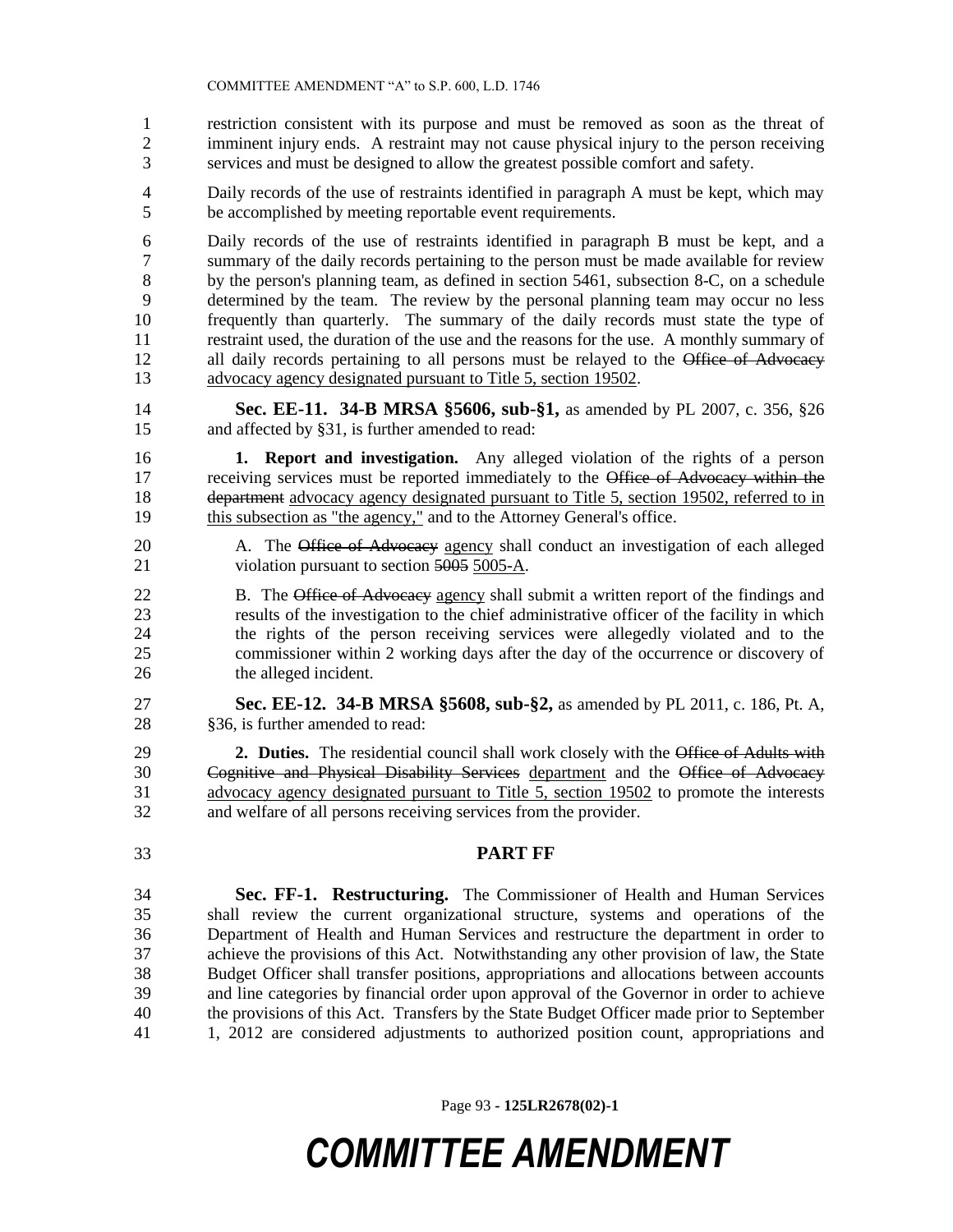COMMITTEE AMENDMENT "A" to S.P. 600, L.D. 1746

 allocations in fiscal year 2012-13. On or before December 1, 2012, the commissioner and the State Budget Officer shall provide the joint standing committees of the Legislature having jurisdiction over health and human services matters and appropriations and financial affairs a report outlining the progress towards the new organizational structure and any transferred amounts. On or before June 30, 2013, the commissioner and the State Budget Officer shall provide the joint standing committees of the Legislature having jurisdiction over health and human services matters and appropriations and financial affairs a report updating the progress towards the new organizational structure and any transferred amounts made subsequent to the December 1, 2012 report.

### **PART GG**

 **Sec. GG-1. Medicaid state plan amendment for individuals who are 19 or 20 years of age.** The Department of Health and Human Services shall prepare and submit a Medicaid state plan amendment to the federal Centers for Medicare and Medicaid Services that, effective October 1, 2012, eliminates Medicaid coverage for individuals who are 19 or 20 years of age, who have incomes less than or equal to 150% of the nonfarm income official poverty line as defined by the federal Office of Management and Budget, who do not live with a dependent child and who are not otherwise eligible for Medicaid.

**Sec. GG-2. Contingent effective date.** This Part takes effect only if:

 1. The Commissioner of Health and Human Services receives written approval of the application for a waiver of the maintenance of effort requirements of the federal Patient Protection and Affordable Care Act for the changes in section 1 from the federal Centers for Medicare and Medicaid Services or the commissioner receives written notification from the federal Centers for Medicare and Medicaid Services that such a waiver is not necessary; and

 2. The Commissioner of Health and Human Services notifies the Secretary of State, the Secretary of the Senate, the Clerk of the House of Representatives and the Revisor of Statutes that written approval of the application for a waiver or written notification that such a waiver is not necessary has been received.

**PART HH**

 **Sec. HH-1. 22 MRSA §254-D, sub-§4, ¶D,** as enacted by PL 2005, c. 401, Pt. A, §2, is amended to read:

 D. Income eligibility of individuals must be determined by this paragraph and by reference to the federal poverty guidelines for the 48 contiguous states and the District of Columbia, as defined by the federal Office of Management and Budget and revised annually in accordance with the United States Omnibus Budget Reconciliation Act of 1981, Section 673, Subsection 2, Public Law 97-35, reauthorized by Public Law 105-285, Section 201 (1998). If the household income is not more than 185% 175% of the federal poverty guideline applicable to the household, the individual is eligible for the basic program and the supplemental program. Individuals are also eligible for the basic and the supplemental program if

Page 94 **- 125LR2678(02)-1**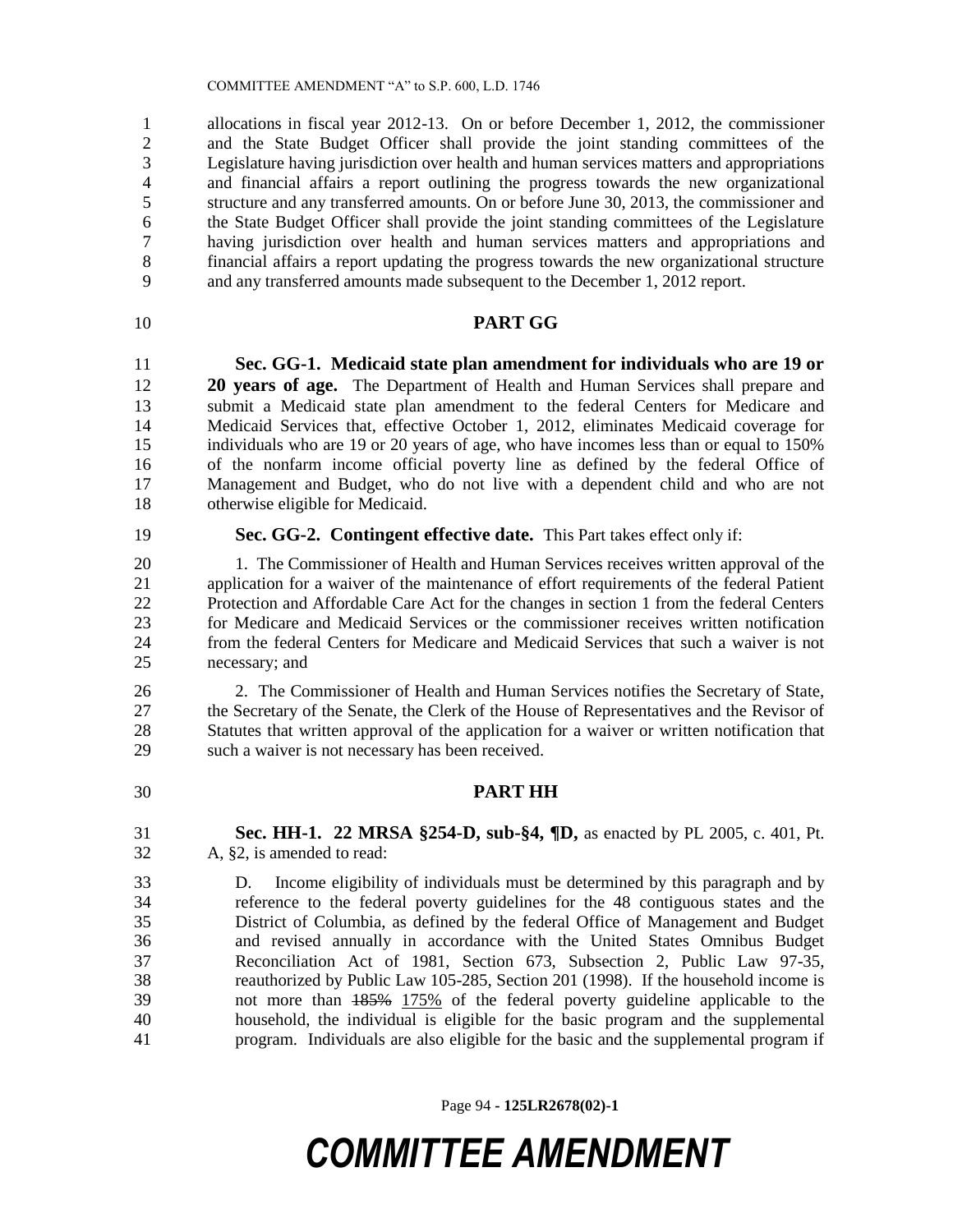the household spends at least 40% of its income on unreimbursed direct medical expenses for prescription drugs and medications and the household income is not more than 25% higher than the levels specified in this paragraph. For the purposes of this paragraph, the cost of drugs provided to a household under this section is considered a cost incurred by the household for eligibility determination purposes.

 **Sec. HH-2. Medicaid state plan amendment for the Medicare savings program.** The Department of Health and Human Services shall prepare and submit a 8 Medicaid state plan amendment to the federal Centers for Medicare and Medicaid Services that, effective October 1, 2012, effectively reduces income eligibility levels for the Medicare savings program as follows: for the Qualified Medicare Beneficiary program, to income not more than 140% of the federal poverty level; for the Specified Low-Income Medicare Beneficiary program, to income more than 140% but not more than 160% of the federal poverty level; and for the Qualified Individuals program, to income more than 160% but not more than 175% of the federal poverty level.

**Sec. HH-3. Contingent effective date.** Section 2 of this Part takes effect only if:

 1. The Commissioner of Health and Human Services receives written approval of the application for a waiver of the maintenance of effort requirements of the federal Patient Protection and Affordable Care Act for the changes in section 2 from the federal Centers for Medicare and Medicaid Services or the commissioner receives written notification from the Centers for Medicare and Medicaid Services that such a waiver is not necessary; and

 2. The Commissioner of Health and Human Services notifies the Secretary of State, the Secretary of the Senate, the Clerk of the House of Representatives and the Revisor of Statutes that written approval of the application for a waiver or written notification that such a waiver is not necessary has been received.'

- **SUMMARY**
- 
- **PART A**
- This Part makes appropriations and allocations.
- **PART B**

 This Part transfers \$1,500,000 from the available balance in the Administrative Services - Professional and Financial Regulation program, Other Special Revenue Funds account within the Department of Professional and Financial Regulation to the General Fund unappropriated surplus at the close of fiscal year 2012-13.

**PART C**

 This Part requires a transfer of up to \$25,000,000 from the General Fund unappropriated surplus at the close of fiscal year 2012-13 for hospital settlements. This year-end transfer is in addition to the \$25,000,000 transfer previously authorized at the close of fiscal year 2011-12. These hospital settlement transfers are the next priority in the list of "cascade" transfers after the transfer to the reserve for retirement costs that

Page 95 **- 125LR2678(02)-1**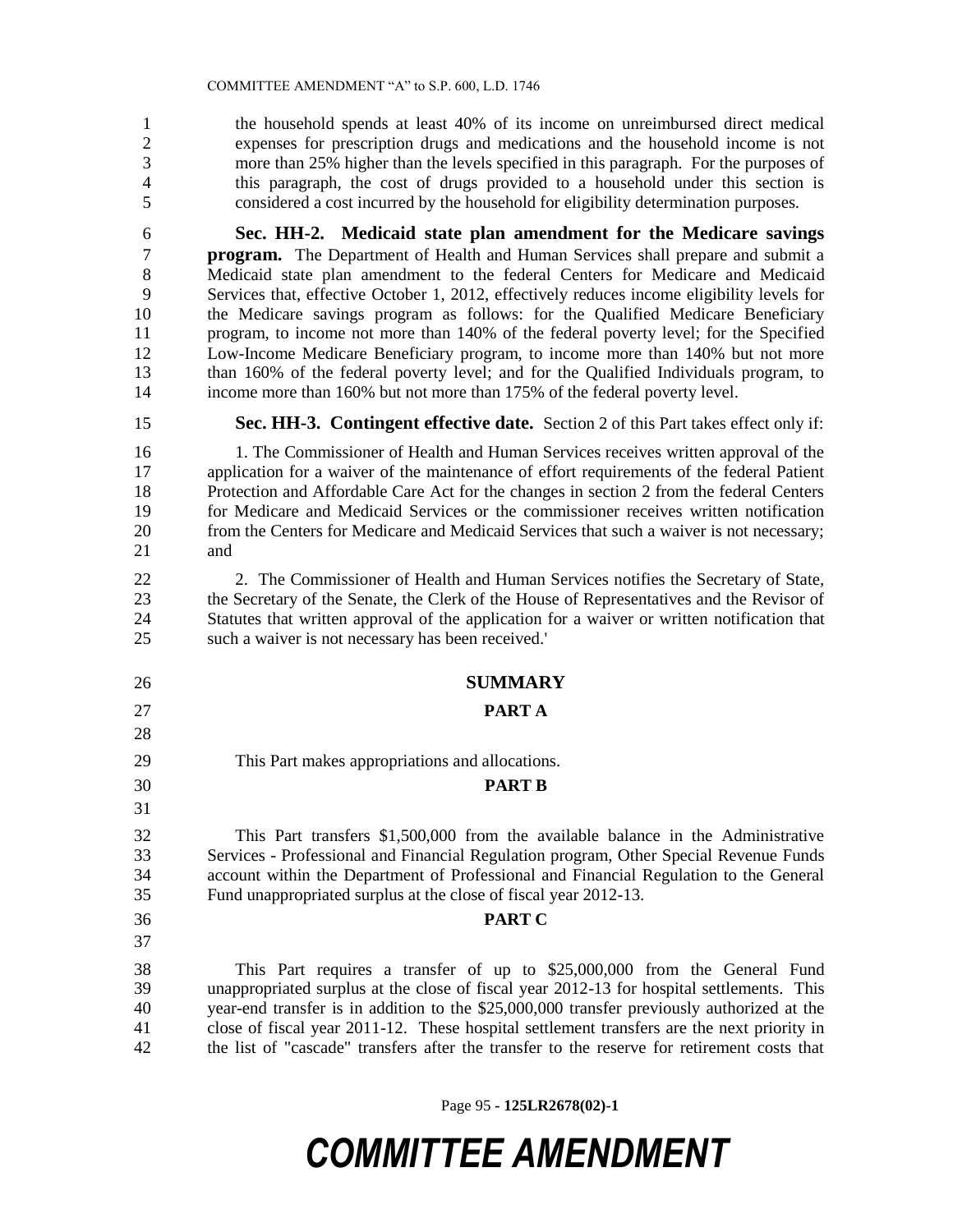provides resources for ad hoc cost-of-living adjustments for retirees of the Maine Public Employees Retirement System.

 This Part also transfers any excess funds above the amounts currently budgeted to be credited to the Department of Education for essential programs and services for kindergarten to grade 12 under the Maine Revised Statutes, Title 20-A, chapter 606-B in fiscal year 2012-13 from the Oxford Casino slot machine and table game proceeds to the Medical Care - Payments to Providers Other Special Revenue Funds account to be used to fund hospital settlements.

- 
- 

**PART D**

 This Part transfers \$10,000,000 from the General Fund unappropriated surplus to the Maine Budget Stabilization Fund during fiscal year 2012-13. This Part also authorizes an emergency transfer from the Maine Budget Stabilization Fund to the Riverview Psychiatric Center program, General Fund account in the Department of Health and Human Services in the event that the Commissioner of Health and Human Services and the Commissioner of Administrative and Financial Services determine that this program has insufficient resources as a result of a requirement to repay federal funds in fiscal year 2012-13. The amount transferred from the Maine Budget Stabilization Fund may not exceed \$7,360,045.

- This Part eliminates the transfer of up to \$2,500,000 of slot machine income to the Fund for a Healthy Maine for the fiscal year ending June 30, 2013.
- **PART F**

This Part does the following.

**PART E**

 1. It increases the cap on the combined amount that the Finance Authority of Maine may have in its Loan Insurance Reserve and Maine Mortgage Insurance Fund from \$35,000,000 to \$40,000,000.

 2. It also increases the amount required to be paid by the Finance Authority of Maine from the Loan Insurance Reserve Fund to the State as undedicated General Fund revenue by June 30, 2013 from \$1,000,000 to \$3,000,000.

### **PART G**

 This Part specifies how the reduction in Fund for a Healthy Maine funding for community school grants is to be implemented.

**PART H**

 This Part continues MaineCare funding for critical access hospitals at 109% of MaineCare allowable costs for both inpatient and outpatient services and continues funding for critical access hospital staff enhancement payments, both effective retroactively to April 1, 2012. This Part also repeals the provisions in current law

Page 96 **- 125LR2678(02)-1**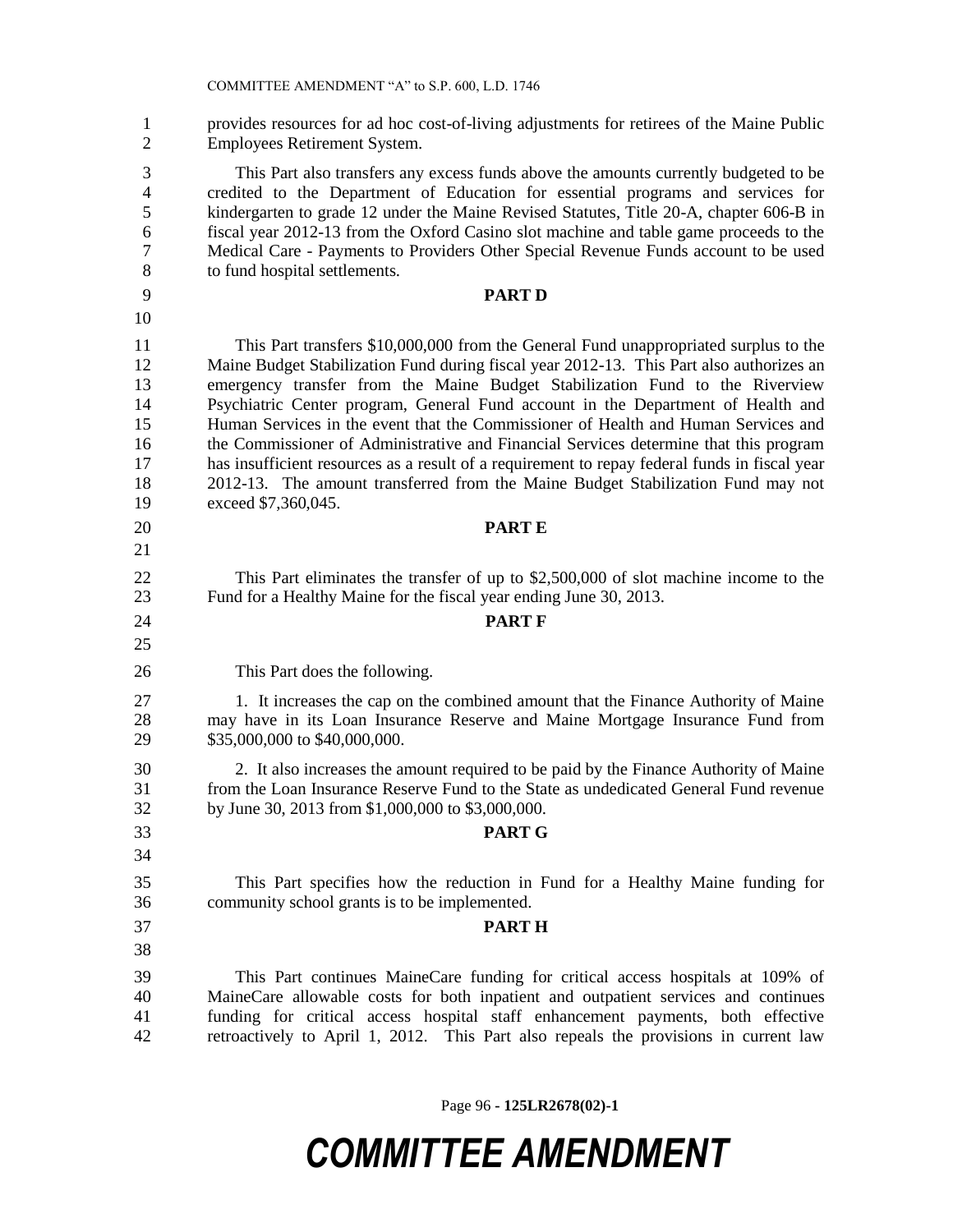requiring the Department of Health and Human Services to change to a system of reimbursement to critical access hospitals for inpatient services based on diagnosis-related groupings and for outpatient services based on ambulatory payment classifications.

### **PART I**

 This Part adds public charter schools to the definition of "local district" to allow those schools to be eligible to participate in the Maine Public Employees Retirement System as participating local districts. This Part also provides language to clarify that public charter schools are not included in the definition of "public school."

#### **PART J**

 This Part requires the Maine Public Employees Retirement System to submit, no later than January 15, 2013, proposed legislation to implement a new combination defined benefit and defined contribution retirement plan selected by the working group established pursuant to Public Law 2011, chapter 380, Part U, section 2 and described in the "New Pension Plan Design and Implementation Plan" report dated March 2012 submitted to the Joint Standing Committee on Appropriations and Financial Affairs in response to Public Law 2011, chapter 380, Part U. This Part also requires the Maine Public Employees Retirement System, at the request of the legislative committee, to present sufficient details concerning each component of the proposed plan and allows the executive director to convene a working group composed of the members of the working group that was established pursuant to Public Law 2011, chapter 380, Part U. This Part authorizes the joint standing committee of the Legislature having jurisdiction over state employee and teacher retirement matters to submit a bill to implement a new retirement plan to the First Regular Session of the 126th Legislature.

#### **PART K**

 This Part transfers \$500,000 from the Ground Water Oil Clean-up Fund, Other Special Revenue Funds account in the Department of Environmental Protection to General Fund unappropriated surplus at the close of fiscal year 2012-13.

#### **PART L**

 This Part gives the Department of Health and Human Services the authority to adopt emergency rules to implement any provisions of this legislation over which the department has subject matter jurisdiction for which specific authority has not been addressed by some other part of this legislation.

**PART M**

 This Part exempts from Maine income tax active duty military pay earned outside of Maine for service performed pursuant to written military orders during tax years beginning on or after January 1, 2014.

**PART N**

Page 97 **- 125LR2678(02)-1**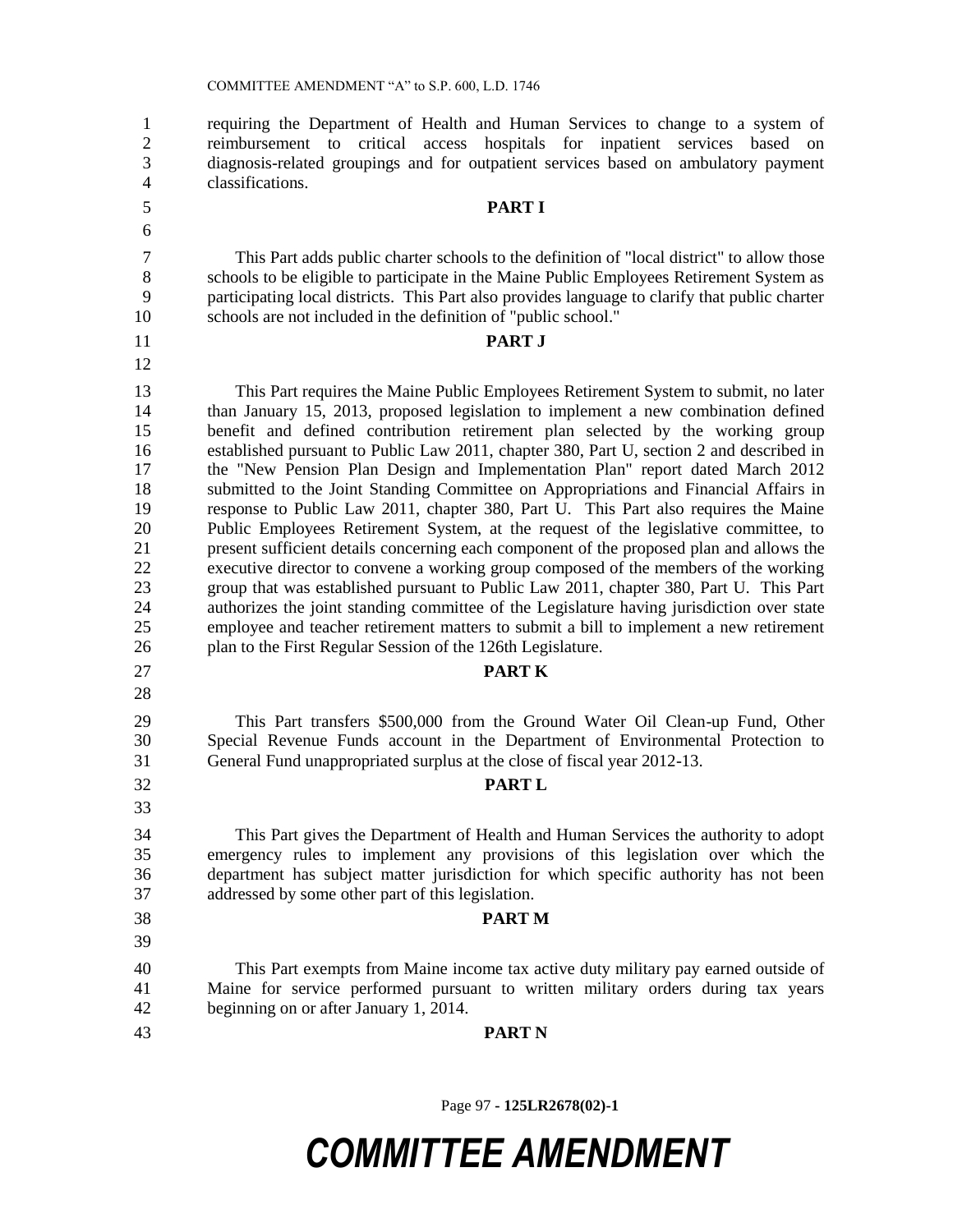This Part expands, beginning January 1, 2014, the scope of the Maine Revised Statutes, Title 36, section 2013, which provides for the refund of sales tax on purchases of depreciable machinery and equipment used for commercial agricultural production and certain other purposes, to include items used in commercial wood harvesting and in the commercial production of crops, plants, trees, compost and livestock, which is intended to include greenhouse and nursery products. **PART O** This Part repeals the restriction on MaineCare reimbursement for opioid drugs enacted in Public Law 2011, chapter 477, Part O and enacts a replacement protocol for prescribing and requirements for reimbursement for opioid drugs. **PART P** This Part amends the Maine New Markets Tax Credit program to increase the maximum amount of capital or equity investment in, or loan to, a qualified active low- income community business from \$10,000,000 to \$40,000,000 if the qualified low- income community business is a manufacturing or value-added production enterprise that projects to create or retain more than 200 jobs. **PART Q** This Part establishes the 2012 Maine Use Tax Compliance Program to run from September 1, 2012 to November 30, 2012 to facilitate the discovery and recovery of unreported use tax. The program provides for the waiver of penalties if the tax and interest are paid during the program period, absolves participating taxpayers meeting the conditions of the program from further liability for use taxes incurred prior to January 1, 2012 and absolves such taxpayers from liability for criminal prosecution and civil penalties related to those taxes. **PART R** This Part amends the income tax subtraction modification for certain retirement benefits to raise the \$6,000 limit to \$10,000 for tax years beginning on or after January 1, 2014. The subtraction modification is expanded to include all federally taxable pension income, annuity income and individual retirement account distributions, except pick-up contributions for which a deduction has been allowed. **PART S** This Part includes the provisions of Committee Amendment "A" to L.D. 1840, An Act To Limit MaineCare Reimbursement for Methadone Treatment. It provides that, effective January 1, 2013, reimbursement under the MaineCare program for methadone for the treatment of addiction to opiates is limited to a lifetime maximum of 24 months, except that reimbursement may be provided for longer than 24 months if prior authorization is received from the Department of Health and Human Services. It requires

Page 98 **- 125LR2678(02)-1**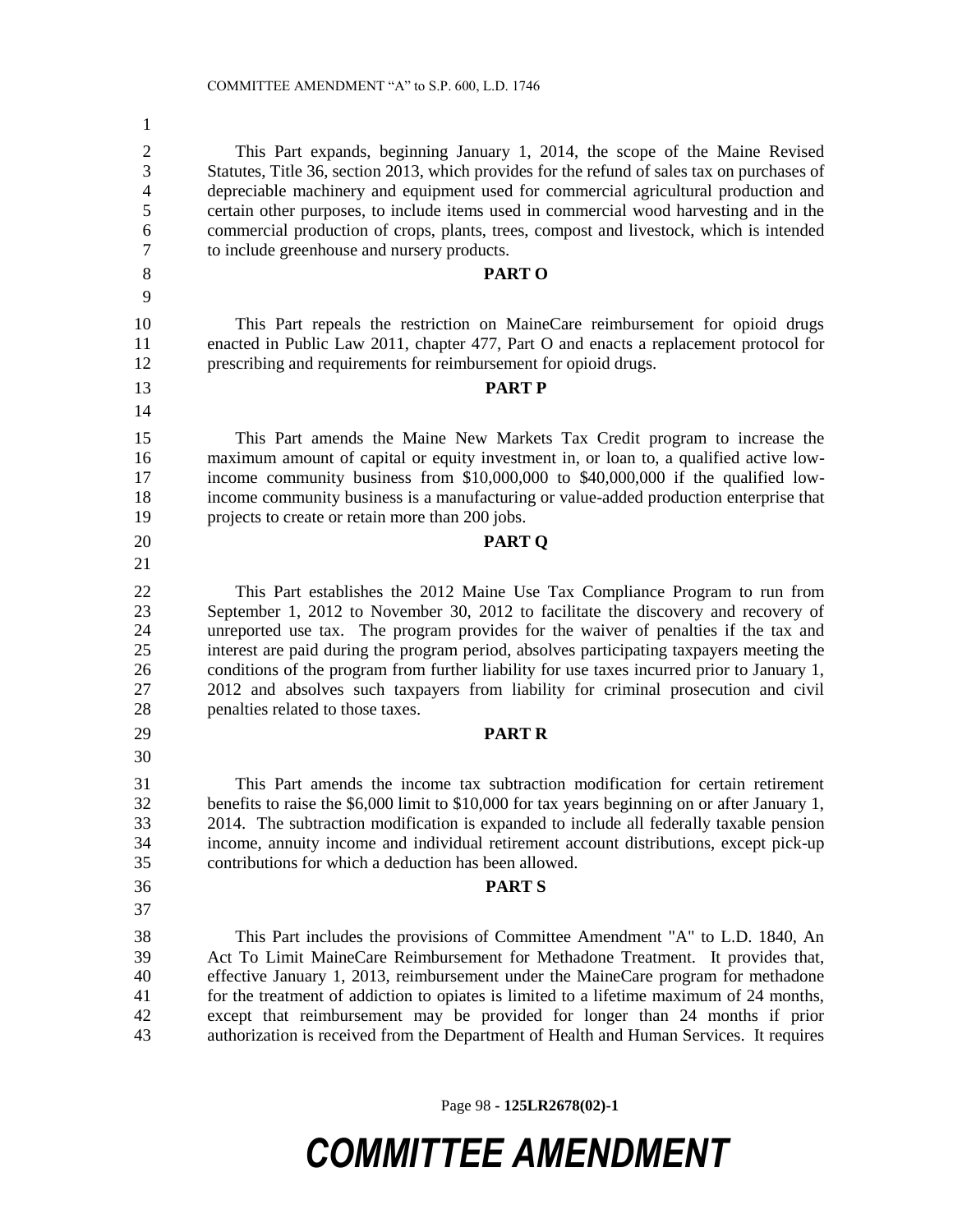| $\mathbf{1}$<br>$\overline{2}$         | the Department of Health and Human Services to adopt routine technical rules to<br>implement this provision.                                                                                                                                                                                                                                                                                                                                                                                                                                                                                                                  |
|----------------------------------------|-------------------------------------------------------------------------------------------------------------------------------------------------------------------------------------------------------------------------------------------------------------------------------------------------------------------------------------------------------------------------------------------------------------------------------------------------------------------------------------------------------------------------------------------------------------------------------------------------------------------------------|
| 3                                      | <b>PART T</b>                                                                                                                                                                                                                                                                                                                                                                                                                                                                                                                                                                                                                 |
| $\overline{4}$                         |                                                                                                                                                                                                                                                                                                                                                                                                                                                                                                                                                                                                                               |
| 5<br>6<br>$\tau$<br>8<br>9<br>10<br>11 | This Part establishes the MaineCare Redesign Task Force to make recommendations<br>to the joint standing committees of the Legislature having jurisdiction over appropriations<br>and financial affairs and health and human services matters on the redesign of the<br>MaineCare program in order to achieve General Fund savings of \$5,250,000 in fiscal year<br>This Part provides a process for the Legislature's obtaining adequate<br>2012-13.<br>information to achieve MaineCare redesign and provides for curtailment of allotments by<br>the Governor in the event the Legislature does not enact a redesign plan. |
| 12                                     | <b>PARTU</b>                                                                                                                                                                                                                                                                                                                                                                                                                                                                                                                                                                                                                  |
| 13<br>14<br>15<br>16<br>17<br>18       | This Part requires the Department of Health and Human Services to prepare a global<br>Medicaid waiver, submit the proposed waiver for review by the Joint Standing<br>Committee on Appropriations and Financial Affairs and the Joint Standing Committee on<br>Health and Human Services and submit the waiver as a resolve for approval by the 126th<br>Legislature.                                                                                                                                                                                                                                                         |
| 19                                     | <b>PART V</b>                                                                                                                                                                                                                                                                                                                                                                                                                                                                                                                                                                                                                 |
| 20                                     |                                                                                                                                                                                                                                                                                                                                                                                                                                                                                                                                                                                                                               |
| 21                                     | This Part establishes the Department of Agriculture, Conservation and Forestry and:                                                                                                                                                                                                                                                                                                                                                                                                                                                                                                                                           |
| 22<br>23<br>24                         | 1. It directs the Department of Agriculture, Conservation and Forestry to assume the<br>duties and responsibilities of the current Department of Agriculture, Food and Rural<br>Resources and the current Department of Conservation;                                                                                                                                                                                                                                                                                                                                                                                         |
| 25<br>26<br>27<br>28                   | 2. It does not repeal any provisions of the Maine Revised Statutes, Title 7, which sets<br>forth the laws and policies implemented by the current Department of Agriculture, Food<br>and Rural Resources, or of Title 12, which sets forth the laws and policies implemented<br>by the current Department of Conservation;                                                                                                                                                                                                                                                                                                    |
| 29                                     | 3. It eliminates one commissioner position;                                                                                                                                                                                                                                                                                                                                                                                                                                                                                                                                                                                   |
| 30<br>31<br>32<br>33                   | 4. It enacts a provision expressing the intent of the Legislature that a bill to<br>consolidate relevant portions of the Maine Revised Statutes, Title 7 and Title 12 in the<br>new Title 7-A, which is enacted by this Part, be enacted into law by the 126th<br>Legislature; and                                                                                                                                                                                                                                                                                                                                            |
| 34<br>35<br>36<br>37                   | 5. It provides that if a bill that consolidates the relevant portions of the Maine<br>Revised Statutes, Title 7 and Title 12 in the new Title 7-A is not enacted into law by the<br>date on which the 127th Legislature convenes, the statute that establishes the consolidated<br>department is repealed.                                                                                                                                                                                                                                                                                                                    |
| 38                                     | <b>PART W</b>                                                                                                                                                                                                                                                                                                                                                                                                                                                                                                                                                                                                                 |
| 39                                     |                                                                                                                                                                                                                                                                                                                                                                                                                                                                                                                                                                                                                               |
| 40<br>41                               | This Part contains transition provisions for the establishment of the Department of<br>Agriculture, Conservation and Forestry.                                                                                                                                                                                                                                                                                                                                                                                                                                                                                                |
| 42                                     | <b>PART X</b>                                                                                                                                                                                                                                                                                                                                                                                                                                                                                                                                                                                                                 |

Page 99 **- 125LR2678(02)-1**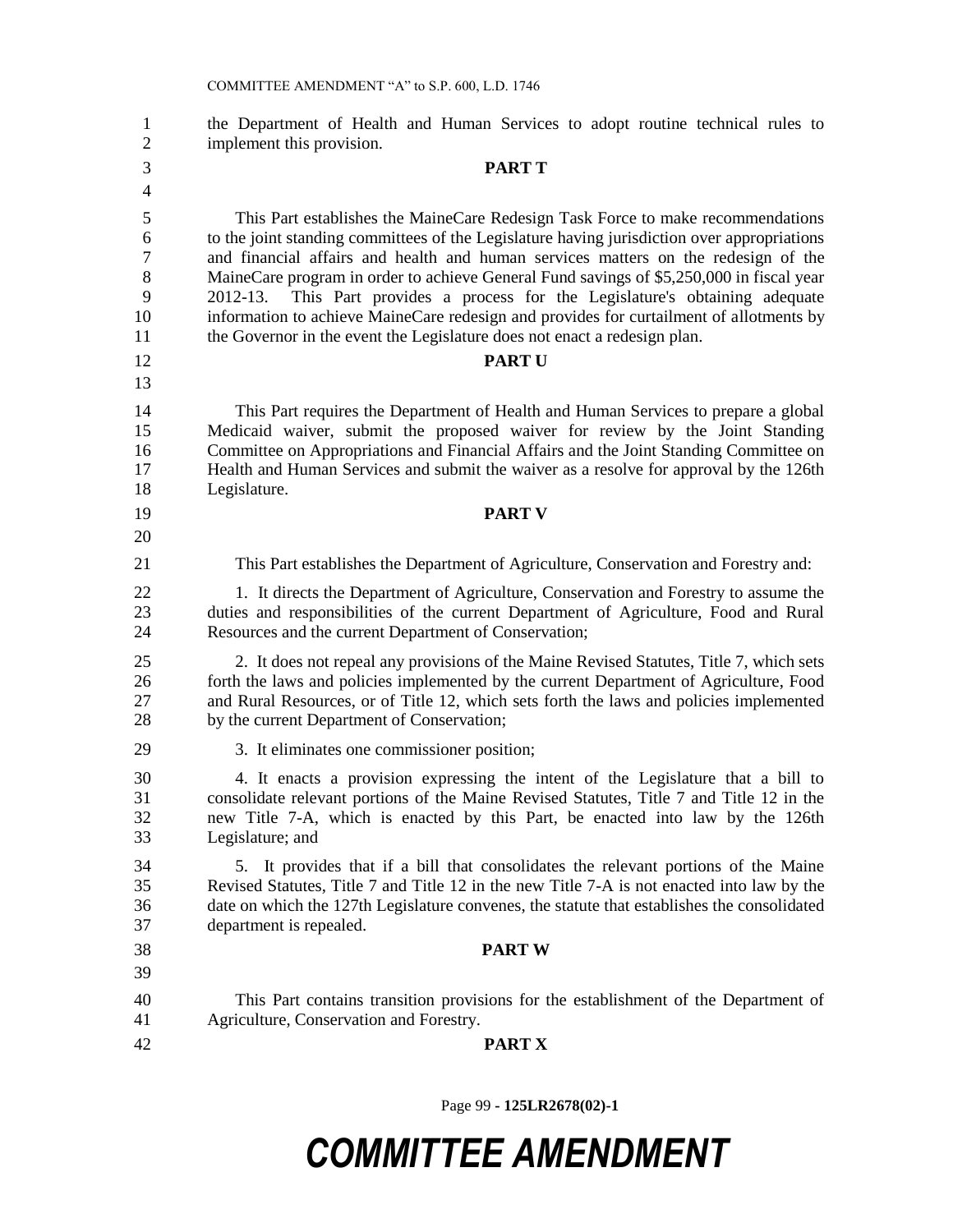| $\mathbf{1}$        |                                                                                                                                                                            |
|---------------------|----------------------------------------------------------------------------------------------------------------------------------------------------------------------------|
| $\mathbf{2}$        | This Part effectuates the renaming of the Bureau of Forestry, Division of Forest                                                                                           |
| 3<br>$\overline{4}$ | Protection and amends the membership of the Land for Maine's Future Board and the<br>Interagency Task Force on Invasive Aquatic Plants and Nuisance Species to reflect the |
| 5                   | consolidation of the Department of Agriculture, Food and Rural Resources and the                                                                                           |
| 6                   | Department of Conservation into one department with one commissioner.                                                                                                      |
| $\overline{7}$      | <b>PARTY</b>                                                                                                                                                               |
| 8                   |                                                                                                                                                                            |
| 9                   | This Part amends the lists of officials in certain salary ranges to reflect changes made                                                                                   |
| 10                  | by the consolidation of the Department of Agriculture, Food and Rural Resources and the                                                                                    |
| 11                  | Department of Conservation into the Department of Agriculture, Conservation and                                                                                            |
| 12                  | Forestry.                                                                                                                                                                  |
| 13                  | <b>PART Z</b>                                                                                                                                                              |
| 14                  |                                                                                                                                                                            |
| 15                  | This Part reduces the eligibility threshold for Medicaid services for a parent or a                                                                                        |
| 16                  | caretaker relative of an eligible child from a maximum of 133% of the nonfarm income                                                                                       |
| 17<br>18            | official poverty line to 100% effective October 1, 2012, contingent upon the Department<br>of Health and Human Services' receiving a waiver of the maintenance of effort   |
| 19                  | requirements of the federal Patient Protection and Affordable Care Act or being notified                                                                                   |
| 20                  | that such a waiver is not necessary.                                                                                                                                       |
| 21                  | PART AA                                                                                                                                                                    |
| 22                  |                                                                                                                                                                            |
| 23                  | This Part eliminates as a separate and distinct office within the Department of Health                                                                                     |
| 24                  | and Human Services the Office of Substance Abuse. It does not eliminate the duties and                                                                                     |
| 25                  | functions of the office; it directs the Commissioner of Health and Human Services to                                                                                       |
| 26                  | carry out the duties and functions of the office.                                                                                                                          |
| 27                  | <b>PART BB</b>                                                                                                                                                             |
| 28                  |                                                                                                                                                                            |
| 29                  | This Part eliminates as a separate and distinct office within the Department of Health                                                                                     |
| 30                  | and Human Services the Office of Elder and Adult Services. It does not eliminate the                                                                                       |
| 31<br>32            | duties or functions of the office; it directs the department and Commissioner of Health<br>and Human Services to carry out the duties and functions of the office.         |
| 33                  | <b>PART CC</b>                                                                                                                                                             |
| 34                  |                                                                                                                                                                            |
|                     |                                                                                                                                                                            |
| 35<br>36            | This Part eliminates as a separate and distinct office within the Department of Health                                                                                     |
| 37                  | and Human Services the Office of Adults with Cognitive and Physical Disability<br>Services. It does not eliminate the duties and functions of the office; it directs the   |
| 38                  | department and the Commissioner of Health and Human Services to carry out the duties                                                                                       |
| 39                  | and functions of the office.                                                                                                                                               |
| 40                  | <b>PART DD</b>                                                                                                                                                             |
| 41                  |                                                                                                                                                                            |
|                     |                                                                                                                                                                            |

Page 100 **- 125LR2678(02)-1**